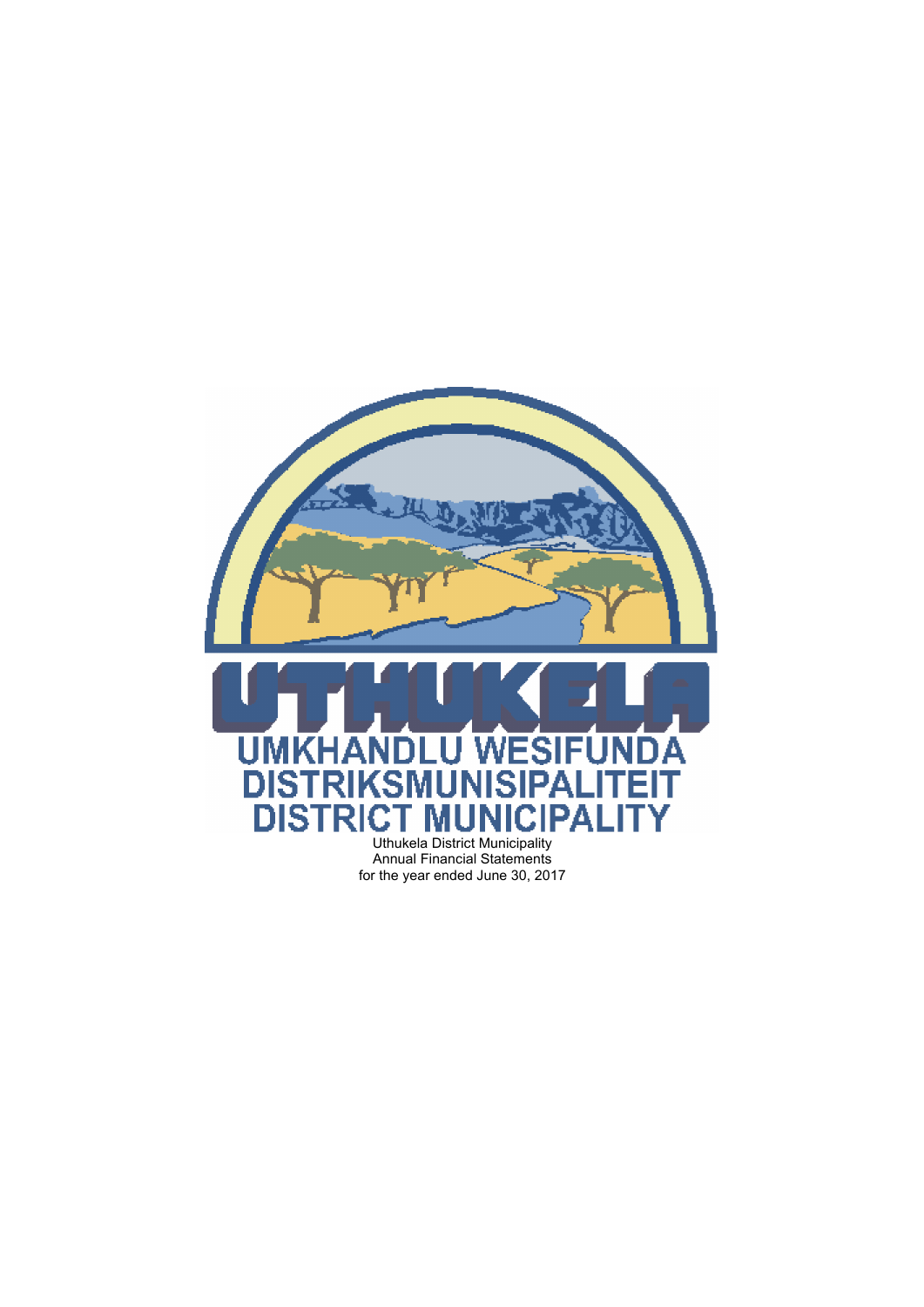Annual Financial Statements for the year ended June 30, 2017

### **General Information**

| Legal form of entity                        | <b>District Municipality</b>                                                                                                                                                                                                                                                                                                                                                                                                                                                                       |
|---------------------------------------------|----------------------------------------------------------------------------------------------------------------------------------------------------------------------------------------------------------------------------------------------------------------------------------------------------------------------------------------------------------------------------------------------------------------------------------------------------------------------------------------------------|
| Nature of business and principal activities | The main business operations ot the municipality is to engage in<br>Local Government activities, which includes planning and promotion<br>of integrated development planning, economic, social and<br>environmental development and supplying of the following services to<br>the comminty: the supply of water and sanitation services, as well as<br>infrastructure development. Water is obtained from the Department of<br>Water Affairs and distributed to the consumers by the municipality. |
| <b>Municipal Demarcation Code</b>           | <b>DC23</b>                                                                                                                                                                                                                                                                                                                                                                                                                                                                                        |
| <b>Executive Committee</b>                  |                                                                                                                                                                                                                                                                                                                                                                                                                                                                                                    |
| Mayor                                       | Cllr A.S. Mazibuko                                                                                                                                                                                                                                                                                                                                                                                                                                                                                 |
|                                             | Cllr N.W. Sibiya (Deputy Mayor)                                                                                                                                                                                                                                                                                                                                                                                                                                                                    |
|                                             | Cllr M.V Khumalo                                                                                                                                                                                                                                                                                                                                                                                                                                                                                   |
|                                             | Cllr S.V. Shabalala                                                                                                                                                                                                                                                                                                                                                                                                                                                                                |
|                                             | Cllr T.P. Shabalala                                                                                                                                                                                                                                                                                                                                                                                                                                                                                |
|                                             | Cllr S.A. Myelase                                                                                                                                                                                                                                                                                                                                                                                                                                                                                  |
| Councillors                                 | Cllr D.C.P. Mazibuko (Speaker)                                                                                                                                                                                                                                                                                                                                                                                                                                                                     |
|                                             | Cllr G. Ndaba                                                                                                                                                                                                                                                                                                                                                                                                                                                                                      |
|                                             | Cllr S.Z. Khumalo                                                                                                                                                                                                                                                                                                                                                                                                                                                                                  |
|                                             | Cllr G.S. Mdluli                                                                                                                                                                                                                                                                                                                                                                                                                                                                                   |
|                                             | Cllr Z. Msobomvu                                                                                                                                                                                                                                                                                                                                                                                                                                                                                   |
|                                             | Cllr N.M. Hadebe                                                                                                                                                                                                                                                                                                                                                                                                                                                                                   |
|                                             | Cllr N.K. P. Mbongwa                                                                                                                                                                                                                                                                                                                                                                                                                                                                               |
|                                             | Cllr B.S. Dladla                                                                                                                                                                                                                                                                                                                                                                                                                                                                                   |
|                                             | Cllr E.S. Ndumo                                                                                                                                                                                                                                                                                                                                                                                                                                                                                    |
|                                             | Cllr S.E. Mbongwa<br>Cllr M.C. Mkhize                                                                                                                                                                                                                                                                                                                                                                                                                                                              |
|                                             | Cllr E.M. Majola                                                                                                                                                                                                                                                                                                                                                                                                                                                                                   |
|                                             | Cllr G.E. Mbhele                                                                                                                                                                                                                                                                                                                                                                                                                                                                                   |
|                                             | Cllr MR. Suddaby                                                                                                                                                                                                                                                                                                                                                                                                                                                                                   |
|                                             | Cllr M.N. Mlotshwa                                                                                                                                                                                                                                                                                                                                                                                                                                                                                 |
|                                             | Cllr M.B. Mbhele                                                                                                                                                                                                                                                                                                                                                                                                                                                                                   |
|                                             | Cllr N.L. Zikalala                                                                                                                                                                                                                                                                                                                                                                                                                                                                                 |
|                                             | Cllr S.B. Dlungwane                                                                                                                                                                                                                                                                                                                                                                                                                                                                                |
|                                             | Cllr S.Z.P. Msibi                                                                                                                                                                                                                                                                                                                                                                                                                                                                                  |
|                                             | Cllr T.B. Njapha                                                                                                                                                                                                                                                                                                                                                                                                                                                                                   |
|                                             | Cllr M.M. Khoza                                                                                                                                                                                                                                                                                                                                                                                                                                                                                    |
|                                             | Cllr T.P. Dlamini                                                                                                                                                                                                                                                                                                                                                                                                                                                                                  |
|                                             | Cllr X.F. Mhlongo                                                                                                                                                                                                                                                                                                                                                                                                                                                                                  |
|                                             | Cllr S.M. Buthelezi                                                                                                                                                                                                                                                                                                                                                                                                                                                                                |
|                                             | Cllr P.A.M. Mfuphi                                                                                                                                                                                                                                                                                                                                                                                                                                                                                 |
|                                             | Cllr M.H. Msimanga                                                                                                                                                                                                                                                                                                                                                                                                                                                                                 |
| <b>Grading of local authority</b>           | Grade 4                                                                                                                                                                                                                                                                                                                                                                                                                                                                                            |
|                                             | Medium capacity                                                                                                                                                                                                                                                                                                                                                                                                                                                                                    |
| <b>Accounting Officer (MM)</b>              | S.N. Kunene                                                                                                                                                                                                                                                                                                                                                                                                                                                                                        |
| <b>Chief Financial Officer (CFO)</b>        | Ms. P.H.Z. Kubheka                                                                                                                                                                                                                                                                                                                                                                                                                                                                                 |
| <b>Registered office</b>                    | 33 Forbes Street                                                                                                                                                                                                                                                                                                                                                                                                                                                                                   |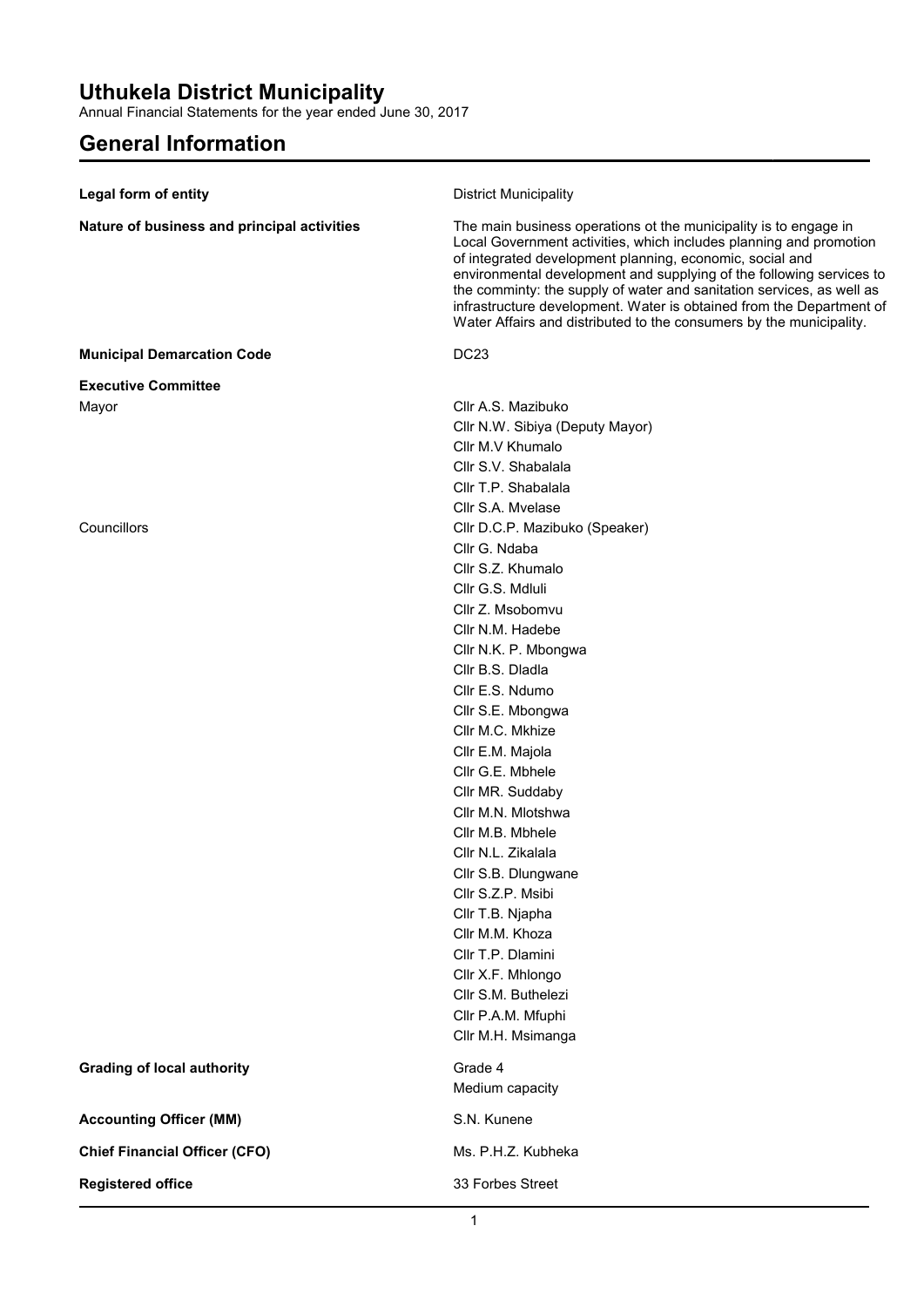Annual Financial Statements for the year ended June 30, 2017

### **General Information**

|                       | Ladysmith                         |
|-----------------------|-----------------------------------|
|                       | Tel: 036-6385100                  |
|                       | Fax: 036-6385126                  |
|                       | municipalmanager@uthukeladm.co.za |
| <b>Postal address</b> | <b>PO Box 116</b>                 |
|                       | Ladysmith                         |
|                       | Kwazulu Natal                     |
|                       | 3370                              |
| <b>Bankers</b>        | <b>First National Bank</b>        |
|                       | <b>Nedbank</b>                    |
|                       | Investec                          |
|                       | <b>ABSA</b>                       |
| <b>Auditors</b>       | Auditor General - South Africa    |
| <b>Attorneys</b>      | Ramkhelewan Incorporated          |
|                       | Shepstone & Wylie                 |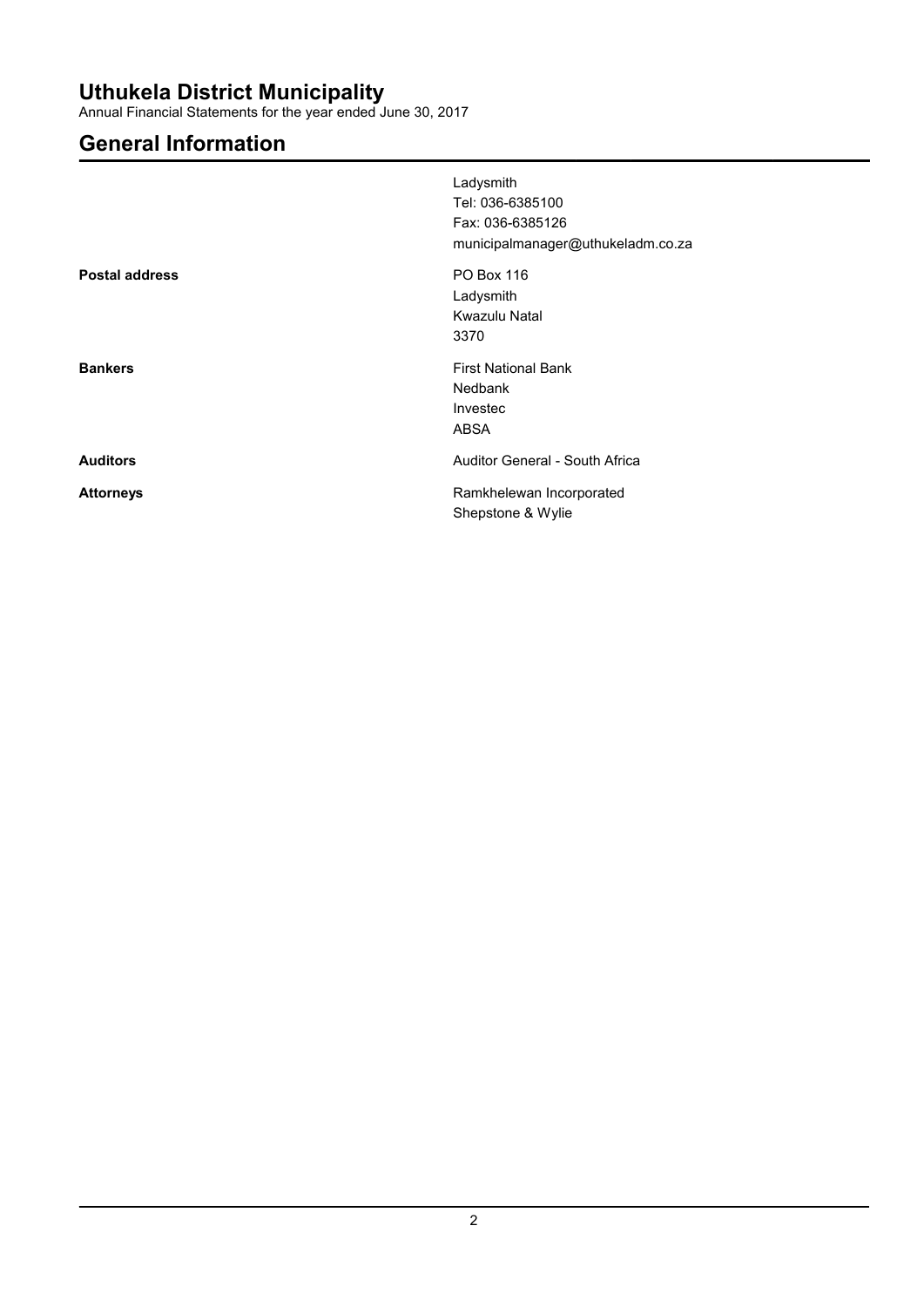Annual Financial Statements for the year ended June 30, 2017

### **Index**

The reports and statements set out below comprise the annual financial statements presented to the provincial legislature:

| Index                                                         |                                                               | Page |  |  |  |
|---------------------------------------------------------------|---------------------------------------------------------------|------|--|--|--|
| Accounting Officer's Responsibilities and Approval            |                                                               | 4    |  |  |  |
| <b>Statement of Financial Position</b>                        |                                                               | 5    |  |  |  |
| <b>Statement of Financial Performance</b>                     |                                                               | 6    |  |  |  |
| Statement of Changes in Net Assets                            |                                                               | 7    |  |  |  |
| <b>Cash Flow Statement</b>                                    |                                                               | 8    |  |  |  |
| Statement of Comparison of Budget and Actual Amounts          |                                                               |      |  |  |  |
| <b>Appropriation Statement</b>                                |                                                               |      |  |  |  |
| <b>Accounting Policies</b>                                    |                                                               |      |  |  |  |
| Notes to the Annual Financial Statements                      |                                                               |      |  |  |  |
| Appendixes:                                                   |                                                               |      |  |  |  |
| Appendix B: Analysis of Property, Plant and Equipment         |                                                               |      |  |  |  |
| Appendix E(1): Actual versus Budget (Revenue and Expenditure) |                                                               | 91   |  |  |  |
| <b>Abbreviations</b>                                          |                                                               |      |  |  |  |
| <b>COID</b>                                                   | Compensation for Occupational Injuries and Diseases           |      |  |  |  |
| <b>DBSA</b>                                                   | Development Bank of South Africa                              |      |  |  |  |
| <b>GRAP</b>                                                   | <b>Generally Recognised Accounting Practice</b>               |      |  |  |  |
| <b>IAS</b>                                                    | International Accounting Standards                            |      |  |  |  |
| <b>IPSAS</b>                                                  | International Public Sector Accounting Standards              |      |  |  |  |
| MEC                                                           | Member of the Executive Council                               |      |  |  |  |
| MFMA                                                          | Municipal Finance Management Act                              |      |  |  |  |
| MIG                                                           | Municipal Infrastructure Grant                                |      |  |  |  |
| <b>CIGFARO</b>                                                | Charted Institute of Government Finance Audit & Risk Officers |      |  |  |  |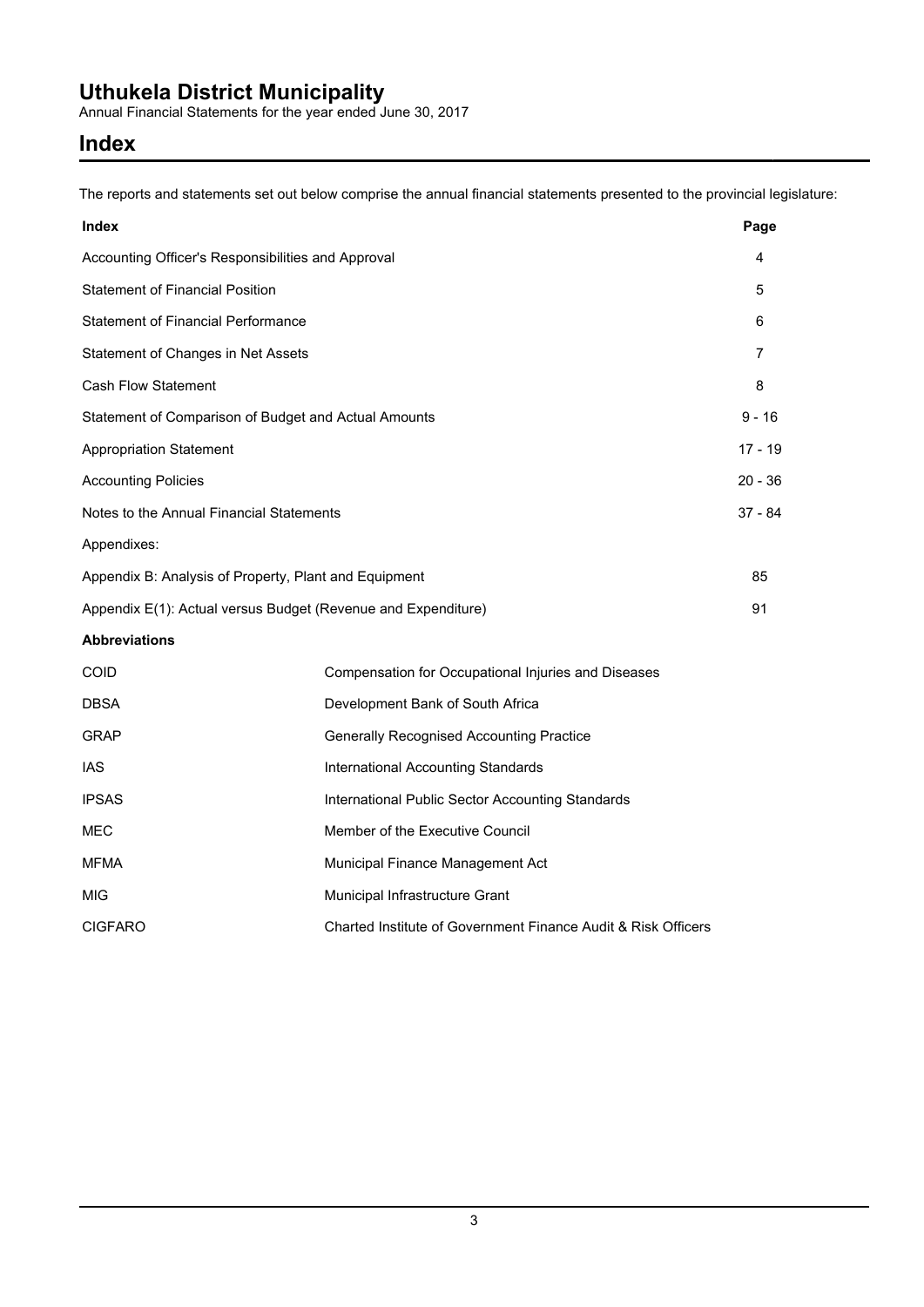Annual Financial Statements for the year ended June 30, 2017

### **Accounting Officer's Responsibilities and Approval**

The Accounting Officer is required by the Municipal Finance Management Act (Act 56 of 2003), to maintain adequate accounting records and is responsible for the content and integrity of the annual financial statements and related financial information included in this report. It is the responsibility of the accounting officer to ensure that the annual financial statements fairly present the state of affairs of the municipality as at the end of the financial year and the results of its operations and cash flows for the period then ended. The external auditors are engaged to express an independent opinion on the annual financial statements and were given unrestricted access to all financial records and related data.

The annual financial statements have been prepared in accordance with Standards of Generally Recognised Accounting Practice (GRAP) including any interpretations, guidelines and directives issued by the Accounting Standards Board.

The annual financial statements are based upon appropriate accounting policies consistently applied and supported by reasonable and prudent judgements and estimates.

The Accounting Officer acknowledges that he is ultimately responsible for the system of internal financial control established by the municipality and places considerable importance on maintaining a strong control environment. To enable the Accounting Officer to meet these responsibilities, the Accounting Officer sets standards for internal control aimed at reducing the risk of error or deficit in a cost effective manner. The standards include the proper delegation of responsibilities within a clearly defined framework, effective accounting procedures and adequate segregation of duties to ensure an acceptable level of risk. These controls are monitored throughout the municipality and all employees are required to maintain the highest ethical standards in ensuring the municipality's business is conducted in a manner that in all reasonable circumstances is above reproach. The focus of risk management in the municipality is on identifying, assessing, managing and monitoring all known forms of risk across the municipality. While operating risk cannot be fully eliminated, the municipality endeavours to minimise it by ensuring that appropriate infrastructure, controls, systems and ethical behaviour are applied and managed within predetermined procedures and constraints.

The Accounting Officer is of the opinion, based on the information and explanations given by management, that the system of internal control provides reasonable assurance that the financial records may be relied on for the preparation of the annual financial statements. However, any system of internal financial control can provide only reasonable, and not absolute, assurance against material misstatement or deficit.

The Accounting Officer has reviewed the municipality's cash flow forecast for the year to June 30, 2018 and, in the light of this review and the current financial position, he is satisfied that the municipality has or has access to adequate resources to continue in operational existence for the foreseeable future.

The Accounting Officer certifies that the salaries, allowances and benefits of Councillors as disclosed in note 28 of these Annual Financial Statements are within the upper limits of the framework envisaged in section 219 of the Constitution, read with Remuneration of Public Office Bearers Act and Minister of Provincial and Local Government's determination in accordance with this act .

The Municipality is wholly dependent on the Equitable share and revenue from water sales for continued funding of operations. The annual financial statements are prepared on the basis that the municipality is a going concern and that the Municipality has neither the intention nor the need to liquidate or curtail materially the scale of the Municipality. (refer to note 45 for futher dislosure on going concern).

Although the Accounting Officer is primarily responsible for the financial affairs of the municipality, he is supported by the municipality's Internall Auditors.

The annual financial statements set out on page 1 to 91, which have been prepared on the going concern basis, were approved by the Accounting Officer on November 30, 2017 and were signed on its behalf by:

**S.N. Kunene Accounting Officer**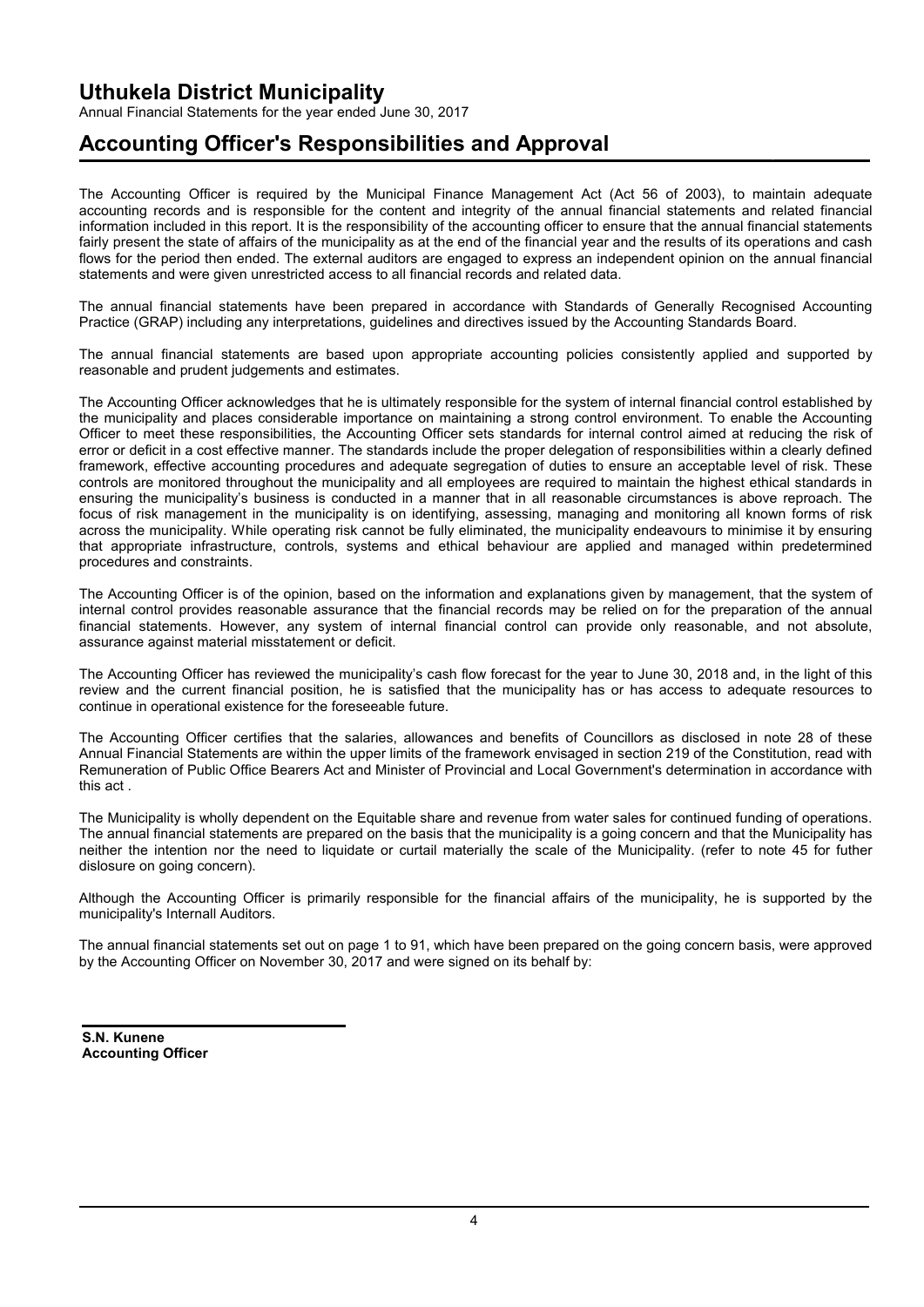Annual Financial Statements for the year ended June 30, 2017

### **Statement of Financial Position as at June 30, 2017**

|                                                |                | 2017          | 2016          |
|------------------------------------------------|----------------|---------------|---------------|
|                                                |                |               | Restated*     |
|                                                | Note(s)        |               |               |
| <b>Assets</b>                                  |                |               |               |
| <b>Current Assets</b>                          |                |               |               |
| Inventories                                    | 9              | 5,925,957     | 5,546,962     |
| Receivables from exchange transactions         | 10             | 2,865,026     | 2,740,107     |
| Receivables from non-exchange transactions     | 11             | 2,109,300     | 6,024,781     |
| Prepayments                                    | 8              |               | 139,624       |
| Consumer debtors                               | 12             | 159,658,113   | 146,319,994   |
| Cash and cash equivalents                      | 13             | 5,997,885     | 36,715,409    |
|                                                |                | 176,556,281   | 197,486,877   |
| <b>Non-Current Assets</b>                      |                |               |               |
| Property, plant and equipment                  | 4              | 2,292,359,966 | 2,142,390,305 |
| Intangible assets                              | 5              | 587,965       | 653,374       |
| Receivables from exchange transactions         | 10             | 1,658,406     | 1,658,406     |
| Receivables from non-exchange transactions     | 11&55          | 4,592,424     |               |
|                                                |                | 2,299,198,761 | 2,144,702,085 |
| <b>Total Assets</b>                            |                | 2,475,755,042 | 2,342,188,962 |
| <b>Liabilities</b>                             |                |               |               |
| <b>Current Liabilities</b>                     |                |               |               |
| Operating lease liability                      | 6              | 134,263       | 378,853       |
| Payables from exchange transactions            | 19             | 92,577,912    | 121,735,142   |
| Other accruals "Provisions"                    | 20             | 18,941,603    | 18,395,137    |
| Consumer deposits                              | 21             | 13,581,655    | 11,885,907    |
| Employee benefit obligation                    | $\overline{7}$ | 991,102       | 878,943       |
| Unspent conditional grants and receipts        | 15             | 69,711,254    | 16, 155, 732  |
| VAT payable                                    | 17             | 64,387,770    | 30,976,389    |
| Purchase of office building                    | 18             |               | 6,210,601     |
| Other liability "Advance receipts - transfers" | 51             | 8,602,484     | 8,602,484     |
|                                                |                | 268,928,043   | 215,219,188   |
| <b>Non-Current Liabilities</b>                 |                |               |               |
| Employee benefit obligation                    | 7              | 28, 135, 528  | 26,438,620    |
| <b>Total Liabilities</b>                       |                | 297,063,571   | 241,657,808   |
| <b>Net Assets</b>                              |                | 2,178,691,471 | 2,100,531,154 |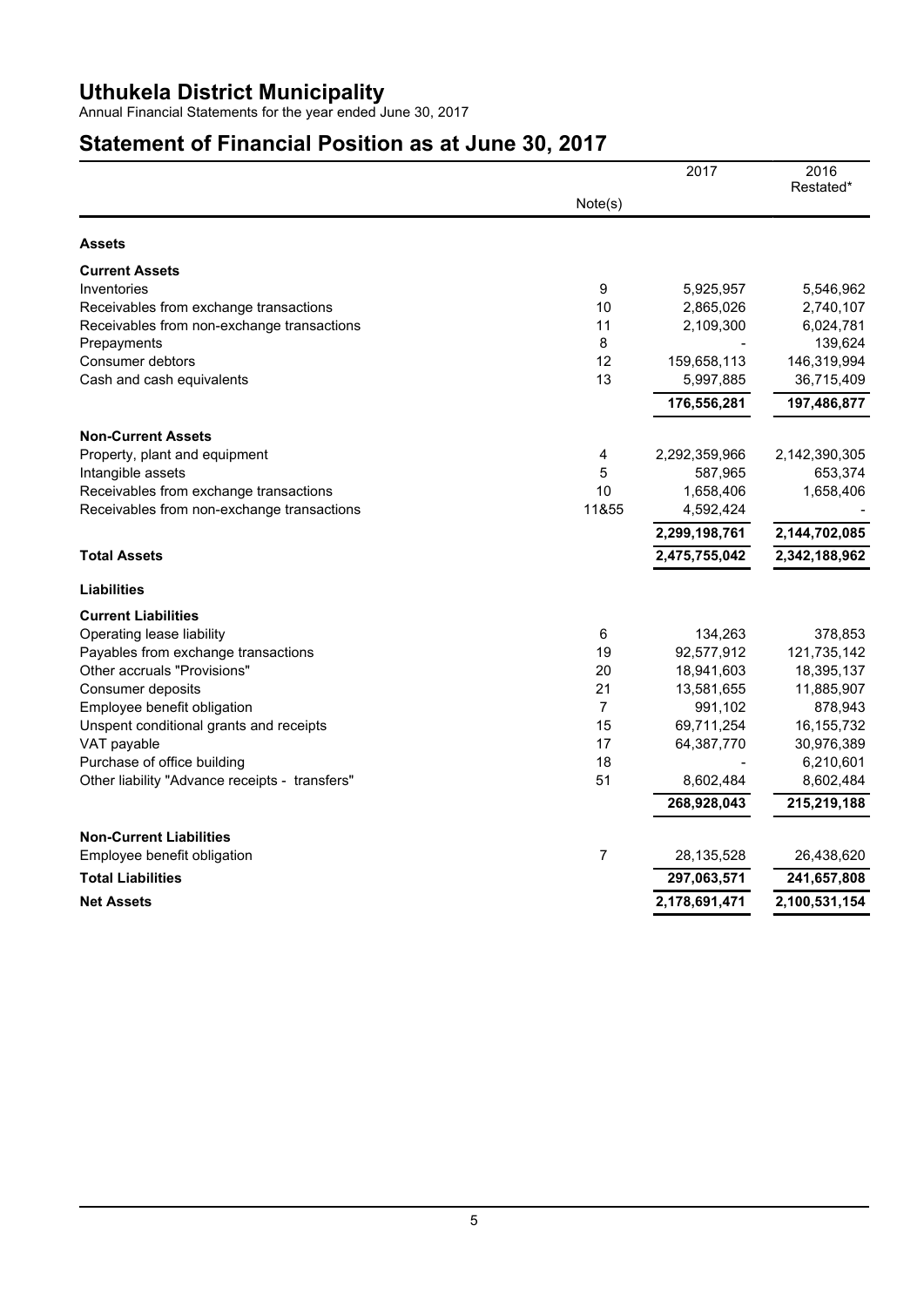Annual Financial Statements for the year ended June 30, 2017

### **Statement of Financial Performance**

|                                      |                | 2017            | 2016            |
|--------------------------------------|----------------|-----------------|-----------------|
|                                      | Note(s)        |                 | Restated*       |
| <b>Revenue</b>                       |                |                 |                 |
| Service charges                      | 23             | 154,021,456     | 150,116,589     |
| Interest received - trading services | 22             | 44,409,522      | 20,214,647      |
| Other income                         | 22&24          | 4,761,034       | 3,496,813       |
| Interest received - investment       | 22             | 7,189,148       | 11,991,453      |
| Government grants & subsidies        | 22&26          | 621,619,784     | 568,331,256     |
| Public contributions and donations   | 22             | 20,000          | 70,000          |
| <b>Total revenue</b>                 |                | 832,020,944     | 754,220,758     |
| <b>Expenditure</b>                   |                |                 |                 |
| Employee related costs               | 27             | (218, 649, 140) | (199, 309, 646) |
| Remuneration of councillors          | 28             | (5,482,999)     | (6, 381, 097)   |
| Depreciation and amortisation        | 29             | (62, 577, 084)  | (49, 197, 065)  |
| Impairment loss                      | 4              | (10, 807, 571)  |                 |
| Finance costs                        | 30             | (2,554,911)     | (1, 125, 317)   |
| Lease rentals                        | 36             | (9,900,090)     | (740, 575)      |
| Debt Impairment provision            | 31             | (94, 881, 113)  | (57, 975, 475)  |
| Bad debt written off                 | 47             | (32, 257, 350)  | (34, 811, 417)  |
| <b>Bulk purchases</b>                | 32             | (8,061,187)     | (7,698,102)     |
| Contracted services                  | 33             | (95, 543, 247)  | (68, 622, 703)  |
| <b>General Expenses</b>              | 34             | (204,285,784)   | (260,590,075)   |
| <b>Total expenditure</b>             |                | (745,000,476)   | (686, 451, 472) |
| <b>Operating surplus</b>             |                | 87,020,468      | 67,769,286      |
| Gain (Loss) on write off of assets   | 4              | (5,204,839)     | (1, 231, 708)   |
| Inventories losses/write-downs       |                | (828, 880)      | (344, 075)      |
| Gain (loss) on acturial valuations   | $\overline{7}$ | 2,363,782       | (12, 280, 604)  |
|                                      |                | (3,669,937)     | (13, 856, 387)  |
| Surplus for the year                 |                | 83,350,531      | 53,912,899      |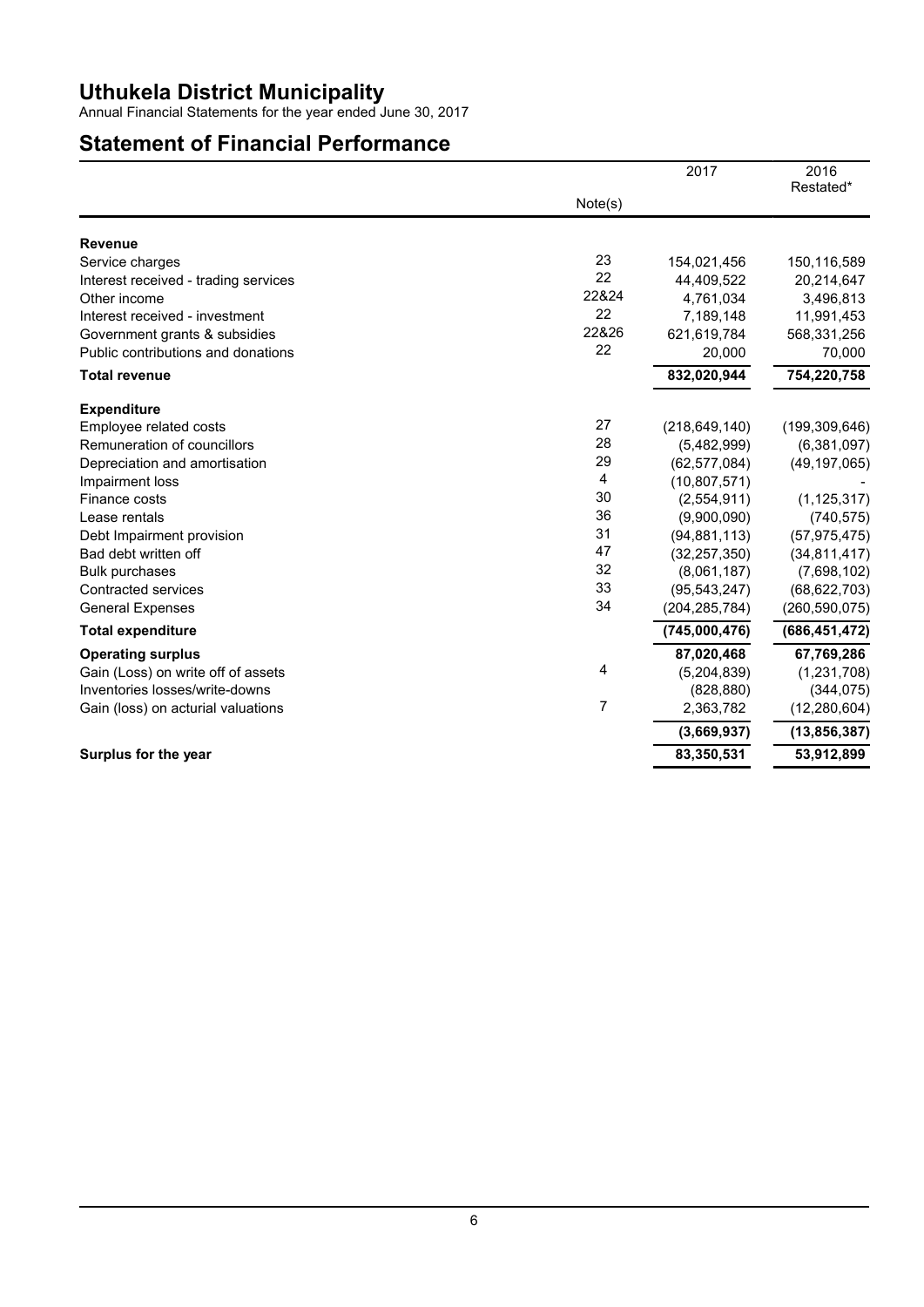Annual Financial Statements for the year ended June 30, 2017

### **Statement of Changes in Net Assets**

| Accumulated<br>surplus         | Total net<br>assets            |
|--------------------------------|--------------------------------|
| 2,046,618,255                  | 2,046,618,255                  |
|                                | 53,912,899                     |
| 53,912,899                     | 53,912,899                     |
| 2.100.531.154<br>2,100,531,154 | 2.100.531.154<br>2,100,531,154 |
| 83,350,531                     | 83,350,531                     |
| (5, 190, 214)                  | (5, 190, 214)                  |
| 78,160,317                     | 78,160,317                     |
| 2,178,691,471                  | 2,178,691,471                  |
|                                | 53,912,899                     |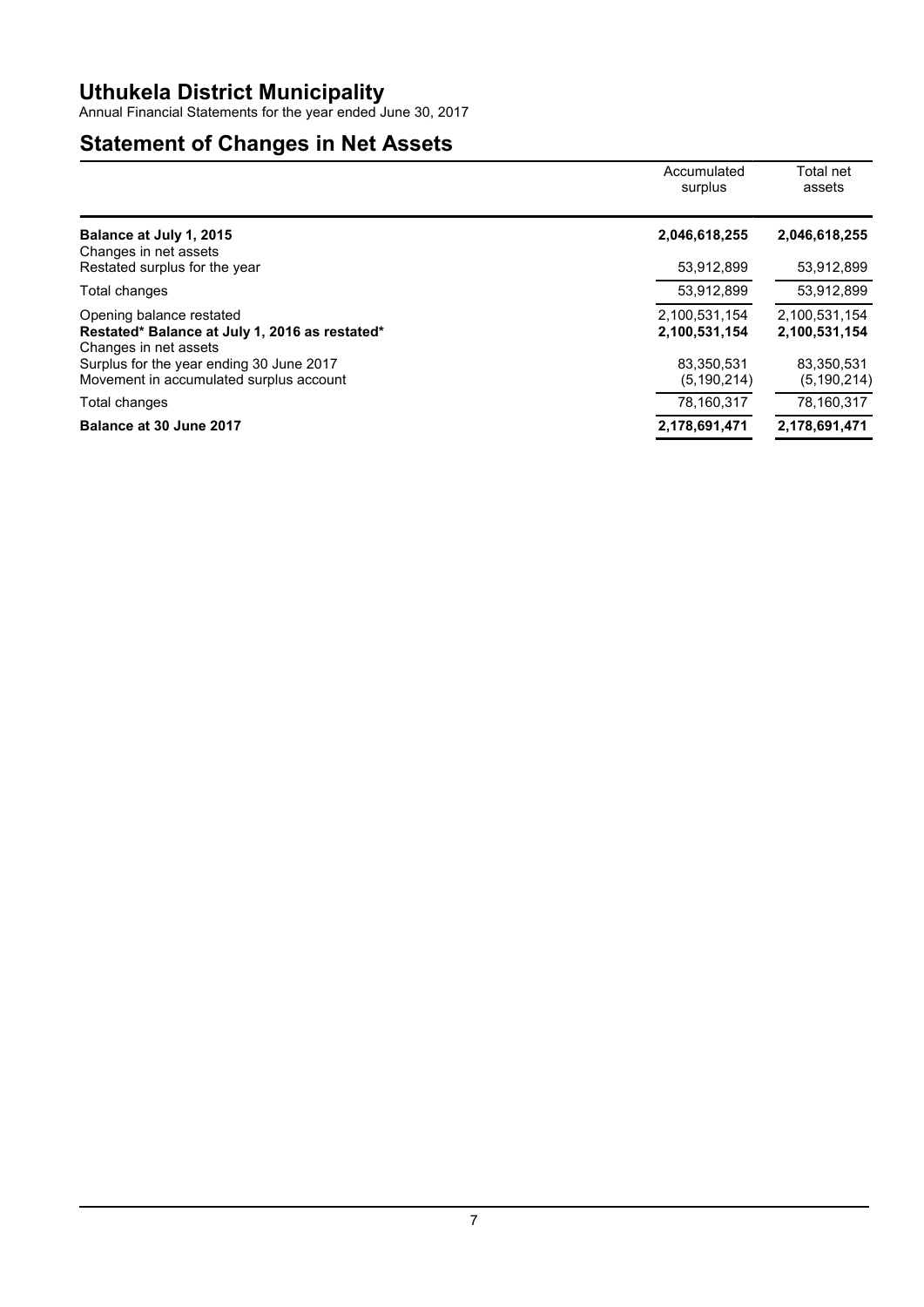Annual Financial Statements for the year ended June 30, 2017

### **Cash Flow Statement**

|                                                        |         | 2017            | 2016<br>Restated* |
|--------------------------------------------------------|---------|-----------------|-------------------|
|                                                        | Note(s) |                 |                   |
| Cash flows from operating activities                   |         |                 |                   |
| <b>Receipts</b>                                        |         |                 |                   |
| Service charges                                        |         | 206,803,957     | 168,422,790       |
| Grants                                                 |         | 621,619,784     | 568,331,256       |
| Interest income                                        |         | 7,189,148       | 11,991,453        |
|                                                        |         | 835,612,889     | 748,745,499       |
| <b>Payments</b>                                        |         |                 |                   |
| Employee and councillor costs                          |         | (224,090,123)   | (205, 690, 743)   |
| Suppliers and others                                   |         | (465, 333, 349) | (409, 075, 904)   |
| Finance costs                                          |         | (2,554,911)     | (1, 125, 317)     |
|                                                        |         | (691, 978, 383) | (615, 891, 964)   |
| Net cash flows from operating activities               | 37      | 143,634,506     | 132,853,535       |
| Cash flows from investing activities                   |         |                 |                   |
| Purchase of property, plant and equipment              | 4       | (175, 803, 188) | (250, 484, 915)   |
| Purchase of other intangible assets                    | 5       |                 | (543,600)         |
| Proceeds from sale of other intangible assets          | 5       |                 | 43,543            |
| Net cash flows from investing activities               |         | (175, 803, 188) | (250, 984, 972)   |
| Cash flows from financing activities                   |         |                 |                   |
| Nett increase in other liability (Consumer Deposits)   |         | 1,695,748       | 1,412,058         |
| Movement in other liabilities                          |         |                 | 8,602,484         |
| Increase / (decrease) in finance lease liability       |         | (244, 590)      | (255, 271)        |
| Net cash flows from financing activities               |         | 1,451,158       | 9,759,271         |
| Net increase in cash and cash equivalents              |         | (30, 717, 524)  | (108, 372, 166)   |
| Cash and cash equivalents at the beginning of the year |         | 36,715,409      | 145,087,575       |
| Cash and cash equivalents at the end of the year       | 13      | 5,997,885       | 36,715,409        |
|                                                        |         |                 |                   |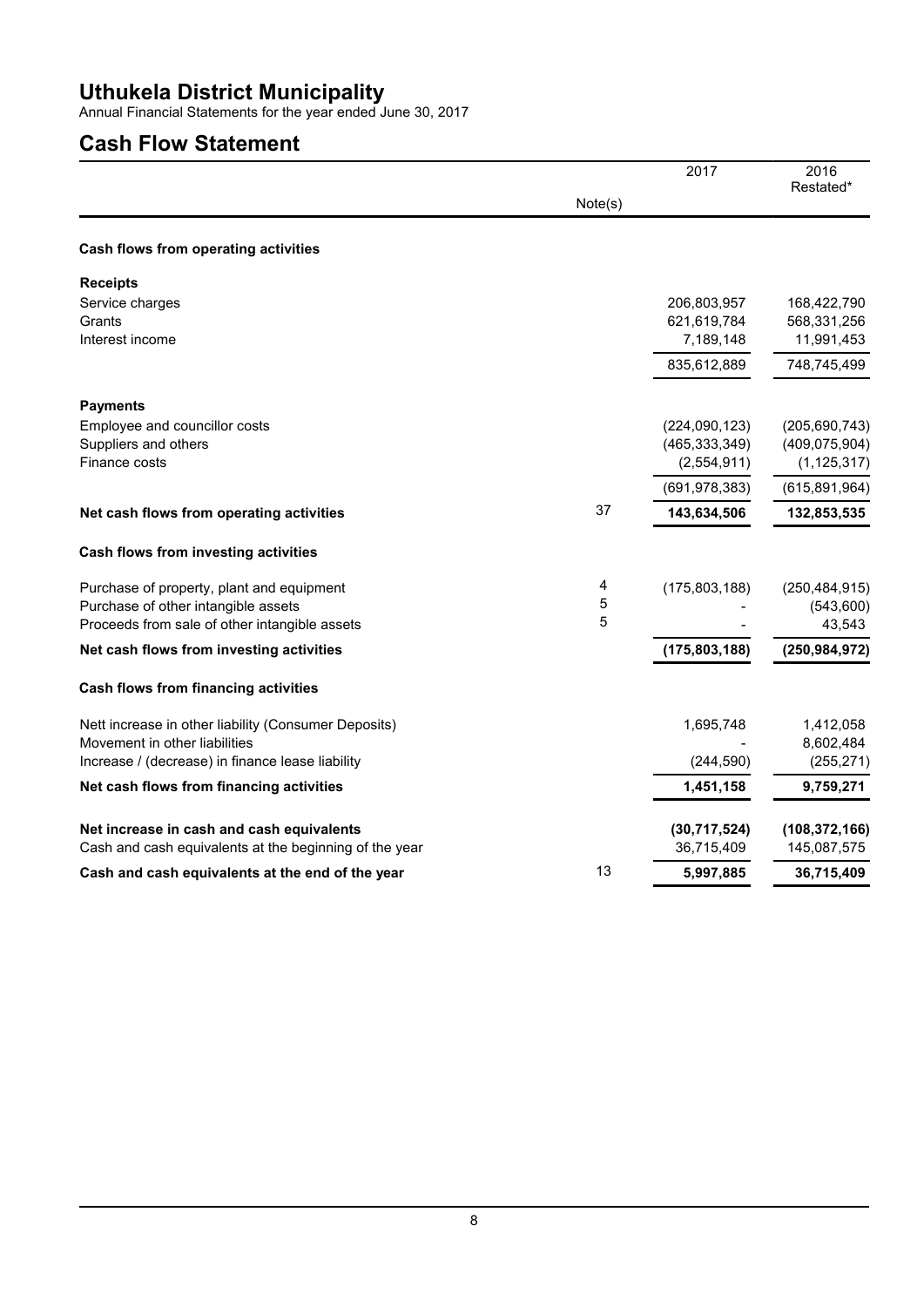Annual Financial Statements for the year ended June 30, 2017

| <b>Difference</b><br>Reference<br>Approved<br>Adjustments<br>Final Budget Actual amounts<br>budget<br>on comparable between final<br>basis<br>budget and<br>actual<br><b>Statement of Financial Performance</b><br><b>Revenue</b><br>Revenue from exchange<br>transactions<br>248,653,000<br>(94, 631, 544)<br>Note 1<br>154,021,456<br>Service charges<br>176,929,000<br>71,724,000<br>38,321,000<br>6,088,522<br>10,000,000<br>44,409,522<br>28,321,000<br>Note 2<br>Interest received<br>3,395,000<br>1,366,034<br>Note 3<br>1,914,000<br>1,481,000<br>4,761,034<br>Other income<br>7,671,000<br>(481, 852)<br>10,671,000<br>(3,000,000)<br>7,189,148<br>Note 4<br>Interest received - investment<br>217,835,000<br>80,205,000<br>(87,658,840)<br>Total revenue from exchange<br>298,040,000<br>210,381,160<br>transactions<br>Revenue from non-exchange<br>transactions<br><b>Taxation revenue</b><br>339,353,000<br>8,182,111<br>338,199,000<br>347,535,111<br>Government grants-Transfers<br>1,154,000<br>Note 5<br>recognised (Operational)<br><b>Transfer revenue</b><br>326,691,000<br>(52,606,327)<br>262,691,000<br>64,000,000<br>274,084,673<br>Note 6<br>Government grants-Transfers<br>recognised (Oapital)<br>20,000<br>Public contributions and<br>20,000<br>Note 7<br>donations<br>Total revenue from non-<br>600,890,000<br>65,154,000<br>666,044,000<br>621,639,784<br>(44, 404, 216)<br>exchange transactions<br>818,725,000<br>145,359,000<br>964,084,000<br>832,020,944<br>(132,063,056)<br><b>Total revenue</b><br><b>Expenditure</b><br>5,831,860<br>$(29,331,000)$ $(224,481,000)$<br>Personnel<br>(195, 150, 000)<br>(218, 649, 140)<br>Note 8<br>(6, 552, 000)<br>1,069,001<br>(5,482,999)<br>(6, 552, 000)<br>Note 9<br>Remuneration of councillors<br>(57, 676, 000)<br>(4,901,084)<br>(57,676,000)<br>(62, 577, 084)<br>Note 10<br>Depreciation and amortisation<br>(10, 807, 571)<br>(10, 807, 571)<br>Reversal of impairments<br>Note 11<br>(2,554,911)<br>(2,554,911)<br>Note 12<br>Finance costs<br>(9,900,090)<br>Note 13<br>(9,900,090)<br>Lease rentals<br>(71,800,000)<br>(23,081,113)<br>(36, 460, 000)<br>(35, 340, 000)<br>(94, 881, 113)<br>Note14<br>Bad debt provision<br>(32, 257, 350)<br>Bad debts written off<br>(32, 257, 350)<br>Note 15<br>Repairs and maintenance<br>Note 16<br>(5,901,000)<br>(2, 160, 187)<br>(5,901,000)<br>Note 17<br><b>Bulk purchases</b><br>(8,061,187)<br>(46, 774, 000)<br>(48, 769, 247)<br><b>Contracted Services</b><br>(37, 412, 000)<br>(9,362,000)<br>(95, 543, 247)<br>Note 18<br>25,000,000<br>(25,000,000)<br>Government Grant Expenditure<br>(10, 512, 000)<br>(14, 488, 000)<br>Note 19<br>(153, 374, 000)<br>(50, 911, 784)<br>(198, 694, 000)<br>45,320,000<br>Note 20<br><b>General Expenses</b><br>(204, 285, 784)<br><b>Total expenditure</b><br>(548, 357, 000)<br>(43, 201, 000)<br>(591, 558, 000)<br>(745,000,476)<br>(153, 442, 476)<br>102,158,000<br>270,368,000<br>372,526,000<br>87,020,468<br>(285, 505, 532)<br><b>Operating surplus</b><br>(5, 204, 839)<br>Loss on disposal of assets and<br>Note 21<br>(5,204,839)<br>liabilities<br>(828, 880)<br>Note 22<br>Inventories losses/write-downs<br>(828, 880)<br>2,363,782<br>Gain on non-current assets held<br>2,363,782<br>Note 23<br>for sale or disposal groups<br>(3,669,937)<br>(3,669,937)<br>- | <b>Budget on Accrual Basis</b> |  |  |  |
|-----------------------------------------------------------------------------------------------------------------------------------------------------------------------------------------------------------------------------------------------------------------------------------------------------------------------------------------------------------------------------------------------------------------------------------------------------------------------------------------------------------------------------------------------------------------------------------------------------------------------------------------------------------------------------------------------------------------------------------------------------------------------------------------------------------------------------------------------------------------------------------------------------------------------------------------------------------------------------------------------------------------------------------------------------------------------------------------------------------------------------------------------------------------------------------------------------------------------------------------------------------------------------------------------------------------------------------------------------------------------------------------------------------------------------------------------------------------------------------------------------------------------------------------------------------------------------------------------------------------------------------------------------------------------------------------------------------------------------------------------------------------------------------------------------------------------------------------------------------------------------------------------------------------------------------------------------------------------------------------------------------------------------------------------------------------------------------------------------------------------------------------------------------------------------------------------------------------------------------------------------------------------------------------------------------------------------------------------------------------------------------------------------------------------------------------------------------------------------------------------------------------------------------------------------------------------------------------------------------------------------------------------------------------------------------------------------------------------------------------------------------------------------------------------------------------------------------------------------------------------------------------------------------------------------------------------------------------------------------------------------------------------------------------------------------------------------------------------------------------------------------------------------------------------------------------------------------------------------------------------------------------------------------------------------------------------------------------------------------------|--------------------------------|--|--|--|
|                                                                                                                                                                                                                                                                                                                                                                                                                                                                                                                                                                                                                                                                                                                                                                                                                                                                                                                                                                                                                                                                                                                                                                                                                                                                                                                                                                                                                                                                                                                                                                                                                                                                                                                                                                                                                                                                                                                                                                                                                                                                                                                                                                                                                                                                                                                                                                                                                                                                                                                                                                                                                                                                                                                                                                                                                                                                                                                                                                                                                                                                                                                                                                                                                                                                                                                                                                 |                                |  |  |  |
|                                                                                                                                                                                                                                                                                                                                                                                                                                                                                                                                                                                                                                                                                                                                                                                                                                                                                                                                                                                                                                                                                                                                                                                                                                                                                                                                                                                                                                                                                                                                                                                                                                                                                                                                                                                                                                                                                                                                                                                                                                                                                                                                                                                                                                                                                                                                                                                                                                                                                                                                                                                                                                                                                                                                                                                                                                                                                                                                                                                                                                                                                                                                                                                                                                                                                                                                                                 |                                |  |  |  |
|                                                                                                                                                                                                                                                                                                                                                                                                                                                                                                                                                                                                                                                                                                                                                                                                                                                                                                                                                                                                                                                                                                                                                                                                                                                                                                                                                                                                                                                                                                                                                                                                                                                                                                                                                                                                                                                                                                                                                                                                                                                                                                                                                                                                                                                                                                                                                                                                                                                                                                                                                                                                                                                                                                                                                                                                                                                                                                                                                                                                                                                                                                                                                                                                                                                                                                                                                                 |                                |  |  |  |
|                                                                                                                                                                                                                                                                                                                                                                                                                                                                                                                                                                                                                                                                                                                                                                                                                                                                                                                                                                                                                                                                                                                                                                                                                                                                                                                                                                                                                                                                                                                                                                                                                                                                                                                                                                                                                                                                                                                                                                                                                                                                                                                                                                                                                                                                                                                                                                                                                                                                                                                                                                                                                                                                                                                                                                                                                                                                                                                                                                                                                                                                                                                                                                                                                                                                                                                                                                 |                                |  |  |  |
|                                                                                                                                                                                                                                                                                                                                                                                                                                                                                                                                                                                                                                                                                                                                                                                                                                                                                                                                                                                                                                                                                                                                                                                                                                                                                                                                                                                                                                                                                                                                                                                                                                                                                                                                                                                                                                                                                                                                                                                                                                                                                                                                                                                                                                                                                                                                                                                                                                                                                                                                                                                                                                                                                                                                                                                                                                                                                                                                                                                                                                                                                                                                                                                                                                                                                                                                                                 |                                |  |  |  |
|                                                                                                                                                                                                                                                                                                                                                                                                                                                                                                                                                                                                                                                                                                                                                                                                                                                                                                                                                                                                                                                                                                                                                                                                                                                                                                                                                                                                                                                                                                                                                                                                                                                                                                                                                                                                                                                                                                                                                                                                                                                                                                                                                                                                                                                                                                                                                                                                                                                                                                                                                                                                                                                                                                                                                                                                                                                                                                                                                                                                                                                                                                                                                                                                                                                                                                                                                                 |                                |  |  |  |
|                                                                                                                                                                                                                                                                                                                                                                                                                                                                                                                                                                                                                                                                                                                                                                                                                                                                                                                                                                                                                                                                                                                                                                                                                                                                                                                                                                                                                                                                                                                                                                                                                                                                                                                                                                                                                                                                                                                                                                                                                                                                                                                                                                                                                                                                                                                                                                                                                                                                                                                                                                                                                                                                                                                                                                                                                                                                                                                                                                                                                                                                                                                                                                                                                                                                                                                                                                 |                                |  |  |  |
|                                                                                                                                                                                                                                                                                                                                                                                                                                                                                                                                                                                                                                                                                                                                                                                                                                                                                                                                                                                                                                                                                                                                                                                                                                                                                                                                                                                                                                                                                                                                                                                                                                                                                                                                                                                                                                                                                                                                                                                                                                                                                                                                                                                                                                                                                                                                                                                                                                                                                                                                                                                                                                                                                                                                                                                                                                                                                                                                                                                                                                                                                                                                                                                                                                                                                                                                                                 |                                |  |  |  |
|                                                                                                                                                                                                                                                                                                                                                                                                                                                                                                                                                                                                                                                                                                                                                                                                                                                                                                                                                                                                                                                                                                                                                                                                                                                                                                                                                                                                                                                                                                                                                                                                                                                                                                                                                                                                                                                                                                                                                                                                                                                                                                                                                                                                                                                                                                                                                                                                                                                                                                                                                                                                                                                                                                                                                                                                                                                                                                                                                                                                                                                                                                                                                                                                                                                                                                                                                                 |                                |  |  |  |
|                                                                                                                                                                                                                                                                                                                                                                                                                                                                                                                                                                                                                                                                                                                                                                                                                                                                                                                                                                                                                                                                                                                                                                                                                                                                                                                                                                                                                                                                                                                                                                                                                                                                                                                                                                                                                                                                                                                                                                                                                                                                                                                                                                                                                                                                                                                                                                                                                                                                                                                                                                                                                                                                                                                                                                                                                                                                                                                                                                                                                                                                                                                                                                                                                                                                                                                                                                 |                                |  |  |  |
|                                                                                                                                                                                                                                                                                                                                                                                                                                                                                                                                                                                                                                                                                                                                                                                                                                                                                                                                                                                                                                                                                                                                                                                                                                                                                                                                                                                                                                                                                                                                                                                                                                                                                                                                                                                                                                                                                                                                                                                                                                                                                                                                                                                                                                                                                                                                                                                                                                                                                                                                                                                                                                                                                                                                                                                                                                                                                                                                                                                                                                                                                                                                                                                                                                                                                                                                                                 |                                |  |  |  |
|                                                                                                                                                                                                                                                                                                                                                                                                                                                                                                                                                                                                                                                                                                                                                                                                                                                                                                                                                                                                                                                                                                                                                                                                                                                                                                                                                                                                                                                                                                                                                                                                                                                                                                                                                                                                                                                                                                                                                                                                                                                                                                                                                                                                                                                                                                                                                                                                                                                                                                                                                                                                                                                                                                                                                                                                                                                                                                                                                                                                                                                                                                                                                                                                                                                                                                                                                                 |                                |  |  |  |
|                                                                                                                                                                                                                                                                                                                                                                                                                                                                                                                                                                                                                                                                                                                                                                                                                                                                                                                                                                                                                                                                                                                                                                                                                                                                                                                                                                                                                                                                                                                                                                                                                                                                                                                                                                                                                                                                                                                                                                                                                                                                                                                                                                                                                                                                                                                                                                                                                                                                                                                                                                                                                                                                                                                                                                                                                                                                                                                                                                                                                                                                                                                                                                                                                                                                                                                                                                 |                                |  |  |  |
|                                                                                                                                                                                                                                                                                                                                                                                                                                                                                                                                                                                                                                                                                                                                                                                                                                                                                                                                                                                                                                                                                                                                                                                                                                                                                                                                                                                                                                                                                                                                                                                                                                                                                                                                                                                                                                                                                                                                                                                                                                                                                                                                                                                                                                                                                                                                                                                                                                                                                                                                                                                                                                                                                                                                                                                                                                                                                                                                                                                                                                                                                                                                                                                                                                                                                                                                                                 |                                |  |  |  |
|                                                                                                                                                                                                                                                                                                                                                                                                                                                                                                                                                                                                                                                                                                                                                                                                                                                                                                                                                                                                                                                                                                                                                                                                                                                                                                                                                                                                                                                                                                                                                                                                                                                                                                                                                                                                                                                                                                                                                                                                                                                                                                                                                                                                                                                                                                                                                                                                                                                                                                                                                                                                                                                                                                                                                                                                                                                                                                                                                                                                                                                                                                                                                                                                                                                                                                                                                                 |                                |  |  |  |
|                                                                                                                                                                                                                                                                                                                                                                                                                                                                                                                                                                                                                                                                                                                                                                                                                                                                                                                                                                                                                                                                                                                                                                                                                                                                                                                                                                                                                                                                                                                                                                                                                                                                                                                                                                                                                                                                                                                                                                                                                                                                                                                                                                                                                                                                                                                                                                                                                                                                                                                                                                                                                                                                                                                                                                                                                                                                                                                                                                                                                                                                                                                                                                                                                                                                                                                                                                 |                                |  |  |  |
|                                                                                                                                                                                                                                                                                                                                                                                                                                                                                                                                                                                                                                                                                                                                                                                                                                                                                                                                                                                                                                                                                                                                                                                                                                                                                                                                                                                                                                                                                                                                                                                                                                                                                                                                                                                                                                                                                                                                                                                                                                                                                                                                                                                                                                                                                                                                                                                                                                                                                                                                                                                                                                                                                                                                                                                                                                                                                                                                                                                                                                                                                                                                                                                                                                                                                                                                                                 |                                |  |  |  |
|                                                                                                                                                                                                                                                                                                                                                                                                                                                                                                                                                                                                                                                                                                                                                                                                                                                                                                                                                                                                                                                                                                                                                                                                                                                                                                                                                                                                                                                                                                                                                                                                                                                                                                                                                                                                                                                                                                                                                                                                                                                                                                                                                                                                                                                                                                                                                                                                                                                                                                                                                                                                                                                                                                                                                                                                                                                                                                                                                                                                                                                                                                                                                                                                                                                                                                                                                                 |                                |  |  |  |
|                                                                                                                                                                                                                                                                                                                                                                                                                                                                                                                                                                                                                                                                                                                                                                                                                                                                                                                                                                                                                                                                                                                                                                                                                                                                                                                                                                                                                                                                                                                                                                                                                                                                                                                                                                                                                                                                                                                                                                                                                                                                                                                                                                                                                                                                                                                                                                                                                                                                                                                                                                                                                                                                                                                                                                                                                                                                                                                                                                                                                                                                                                                                                                                                                                                                                                                                                                 |                                |  |  |  |
|                                                                                                                                                                                                                                                                                                                                                                                                                                                                                                                                                                                                                                                                                                                                                                                                                                                                                                                                                                                                                                                                                                                                                                                                                                                                                                                                                                                                                                                                                                                                                                                                                                                                                                                                                                                                                                                                                                                                                                                                                                                                                                                                                                                                                                                                                                                                                                                                                                                                                                                                                                                                                                                                                                                                                                                                                                                                                                                                                                                                                                                                                                                                                                                                                                                                                                                                                                 |                                |  |  |  |
|                                                                                                                                                                                                                                                                                                                                                                                                                                                                                                                                                                                                                                                                                                                                                                                                                                                                                                                                                                                                                                                                                                                                                                                                                                                                                                                                                                                                                                                                                                                                                                                                                                                                                                                                                                                                                                                                                                                                                                                                                                                                                                                                                                                                                                                                                                                                                                                                                                                                                                                                                                                                                                                                                                                                                                                                                                                                                                                                                                                                                                                                                                                                                                                                                                                                                                                                                                 |                                |  |  |  |
|                                                                                                                                                                                                                                                                                                                                                                                                                                                                                                                                                                                                                                                                                                                                                                                                                                                                                                                                                                                                                                                                                                                                                                                                                                                                                                                                                                                                                                                                                                                                                                                                                                                                                                                                                                                                                                                                                                                                                                                                                                                                                                                                                                                                                                                                                                                                                                                                                                                                                                                                                                                                                                                                                                                                                                                                                                                                                                                                                                                                                                                                                                                                                                                                                                                                                                                                                                 |                                |  |  |  |
|                                                                                                                                                                                                                                                                                                                                                                                                                                                                                                                                                                                                                                                                                                                                                                                                                                                                                                                                                                                                                                                                                                                                                                                                                                                                                                                                                                                                                                                                                                                                                                                                                                                                                                                                                                                                                                                                                                                                                                                                                                                                                                                                                                                                                                                                                                                                                                                                                                                                                                                                                                                                                                                                                                                                                                                                                                                                                                                                                                                                                                                                                                                                                                                                                                                                                                                                                                 |                                |  |  |  |
|                                                                                                                                                                                                                                                                                                                                                                                                                                                                                                                                                                                                                                                                                                                                                                                                                                                                                                                                                                                                                                                                                                                                                                                                                                                                                                                                                                                                                                                                                                                                                                                                                                                                                                                                                                                                                                                                                                                                                                                                                                                                                                                                                                                                                                                                                                                                                                                                                                                                                                                                                                                                                                                                                                                                                                                                                                                                                                                                                                                                                                                                                                                                                                                                                                                                                                                                                                 |                                |  |  |  |
|                                                                                                                                                                                                                                                                                                                                                                                                                                                                                                                                                                                                                                                                                                                                                                                                                                                                                                                                                                                                                                                                                                                                                                                                                                                                                                                                                                                                                                                                                                                                                                                                                                                                                                                                                                                                                                                                                                                                                                                                                                                                                                                                                                                                                                                                                                                                                                                                                                                                                                                                                                                                                                                                                                                                                                                                                                                                                                                                                                                                                                                                                                                                                                                                                                                                                                                                                                 |                                |  |  |  |
|                                                                                                                                                                                                                                                                                                                                                                                                                                                                                                                                                                                                                                                                                                                                                                                                                                                                                                                                                                                                                                                                                                                                                                                                                                                                                                                                                                                                                                                                                                                                                                                                                                                                                                                                                                                                                                                                                                                                                                                                                                                                                                                                                                                                                                                                                                                                                                                                                                                                                                                                                                                                                                                                                                                                                                                                                                                                                                                                                                                                                                                                                                                                                                                                                                                                                                                                                                 |                                |  |  |  |
|                                                                                                                                                                                                                                                                                                                                                                                                                                                                                                                                                                                                                                                                                                                                                                                                                                                                                                                                                                                                                                                                                                                                                                                                                                                                                                                                                                                                                                                                                                                                                                                                                                                                                                                                                                                                                                                                                                                                                                                                                                                                                                                                                                                                                                                                                                                                                                                                                                                                                                                                                                                                                                                                                                                                                                                                                                                                                                                                                                                                                                                                                                                                                                                                                                                                                                                                                                 |                                |  |  |  |
|                                                                                                                                                                                                                                                                                                                                                                                                                                                                                                                                                                                                                                                                                                                                                                                                                                                                                                                                                                                                                                                                                                                                                                                                                                                                                                                                                                                                                                                                                                                                                                                                                                                                                                                                                                                                                                                                                                                                                                                                                                                                                                                                                                                                                                                                                                                                                                                                                                                                                                                                                                                                                                                                                                                                                                                                                                                                                                                                                                                                                                                                                                                                                                                                                                                                                                                                                                 |                                |  |  |  |
|                                                                                                                                                                                                                                                                                                                                                                                                                                                                                                                                                                                                                                                                                                                                                                                                                                                                                                                                                                                                                                                                                                                                                                                                                                                                                                                                                                                                                                                                                                                                                                                                                                                                                                                                                                                                                                                                                                                                                                                                                                                                                                                                                                                                                                                                                                                                                                                                                                                                                                                                                                                                                                                                                                                                                                                                                                                                                                                                                                                                                                                                                                                                                                                                                                                                                                                                                                 |                                |  |  |  |
|                                                                                                                                                                                                                                                                                                                                                                                                                                                                                                                                                                                                                                                                                                                                                                                                                                                                                                                                                                                                                                                                                                                                                                                                                                                                                                                                                                                                                                                                                                                                                                                                                                                                                                                                                                                                                                                                                                                                                                                                                                                                                                                                                                                                                                                                                                                                                                                                                                                                                                                                                                                                                                                                                                                                                                                                                                                                                                                                                                                                                                                                                                                                                                                                                                                                                                                                                                 |                                |  |  |  |
|                                                                                                                                                                                                                                                                                                                                                                                                                                                                                                                                                                                                                                                                                                                                                                                                                                                                                                                                                                                                                                                                                                                                                                                                                                                                                                                                                                                                                                                                                                                                                                                                                                                                                                                                                                                                                                                                                                                                                                                                                                                                                                                                                                                                                                                                                                                                                                                                                                                                                                                                                                                                                                                                                                                                                                                                                                                                                                                                                                                                                                                                                                                                                                                                                                                                                                                                                                 |                                |  |  |  |
|                                                                                                                                                                                                                                                                                                                                                                                                                                                                                                                                                                                                                                                                                                                                                                                                                                                                                                                                                                                                                                                                                                                                                                                                                                                                                                                                                                                                                                                                                                                                                                                                                                                                                                                                                                                                                                                                                                                                                                                                                                                                                                                                                                                                                                                                                                                                                                                                                                                                                                                                                                                                                                                                                                                                                                                                                                                                                                                                                                                                                                                                                                                                                                                                                                                                                                                                                                 |                                |  |  |  |
|                                                                                                                                                                                                                                                                                                                                                                                                                                                                                                                                                                                                                                                                                                                                                                                                                                                                                                                                                                                                                                                                                                                                                                                                                                                                                                                                                                                                                                                                                                                                                                                                                                                                                                                                                                                                                                                                                                                                                                                                                                                                                                                                                                                                                                                                                                                                                                                                                                                                                                                                                                                                                                                                                                                                                                                                                                                                                                                                                                                                                                                                                                                                                                                                                                                                                                                                                                 |                                |  |  |  |
|                                                                                                                                                                                                                                                                                                                                                                                                                                                                                                                                                                                                                                                                                                                                                                                                                                                                                                                                                                                                                                                                                                                                                                                                                                                                                                                                                                                                                                                                                                                                                                                                                                                                                                                                                                                                                                                                                                                                                                                                                                                                                                                                                                                                                                                                                                                                                                                                                                                                                                                                                                                                                                                                                                                                                                                                                                                                                                                                                                                                                                                                                                                                                                                                                                                                                                                                                                 |                                |  |  |  |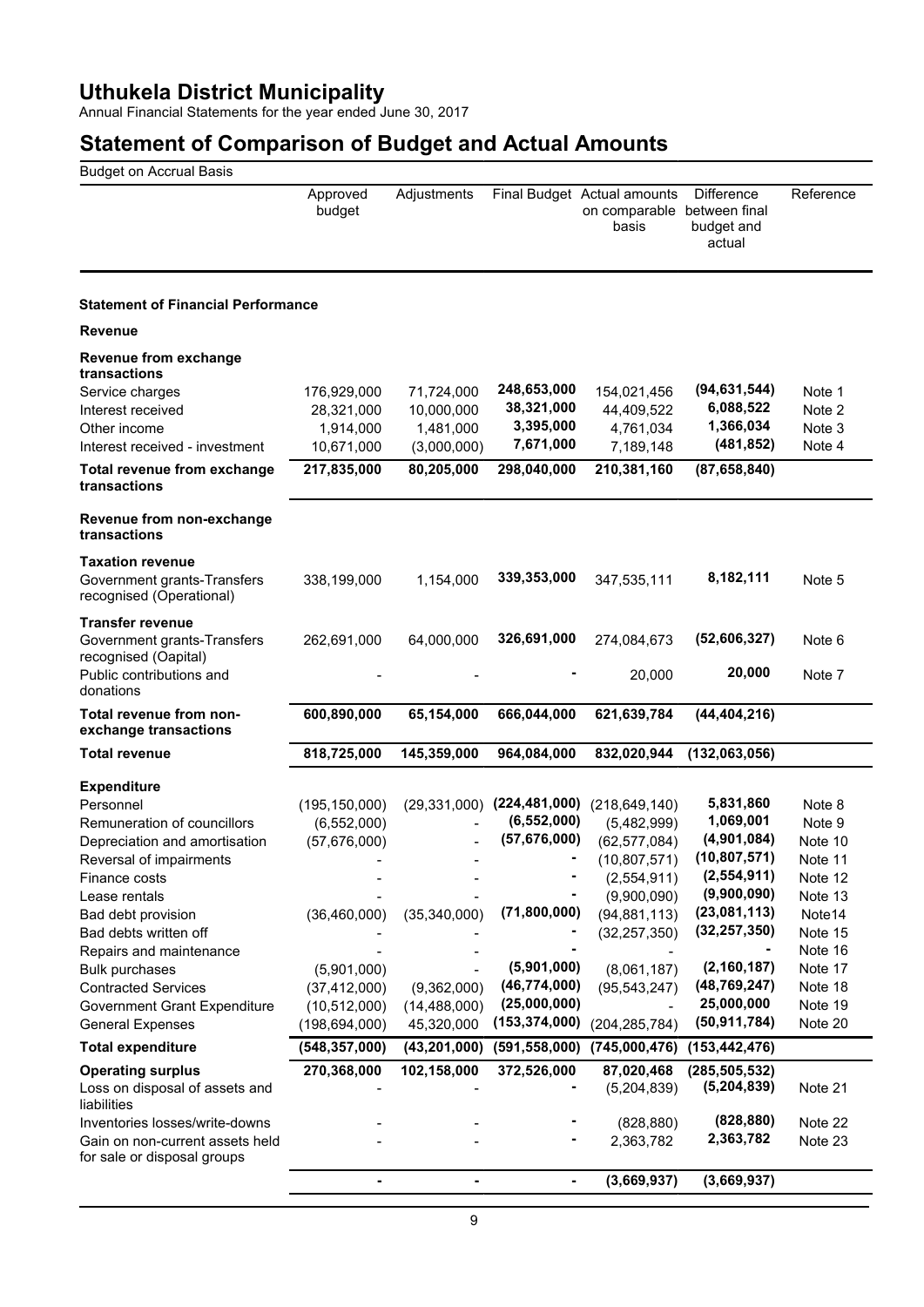Annual Financial Statements for the year ended June 30, 2017

| <b>Budget on Accrual Basis</b>                                                                                                     |                    |             |             |                                                       |                                                            |           |
|------------------------------------------------------------------------------------------------------------------------------------|--------------------|-------------|-------------|-------------------------------------------------------|------------------------------------------------------------|-----------|
|                                                                                                                                    | Approved<br>budget | Adjustments |             | Final Budget Actual amounts<br>on comparable<br>basis | <b>Difference</b><br>between final<br>budget and<br>actual | Reference |
| <b>Surplus before taxation</b>                                                                                                     | 270,368,000        | 102,158,000 | 372,526,000 | 83,350,531                                            | (289, 175, 469)                                            |           |
| <b>Actual Amount on Comparable</b><br><b>Basis as Presented in the</b><br><b>Budget and Actual</b><br><b>Comparative Statement</b> | 270,368,000        | 102.158.000 | 372.526.000 | 83,350,531                                            | (289, 175, 469)                                            |           |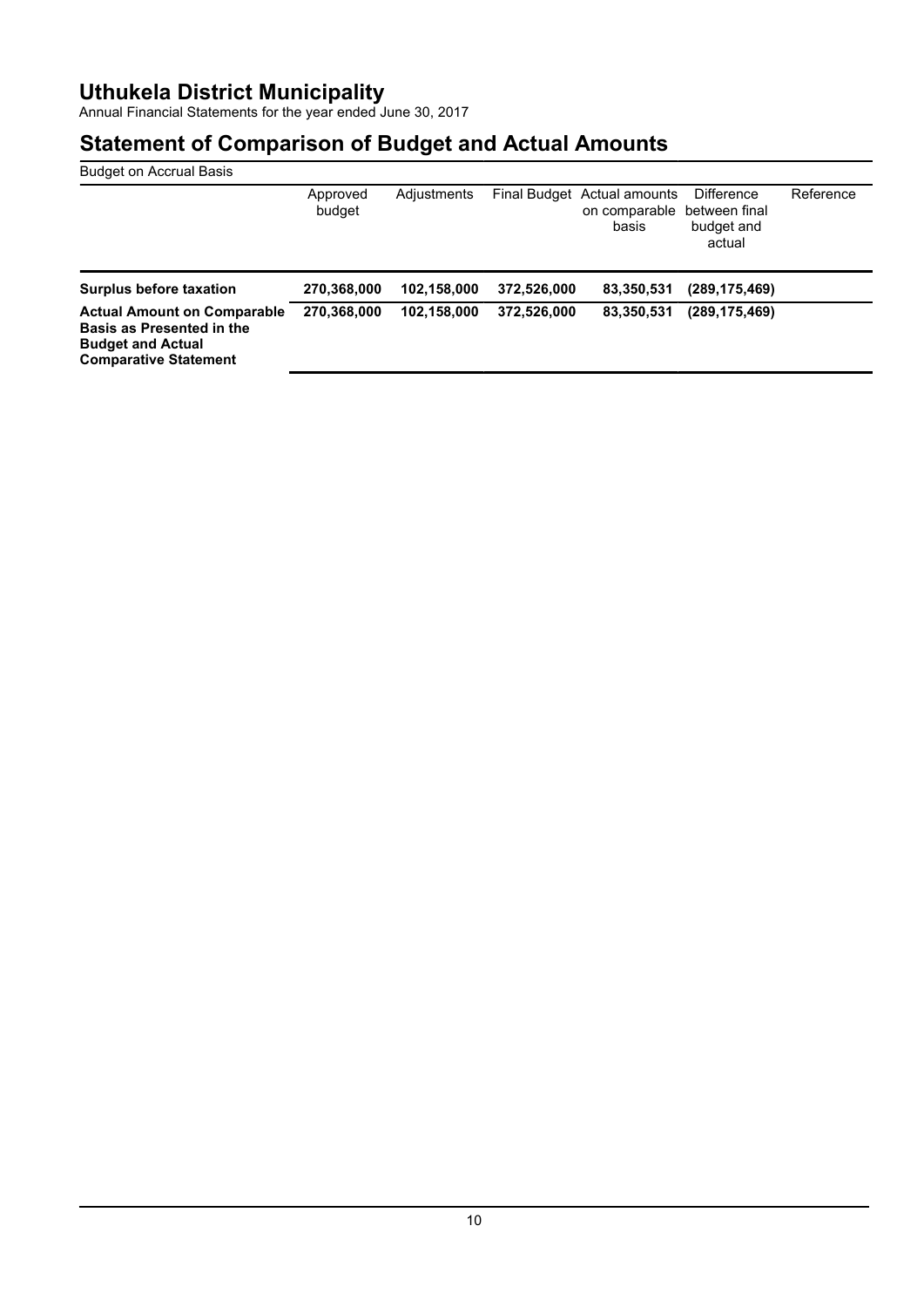Annual Financial Statements for the year ended June 30, 2017

| <b>Budget on Accrual Basis</b>                                                  |                    |                |             |                                                                     |                                           |           |
|---------------------------------------------------------------------------------|--------------------|----------------|-------------|---------------------------------------------------------------------|-------------------------------------------|-----------|
|                                                                                 | Approved<br>budget | Adjustments    |             | Final Budget Actual amounts<br>on comparable between final<br>basis | <b>Difference</b><br>budget and<br>actual | Reference |
| <b>Statement of Financial Position</b>                                          |                    |                |             |                                                                     |                                           |           |
| <b>Assets</b>                                                                   |                    |                |             |                                                                     |                                           |           |
| <b>Current Assets</b>                                                           |                    |                |             |                                                                     |                                           |           |
| Inventories                                                                     | 5,217,000          |                | 5,217,000   | 5,925,957                                                           | 708,957                                   | Note 24   |
| Receivables from exchange<br>transactions                                       |                    |                |             | 2,865,026                                                           | 2,865,026                                 | Note 25   |
| Receivables from non-exchange<br>transactions                                   | 556,000            |                | 556,000     | 2,109,300                                                           | 1,553,300                                 | Note 26   |
| Consumer debtors from                                                           | 196,900,000        | (17, 401, 000) | 179,499,000 | 159,658,113                                                         | (19, 840, 887)                            | Note 27   |
| exchange transactions<br>Cash and cash equivalents                              | 59,178,000         | (37, 349, 000) | 21,829,000  | 5,997,885                                                           | (15,831,115)                              | Note 28   |
|                                                                                 | 261,851,000        | (54, 750, 000) | 207,101,000 | 176,556,281                                                         | (30, 544, 719)                            |           |
| <b>Non-Current Assets</b>                                                       |                    |                |             |                                                                     |                                           |           |
| Property, plant and equipment                                                   | 2,194,817,000      |                |             | 64,000,000 2,258,817,000 2,292,359,966                              | 33,542,966                                | Note 29   |
| Intangible assets                                                               | 238,000            |                | 238,000     | 587,965                                                             | 349,965                                   | Note 30   |
| Receivables from exchange<br>transactions                                       |                    |                |             | 1,658,406                                                           | 1,658,406                                 |           |
| Receivables from non-exchange<br>transactions                                   |                    |                |             | 4,592,424                                                           | 4,592,424                                 |           |
|                                                                                 | 2,195,055,000      |                |             | 64,000,000 2,259,055,000 2,299,198,761                              | 40,143,761                                |           |
| <b>Total Assets</b>                                                             | 2,456,906,000      |                |             | 9,250,000 2,466,156,000 2,475,755,042                               | 9,599,042                                 |           |
| <b>Liabilities</b>                                                              |                    |                |             |                                                                     |                                           |           |
| <b>Current Liabilities</b>                                                      |                    |                |             |                                                                     |                                           |           |
| Operating lease liability                                                       |                    |                |             | 134,263                                                             | 134,263                                   | Note 31   |
| Payables from exchange<br>transactions                                          | 98,814,000         | (76,969,000)   | 21,845,000  | 92,577,912                                                          | 70,732,912                                | Note 32   |
| Other accruals "Provisions"                                                     |                    | 14,792,000     | 14,792,000  | 18,941,603                                                          | 4,149,603                                 | Note 33   |
| Consumer deposits                                                               | 11,267,000         | 1.716.000      | 12,983,000  | 13,581,655                                                          | 598,655                                   | Note 34   |
| Employee benefit obligation                                                     |                    |                |             | 991,102                                                             | 991,102                                   | Note 35   |
| Unspent conditional grants and<br>receipts                                      |                    |                |             | 69,711,254                                                          | 69,711,254                                | Note 36   |
| Provisions                                                                      | 14,792,000         | (14, 792, 000) |             |                                                                     |                                           | Note 37   |
| Other liabilities (VAT payable)                                                 |                    |                |             | 64,387,770                                                          | 64,387,770                                | Note 38   |
| Other liability                                                                 | 14,027,000         | (14, 027, 000) |             | 8,602,484                                                           | 8,602,484                                 | Note39    |
|                                                                                 | 138,900,000        | (89, 280, 000) | 49,620,000  | 268,928,043                                                         | 219,308,043                               |           |
| <b>Non-Current Liabilities</b><br>Provisions (Retirement benefit<br>obligation) |                    |                |             | 28, 135, 528                                                        | 28, 135, 528                              | Note 40   |
| <b>Total Liabilities</b>                                                        | 138,900,000        | (89, 280, 000) | 49,620,000  | 297,063,571                                                         | 247,443,571                               |           |
| <b>Net Assets</b>                                                               | 2,318,006,000      |                |             | 98,530,000 2,416,536,000 2,178,691,471                              | (237, 844, 529)                           |           |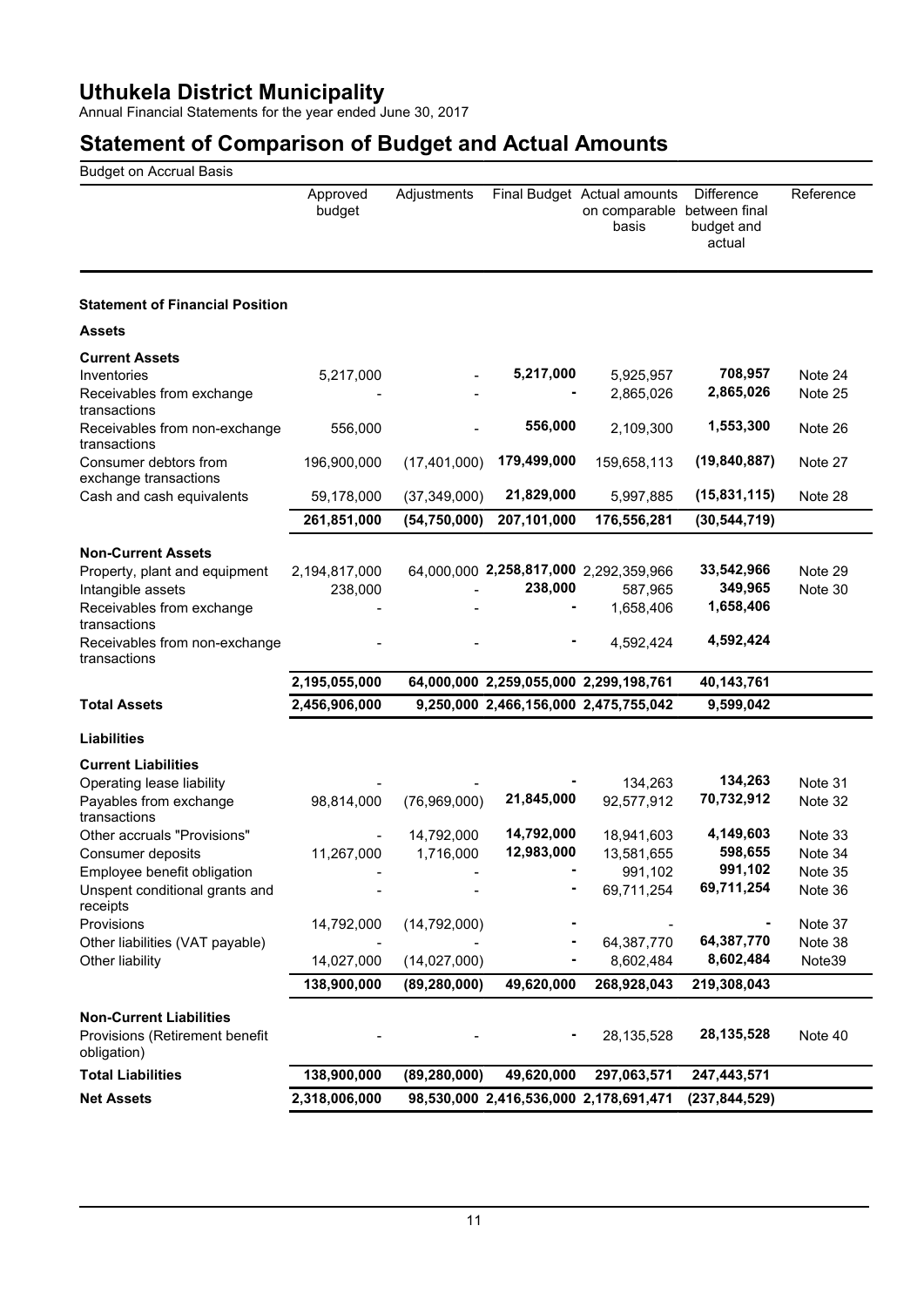Annual Financial Statements for the year ended June 30, 2017

| Budget on Accrual Basis                               |                    |             |                                                                     |                                    |           |
|-------------------------------------------------------|--------------------|-------------|---------------------------------------------------------------------|------------------------------------|-----------|
|                                                       | Approved<br>budget | Adjustments | Final Budget Actual amounts<br>on comparable between final<br>basis | Difference<br>budget and<br>actual | Reference |
| <b>Net Assets</b><br>Net Assets of controlling entity |                    |             |                                                                     |                                    |           |
|                                                       |                    |             |                                                                     |                                    |           |
| Accumulated surplus                                   | 2,318,006,000      |             | 98,530,000 2,416,536,000 2,178,691,471                              | (237, 844, 529)                    |           |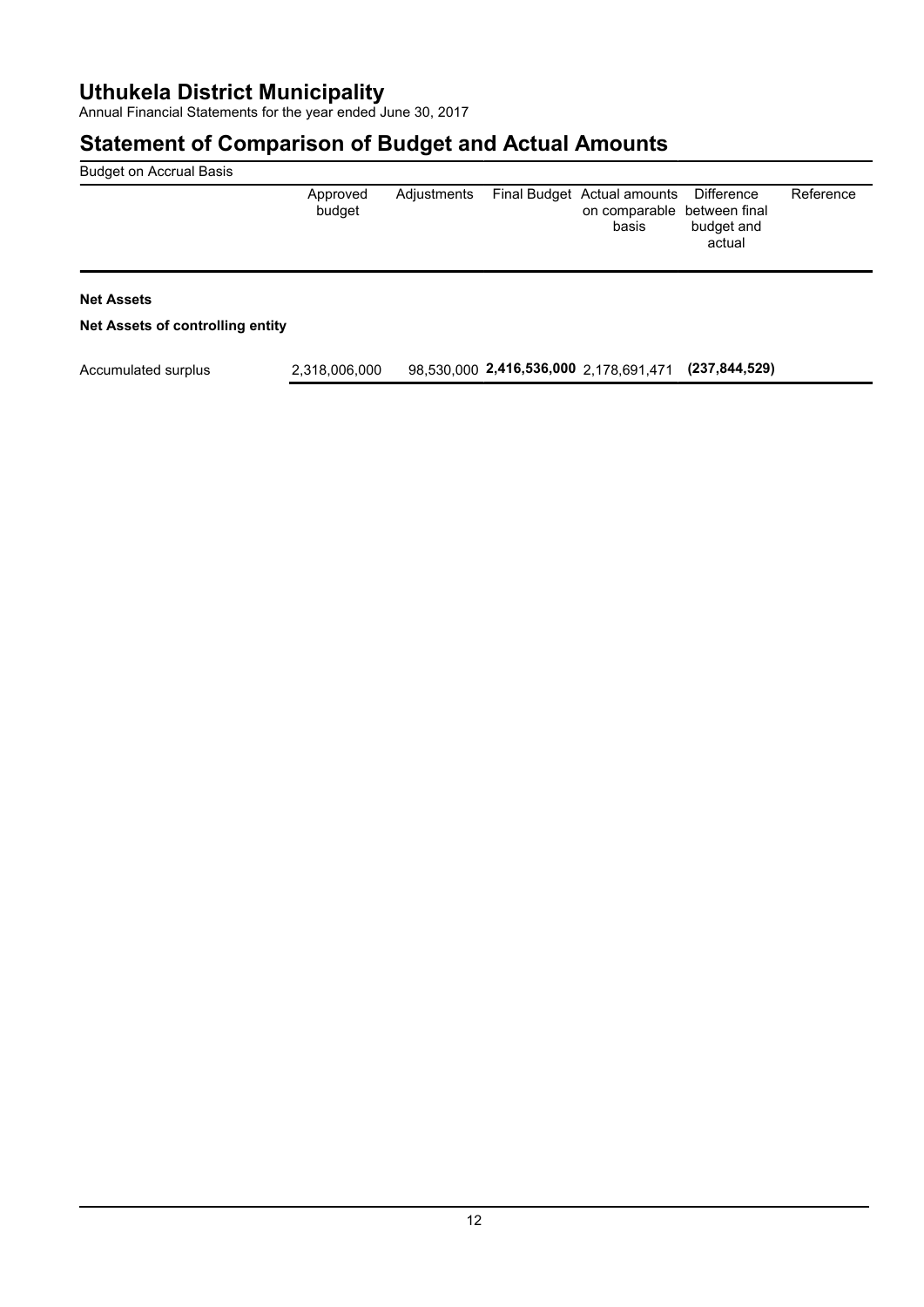Annual Financial Statements for the year ended June 30, 2017

| <b>Budget on Accrual Basis</b>                                                       |                                        |                                       |                                                     |                                                                     |                                                                 |           |
|--------------------------------------------------------------------------------------|----------------------------------------|---------------------------------------|-----------------------------------------------------|---------------------------------------------------------------------|-----------------------------------------------------------------|-----------|
|                                                                                      | Approved<br>budget                     | Adjustments                           |                                                     | Final Budget Actual amounts<br>on comparable between final<br>basis | <b>Difference</b><br>budget and<br>actual                       | Reference |
| <b>Cash Flow Statement</b>                                                           |                                        |                                       |                                                     |                                                                     |                                                                 |           |
| Cash flows from operating activities                                                 |                                        |                                       |                                                     |                                                                     |                                                                 |           |
| <b>Receipts</b>                                                                      |                                        |                                       |                                                     |                                                                     |                                                                 |           |
| Sale of goods and services<br>Grants<br>Other receipts                               | 88,641,000<br>600,890,000<br>1,914,000 | 10,251,000<br>64,509,000<br>1,481,000 | 98,892,000<br>665,399,000<br>3,395,000              | 206,803,957<br>621,619,784                                          | 107,911,957<br>(43, 779, 216)<br>(3, 395, 000)                  |           |
| Interest income                                                                      | 12,571,000                             | (4,900,000)                           | 7,671,000                                           | 7,189,148                                                           | (481, 852)                                                      |           |
|                                                                                      | 704,016,000                            | 71,341,000                            | 775,357,000                                         | 835,612,889                                                         | 60,255,889                                                      |           |
| <b>Payments</b><br>Employee costs<br>Suppliers and other<br>Finance costs            | (201, 701, 000)<br>(242,007,000)       |                                       | $(18, 374, 000)$ $(220, 075, 000)$<br>(242,007,000) | (224,090,123)<br>(2,554,911)                                        | (4,015,123)<br>$(465,333,349)$ $(223,326,349)$<br>(2, 554, 911) |           |
|                                                                                      | (443,708,000)                          | (18, 374, 000)                        |                                                     | $(462,082,000)$ $(691,978,383)$                                     | (229, 896, 383)                                                 |           |
| Net cash flows from operating<br>activities                                          | 260,308,000                            | 52,967,000                            | 313,275,000                                         | 143,634,506                                                         | (169, 640, 494)                                                 |           |
| Cash flows from investing activities<br>Purchase of property, plant and<br>equipment | (265, 244, 000)                        |                                       |                                                     | $(64,000,000)$ $(329,244,000)$ $(175,803,188)$                      | 153,440,812                                                     |           |
| Cash flows from financing activities                                                 |                                        |                                       |                                                     |                                                                     |                                                                 |           |
| Movement in other liability<br>(consumer deposits)                                   | 380,000                                | 704,000                               | 1,084,000                                           | 1,695,748                                                           | 611,748                                                         |           |
| Finance lease payments                                                               |                                        |                                       |                                                     | (244, 590)                                                          | (244, 590)                                                      |           |
| Net cash flows from financing<br>activities                                          | 380,000                                | 704,000                               | 1,084,000                                           | 1,451,158                                                           | 367,158                                                         |           |
| Net increase/(decrease) in cash<br>and cash equivalents                              | (4,556,000)                            | (10, 329, 000)                        | (14, 885, 000)                                      | (30,717,524)                                                        | (15,832,524)                                                    |           |
| Cash and cash equivalents at the<br>beginning of the year                            | 63,735,000                             | (27,021,000)                          | 36,714,000                                          | 36,715,409                                                          | 1,409                                                           |           |
| Cash and cash equivalents at<br>the end of the year                                  | 59,179,000                             | (37, 350, 000)                        | 21,829,000                                          | 5,997,885                                                           | (15,831,115)                                                    |           |
| <b>Reconciliation</b>                                                                |                                        |                                       |                                                     |                                                                     |                                                                 |           |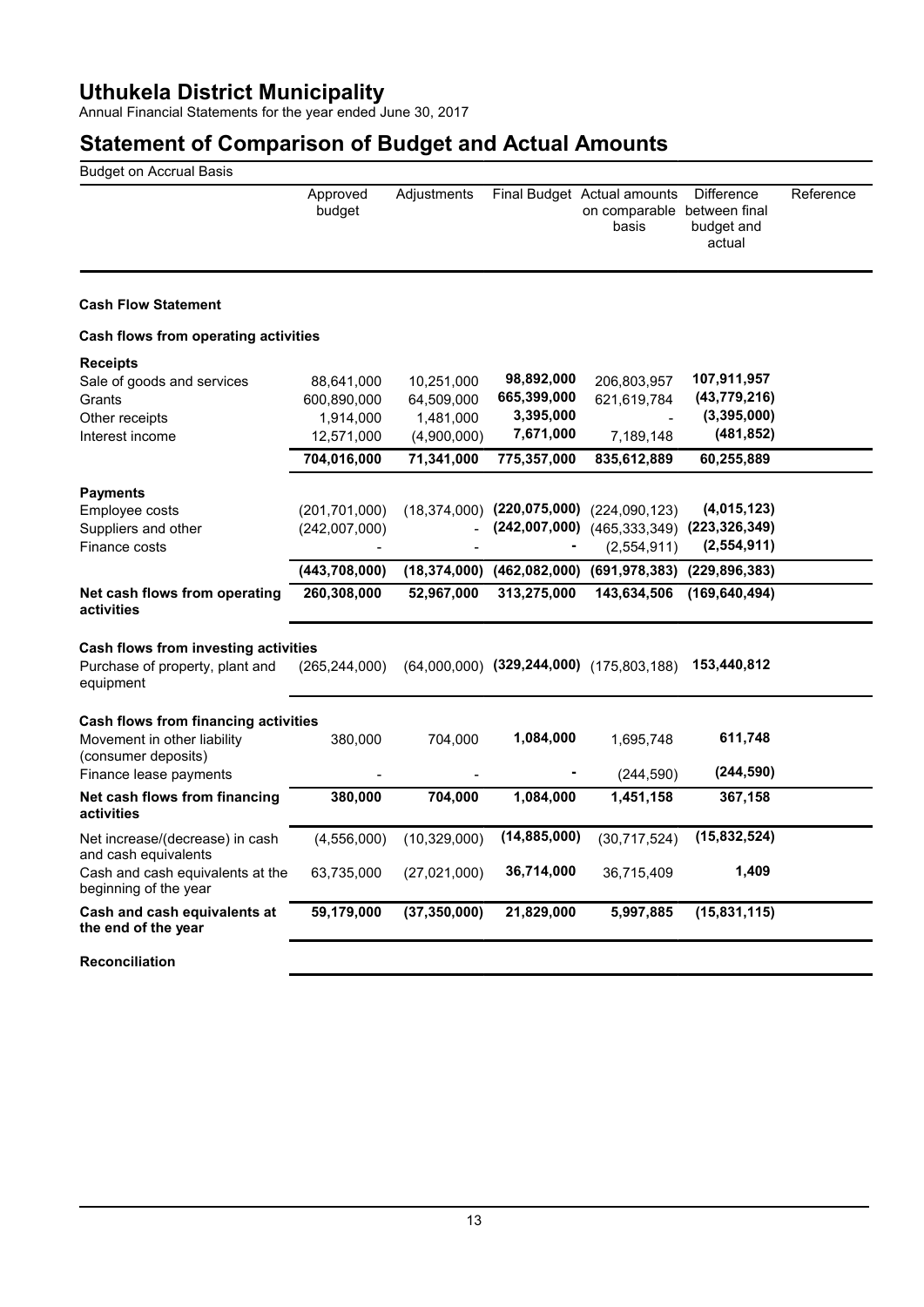Annual Financial Statements for the year ended June 30, 2017

### **Statement of Comparison of Budget and Actual Amounts**

| Budget on Accrual Basis |                    |             |                                                                     |                                    |           |
|-------------------------|--------------------|-------------|---------------------------------------------------------------------|------------------------------------|-----------|
|                         | Approved<br>budget | Adjustments | Final Budget Actual amounts<br>on comparable between final<br>basis | Difference<br>budget and<br>actual | Reference |

#### **References to statement of comparison of budget and actual amounts**

#### **Statement of financial performance.**

**Note 1 -** "Service Charges" **-** Council did not achieve its targets with regards to the budget on collection of service charges and has developed and implemented a revenue enhancement strategy to improve on the completeness of debtors and revenue collection. Field workers have been appointed to identify faulty meters which needs to be replaced and this excersice wil continue into the 2017/2018 financial year. Consultants have been appointed whom have identified meters where no readings have taken and meters which have been estimated over a period of time. COGTA has also assigned a consultant to the Municipality to identify weaknesses in the revenue section. An action plan has been drafted to address these weaknesses and was adopted by Management and COGTA. The action plan is being monitored by the consultant to report on progress made.

**Note 2 -** "Interest received" **-** Interest on service charges has escalated due to the poor collection rate.

**Note 3 -** "Other income" **-** Income has possibly been under budgeted for. Budget was not realistic as it was based on previous trends.

**Note 4 -** "Interest received on investments" **-** Due to a negative cashflow situation during the year the Municipality had to disinvest surplus funds therefore a decrease in interest on investments.

**Note 5 -** "Government grants (transfers recogniszed - operational" the municipality received more grant funding than was anticipated.

**Note 6 -** "Government grants (transfers recognized - capital" **-** the municipality has strived to achieve 100% expenditure on capital grants which includes roll over amounts from the 2015/2016 financial year, however due to slow spending on the Regional Bulk Infrastructure grant (RBIG) this could not be achieved. Application has beeen made for a roll over as the funds have been committed for the 2017/2018 financial year.

**Note 7 -** "Public contributions and donations" **-** the municipality received a donation from First National Bank in respect of sport events hosted during the year.

**Note 8 -** "Employee related costs" **-** This saving is as a result of vacant positions which were not filled during the year as per the approved organogram, high overtime and standby claims remains a challenge.

**Note 9 -** "Remuneration of Councillors" **-** provision was made in the budget for Councillors to receive backpay during the financial year in terms of the Government Gazette for Councillors upper limits dated December 2016. It was over provided for.

**Note 10 -** "Depreciation and amortization" **-** Provision was made in the budget for the 2016/2017 financial year for the additional assets the Municipality purchased during the year.

**Note 11 -** "Reversal of impairments" - PPE was impaired during the2016/2017 financial year. This was not budgeted for.

**Note 12 -** "Finance costs" - The finance costs "interest charged" with regards to the post-retirement medical aid and long service awards were not budgeted for.

**Note 13 -** "Lease rentals on operating leases" **-** This is a new line item in the statement of financial performance and was budgeted for under general expenditure. Going forward this will be budgeted for accordingly.

**Note 14 -** "Provision for bad debt" **-** Collection of outstanding debt remains a challenge and with the increase in total outstanding debtors which were not anticipated the provision far exceeds the amount budgeted for.

**Note 15 -** "Bad debt written off" **-** The municipality has implemented its Indigent policy and Indigent debt has been written off. This was not anticipated when the budget was compiled.

**Note 16 -** "Repairs and maintenance" **-** This is included under general expenditure in terms of GRAP 1 "Presentation of financial statements". Maintenance and repairs is now disclosed under note 4 "PPE" of the financial statements.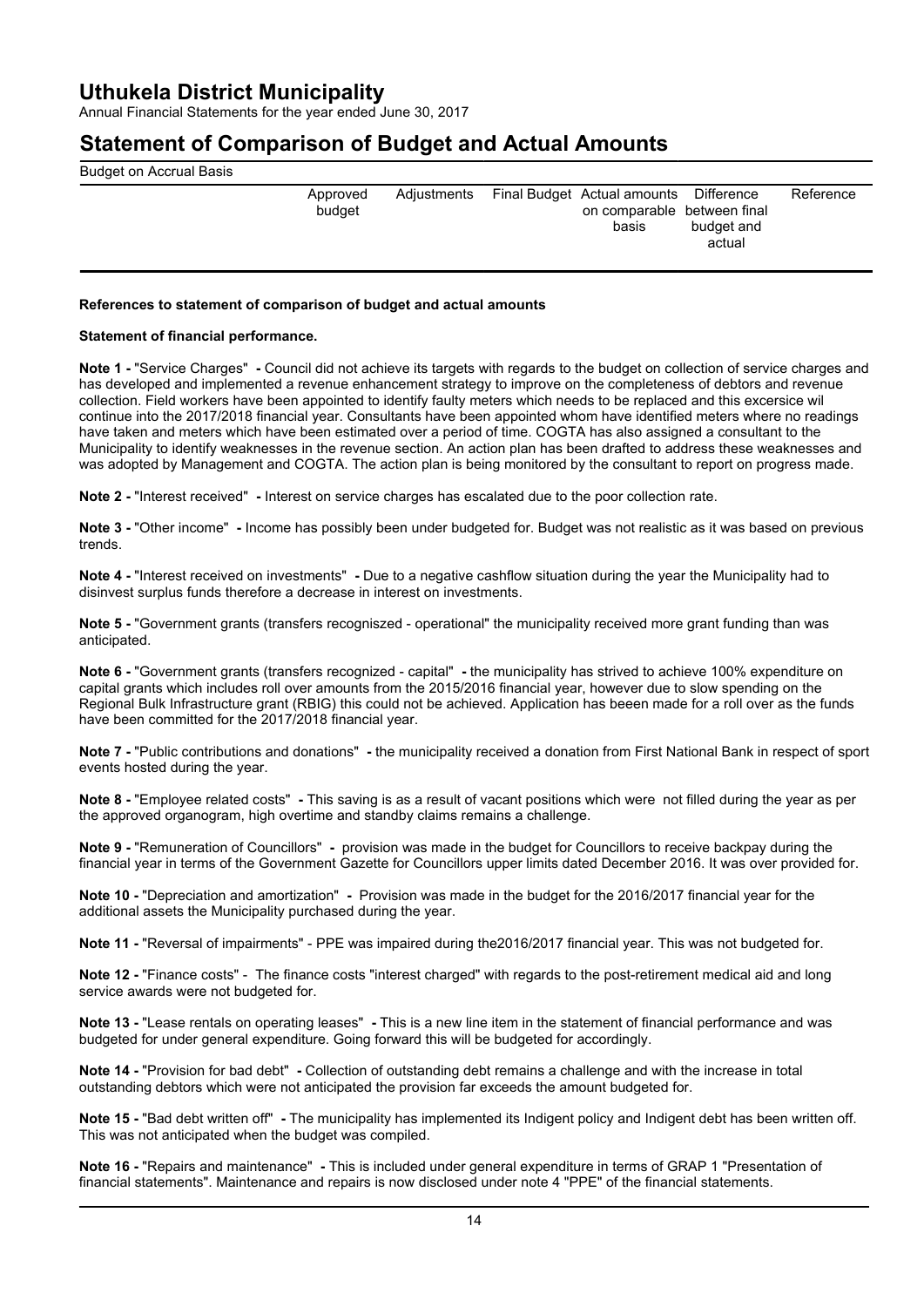Annual Financial Statements for the year ended June 30, 2017

### **Statement of Comparison of Budget and Actual Amounts**

| <b>Budget on Accrual Basis</b> |                    |             |                                                                     |                                    |           |
|--------------------------------|--------------------|-------------|---------------------------------------------------------------------|------------------------------------|-----------|
|                                | Approved<br>budget | Adjustments | Final Budget Actual amounts<br>on comparable between final<br>basis | Difference<br>budget and<br>actual | Reference |

**Note 17 -** "Bulk purchases" **-** This represents the bulk water purchased from the Department of Water (DWA) and payments are made on actual invoices received.

**Note 18 -** "Contracted services" **-** The municipality bought its own water tankers however with the drought was forced to hire additional water tankers to be able to supply water to areas which have been affected. This was not anticipated and the Municipality did not accurately budget for the additional water tankers required.

**Note 19 -** "Government Grant expenditure"- Government Grants are no longer disclosed as a seperate line item in the statement of financial performance. These expenditure is included in other line items according to the nature of the expenditure.

**Note 20 -** "General expenditure" **-** The Municipality did not manage to stay within the amount budgeted for and over expenditure is recorded as unauthorized expenditure and diclosed in the notes.

**Note 21 -** "Loss on disposal of assets and liabilities" **-** This was not budgeted for.

**Note 22 -** "Inventory losses/write-downs" **-** This was not budgeted for.

**Note 23 -** "Gain on no-current assets held forsale" **-** This was not budgeted for.

#### **Statement of financial position**.

**Note 24 - "**Inventories" **-** Inventory items are no longer kept at the water and sewerage treatment plants and all items required must be obtained from the stores. The value of the stock levels at the stores has increased. The ageing infrastructure impacts on material kept at the stores.

**Note 25 -** "Receivables from exchange transactions"- More consumers were anticipated to open water accounts as developments are expanding all over the district.

**Note 26 -** "Receivables from non-exchange transactions" **-** Mainly due to salary fraud.This was not budgeted for.

**Note 27 -** "Consumer debtors from exchange transactions" **-** When the budget was prepared the poor collection rate was not accurately anticipated and the provision for bad debt was not accurately taken into account.

**Note 28 -** "cash and cash equivalents" **-** Was not accurately budgeted for as the budget was based on the prior years performance.

**Note 29 -** "Property Plant & Euipment" **-** The variance between the budget and actual amount is due to to the capitalization and asset impairment which were not accurately budgeted for**.**

**Note 30 -** "Intangable assets" **-** The variance is as a result of the purchase of new computer software from Munsoft CC in respect of mSCOA.

**Note 31 -** "Operating lease liability" **-** The liability is in respect of operating leases and this is not budgeted for.

**Note 32 -** "Payables from exchange transactions" **-** Consists of Trust Funds, DWA accrual in respect of raw water purchases and the increase in retentions on capital project expenditure.

**Note 33 -** "Other accruals" **-** Consists of leave pay and bonus accruals which were not budgeted for.

**Note 34 -** "Consumer deposits" **-** The variance is as a result of the increase in deposits due to non payment of outstanding debt as well as new connections.

**Note 35 -** "Employee benefit obligation" **-** This is in respect of post retirement medical aid and long service awards which were not budgeted for.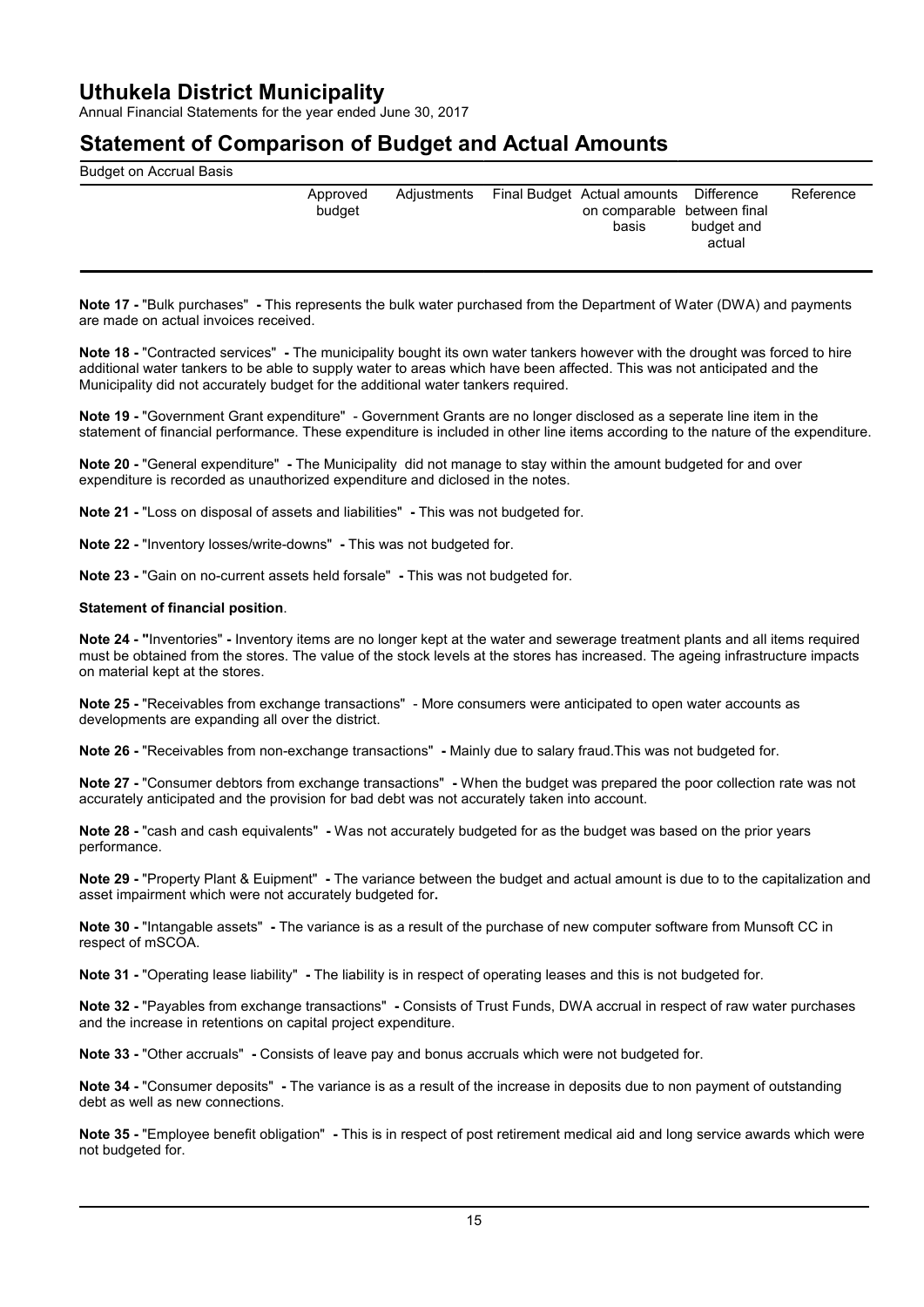Annual Financial Statements for the year ended June 30, 2017

### **Statement of Comparison of Budget and Actual Amounts**

| <b>Budget on Accrual Basis</b> |                    |             |                                                                     |                                    |           |
|--------------------------------|--------------------|-------------|---------------------------------------------------------------------|------------------------------------|-----------|
|                                | Approved<br>budget | Adjustments | Final Budget Actual amounts<br>on comparable between final<br>basis | Difference<br>budget and<br>actual | Reference |

**Note 36 -** "Unspent conditional grants and receipts" **-** Represents the unspent liability as at 30 June 2017 not accurately budgeted for.

**Note 37 - "**Provisions**" -** Provided for under other accruals - was not accuratly budgeted for**.**

**Note 38 -** "Other liabilities VAT payable" **-** Represents VAT payable and was not budgeted for. The Municipality is registered with SARS on a payment bases and therefore VAT is only paid over to SARS once it has been received from the consumers.

**Note 39 -** "Other liabilities - borrowings" **-** The Municipality did not take up any external loans.

**Note 40 -** "Provision for retirement benefit obligation" **-** Is the medical aid and long service award obligation as at 30 June 2017.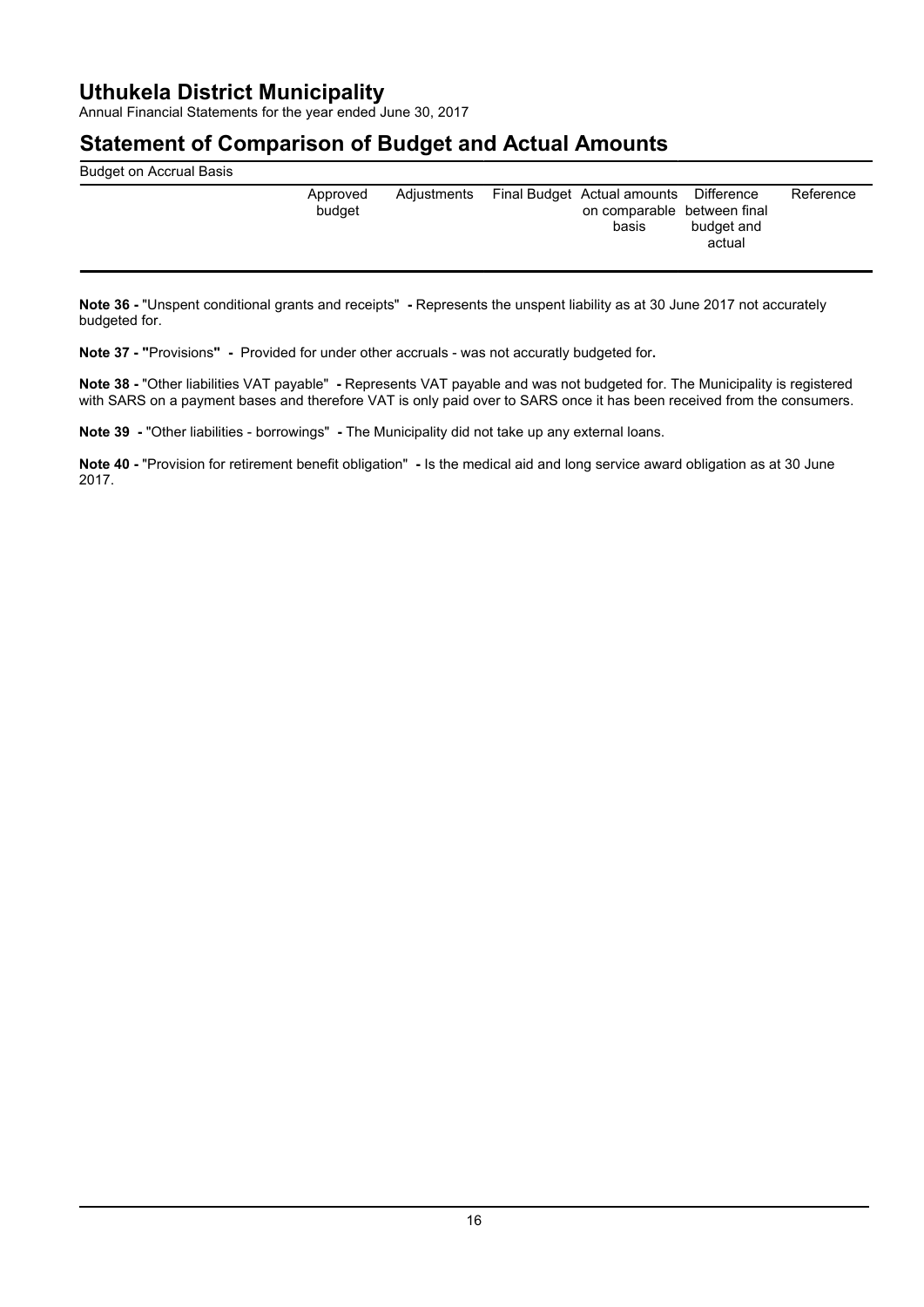Annual Financial Statements for the year ended June 30, 2017

# **Appropriation Statement**

|                                                                                                                                     | Original<br>budget                                                 | <b>Budget</b><br>adjustments<br>(i.t.o. s28 and budget<br>s31 of the<br>MFMA) | <b>Final</b><br>adjustments                                      | <b>Shifting of</b><br>funds (i.t.o.<br>s31 of the<br>MFMA) | <b>Virement</b><br>(i.t.o. council<br>approved<br>policy) | <b>Final budget</b>                                              | <b>Actual</b><br>outcome                                           | <b>Unauthorised Variance</b><br>expenditure |                                                        | <b>Actual</b><br>outcome<br>as % of<br>final<br>budget | <b>Actual</b><br>outcome<br>as % of<br>original<br>budget |
|-------------------------------------------------------------------------------------------------------------------------------------|--------------------------------------------------------------------|-------------------------------------------------------------------------------|------------------------------------------------------------------|------------------------------------------------------------|-----------------------------------------------------------|------------------------------------------------------------------|--------------------------------------------------------------------|---------------------------------------------|--------------------------------------------------------|--------------------------------------------------------|-----------------------------------------------------------|
| 2017                                                                                                                                |                                                                    |                                                                               |                                                                  |                                                            |                                                           |                                                                  |                                                                    |                                             |                                                        |                                                        |                                                           |
| <b>Financial Performance</b><br>Service charges<br>Investment revenue<br>Transfers recognised -<br>operational<br>Other own revenue | 176,929,000<br>10.671.000<br>338,199,000<br>30.235.000             | 71.723.000<br>(3,000,000)<br>1,154,000<br>11,482,000                          | 248.652.000<br>7,671,000<br>339,353,000<br>41,717,000            |                                                            |                                                           | 248.652.000<br>7,671,000<br>339,353,000<br>41,717,000            | 154,021,456<br>7,189,148<br>347,535,111<br>49,190,556              |                                             | (94, 630, 544)<br>(481, 852)<br>8,182,111<br>7,473,556 | 62 %<br>94 %<br>102 %<br>118 %                         | 87 %<br>67 %<br>103 %<br>163 %                            |
| Total revenue (excluding<br>capital transfers and<br>contributions)                                                                 | 556,034,000                                                        | 81,359,000                                                                    | 637,393,000                                                      |                                                            |                                                           | 637,393,000                                                      | 557,936,271                                                        |                                             | (79, 456, 729)                                         | 88 %                                                   | 100 %                                                     |
| Employee costs<br>Remuneration of<br>councillors<br>Debt impairment<br>Depreciation and asset                                       | (195, 149, 000)<br>(6, 552, 000)<br>(36, 460, 000)<br>(57,676,000) | (29, 331, 000)<br>(35, 340, 000)                                              | (224, 480, 000)<br>(6, 552, 000)<br>(71.800.000)<br>(57,676,000) |                                                            |                                                           | (224, 480, 000)<br>(6, 552, 000)<br>(71,800,000)<br>(57,676,000) | (218, 649, 140)<br>(5,482,999)<br>(94, 881, 113)<br>(62, 577, 084) |                                             | 5,830,860<br>1,069,001<br>(23,081,113)<br>(4,901,084)  | 97 %<br>84 %<br>132 %<br>108 %                         | 112 %<br>84 %<br>260 %<br>108 %                           |
| impairment<br>Finance charges<br>Materials and bulk<br>purchases<br>Transfers and grants                                            | (5,900,000)<br>(10, 512, 000)                                      | $\overline{\phantom{a}}$<br>(14, 488, 000)                                    | (5,900,000)<br>(25,000,000)                                      |                                                            |                                                           | $\overline{\phantom{a}}$<br>(5,900,000)<br>(25,000,000)          | (2,554,911)<br>(8,061,187)                                         | $\overline{\phantom{a}}$                    | (2,554,911)<br>(2, 161, 187)<br>25.000.000             | DIV/0 %<br>137 %<br>- %                                | DIV/0 %<br>137 %<br>$-$ %                                 |
| Other expenditure<br><b>Total expenditure</b>                                                                                       | (236, 107, 000)<br>(548, 356, 000)                                 | 35,958,000                                                                    | (200, 149, 000)<br>$(43, 201, 000)$ $(591, 557, 000)$            | $\overline{\phantom{0}}$                                   |                                                           | (200,149,000)<br>(591, 557, 000)                                 | (343,662,686)<br>(735, 869, 120)                                   |                                             | (143, 513, 686)<br>(144, 312, 120)                     | 172 %<br>124 %                                         | 146 %<br>134 %                                            |
| Surplus/(Deficit)                                                                                                                   | 7,678,000                                                          | 38,158,000                                                                    | 45,836,000                                                       |                                                            |                                                           | 45,836,000                                                       | (177, 932, 849)                                                    |                                             | (223, 768, 849)                                        |                                                        | $(388)\%$ $(2,317)\%$                                     |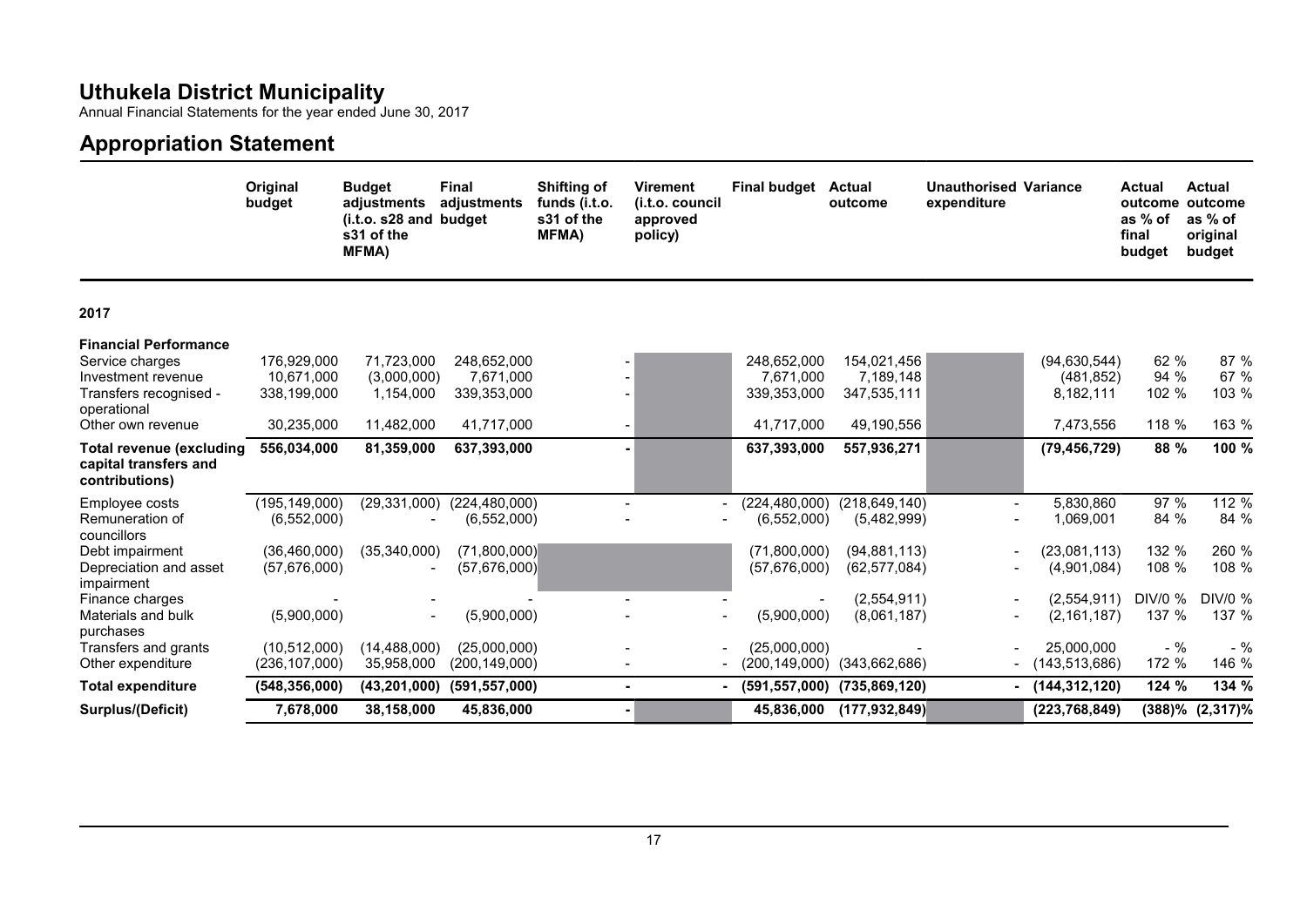Annual Financial Statements for the year ended June 30, 2017

# **Appropriation Statement**

|                                                                          | Original<br>budget | <b>Budget</b><br>adjustments<br>(i.t.o. s28 and budget<br>s31 of the<br><b>MFMA</b> ) | <b>Final</b><br>adjustments | Shifting of<br>funds (i.t.o.<br>s31 of the<br><b>MFMA</b> ) | Virement<br>(i.t.o. council)<br>approved<br>policy) | <b>Final budget</b>      | <b>Actual</b><br>outcome | <b>Unauthorised Variance</b><br>expenditure |                 | Actual<br>outcome<br>as % of<br>final<br>budget | <b>Actual</b><br>outcome<br>as % of<br>original<br>budget |
|--------------------------------------------------------------------------|--------------------|---------------------------------------------------------------------------------------|-----------------------------|-------------------------------------------------------------|-----------------------------------------------------|--------------------------|--------------------------|---------------------------------------------|-----------------|-------------------------------------------------|-----------------------------------------------------------|
| Transfers recognised -<br>capital                                        | 262,690,000        | 64,000,000                                                                            | 326,690,000                 |                                                             |                                                     | 326,690,000              | 274,084,673              |                                             | (52,605,327)    | 84 %                                            | 104 %                                                     |
| <b>Surplus (Deficit) after</b><br>capital transfers and<br>contributions | 270,368,000        | 102,158,000                                                                           | 372,526,000                 |                                                             |                                                     | 372,526,000              | 96,151,824               |                                             | (276, 374, 176) | 26 %                                            | 36 %                                                      |
| Gain (Loss) on actuarial<br>valuations                                   |                    |                                                                                       |                             |                                                             |                                                     | ۰                        | (2,363,782)              |                                             | (2,363,782)     | DIV/0 %                                         | DIV/0 %                                                   |
| Gain / Loss on disposal of<br>assets                                     |                    |                                                                                       |                             |                                                             |                                                     | $\overline{\phantom{a}}$ | 5,204,839                |                                             | 5,204,839       |                                                 | DIV/0 % DIV/0 %                                           |
| Inventories losses/write-<br>downs                                       |                    | $\overline{\phantom{a}}$                                                              |                             |                                                             |                                                     |                          | 828,880                  |                                             | 828,880         | DIV/0 %                                         | DIV/0 %                                                   |
| Surplus/(Deficit) for the<br>year                                        | 270,368,000        | 102,158,000                                                                           | 372,526,000                 |                                                             |                                                     | 372,526,000              | 92,481,887               |                                             | (280, 044, 113) | 25 %                                            | 34%                                                       |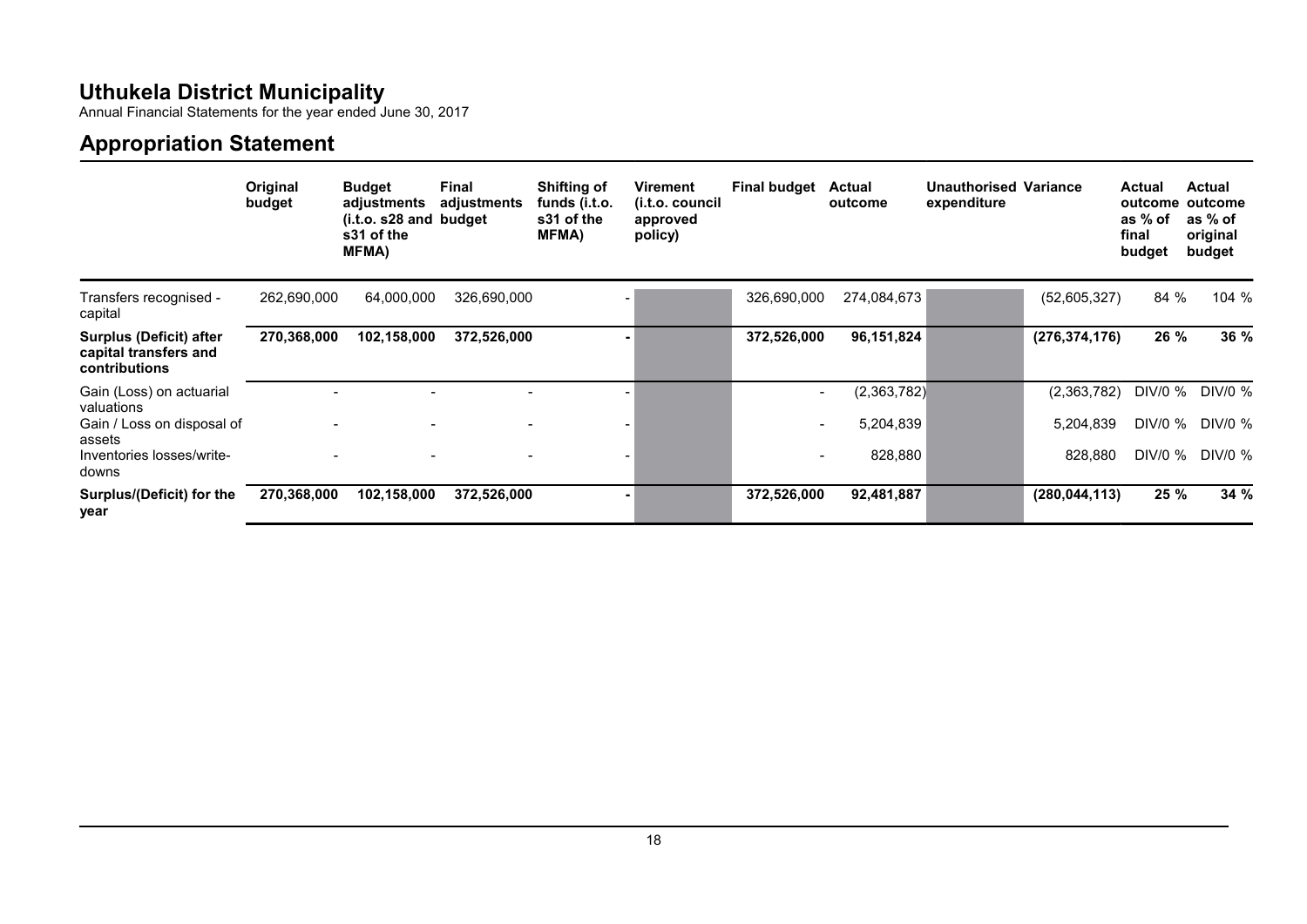Annual Financial Statements for the year ended June 30, 2017

# **Appropriation Statement**

|                      |                                      | Reported Expenditure Balance to be Restated |         |
|----------------------|--------------------------------------|---------------------------------------------|---------|
|                      | unauthorised authorised in recovered |                                             | audited |
| expenditure terms of |                                      |                                             | outcome |
|                      | section 32 of                        |                                             |         |
|                      | <b>MFMA</b>                          |                                             |         |

### **2016**

#### **Financial Performance**

| Service charges<br>Investment revenue<br>Transfers recognised - operational<br>Other own revenue                                                                              |                                                                                                            |                                                                                                         |                                                                                          | 150,116,589<br>11,991,453<br>322,989,343<br>23,711,460                                                                             |
|-------------------------------------------------------------------------------------------------------------------------------------------------------------------------------|------------------------------------------------------------------------------------------------------------|---------------------------------------------------------------------------------------------------------|------------------------------------------------------------------------------------------|------------------------------------------------------------------------------------------------------------------------------------|
| Total revenue (excluding capital transfers and contributions)                                                                                                                 |                                                                                                            |                                                                                                         |                                                                                          | 508,808,845                                                                                                                        |
| Employee costs<br>Remuneration of councillors<br>Debt impairment<br>Depreciation and asset impairment<br>Finance charges<br>Materials and bulk purchases<br>Other expenditure | 20,729,772<br>(235,097)<br>(29, 753, 475)<br>2,232,935<br>(1, 125, 317)<br>(2, 155, 917)<br>(87, 737, 411) | $\overline{\phantom{0}}$<br>$\blacksquare$<br>$\overline{\phantom{0}}$<br>$\overline{\phantom{a}}$<br>۰ | 20,729,772<br>(235,097)<br>(29, 753, 475)<br>2,232,935<br>(1, 125, 317)<br>(2, 155, 917) | (199,309,646)<br>(6,381,097)<br>(57, 975, 475)<br>(49, 197, 065)<br>(1, 125, 317)<br>(7,698,102)<br>$(87,737,411)$ $(378,621,157)$ |
| <b>Total expenditure</b>                                                                                                                                                      | (98,044,510)                                                                                               | $\blacksquare$                                                                                          |                                                                                          | $(98,044,510)$ $(700,307,859)$                                                                                                     |
| Surplus/(Deficit)                                                                                                                                                             |                                                                                                            |                                                                                                         |                                                                                          | (191, 499, 014)                                                                                                                    |
| Transfers recognised - capital<br>Contributions recognised - capital and contributed assets                                                                                   |                                                                                                            |                                                                                                         |                                                                                          | 245,341,913<br>70,000                                                                                                              |
| Surplus (Deficit) after capital transfers and contributions                                                                                                                   |                                                                                                            |                                                                                                         |                                                                                          | 53,912,899                                                                                                                         |
| Surplus/(Deficit) for the year                                                                                                                                                |                                                                                                            |                                                                                                         |                                                                                          | 53,912,899                                                                                                                         |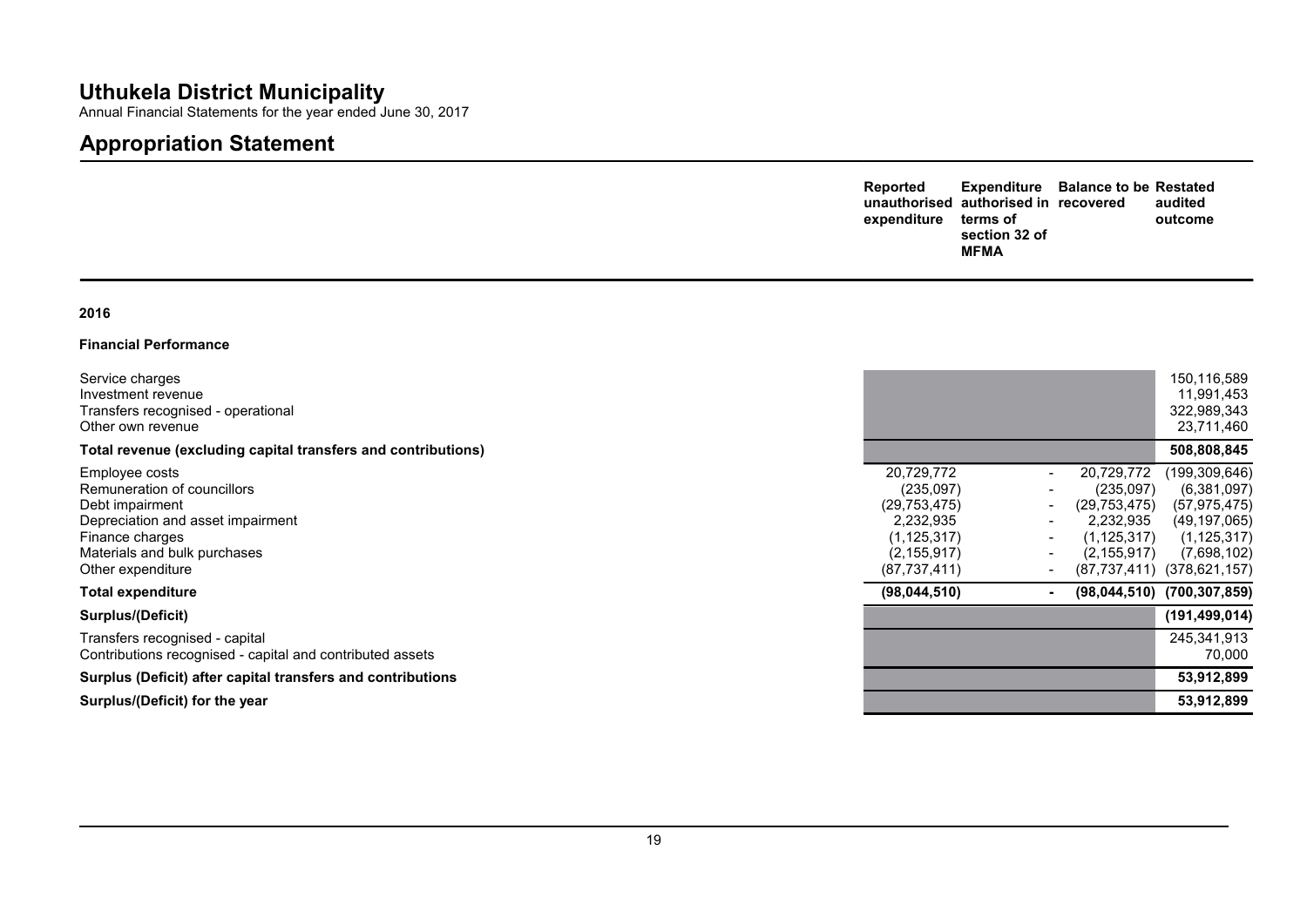Annual Financial Statements for the year ended June 30, 2017

### **Accounting Policies**

#### **1. Presentation of Annual Financial Statements**

The annual financial statements have been prepared in accordance with the Standards of Generally Recognised Accounting Practice (GRAP), issued by the Accounting Standards Board in accordance with Section 122(3) of the Municipal Finance Management Act (Act 56 of 2003).

These annual financial statements have been prepared on an accrual basis of accounting and are in accordance with historical cost convention as the basis of measurement, unless specified otherwise. They are presented in South African Rand.

A summary of the significant accounting policies, which have been consistently applied in the preparation of these annual financial statements, are disclosed below.

These accounting policies are consistent with the previous period.

#### **1.1 Presentation currency**

These annual financial statements are presented in South African Rand, which is the functional currency of the municipality.

#### **1.2 Significant judgements and sources of estimation uncertainty**

In preparing the annual financial statements, management is required to make estimates and assumptions that affect the amounts represented in the annual financial statements and related disclosures. Use of available information and the application of judgement is inherent in the formation of estimates. Actual results in the future could differ from these estimates which may be material to the annual financial statements. "Significant judgement and sources of measurement uncertainty" on assumptions used

#### **Post retirement benefits**

The present value of the post retirement obligation depends on a number of factors that are determined on an actuarial basis using a number of assumptions. The assumptions used in determining the net cost (income) include the discount rate. Any changes in these assumptions will impact on the carrying amount of post retirement obligations.

The municipality determines the appropriate discount rate at the end of each year. This is the interest rate that should be used to determine the present value of estimated future cash outflows expected to be required to settle the pension obligations. In determining the appropriate discount rate, the municipality considers the interest rates of high-quality corporate bonds that are denominated in the currency in which the benefits will be paid, and that have terms to maturity approximating the terms of the related pension liability.

Other key assumptions for pension obligations are based on current market conditions. Additional information is disclosed in Note 7.

#### **1.3 Property, plant and equipment**

Property, plant and equipment are tangible non-current assets (including infrastructure assets) that are held for use in the production or supply of goods or services, rental to others, or for administrative purposes, and are expected to be used during more than one period.

The cost of an item of property, plant and equipment is recognised as an asset when:

- it is probable that future economic benefits or service potential associated with the item will flow to the municipality; and
- the cost of the item can be measured reliably.

Property, plant and equipment is initially measured at cost.

The cost of an item of property, plant and equipment is the purchase price and other costs attributable to bring the asset to the location and condition necessary for it to be capable of operating in the manner intended by management. Trade discounts and rebates are deducted in arriving at the cost.

Where an asset is acquired through a non-exchange transaction, its cost is its fair value as at date of acquisition.

Where an item of property, plant and equipment is acquired in exchange for a non-monetary asset or monetary assets, or a combination of monetary and non-monetary assets, the asset acquired is initially measured at fair value (the cost). If the acquired item's fair value was not determinable, it's deemed cost is the carrying amount of the asset(s) given up.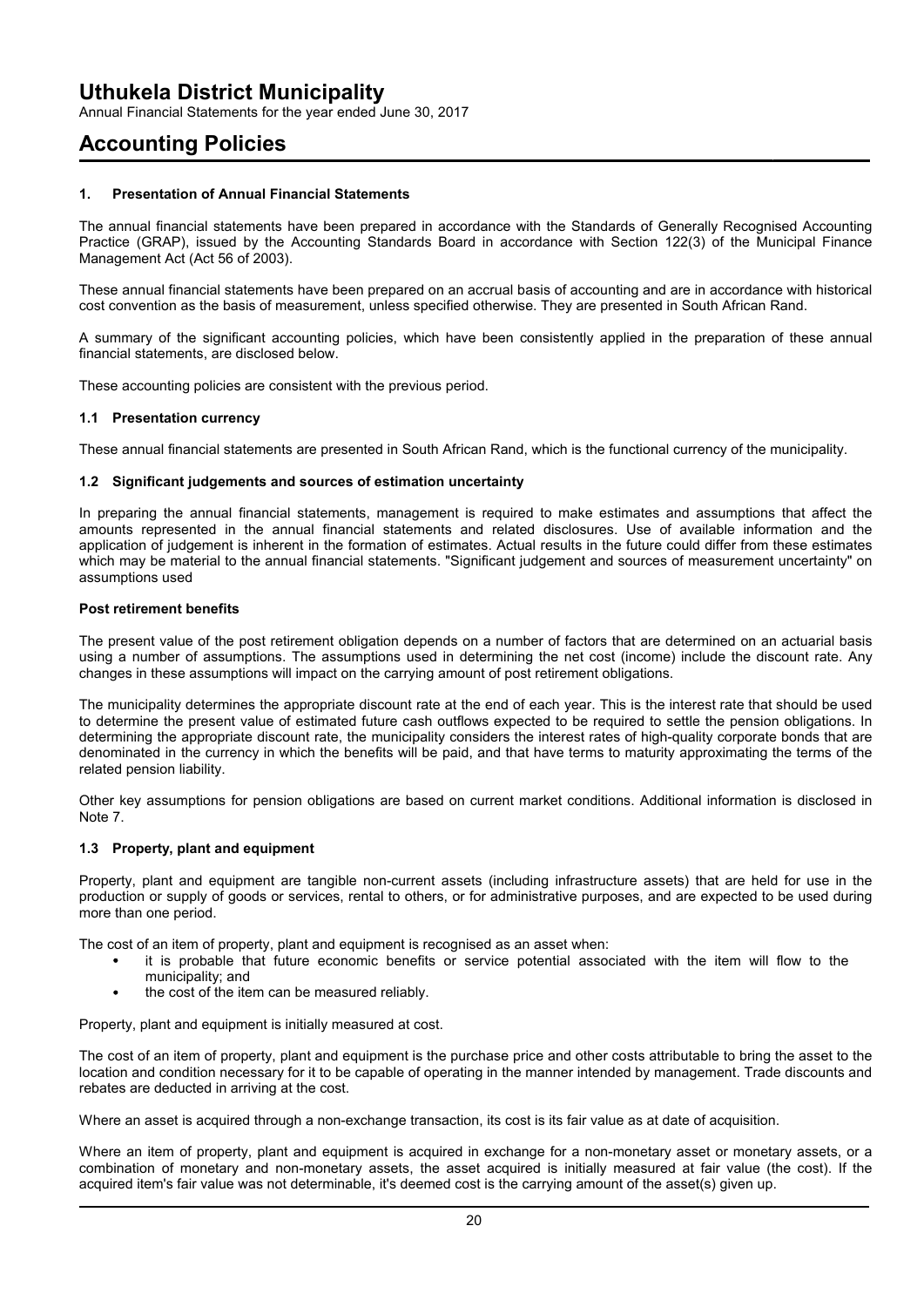Annual Financial Statements for the year ended June 30, 2017

### **Accounting Policies**

#### **1.3 Property, plant and equipment (continued)**

When significant components of an item of property, plant and equipment have different useful lives, they are accounted for as separate items (major components) of property, plant and equipment.

Costs include costs incurred initially to acquire or construct an item of property, plant and equipment and costs incurred subsequently to add to, replace part of, or service it. If a replacement cost is recognised in the carrying amount of an item of property, plant and equipment, the carrying amount of the replaced part is derecognised.

The initial estimate of the costs of dismantling and removing the item and restoring the site on which it is located is also included in the cost of property, plant and equipment, where the entity is obligated to incur such expenditure, and where the obligation arises as a result of acquiring the asset or using it for purposes other than the production of inventories.

Recognition of costs in the carrying amount of an item of property, plant and equipment ceases when the item is in the location and condition necessary for it to be capable of operating in the manner intended by management.

Items such as spare parts, standby equipment and servicing equipment are recognised when they meet the definition of property, plant and equipment.

Major inspection costs which are a condition of continuing use of an item of property, plant and equipment and which meet the recognition criteria above are included as a replacement in the cost of the item of property, plant and equipment. Any remaining inspection costs from the previous inspection are derecognised.

Property, plant and equipment is carried at cost less accumulated depreciation and any impairment losses.

Property, plant and equipment are depreciated on the straight line basis over their expected useful lives to their estimated residual value.

Property, plant and equipment is carried at cost less accumulated depreciation and any impairment losses.

The useful lives of items of property, plant and equipment have been assessed as follows:

| <b>Item</b>                    | <b>Depreciation method</b> | Average useful life |
|--------------------------------|----------------------------|---------------------|
| Land                           | Straight line              | Infinite            |
| <b>Buildings</b>               | Straight line              | 30 Years            |
| Plant and machinery            | Straight line              | 5 Years             |
| Furniture and fixtures         | Straight line              | 7 years             |
| Motor vehicles                 | Straight line              | 5 Years             |
| Office equipment               | Straight line              | 3-5 Years           |
| IT equipment                   | Straight line              | 3 Years             |
| Computer software              | Straight line              | 3 years             |
| <b>Pumps</b>                   | Straight line              | 15 Years            |
| Reservoirs and tanks           | Straight line              | 50 Years            |
| Chemical tanks                 | Straight line              | 50 Years            |
| Reinforced concrete clatifiers | Straight line              | 50 Years            |
| Transformer high voltage       | Straight line              | 50 Years            |
| Transformer medium voltage     | Straight line              | 45 Years            |
| Laboratory equipment           | Straight line              | 5 Years             |
| Specialised vehicles           | Straight line              | 5 Years             |
| Water network                  | Straight line              | 20 Years            |

The depreciable amount of an asset is allocated on a systematic basis over its useful life.

Each part of an item of property, plant and equipment with a cost that is significant in relation to the total cost of the item is depreciated separately.

The depreciation method used reflects the pattern in which the asset's future economic benefits or service potential are expected to be consumed by the municipality. The depreciation method applied to an asset is reviewed at least at each reporting date and, if there has been a significant change in the expected pattern of consumption of the future economic benefits or service potential embodied in the asset, the method is changed to reflect the changed pattern. Such a change is accounted for as a change in an accounting estimate.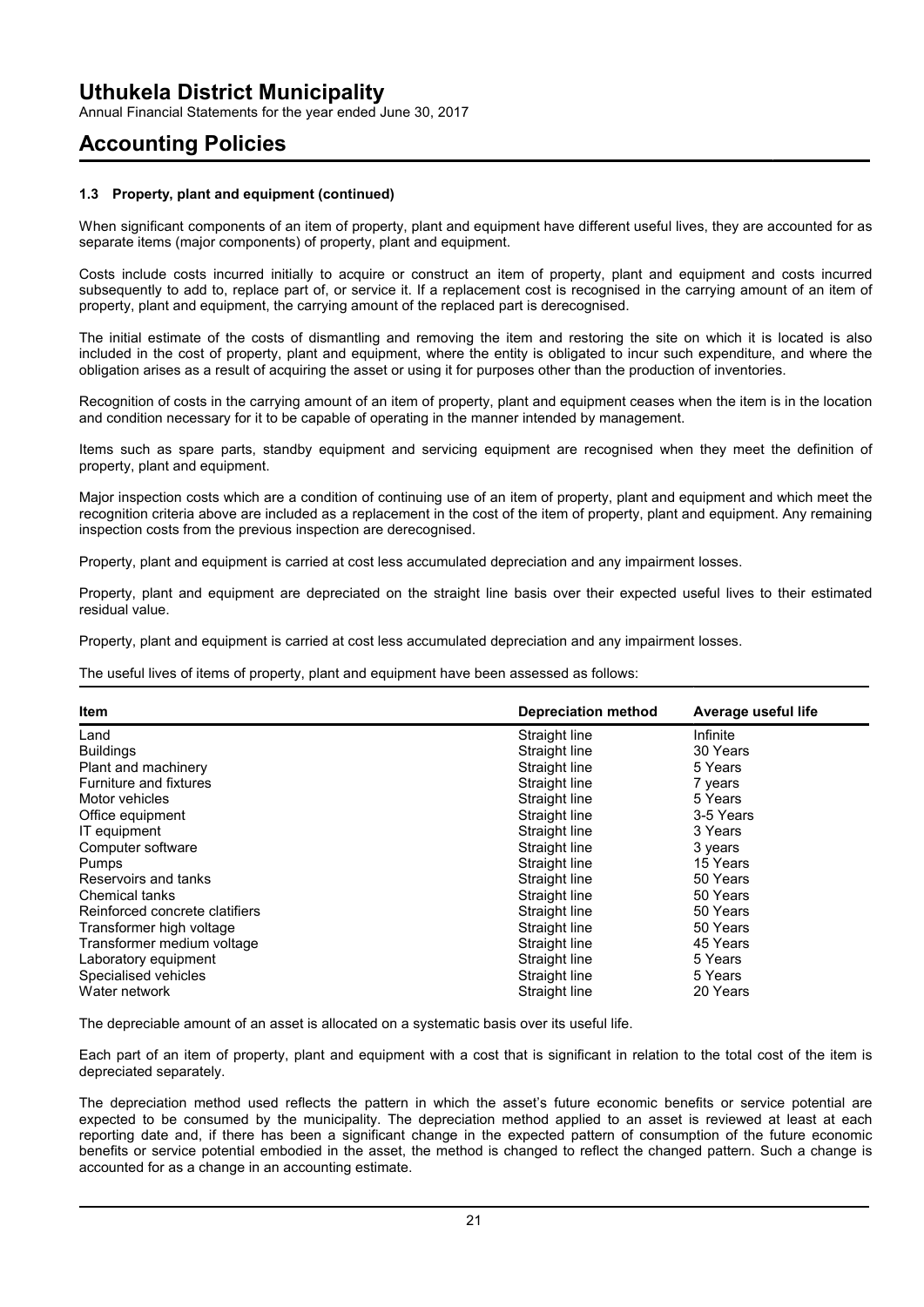Annual Financial Statements for the year ended June 30, 2017

### **Accounting Policies**

#### **1.3 Property, plant and equipment (continued)**

The municipality assesses at each reporting date whether there is any indication that the municipality expectations about the residual value and the useful life of an asset have changed since the preceding reporting date. If any such indication exists, the municipality revises the expected useful life and/or residual value accordingly. The change is accounted for as a change in an accounting estimate.

The depreciation charge for each period is recognised in surplus or deficit unless it is included in the carrying amount of another asset.

Items of property, plant and equipment are derecognised when the asset is disposed of or when there are no further economic benefits or service potential expected from the use of the asset.

The gain or loss arising from the derecognition of an item of property, plant and equipment is included in surplus or deficit when the item is derecognised. The gain or loss arising from the derecognition of an item of property, plant and equipment is determined as the difference between the net disposal proceeds, if any, and the carrying amount of the item.

Assets which the municipality holds for rentals to others and subsequently routinely sell as part of the ordinary course of activities, are transferred to inventories when the rentals end and the assets are available-for-sale. Proceeds from sales of these assets are recognised as revenue. All cash flows on these assets are included in cash flows from operating activities in the cash flow statement.

The municipality separately discloses expenditure to repair and maintain property, plant and equipment in the notes to the financial statements (see note 4).

The municipality discloses relevant information relating to assets under construction or development, in the notes to the financial statements (see note 4).

#### **1.4 Intangible assets**

An asset is identifiable if it either:

- is separable, i.e. is capable of being separated or divided from an entity and sold, transferred, licensed, rented or exchanged, either individually or together with a related contract, identifiable assets or liability, regardless of whether the entity intends to do so; or
- arises from binding arrangements (including rights from contracts), regardless of whether those rights are transferable or separable from the municipality or from other rights and obligations.

A binding arrangement describes an arrangement that confers similar rights and obligations on the parties to it as if it were in the form of a contract.

An intangible asset is recognised when:

- it is probable that the expected future economic benefits or service potential that are attributable to the asset will flow to the municipality; and
- the cost or fair value of the asset can be measured reliably.

The municipality assesses the probability of expected future economic benefits or service potential using reasonable and supportable assumptions that represent management's best estimate of the set of economic conditions that will exist over the useful life of the asset.

Where an intangible asset is acquired through a non-exchange transaction, its initial cost at the date of acquisition is measured at its fair value as at that date.

Expenditure on research (or on the research phase of an internal project) is recognised as an expense when it is incurred.

An intangible asset is regarded as having an indefinite useful life when, based on all relevant factors, there is no foreseeable limit to the period over which the asset is expected to generate net cash inflows or service potential. Amortisation is not provided for these intangible assets, but they are tested for impairment annually and whenever there is an indication that the asset may be impaired. For all other intangible assets amortisation is provided on a straight line basis over their useful life.

The amortisation period and the amortisation method for intangible assets are reviewed at each reporting date.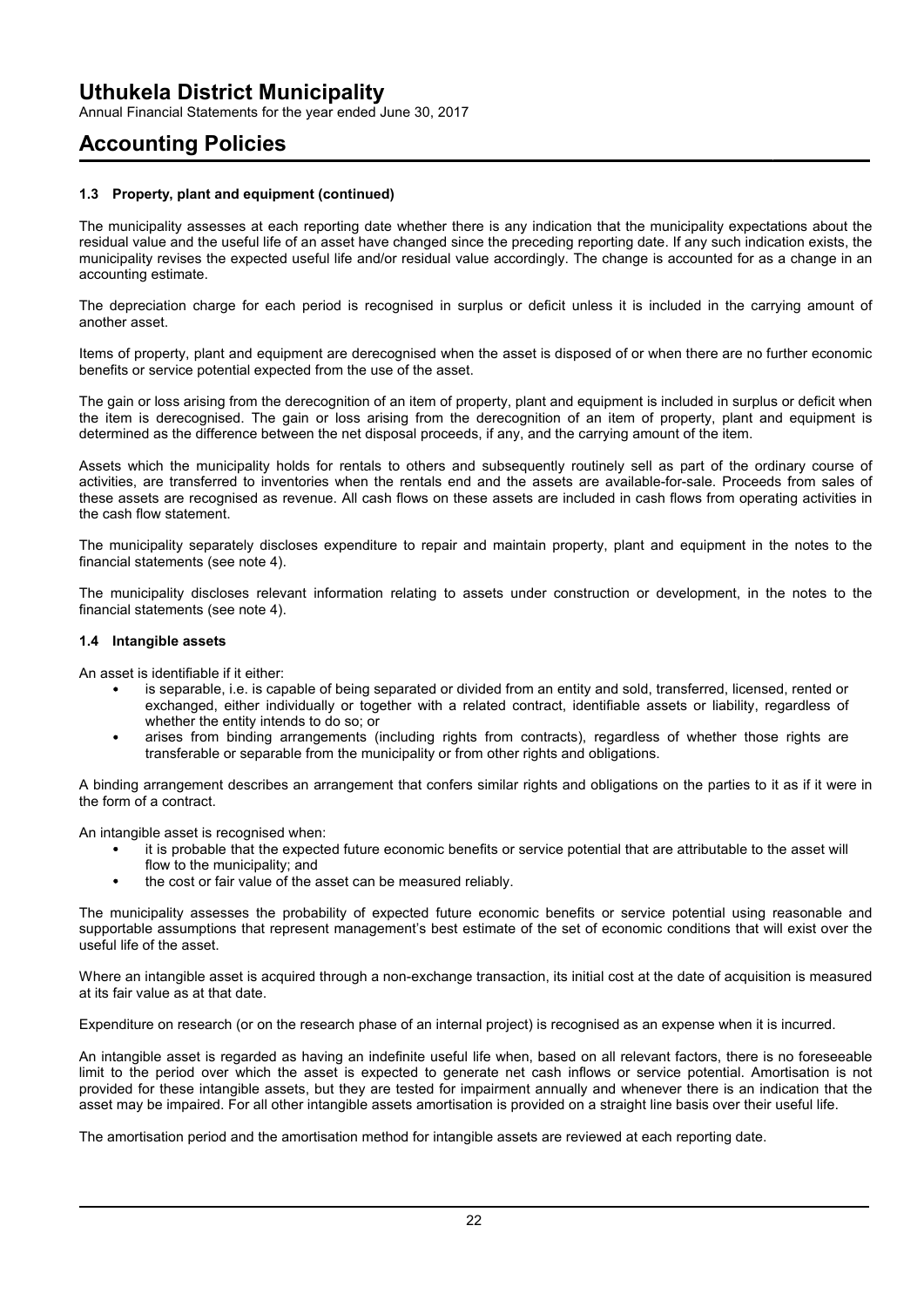Annual Financial Statements for the year ended June 30, 2017

### **Accounting Policies**

#### **1.4 Intangible assets (continued)**

Reassessing the useful life of an intangible asset with a finite useful life after it was classified as indefinite is an indicator that the asset may be impaired. As a result the asset is tested for impairment and the remaining carrying amount is amortised over its useful life.

Internally generated brands, mastheads, publishing titles, customer lists and items similar in substance are not recognised as intangible assets.

Internally generated goodwill is not recognised as an intangible asset.

Amortisation is provided to write down the intangible assets, on a straight line basis, to their residual values as follows:

| Item                                 | <b>Depreciation method</b> | Average useful life |
|--------------------------------------|----------------------------|---------------------|
| Patents, trademarks and other rights | Straight line              | 30 Years            |
| Computer software, other             | Straight line              | 3 vears             |

#### **1.5 Financial instruments**

A financial instrument is any contract that gives rise to a financial asset of one entity and a financial liability or a residual interest of another entity.

The amortised cost of a financial asset or financial liability is the amount at which the financial asset or financial liability is measured at initial recognition minus principal repayments, plus or minus the cumulative amortisation using the effective interest method of any difference between that initial amount and the maturity amount, and minus any reduction (directly or through the use of an allowance account) for impairment or uncollectibility.

A concessionary loan is a loan granted to or received by an entity on terms that are not market related.

Credit risk is the risk that one party to a financial instrument will cause a financial loss for the other party by failing to discharge an obligation.

Currency risk is the risk that the fair value or future cash flows of a financial instrument will fluctuate because of changes in foreign exchange rates.

Derecognition is the removal of a previously recognised financial asset or financial liability from an entity's statement of financial position.

A derivative is a financial instrument or other contract with all three of the following characteristics:

- Its value changes in response to the change in a specified interest rate, financial instrument price, commodity price, foreign exchange rate, index of prices or rates, credit rating or credit index, or other variable, provided in the case of a non-financial variable that the variable is not specific to a party to the contract (sometimes called the 'underlying').
- It requires no initial net investment or an initial net investment that is smaller than would be required for other types of contracts that would be expected to have a similar response to changes in market factors.
- It is settled at a future date.

The effective interest method is a method of calculating the amortised cost of a financial asset or a financial liability (or group of financial assets or financial liabilities) and of allocating the interest income or interest expense over the relevant period. The effective interest rate is the rate that exactly discounts estimated future cash payments or receipts through the expected life of the financial instrument or, when appropriate, a shorter period to the net carrying amount of the financial asset or financial liability. When calculating the effective interest rate, an entity shall estimate cash flows considering all contractual terms of the financial instrument (for example, prepayment, call and similar options) but shall not consider future credit losses. The calculation includes all fees and points paid or received between parties to the contract that are an integral part of the effective interest rate (see the Standard of GRAP on Revenue from Exchange Transactions), transaction costs, and all other premiums or discounts. There is a presumption that the cash flows and the expected life of a group of similar financial instruments can be estimated reliably. However, in those rare cases when it is not possible to reliably estimate the cash flows or the expected life of a financial instrument (or group of financial instruments), the entity shall use the contractual cash flows over the full contractual term of the financial instrument (or group of financial instruments).

Fair value is the amount for which an asset could be exchanged, or a liability settled, between knowledgeable willing parties in an arm's length transaction.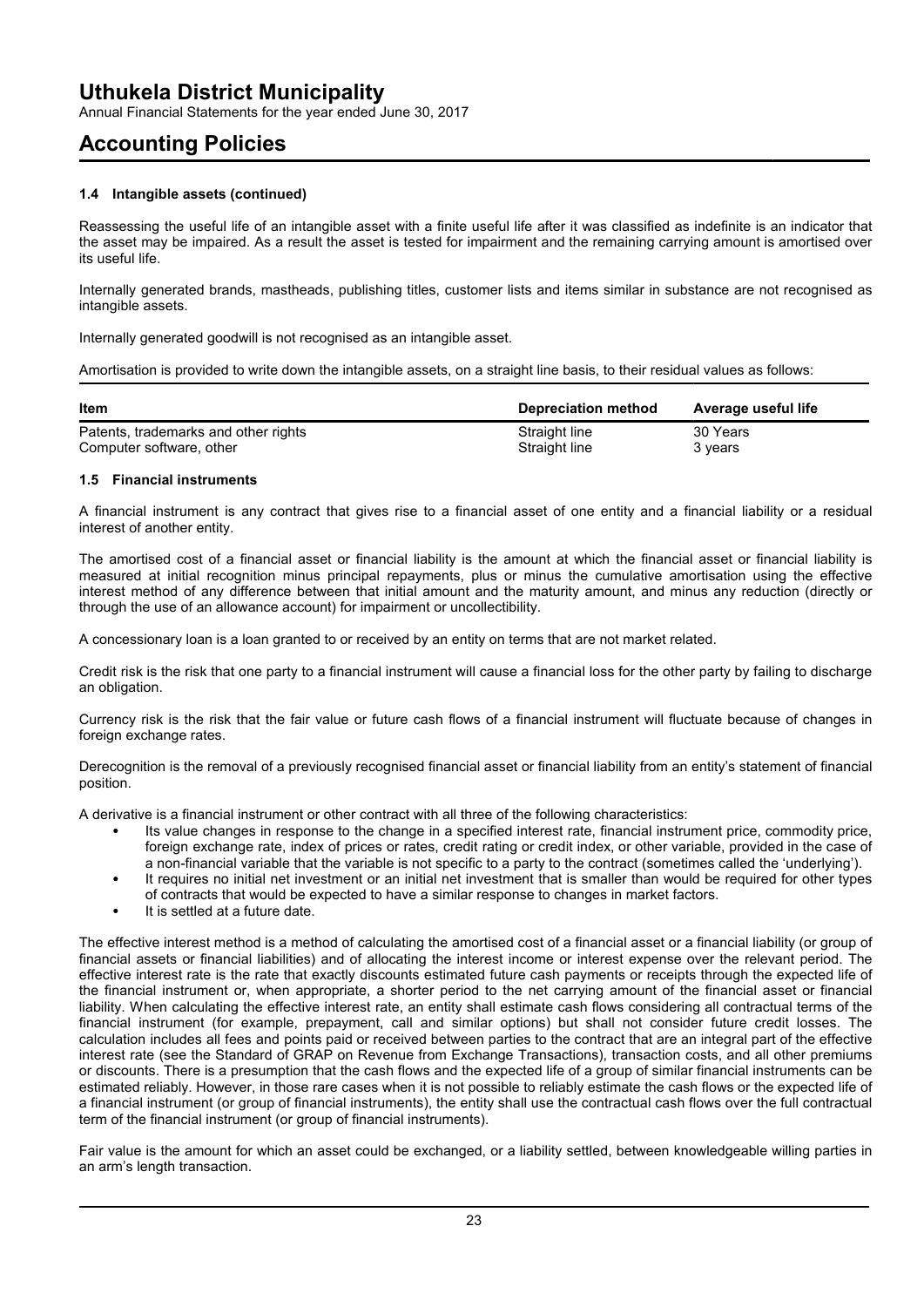Annual Financial Statements for the year ended June 30, 2017

### **Accounting Policies**

#### **1.5 Financial instruments (continued)**

A financial asset is:

- cash;
- a residual interest of another entity; or
- a contractual right to:
	- **-** receive cash or another financial asset from another entity; or
	- **-** exchange financial assets or financial liabilities with another entity under conditions that are potentially favourable to the entity.

A financial guarantee contract is a contract that requires the issuer to make specified payments to reimburse the holder for a loss it incurs because a specified debtor fails to make payment when due in accordance with the original or modified terms of a debt instrument.

A financial liability is any liability that is a contractual obligation to:

- deliver cash or another financial asset to another entity; or
- exchange financial assets or financial liabilities under conditions that are potentially unfavourable to the entity.

Interest rate risk is the risk that the fair value or future cash flows of a financial instrument will fluctuate because of changes in market interest rates.

Liquidity risk is the risk encountered by an entity in the event of difficulty in meeting obligations associated with financial liabilities that are settled by delivering cash or another financial asset.

Loan commitment is a firm commitment to provide credit under pre-specified terms and conditions.

Loans payable are financial liabilities, other than short-term payables on normal credit terms.

Market risk is the risk that the fair value or future cash flows of a financial instrument will fluctuate because of changes in market prices. Market risk comprises three types of risk: currency risk, interest rate risk and other price risk.

Other price risk is the risk that the fair value or future cash flows of a financial instrument will fluctuate because of changes in market prices (other than those arising from interest rate risk or currency risk), whether those changes are caused by factors specific to the individual financial instrument or its issuer, or factors affecting all similar financial instruments traded in the market.

A financial asset is past due when a counterparty has failed to make a payment when contractually due.

A residual interest is any contract that manifests an interest in the assets of an entity after deducting all of its liabilities. A residual interest includes contributions from owners, which may be shown as:

- equity instruments or similar forms of unitised capital;
- a formal designation of a transfer of resources (or a class of such transfers) by the parties to the transaction as forming part of an entity's net assets, either before the contribution occurs or at the time of the contribution; or
- a formal agreement, in relation to the contribution, establishing or increasing an existing financial interest in the net assets of an entity.

Transaction costs are incremental costs that are directly attributable to the acquisition, issue or disposal of a financial asset or financial liability. An incremental cost is one that would not have been incurred if the entity had not acquired, issued or disposed of the financial instrument.

Financial instruments at amortised cost are non-derivative financial assets or non-derivative financial liabilities that have fixed or determinable payments, excluding those instruments that:

- the entity designates at fair value at initial recognition; or
- are held for trading.

Financial instruments at cost are investments in residual interests that do not have a quoted market price in an active market, and whose fair value cannot be reliably measured.

Financial instruments at fair value comprise financial assets or financial liabilities that are:

- derivatives;
- combined instruments that are designated at fair value;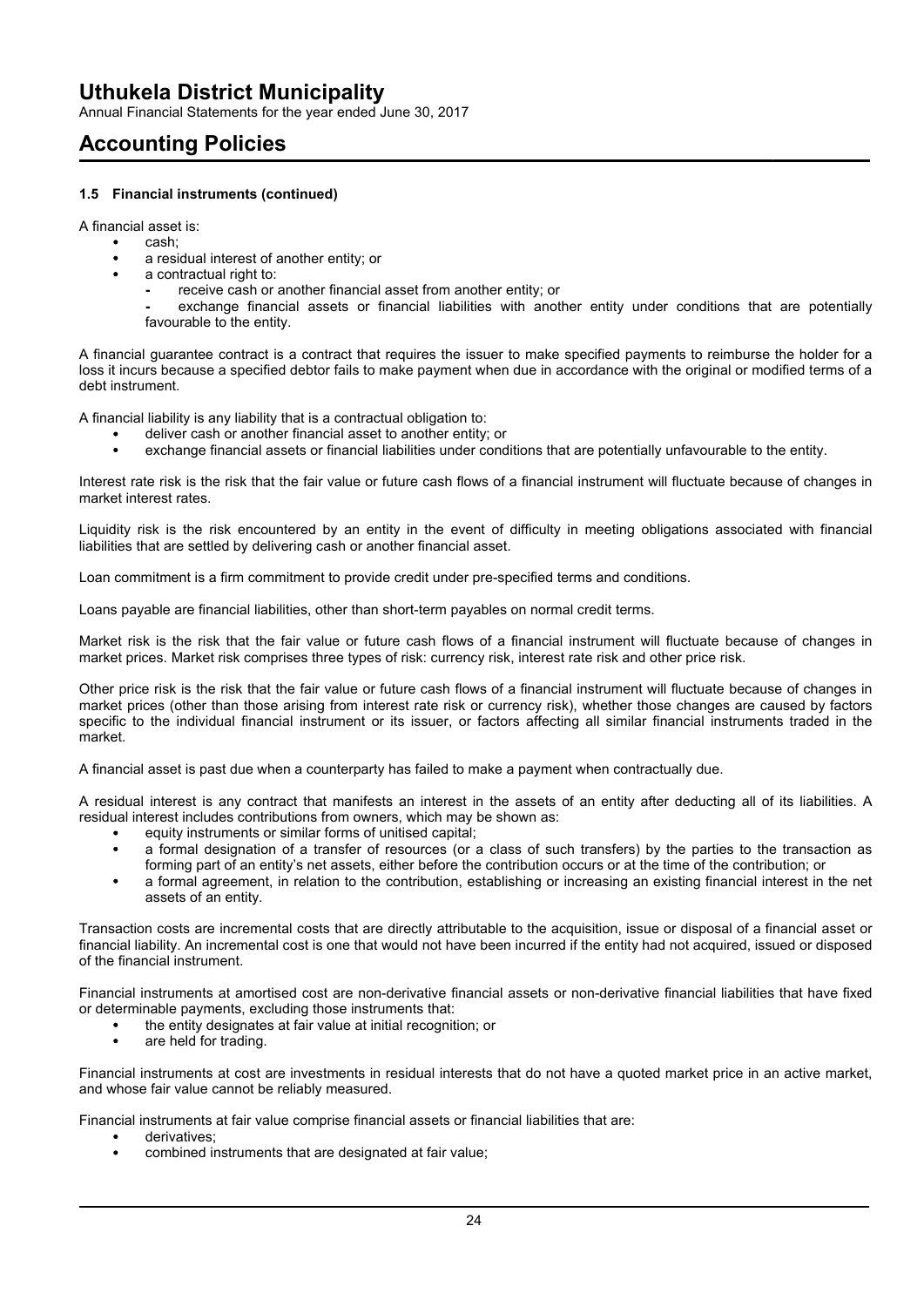Annual Financial Statements for the year ended June 30, 2017

### **Accounting Policies**

#### **1.5 Financial instruments (continued)**

instruments held for trading. A financial instrument is held for trading if:

- **-** it is acquired or incurred principally for the purpose of selling or repurchasing it in the near-term; or
- **-** on initial recognition it is part of a portfolio of identified financial instruments that are managed together and for which there is evidence of a recent actual pattern of short term profit-taking:

**-** non-derivative financial assets or financial liabilities with fixed or determinable payments that are designated at fair value at initial recognition; and

**-** financial instruments that do not meet the definition of financial instruments at amortised cost or financial instruments at cost.

#### **Classification**

The entity has the following types of financial assets (classes and category) as reflected on the face of the statement of financial position or in the notes thereto:

Receivables from exchange transactions Financial asset measured at amortised cost<br>Receivables from non-exchange transactions Financial asset measured at fair value Receivables from non-exchange transactions Consumer debtors Financial asset measured at amortised cost<br>Cash and cash equivalents **Financial** asset measured at fair value

#### **Class Category**

Financial asset measured at fair value

The entity has the following types of financial liabilities (classes and category) as reflected on the face of the statement of financial position or in the notes thereto:

#### **Class Category**

#### Payables from exchange transactions Financial liability measured at amortised cost Other accruals Financial liability measured at amortised cost Consumer deposits Financial liability measured at amortised cost Unspent conditional grants Financial liability measured at amortised cost VAT payables Financial liability measured at amortised cost

Purchase of office building Financial liability measured at fair value

The entity has the following types of residual interests (classes and category) as reflected on the face of the statement of financial position or in the notes thereto:

#### **Initial recognition**

The entity recognises a financial asset or a financial liability in its statement of financial position when the entity becomes a party to the contractual provisions of the instrument.

The entity recognises financial assets using trade date accounting.

#### **Initial measurement of financial assets and financial liabilities**

The entity measures a financial asset and financial liability initially at its fair value plus transaction costs that are directly attributable to the acquisition or issue of the financial asset or financial liability.

The entity measures a financial asset and financial liability initially at its fair value [if subsequently measured at fair value].

The entity first assesses whether the substance of a concessionary loan is in fact a loan. On initial recognition, the entity analyses a concessionary loan into its component parts and accounts for each component separately. The entity accounts for that part of a concessionary loan that is:

- a social benefit in accordance with the Framework for the Preparation and Presentation of Financial Statements, where it is the issuer of the loan; or
- non-exchange revenue, in accordance with the Standard of GRAP on Revenue from Non-exchange Transactions (Taxes and Transfers), where it is the recipient of the loan.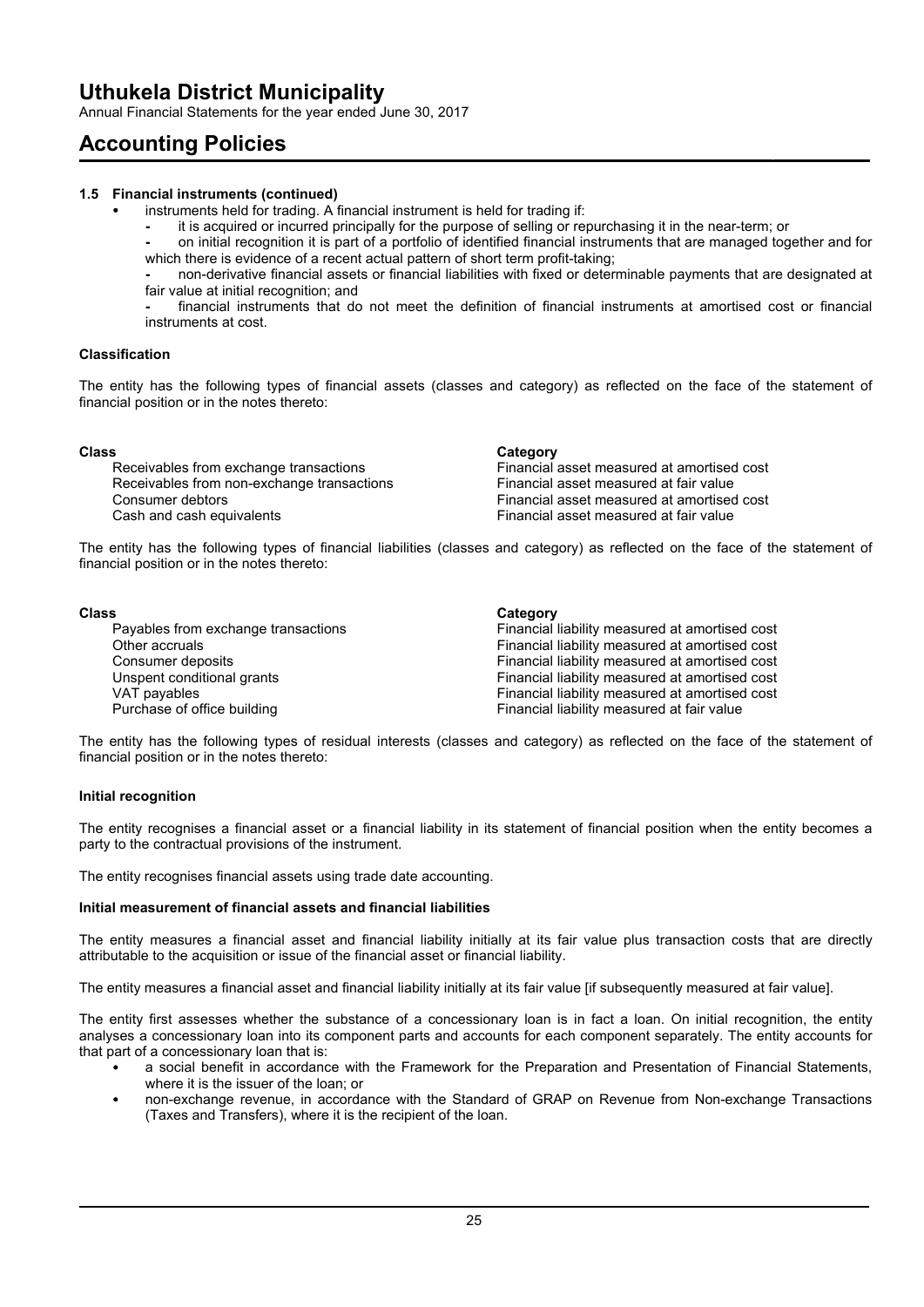Annual Financial Statements for the year ended June 30, 2017

### **Accounting Policies**

#### **1.5 Financial instruments (continued)**

#### **Subsequent measurement of financial assets and financial liabilities**

The entity measures all financial assets and financial liabilities after initial recognition using the following categories:

- Financial instruments at fair value.
- Financial instruments at amortised cost.
- Financial instruments at cost.

All financial assets measured at amortised cost, or cost, are subject to an impairment review.

#### **Fair value measurement considerations**

The best evidence of fair value is quoted prices in an active market. If the market for a financial instrument is not active, the entity establishes fair value by using a valuation technique. The objective of using a valuation technique is to establish what the transaction price would have been on the measurement date in an arm's length exchange motivated by normal operating considerations. Valuation techniques include using recent arm's length market transactions between knowledgeable, willing parties, if available, reference to the current fair value of another instrument that is substantially the same, discounted cash flow analysis and option pricing models. If there is a valuation technique commonly used by market participants to price the instrument and that technique has been demonstrated to provide reliable estimates of prices obtained in actual market transactions, the entity uses that technique. The chosen valuation technique makes maximum use of market inputs and relies as little as possible on entity-specific inputs. It incorporates all factors that market participants would consider in setting a price and is consistent with accepted economic methodologies for pricing financial instruments. Periodically, an municipality calibrates the valuation technique and tests it for validity using prices from any observable current market transactions in the same instrument (i.e. without modification or repackaging) or based on any available observable market data.

The fair value of a financial liability with a demand feature (e.g. a demand deposit) is not less than the amount payable on demand, discounted from the first date that the amount could be required to be paid.

#### **Impairment and uncollectibility of financial assets**

The entity assess at the end of each reporting period whether there is any objective evidence that a financial asset or group of financial assets is impaired.

#### Financial assets measured at amortised cost:

If there is objective evidence that an impairment loss on financial assets measured at amortised cost has been incurred, the amount of the loss is measured as the difference between the asset's carrying amount and the present value of estimated future cash flows (excluding future credit losses that have not been incurred) discounted at the financial asset's original effective interest rate. The carrying amount of the asset is reduced directly OR through the use of an allowance account. The amount of the loss is recognised in surplus or deficit.

If, in a subsequent period, the amount of the impairment loss decreases and the decrease can be related objectively to an event occurring after the impairment was recognised, the previously recognised impairment loss is reversed directly OR by adjusting an allowance account. The reversal does not result in a carrying amount of the financial asset that exceeds what the amortised cost would have been had the impairment not been recognised at the date the impairment is reversed. The amount of the reversal is recognised in surplus or deficit.

Financial assets measured at cost:

If there is objective evidence that an impairment loss has been incurred on an investment in a residual interest that is not measured at fair value because its fair value cannot be measured reliably, the amount of the impairment loss is measured as the difference between the carrying amount of the financial asset and the present value of estimated future cash flows discounted at the current market rate of return for a similar financial asset. Such impairment losses are not reversed.

#### **1.6 Leases**

A lease is classified as a finance lease if it transfers substantially all the risks and rewards incidental to ownership. A lease is classified as an operating lease if it does not transfer substantially all the risks and rewards incidental to ownership.

When a lease includes both land and buildings elements, the entity assesses the classification of each element separately.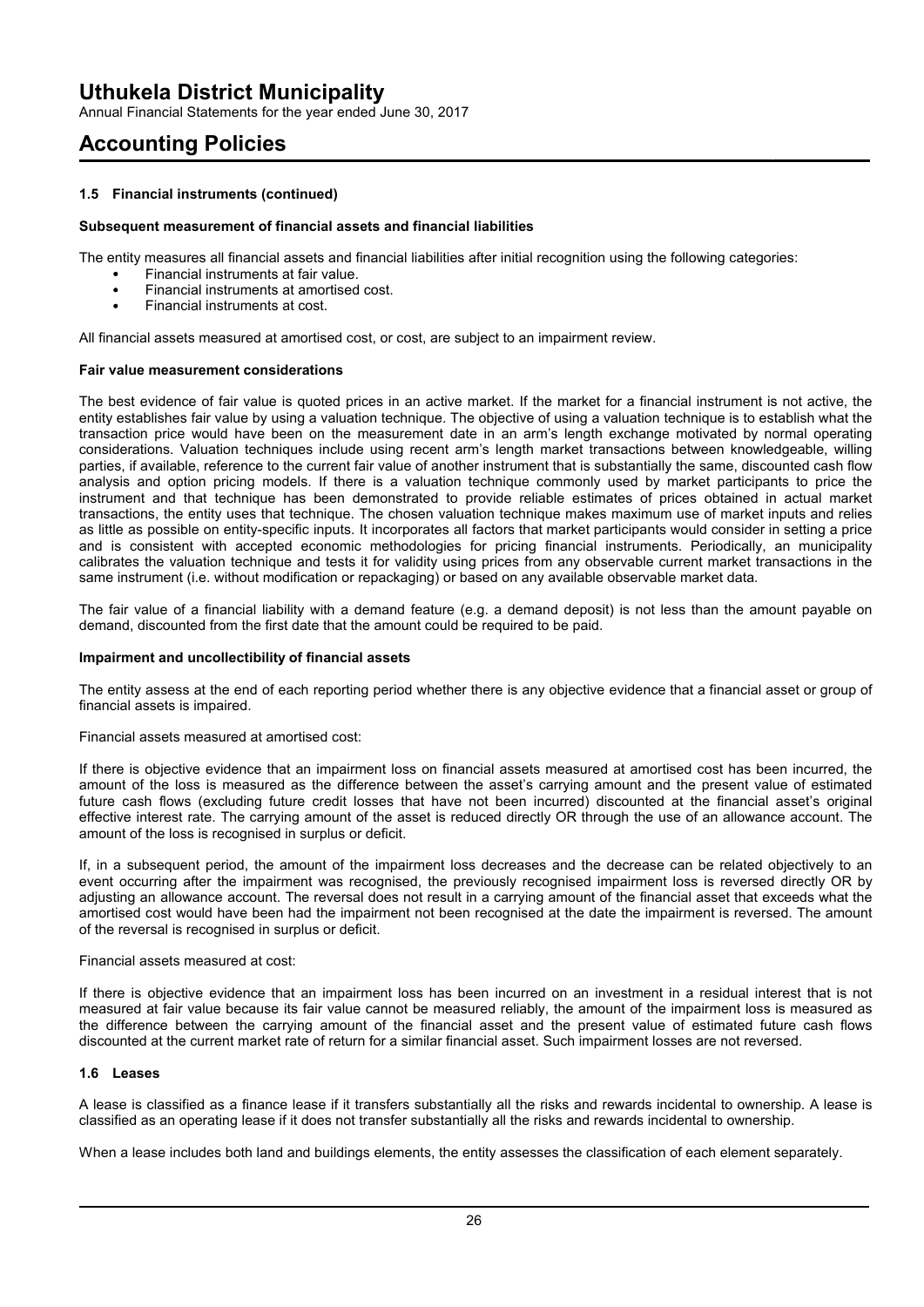Annual Financial Statements for the year ended June 30, 2017

### **Accounting Policies**

#### **1.6 Leases (continued)**

#### **Finance leases - lessee**

Finance leases are recognised as assets and liabilities in the statement of financial position at amounts equal to the fair value of the leased property or, if lower, the present value of the minimum lease payments. The corresponding liability to the lessor is included in the statement of financial position as a finance lease obligation.

The discount rate used in calculating the present value of the minimum lease payments is the interest rate implicit in the lease.

Minimum lease payments are apportioned between the finance charge and reduction of the outstanding liability. The finance charge is allocated to each period during the lease term so as to produce a constant periodic rate of on the remaining balance of the liability.

Any contingent rents are expensed in the period in which they are incurred.

#### **Operating leases - lessor**

Operating lease revenue is recognised as revenue on a straight-line basis over the lease term.

Initial direct costs incurred in negotiating and arranging operating leases are added to the carrying amount of the leased asset and recognised as an expense over the lease term on the same basis as the lease revenue.

The aggregate cost of incentives is recognised as a reduction of rental revenue over the lease term on a straight-line basis.

The aggregate benefit of incentives is recognised as a reduction of rental expense over the lease term on a straight-line basis.

Income for leases is disclosed under revenue in statement of financial performance.

#### **Operating leases - lessee**

Operating lease payments are recognised as an expense on a straight-line basis over the lease term. The difference between the amounts recognised as an expense and the contractual payments are recognised as an operating lease asset or liability.

#### **1.7 Inventories**

Inventories are initially measured at cost except where inventories are acquired through a non-exchange transaction, then their costs are their fair value as at the date of acquisition.

Subsequently inventories are measured at the lower of cost and net realisable value.

Inventories are measured at the lower of cost and current replacement cost where they are held for;

- distribution at no charge or for a nominal charge; or
- consumption in the production process of goods to be distributed at no charge or for a nominal charge.

Net realisable value is the estimated selling price in the ordinary course of operations less the estimated costs of completion and the estimated costs necessary to make the sale, exchange or distribution.

Current replacement cost is the cost the municipality incurs to acquire the asset on the reporting date.

The cost of inventories comprises of all costs of purchase, costs of conversion and other costs incurred in bringing the inventories to their present location and condition.

The cost of inventories of items that are not ordinarily interchangeable and goods or services produced and segregated for specific projects is assigned using specific identification of the individual costs.

The cost of inventories is assigned using the first-in, first-out (FIFO) formula. The same cost formula is used for all inventories having a similar nature and use to the municipality.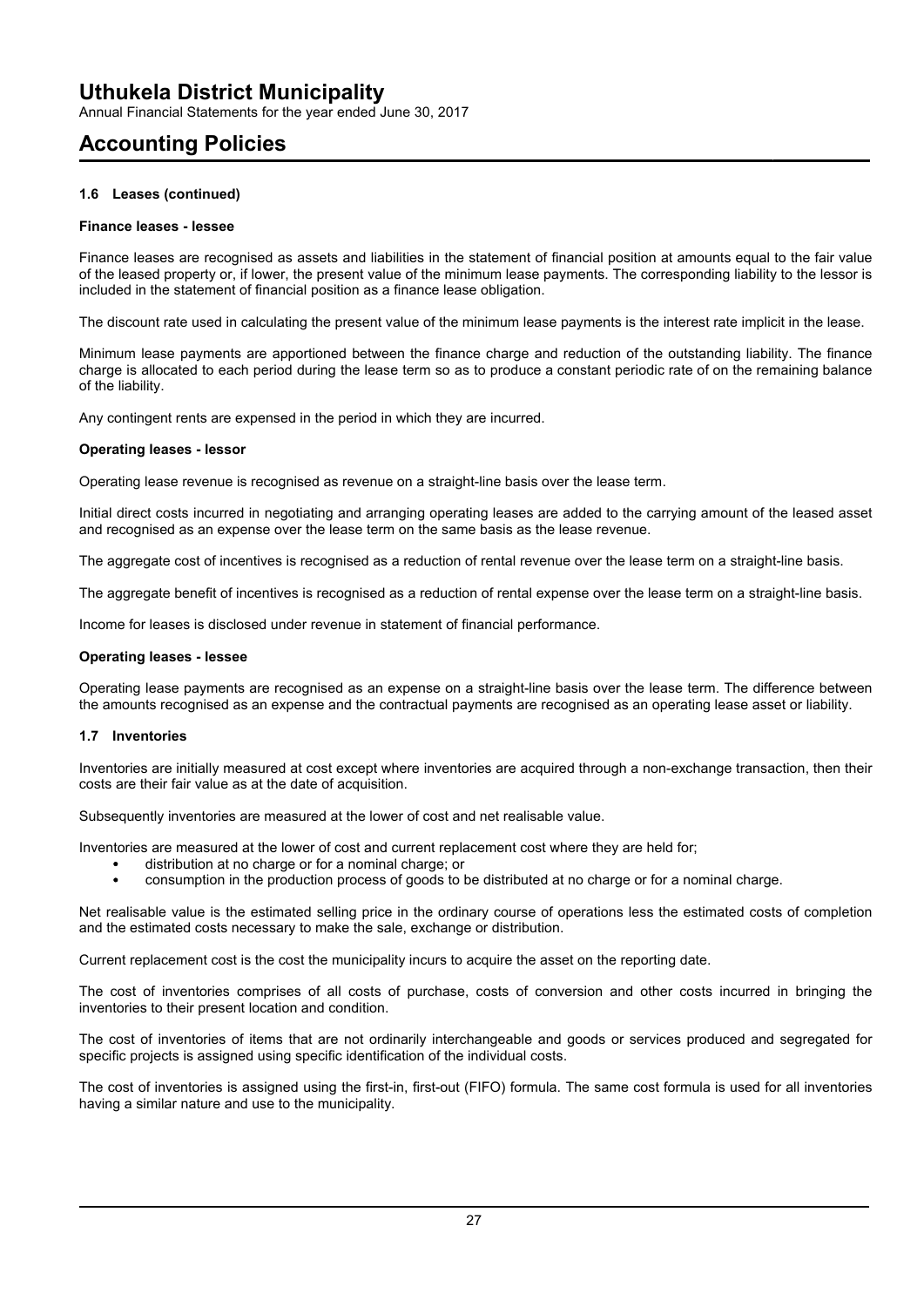Annual Financial Statements for the year ended June 30, 2017

### **Accounting Policies**

#### **1.7 Inventories (continued)**

When inventories are sold, the carrying amounts of those inventories are recognised as an expense in the period in which the related revenue is recognised. If there is no related revenue, the expenses are recognised when the goods are distributed, or related services are rendered. The amount of any write-down of inventories to net realisable value or current replacement cost and all losses of inventories are recognised as an expense in the period the write-down or loss occurs. The amount of any reversal of any write-down of inventories, arising from an increase in net realisable value or current replacement cost, are recognised as a reduction in the amount of inventories recognised as an expense in the period in which the reversal occurs.

#### **1.8 Impairment of cash-generating assets**

Cash-generating assets are assets managed with the objective of generating a commercial return. An asset generates a commercial return when it is deployed in a manner consistent with that adopted by a profit-oriented entity.

Impairment is a loss in the future economic benefits or service potential of an asset, over and above the systematic recognition of the loss of the asset's future economic benefits or service potential through depreciation (amortisation).

Carrying amount is the amount at which an asset is recognised in the statement of financial position after deducting any accumulated depreciation and accumulated impairment losses thereon.

A cash-generating unit is the smallest identifiable group of assets managed with the objective of generating a commercial return that generates cash inflows from continuing use that are largely independent of the cash inflows from other assets or groups of assets.

Costs of disposal are incremental costs directly attributable to the disposal of an asset, excluding finance costs and income tax expense.

Depreciation (Amortisation) is the systematic allocation of the depreciable amount of an asset over its useful life.

Fair value less costs to sell is the amount obtainable from the sale of an asset in an arm's length transaction between knowledgeable, willing parties, less the costs of disposal.

Recoverable amount of an asset or a cash-generating unit is the higher its fair value less costs to sell and its value in use.

Useful life is either:

- (a) the period of time over which an asset is expected to be used by the municipality; or
- (b) the number of production or similar units expected to be obtained from the asset by the municipality.

Criteria developed by the municipality to distinguish cash-generating assets from non-cash-generating assets are as follow:

#### **Identification**

When the carrying amount of a cash-generating asset exceeds its recoverable amount, it is impaired.

The municipality assesses at each reporting date whether there is any indication that a cash-generating asset may be impaired. If any such indication exists, the municipality estimates the recoverable amount of the asset.

Irrespective of whether there is any indication of impairment, the municipality also test a cash-generating intangible asset with an indefinite useful life or a cash-generating intangible asset not yet available for use for impairment annually by comparing its carrying amount with its recoverable amount. This impairment test is performed at the same time every year. If an intangible asset was initially recognised during the current reporting period, that intangible asset was tested for impairment before the end of the current reporting period.

#### **Value in use**

Value in use of a cash-generating asset is the present value of the estimated future cash flows expected to be derived from the continuing use of an asset and from its disposal at the end of its useful life.

When estimating the value in use of an asset, the municipality estimates the future cash inflows and outflows to be derived from continuing use of the asset and from its ultimate disposal and the municipality applies the appropriate discount rate to those future cash flows.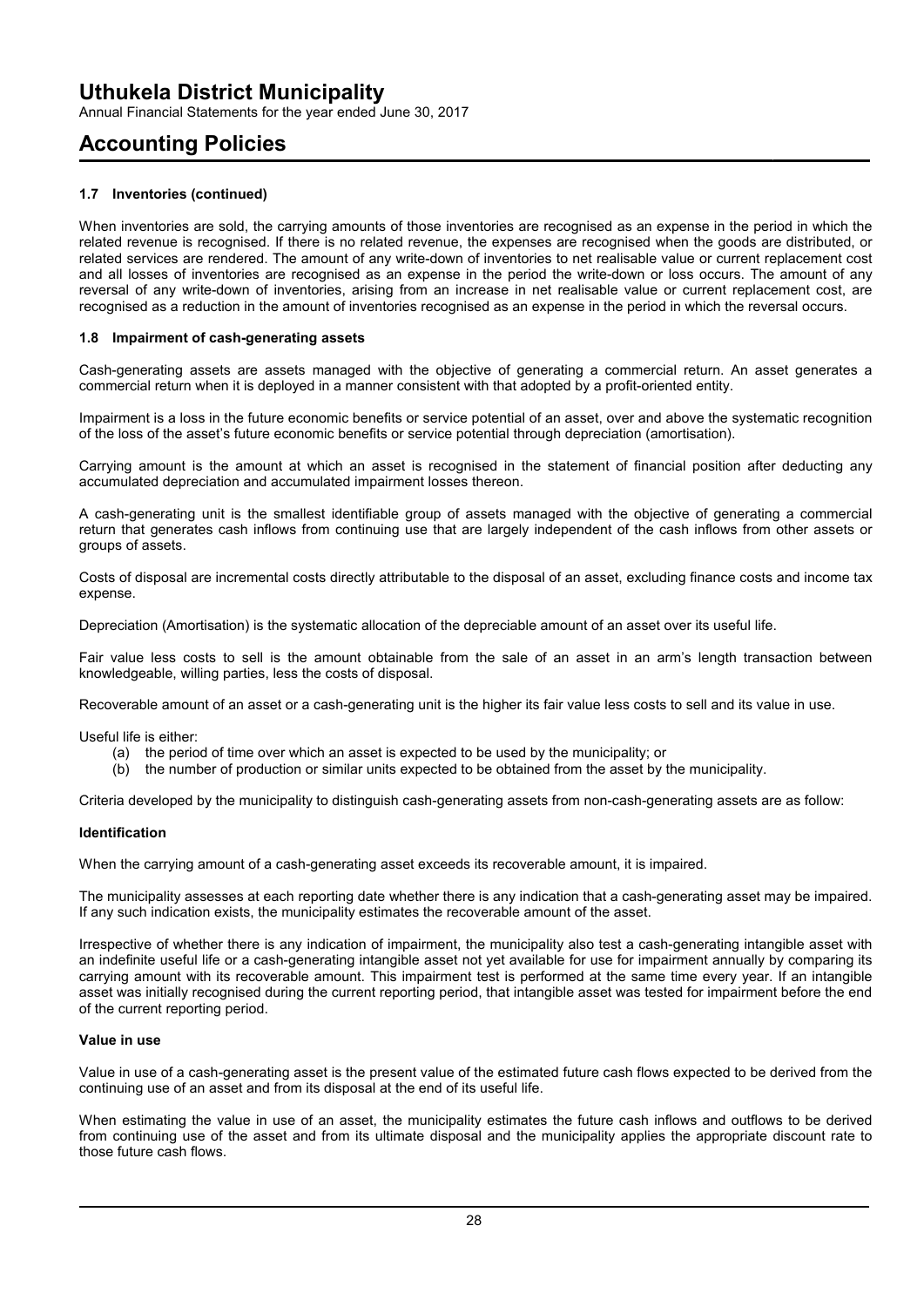Annual Financial Statements for the year ended June 30, 2017

### **Accounting Policies**

#### **1.8 Impairment of cash-generating assets (continued)**

#### **Discount rate**

The discount rate is a pre-tax rate that reflects current market assessments of the time value of money, represented by the current risk-free rate of interest and the risks specific to the asset for which the future cash flow estimates have not been adjusted.

#### **Recognition and measurement (individual asset)**

If the recoverable amount of a cash-generating asset is less than its carrying amount, the carrying amount of the asset is reduced to its recoverable amount. This reduction is an impairment loss.

An impairment loss is recognised immediately in surplus or deficit.

Any impairment loss of a revalued cash-generating asset is treated as a revaluation decrease.

When the amount estimated for an impairment loss is greater than the carrying amount of the cash-generating asset to which it relates, the municipality recognises a liability only to the extent that is a requirement in the Standard of GRAP.

After the recognition of an impairment loss, the depreciation (amortisation) charge for the cash-generating asset is adjusted in future periods to allocate the cash-generating asset's revised carrying amount, less its residual value (if any), on a systematic basis over its remaining useful life.

#### **Reversal of impairment loss**

The municipality assess at each reporting date whether there is any indication that an impairment loss recognised in prior periods for a cash-generating asset may no longer exist or may have decreased. If any such indication exists, the entity estimates the recoverable amount of that asset.

An impairment loss recognised in prior periods for a cash-generating asset is reversed if there has been a change in the estimates used to determine the asset's recoverable amount since the last impairment loss was recognised. The carrying amount of the asset is increased to its recoverable amount. The increase is a reversal of an impairment loss. The increased carrying amount of an asset attributable to a reversal of an impairment loss does not exceed the carrying amount that would have been determined (net of depreciation or amortisation) had no impairment loss been recognised for the asset in prior periods.

A reversal of an impairment loss for a cash-generating asset is recognised immediately in surplus or deficit.

Any reversal of an impairment loss of a revalued cash-generating asset is treated as a revaluation increase.

After a reversal of an impairment loss is recognised, the depreciation (amortisation) charge for the cash-generating asset is adjusted in future periods to allocate the cash-generating asset's revised carrying amount, less its residual value (if any), on a systematic basis over its remaining useful life.

A reversal of an impairment loss for a cash-generating unit is allocated to the cash-generating assets of the unit pro rata with the carrying amounts of those assets. These increases in carrying amounts are treated as reversals of impairment losses for individual assets. No part of the amount of such a reversal is allocated to a non-cash-generating asset contributing service potential to a cash-generating unit.

In allocating a reversal of an impairment loss for a cash-generating unit, the carrying amount of an asset is not increased above the lower of:

- its recoverable amount (if determinable); and
- the carrying amount that would have been determined (net of amortisation or depreciation) had no impairment loss been recognised for the asset in prior periods.

The amount of the reversal of the impairment loss that would otherwise have been allocated to the asset is allocated pro rata to the other assets of the unit.

#### **1.9 Impairment of non-cash-generating assets**

Cash-generating assets are assets managed with the objective of generating a commercial return. An asset generates a commercial return when it is deployed in a manner consistent with that adopted by a profit-oriented entity.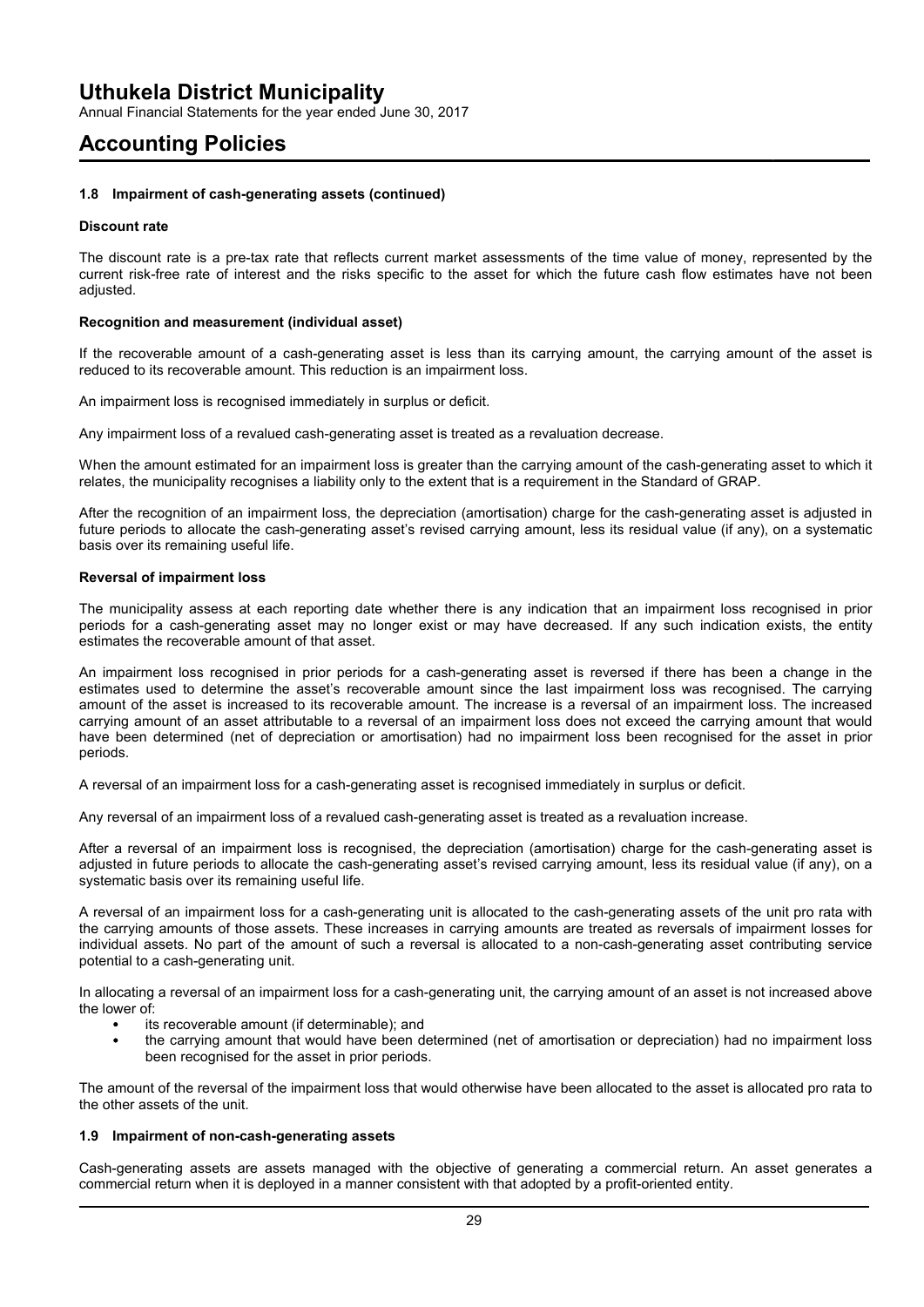Annual Financial Statements for the year ended June 30, 2017

### **Accounting Policies**

#### **1.9 Impairment of non-cash-generating assets (continued)**

Non-cash-generating assets are assets other than cash-generating assets.

Impairment is a loss in the future economic benefits or service potential of an asset, over and above the systematic recognition of the loss of the asset's future economic benefits or service potential through depreciation (amortisation).

Carrying amount is the amount at which an asset is recognised in the statement of financial position after deducting any accumulated depreciation and accumulated impairment losses thereon.

A cash-generating unit is the smallest identifiable group of assets managed with the objective of generating a commercial return that generates cash inflows from continuing use that are largely independent of the cash inflows from other assets or groups of assets.

Costs of disposal are incremental costs directly attributable to the disposal of an asset, excluding finance costs and income tax expense.

Depreciation (Amortisation) is the systematic allocation of the depreciable amount of an asset over its useful life.

Fair value less costs to sell is the amount obtainable from the sale of an asset in an arm's length transaction between knowledgeable, willing parties, less the costs of disposal.

Recoverable service amount is the higher of a non-cash-generating asset's fair value less costs to sell and its value in use.

Useful life is either:

- (a) the period of time over which an asset is expected to be used by the municipality; or
- (b) the number of production or similar units expected to be obtained from the asset by the municipality.

#### **1.10 Share capital / contributed capital**

An equity instrument is any contract that evidences a residual interest in the assets of an municipality after deducting all of its liabilities.

#### **1.11 Employee benefits**

#### **Defined contribution plans**

Payments to defined contribution retirement benefit plans are charged as an expense as they fall due.

Payments made to industry-managed (or state plans) retirement benefit schemes are dealt with as defined contribution plans where the entity's obligation under the schemes is equivalent to those arising in a defined contribution retirement benefit plan.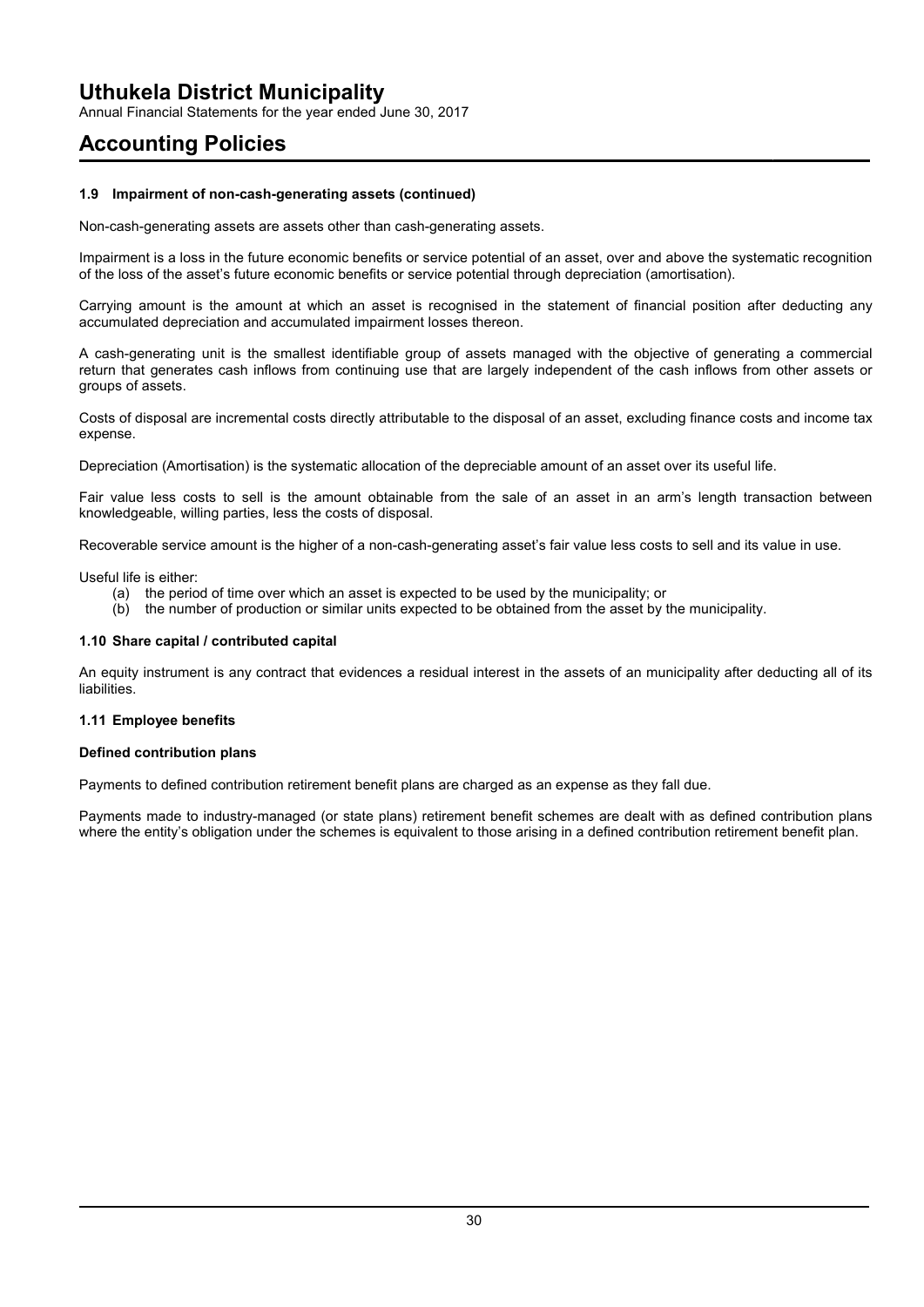Annual Financial Statements for the year ended June 30, 2017

### **Accounting Policies**

#### **1.11 Employee benefits (continued)**

#### **Defined benefit plans**

For defined benefit plans the cost of providing the benefits is determined using the projected credit method.

Actuarial valuations are conducted on an annual basis by independent actuaries separately for each plan.

Consideration is given to any event that could impact the funds up to end of the reporting period where the interim valuation is performed at an earlier date.

Past service costs are recognised immediately to the extent that the benefits are already vested, and are otherwise amortised on a straight line basis over the average period until the amended benefits become vested.

To the extent that, at the beginning of the financial period, any cumulative unrecognised actuarial gain or loss exceeds ten percent of the greater of the present value of the projected benefit obligation and the fair value of the plan assets (the corridor), that portion is recognised in surplus or deficit over the expected average remaining service lives of participating employees. Actuarial gains or losses within the corridor are not recognised.

Gains or losses on the curtailment or settlement of a defined benefit plan is recognised when the entity is demonstrably committed to curtailment or settlement.

When it is virtually certain that another party will reimburse some or all of the expenditure required to settle a defined benefit obligation, the right to reimbursement is recognised as a separate asset. The asset is measured at fair value. In all other respects, the asset is treated in the same way as plan assets. In surplus or deficit, the expense relating to a defined benefit plan is presented as the net of the amount recognised for a reimbursement.

The amount recognised in the statement of financial position represents the present value of the defined benefit obligation as adjusted for unrecognised actuarial gains and losses and unrecognised past service costs, and reduces by the fair value of plan assets.

Any asset is limited to unrecognised actuarial losses and past service costs, plus the present value of available refunds and reduction in future contributions to the plan.

#### **1.12 Provisions and contingencies**

The amount of a provision is the best estimate of the expenditure expected to be required to settle the present obligation at the reporting date.

Where the effect of time value of money is material, the amount of a provision is the present value of the expenditures expected to be required to settle the obligation.

The discount rate is a pre-tax rate that reflects current market assessments of the time value of money and the risks specific to the liability.

Where some or all of the expenditure required to settle a provision is expected to be reimbursed by another party, the reimbursement is recognised when, and only when, it is virtually certain that reimbursement will be received if the municipality settles the obligation. The reimbursement is treated as a separate asset. The amount recognised for the reimbursement does not exceed the amount of the provision.

Provisions are reviewed at each reporting date and adjusted to reflect the current best estimate. Provisions are reversed if it is no longer probable that an outflow of resources embodying economic benefits or service potential will be required, to settle the obligation.

Where discounting is used, the carrying amount of a provision increases in each period to reflect the passage of time. This increase is recognised as an interest expense.

A provision is used only for expenditures for which the provision was originally recognised.

Provisions are not recognised for future operating surplus.

If an entity has a contract that is onerous, the present obligation (net of recoveries) under the contract is recognised and measured as a provision.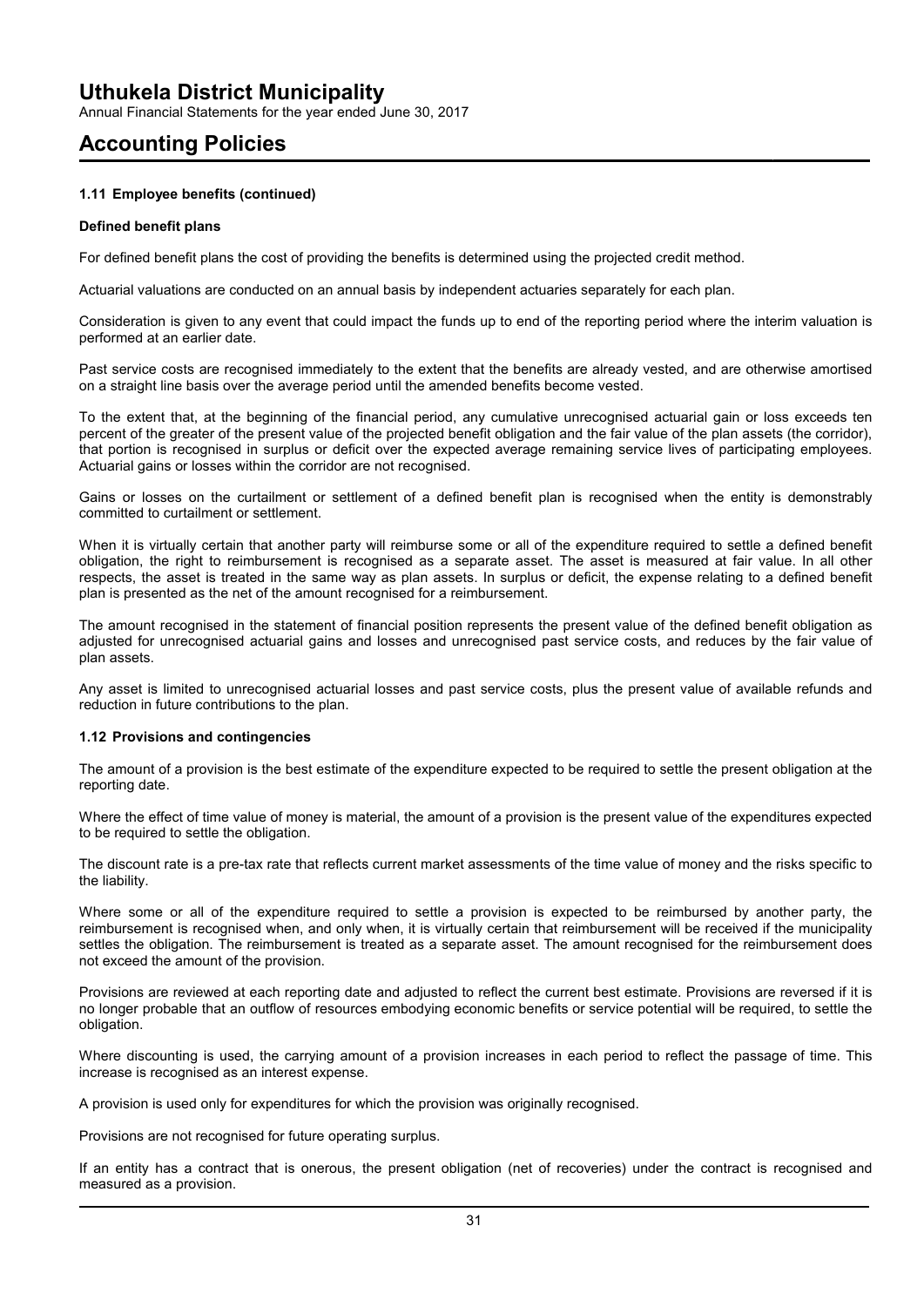Annual Financial Statements for the year ended June 30, 2017

### **Accounting Policies**

#### **1.12 Provisions and contingencies (continued)**

Contingent assets and contingent liabilities are not recognised. Contingencies are disclosed in note 40.

A financial guarantee contract is a contract that requires the issuer to make specified payments to reimburse the holder for a loss it incurs because a specified debtor fails to make payment when due in accordance with the original or modified terms of a debt instrument.

Loan commitment is a firm commitment to provide credit under pre-specified terms and conditions.

The municipality recognises a provision for financial guarantees and loan commitments when it is probable that an outflow of resources embodying economic benefits and service potential will be required to settle the obligation and a reliable estimate of the obligation can be made.

Determining whether an outflow of resources is probable in relation to financial guarantees requires judgement. Indications that an outflow of resources may be probable are:

- financial difficulty of the debtor;
- defaults or delinquencies in interest and capital repayments by the debtor;
- breaches of the terms of the debt instrument that result in it being payable earlier than the agreed term and the ability of the debtor to settle its obligation on the amended terms; and
- a decline in prevailing economic circumstances (e.g. high interest rates, inflation and unemployment) that impact on the ability of entities to repay their obligations.

Where a fee is received by the municipality for issuing a financial guarantee and/or where a fee is charged on loan commitments, it is considered in determining the best estimate of the amount required to settle the obligation at reporting date. Where a fee is charged and the municipality considers that an outflow of economic resources is probable, an municipality recognises the obligation at the higher of:

- the amount determined using in the Standard of GRAP on Provisions, Contingent Liabilities and Contingent Assets; and
- the amount of the fee initially recognised less, where appropriate, cumulative amortisation recognised in accordance with the Standard of GRAP on Revenue from Exchange Transactions.

#### **1.13 Commitments**

Items are classified as commitments when an entity has committed itself to future transactions that will normally result in the outflow of cash.

Disclosures are required in respect of unrecognised contractual commitments.

Commitments for which disclosure is necessary to achieve a fair presentation should be disclosed in a note to the financial statements, if both the following criteria are met:

- Contracts should be non-cancellable or only cancellable at significant cost (for example, contracts for computer or building maintenance services); and
- Contracts should relate to something other than the routine, steady, state business of the entity therefore salary commitments relating to employment contracts or social security benefit commitments are excluded.

#### **1.14 Revenue from exchange transactions**

Revenue is the gross inflow of economic benefits or service potential during the reporting period when those inflows result in an increase in net assets, other than increases relating to contributions from owners.

An exchange transaction is one in which the municipality receives assets or services, or has liabilities extinguished, and directly gives approximately equal value (primarily in the form of goods, services or use of assets) to the other party in exchange.

Fair value is the amount for which an asset could be exchanged, or a liability settled, between knowledgeable, willing parties in an arm's length transaction.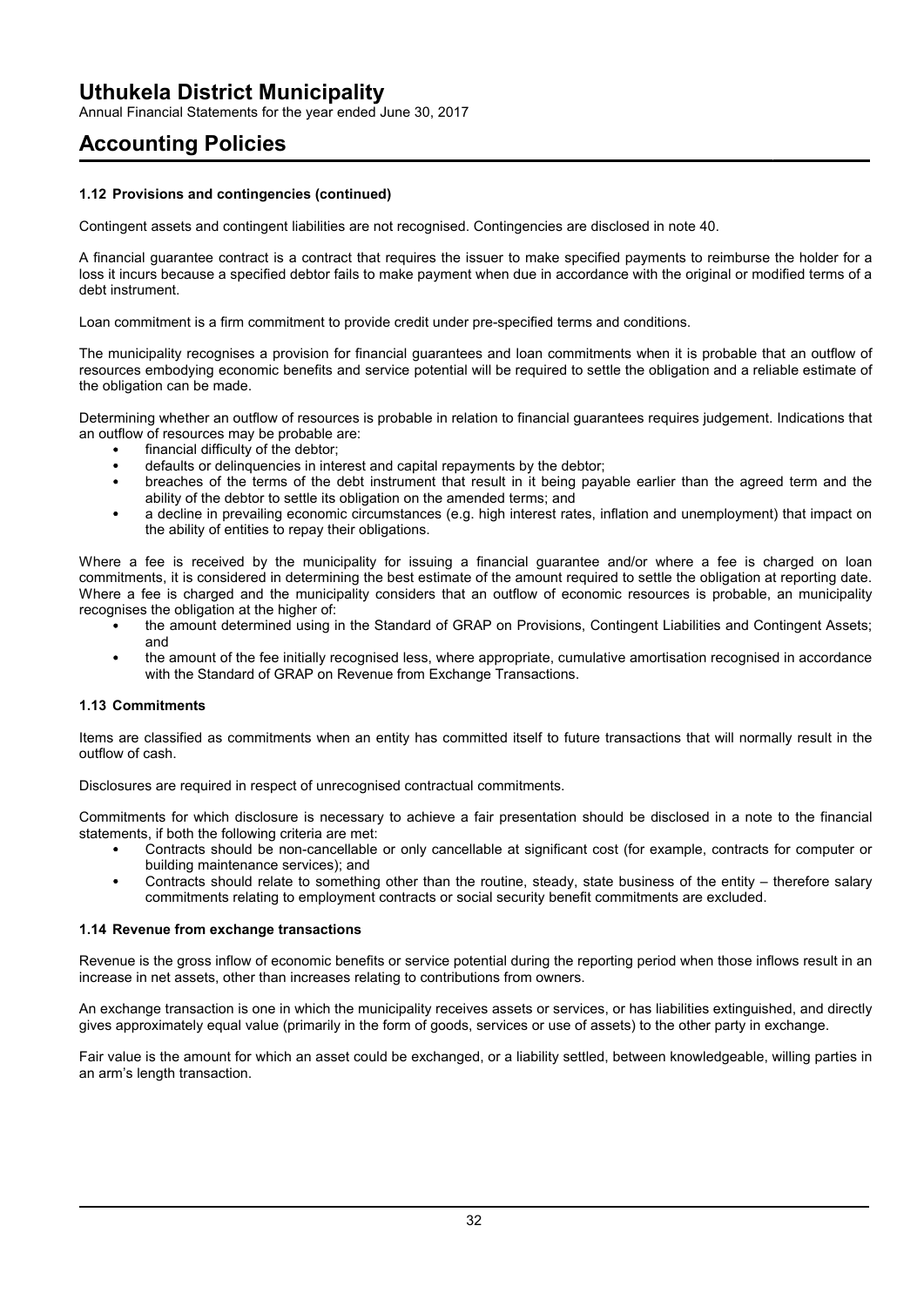Annual Financial Statements for the year ended June 30, 2017

### **Accounting Policies**

#### **1.14 Revenue from exchange transactions (continued)**

#### **Rendering of services**

When the outcome of a transaction involving the rendering of services can be estimated reliably, revenue associated with the transaction is recognised by reference to the stage of completion of the transaction at the reporting date. The outcome of a transaction can be estimated reliably when all the following conditions are satisfied:

- the amount of revenue can be measured reliably;
- it is probable that the economic benefits or service potential associated with the transaction will flow to the municipality;
- the stage of completion of the transaction at the reporting date can be measured reliably; and
- the costs incurred for the transaction and the costs to complete the transaction can be measured reliably.

When services are performed by an indeterminate number of acts over a specified time frame, revenue is recognised on a straight line basis over the specified time frame unless there is evidence that some other method better represents the stage of completion. When a specific act is much more significant than any other acts, the recognition of revenue is postponed until the significant act is executed.

When the outcome of the transaction involving the rendering of services cannot be estimated reliably, revenue is recognised only to the extent of the expenses recognised that are recoverable.

Service revenue is recognised by reference to the stage of completion of the transaction at the reporting date. Stage of completion is determined by the proportion that costs incurred to date bear to the total estimated costs of the transaction.

#### **1.15 Revenue from non-exchange transactions**

Non-exchange transactions are defined as transactions where the entity receives value from another entity without directly giving approximately equal value in exchange.

Revenue is the gross inflow of economic benefits or service potential during the reporting period when those inflows result in an increase in net assets, other than increases relating to contributions from owners.

Fair value is the amount for which an asset could be exchanged, or a liability settled, between knowledgeable, willing parties in an arm's length transaction.

#### **Government grants**

Government grants are recognised as revenue when:

- it is probable that the economic benefits or service potential associated with the transaction will flow to the municipality,
- the amount of the revenue can be measured reliably, and
- to the extent that there has been compliance with any restrictions associated with the grant.

The municipality assesses the degree of certainty attached to the flow of future economic benefits or service potential on the basis of the available evidence. Certain grants payable by one level of government to another are subject to the availability of funds. Revenue from these grants is only recognised when it is probable that the economic benefits or service potential associated with the transaction will flow to the entity. An announcement at the beginning of a financial year that grants may be available for qualifying entities in accordance with an agreed programme may not be sufficient evidence of the probability of the flow. Revenue is then only recognised once evidence of the probability of the flow becomes available.

Restrictions on government grants may result in such revenue being recognised on a time proportion basis. Where there is no restriction on the period, such revenue is recognised on receipt or when the Act becomes effective, which-ever is earlier.

When government remit grants on a re-imbursement basis, revenue is recognised when the qualifying expense has been incurred and to the extent that any other restrictions have been complied with.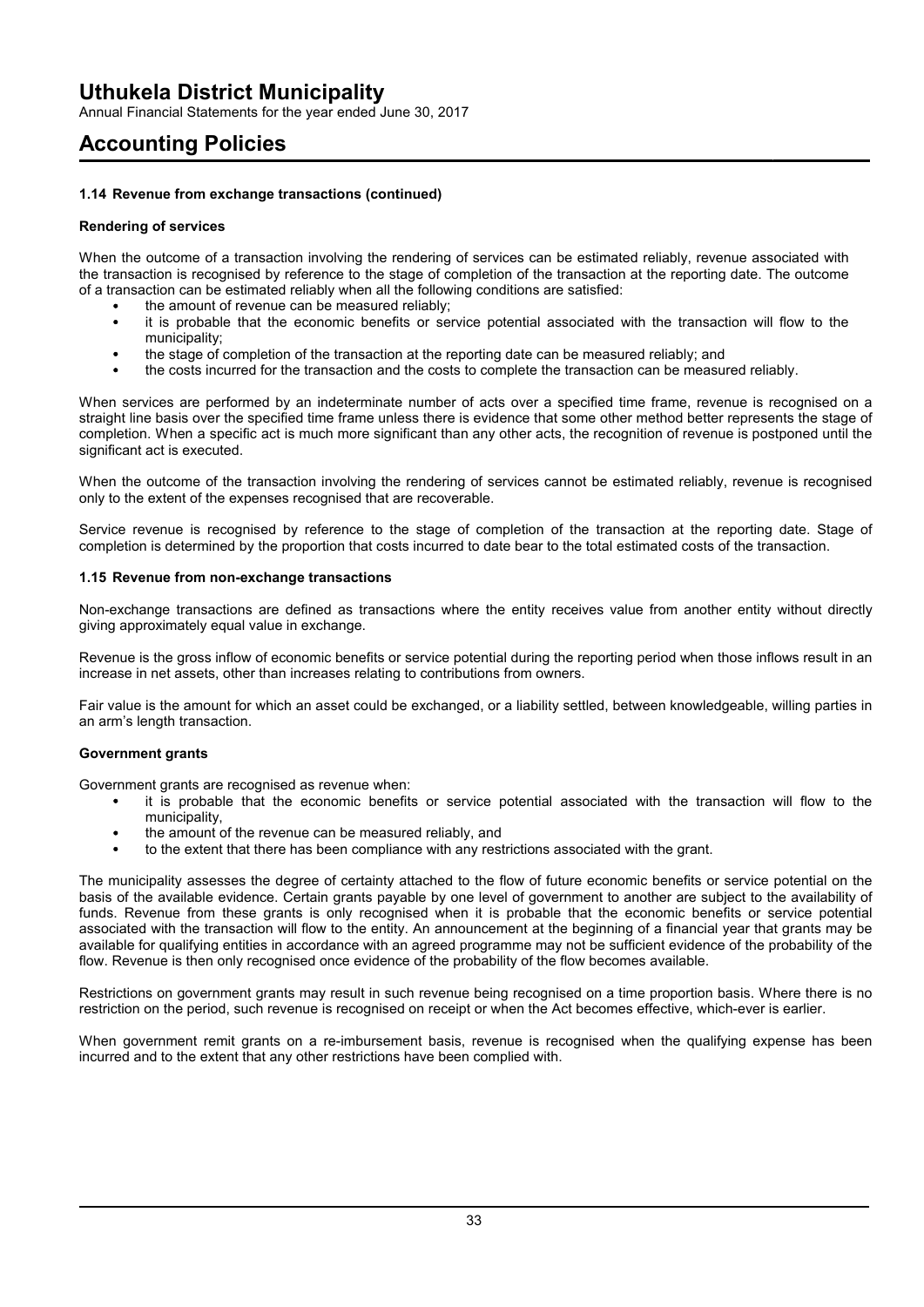Annual Financial Statements for the year ended June 30, 2017

### **Accounting Policies**

#### **1.15 Revenue from non-exchange transactions (continued)**

#### **Other grants and donations**

Other grants and donations are recognised as revenue when:

- it is probable that the economic benefits or service potential associated with the transaction will flow to the municipality;
- the amount of the revenue can be measured reliably; and
- to the extent that there has been compliance with any restrictions associated with the grant.

If goods in-kind are received without conditions attached, revenue is recognised immediately. If conditions are attached, a liability is recognised, which is reduced and revenue recognised as the conditions are satisfied.

#### **1.16 Investment income**

Investment income is recognised on a time-proportion basis using the effective interest method.

#### **1.17 Borrowing costs**

Borrowing costs are interest and other expenses incurred by an entity in connection with the borrowing of funds.

Borrowing costs are recognised as an expense in the period in which they are incurred.

#### **1.18 Comparative figures**

Where necessary, comparative figures have been reclassified to conform to changes in presentation in the current year.

Comparative figures in the Statement of Financial Position has been reclassified in respect of prior year adjustments

Comparative figures in the Statement of Financial Performance has been reclassified in respect of prior year adjustmentst

#### **1.19 Unauthorised expenditure**

Unauthorised expenditure means:

- overspending of a vote or a main division within a vote; and
- expenditure not in accordance with the purpose of a vote or, in the case of a main division, not in accordance with the purpose of the main division.

All expenditure relating to unauthorised expenditure is recognised as an expense in the statement of financial performance in the year that the expenditure was incurred. The expenditure is classified in accordance with the nature of the expense, and where recovered, it is subsequently accounted for as revenue in the statement of financial performance.

#### **1.20 Fruitless and wasteful expenditure**

Fruitless expenditure means expenditure which was made in vain and would have been avoided had reasonable care been exercised.

All expenditure relating to fruitless and wasteful expenditure is recognised as an expense in the statement of financial performance in the year that the expenditure was incurred. The expenditure is classified in accordance with the nature of the expense, and where recovered, it is subsequently accounted for as revenue in the statement of financial performance.

#### **1.21 Irregular expenditure**

Irregular expenditure as defined in section 1 of the PFMA is expenditure other than unauthorised expenditure, incurred in contravention of or that is not in accordance with a requirement of any applicable legislation, including -

- (a) this Act; or
- (b) the State Tender Board Act, 1968 (Act No. 86 of 1968), or any regulations made in terms of the Act; or
- (c) any provincial legislation providing for procurement procedures in that provincial government.

National Treasury practice note no. 4 of 2008/2009 which was issued in terms of sections 76(1) to 76(4) of the PFMA requires the following (effective from 1 April 2008):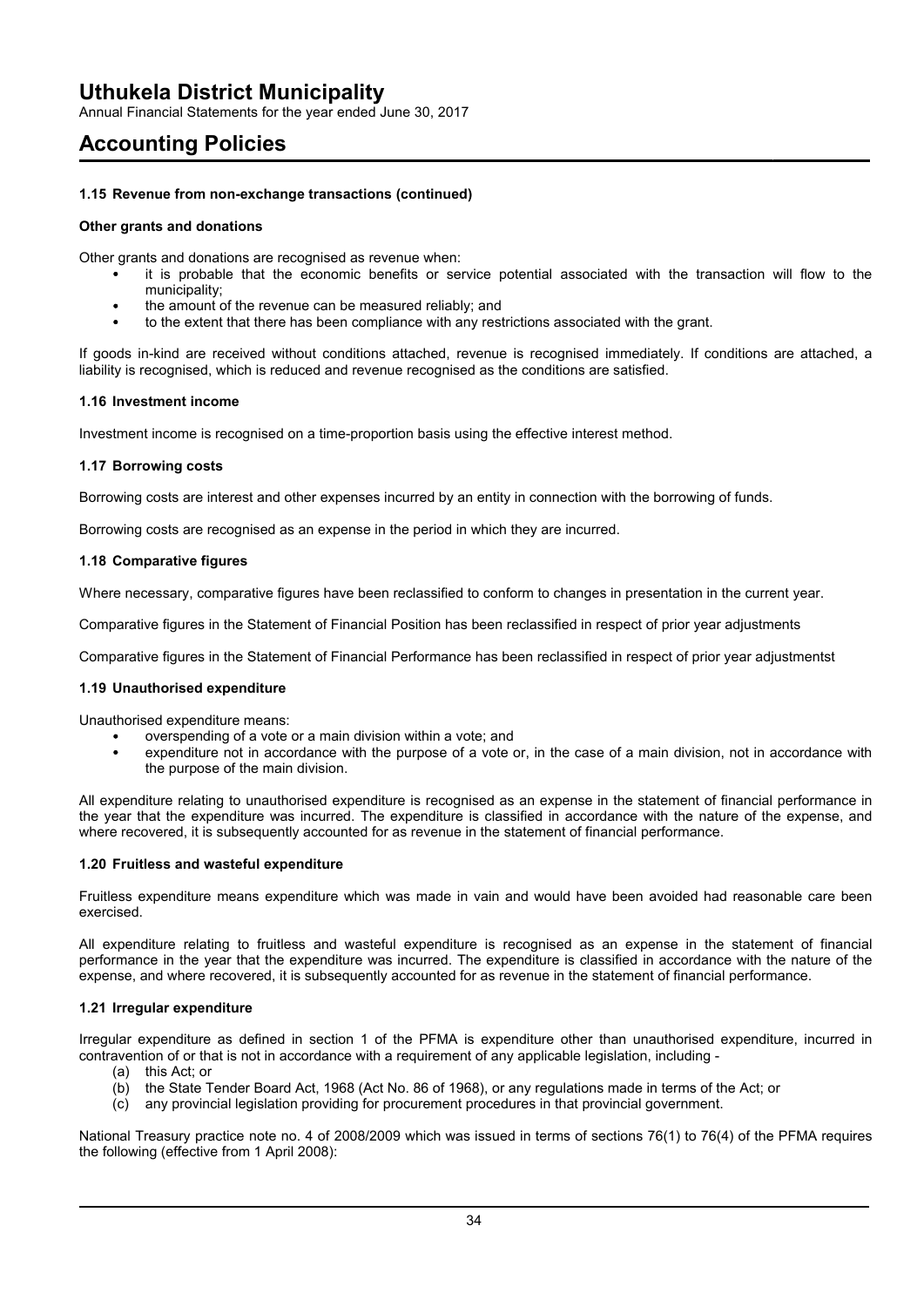Annual Financial Statements for the year ended June 30, 2017

### **Accounting Policies**

#### **1.21 Irregular expenditure (continued)**

Irregular expenditure that was incurred and identified during the current financial and which was condoned before year end and/or before finalisation of the financial statements must also be recorded appropriately in the irregular expenditure register. In such an instance, no further action is also required with the exception of updating the note to the financial statements.

Irregular expenditure that was incurred and identified during the current financial year and for which condonement is being awaited at year end must be recorded in the irregular expenditure register. No further action is required with the exception of updating the note to the financial statements.

Where irregular expenditure was incurred in the previous financial year and is only condoned in the following financial year, the register and the disclosure note to the financial statements must be updated with the amount condoned.

Irregular expenditure that was incurred and identified during the current financial year and which was not condoned by the National Treasury or the relevant authority must be recorded appropriately in the irregular expenditure register. If liability for the irregular expenditure can be attributed to a person, a debt account must be created if such a person is liable in law. Immediate steps must thereafter be taken to recover the amount from the person concerned. If recovery is not possible, the accounting officer or accounting authority may write off the amount as debt impairment and disclose such in the relevant note to the financial statements. The irregular expenditure register must also be updated accordingly. If the irregular expenditure has not been condoned and no person is liable in law, the expenditure related thereto must remain against the relevant programme/expenditure item, be disclosed as such in the note to the financial statements and updated accordingly in the irregular expenditure register.

Irregular expenditure is expenditure that is contrary to the Municipal Finance Management Act (Act No.56 of 2003), the Municipal Systems Act (Act No.32 of 2000), and the Public Office Bearers Act (Act No. 20 of 1998) or is in contravention of the economic entity's supply chain management policy. Irregular expenditure excludes unauthorised expenditure. Irregular expenditure is accounted for as expenditure in the Statement of Financial Performance and where recovered, it is subsequently accounted for as revenue in the Statement of Financial Performance.

#### **1.22 Budget information**

Municipality are typically subject to budgetary limits in the form of appropriations or budget authorisations (or equivalent), which is given effect through authorising legislation, appropriation or similar.

General purpose financial reporting by municipality shall provide information on whether resources were obtained and used in accordance with the legally adopted budget.

The approved budget is prepared on a accrual basis and presented by functional classification linked to performance outcome objectives.

The approved budget covers the fiscal period from 7/1/2016 to 6/30/2017.

The budget for the economic entity includes all the entities approved budgets under its control.

The annual financial statements and the budget are on the same basis of accounting therefore a comparison with the budgeted amounts for the reporting period have been included in the Statement of comparison of budget and actual amounts.

The Statement of comparative and actual information has been included in the annual financial statements as the recommended disclosure when the annual financial statements and the budget are on the same basis of accounting as determined by National Treasury.

#### **1.23 Related parties**

The municipality operates in an economic sector currently dominated by entities directly or indirectly owned by the South African Government. As a consequence of the constitutional independence of the three spheres of government in South Africa, only entities within the national sphere of government are considered to be related parties.

Management are those persons responsible for planning, directing and controlling the activities of the municipality, including those charged with the governance of the municipality in accordance with legislation, in instances where they are required to perform such functions.

Close members of the family of a person are considered to be those family members who may be expected to influence, or be influenced by, that management in their dealings with the municipality.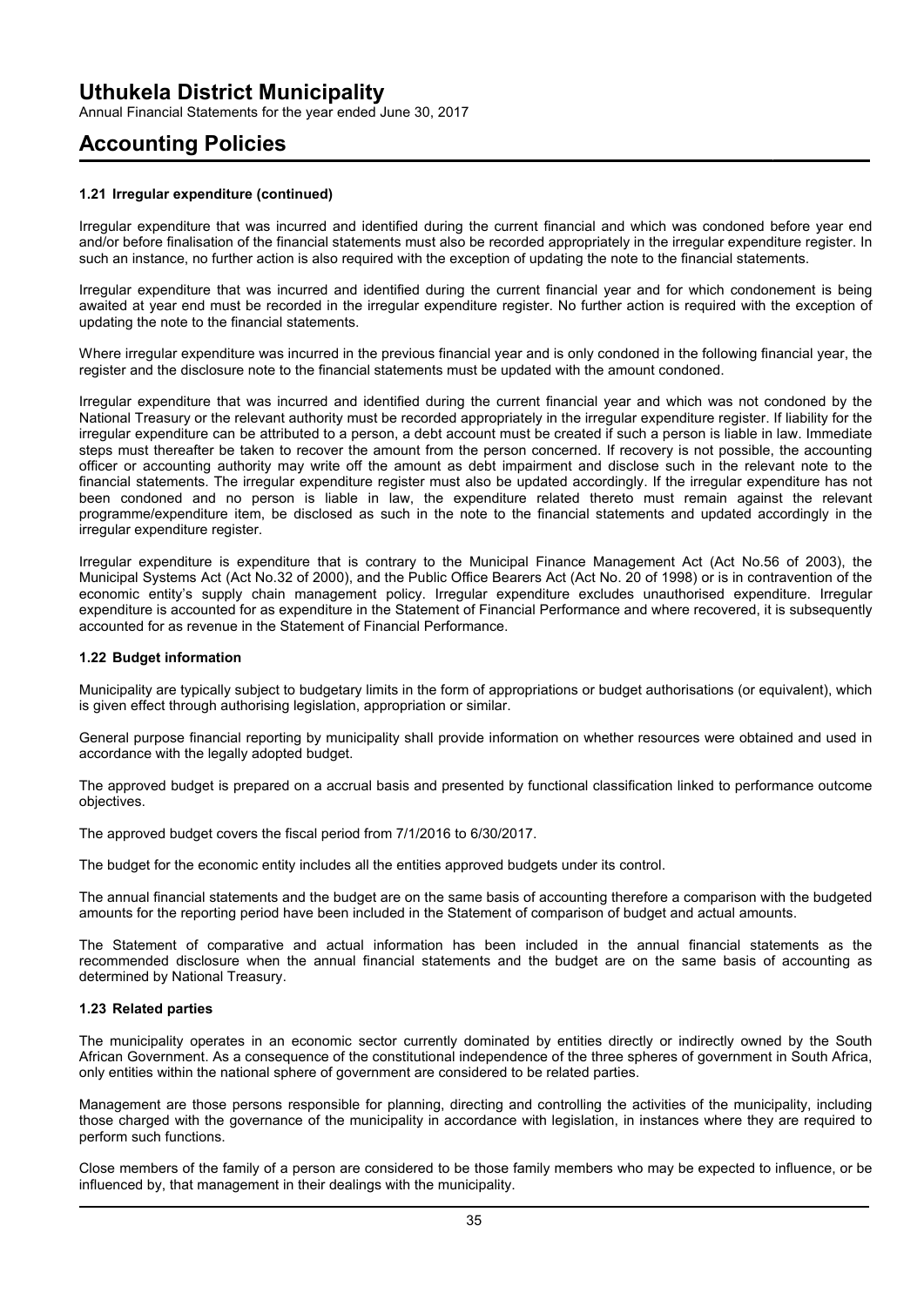Annual Financial Statements for the year ended June 30, 2017

# **Accounting Policies**

#### **1.23 Related parties (continued)**

Only transactions with related parties not at arm's length or not in the ordinary course of business are disclosed.

#### **1.24 Events after reporting date**

Events after reporting date are those events, both favourable and unfavourable, that occur between the reporting date and the date when the financial statements are authorised for issue. Two types of events can be identified:

- those that provide evidence of conditions that existed at the reporting date (adjusting events after the reporting date); and
- those that are indicative of conditions that arose after the reporting date (non-adjusting events after the reporting date).

The municipality will adjust the amount recognised in the financial statements to reflect adjusting events after the reporting date once the event occurred.

The municipality will disclose the nature of the event and an estimate of its financial effect or a statement that such estimate cannot be made in respect of all material non-adjusting events, where non-disclosure could influence the economic decisions of users taken on the basis of the financial statements.

#### **1.25 Going concern assumption**

These financial statements have been prepared on the assumption that the municipality will continue to operate as a going concern for at least the next 12 months.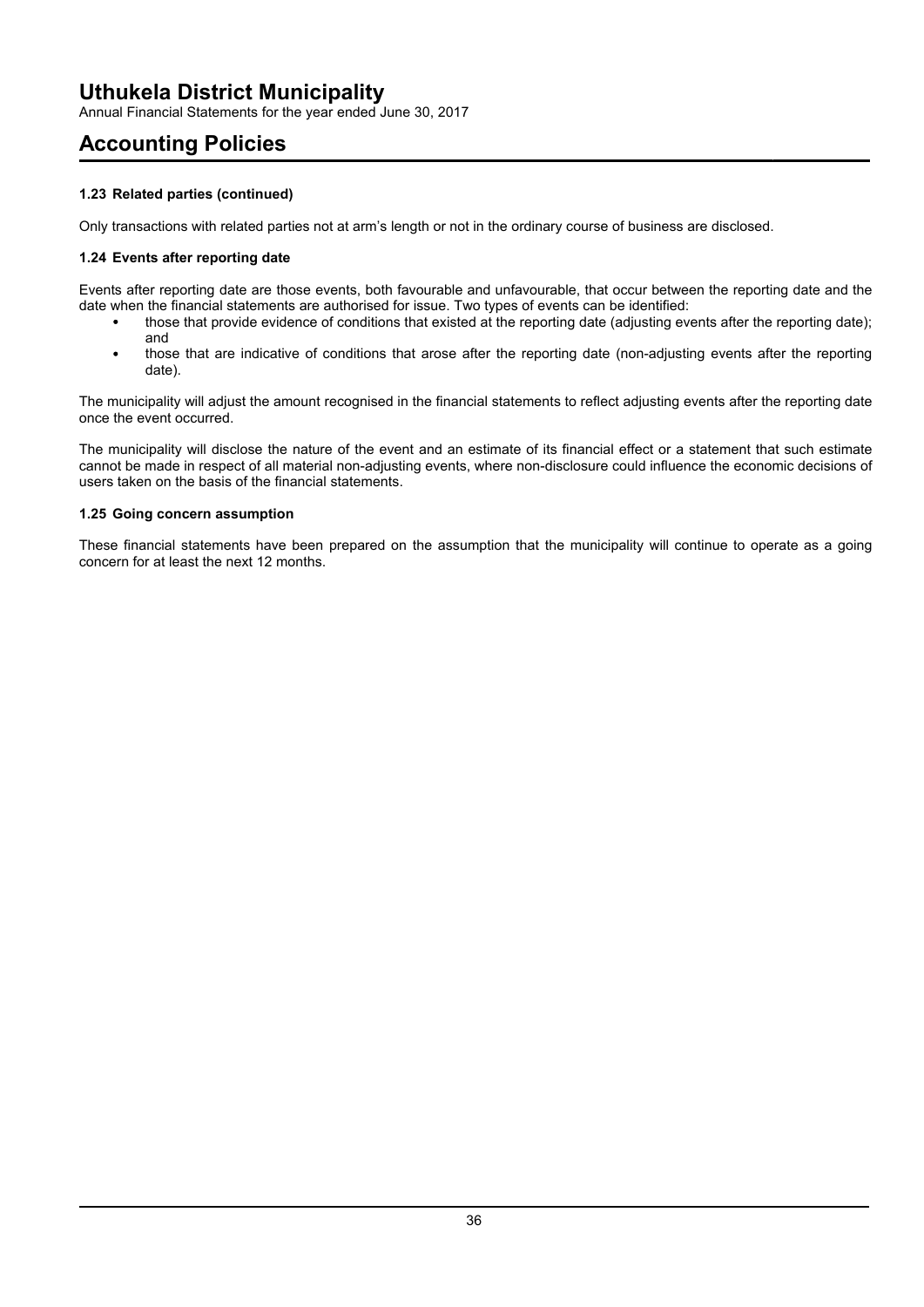Annual Financial Statements for the year ended June 30, 2017

# **Notes to the Annual Financial Statements**

| 2017<br>ຼບ.<br>. | ንስ16<br>$\sim$ $\sim$<br>— V · |
|------------------|--------------------------------|

#### **2. Changes in accounting policy**

The annual financial statements have been prepared in accordance with Standards of Generally Recognised Accounting Practice on a basis consistent with the prior year.

#### **3. New standards and interpretations**

#### **3.1 Standards and interpretations effective and adopted in the current year**

In the current year, the municipality has adopted the following standards and interpretations that are effective for the current financial year and that are relevant to its operations:

- GRAP 108: Statutory Receivables **April 1, 2016**
- GRAP 32: Service Concession Arrangements: Grantor April 1, 2016
- IGRAP 17: Service Concession Arrangements where a Grantor Controls a Significant Residual Interest in an Asset April 1, 2016

#### **3.2 Standards and interpretations issued, but not yet effective**

The municipality has not applied the following standards and interpretations, which have been published and are mandatory for the municipality's accounting periods beginning on or after July 1, 2017 or later periods:

|   | <b>GRAP 34: Separate Financial Statements</b>                                                             | No effective date has<br>been determined by the<br>Minister  | Unlikely there will be a<br>material impact |
|---|-----------------------------------------------------------------------------------------------------------|--------------------------------------------------------------|---------------------------------------------|
|   | <b>GRAP 35: Consolidated Financial Statements</b>                                                         | No effective date has<br>been determined by the<br>Minister  | Unlikely there will be a<br>material impact |
|   | <b>GRAP 36: Investments in Associates and Joint Ventures</b>                                              | No effective date has<br>been determined by<br>theMinister   | Unlikely there will be a<br>material impact |
|   | <b>GRAP 37: Joint Arrangements</b>                                                                        | No effective date has<br>been determined by the<br>Minister  | Unlikely there will be a<br>material impact |
|   | GRAP 38: Disclosure of Interests in Other Entities                                                        | No effective date has<br>been determined by the<br>Minmister | Unlikely there will be a<br>material impact |
|   | GRAP 110: Living and Non-living Resources                                                                 | No effective date has<br>been determined by the<br>Minmister | Unlikely there will be a<br>material impact |
|   | GRAP 12 (as amended 2016): Inventories                                                                    | April 1, 2018                                                | Unlikely there will be a<br>material impact |
|   | GRAP 27 (as amended 2016): Agriculture                                                                    | April 1, 2018                                                | Unlikely there will be a<br>material impact |
|   | GRAP31 (as amended 2016): Intangible Assets                                                               | April 1, 2018                                                | Unlikely there will be a<br>material impact |
|   | GRAP 103 (as amended 2016): Heritage Assets                                                               | April 1, 2018                                                | Unlikely there will be a<br>material impact |
| ٠ | GRAP 110 (as amended 2016): Living and Non-living April 1, 2018<br><b>Resources</b>                       |                                                              | Unlikely there will be a<br>material impact |
| ٠ | IGRAP 18: Interpretation of the Standard of GRAP on April 1, 2019<br>Recognition and Derecogntion of Land |                                                              | Unlikely there will be a<br>material impact |
| ٠ | Directive 12: The Selection of an Appropriate Reporting April 1, 2018<br>Framework by Public Entities     |                                                              | Unlikely there will be a<br>material impact |
|   | GRAP 20: Related parties                                                                                  | April 1, 2017                                                | Unlikely there will be a<br>material impact |
|   | GRAP 26 (as amended 2016): Impairment of cash- April 1, 2018<br>generating assets                         |                                                              | Unlikely there will be a<br>material impact |
|   | GRAP 109: Accounting by Principals and Agents                                                             | April 1, 2017                                                | Unlikely there will be a<br>material impact |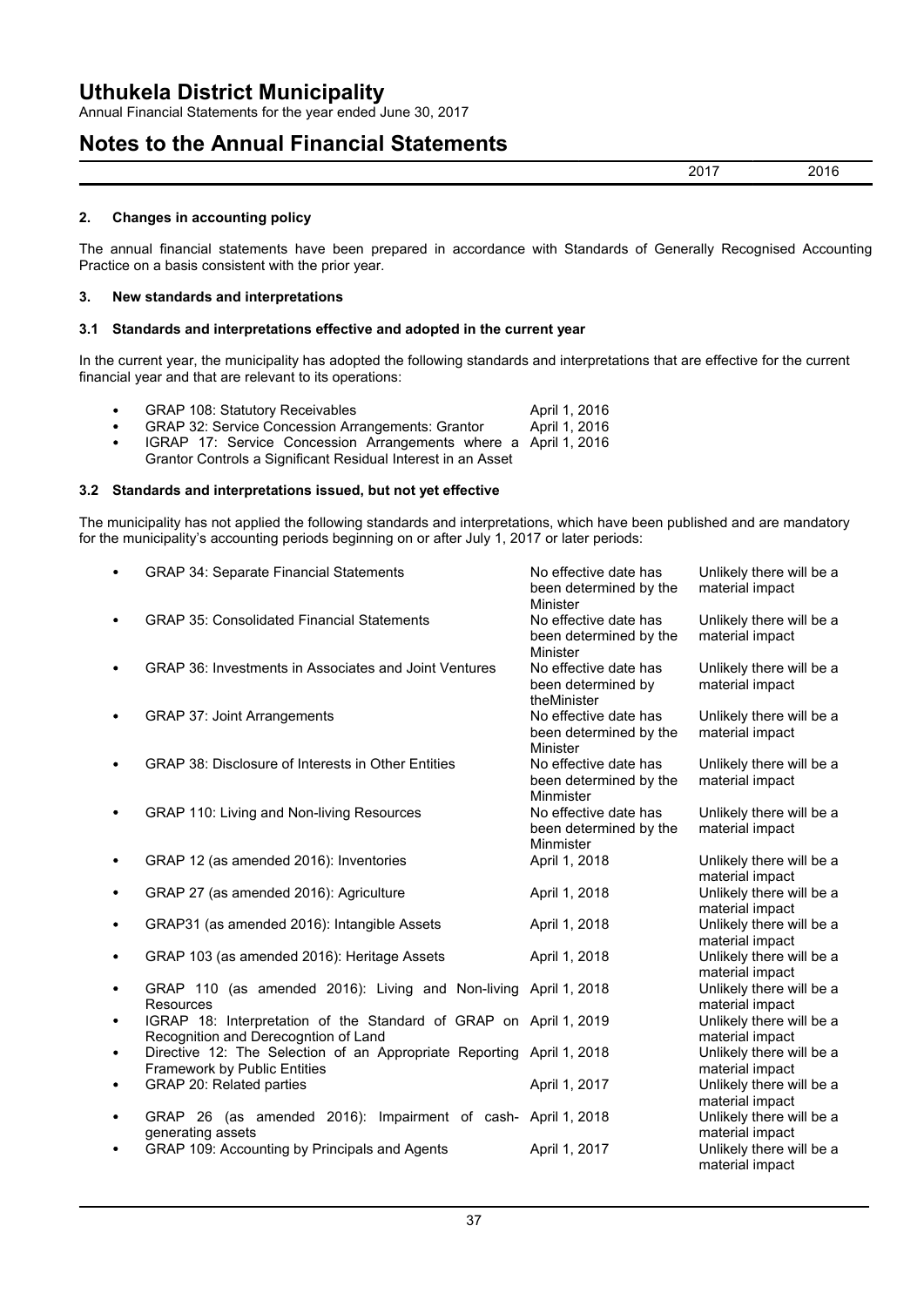Annual Financial Statements for the year ended June 30, 2017

# **Notes to the Annual Financial Statements**

#### **3. New standards and interpretations (continued)**

| $\bullet$ | GRAP 21 (as amended 2016): Impairment of non-cash- April 1, 2018<br>generating assets                         |               | Unlikely there will be a<br>material impact |
|-----------|---------------------------------------------------------------------------------------------------------------|---------------|---------------------------------------------|
| $\bullet$ | GRAP 18 (as amended 2016): Segment Reporting                                                                  | April 1, 2018 | Unlikely there will be a<br>material impact |
|           | (as amended 2016): Property, Plant and April 1, 2018<br>GRAP 17<br>Equipment                                  |               | Unlikely there will be a<br>material impact |
|           | GRAP 16 (as amended 2016): Investment Property                                                                | April 1, 2018 | Unlikely there will be a<br>material impact |
|           | GRAP 106 (as amended 2016): Transfers of functions April 1, 2018<br>between entities not under common control |               | Unlikely there will be a<br>material impact |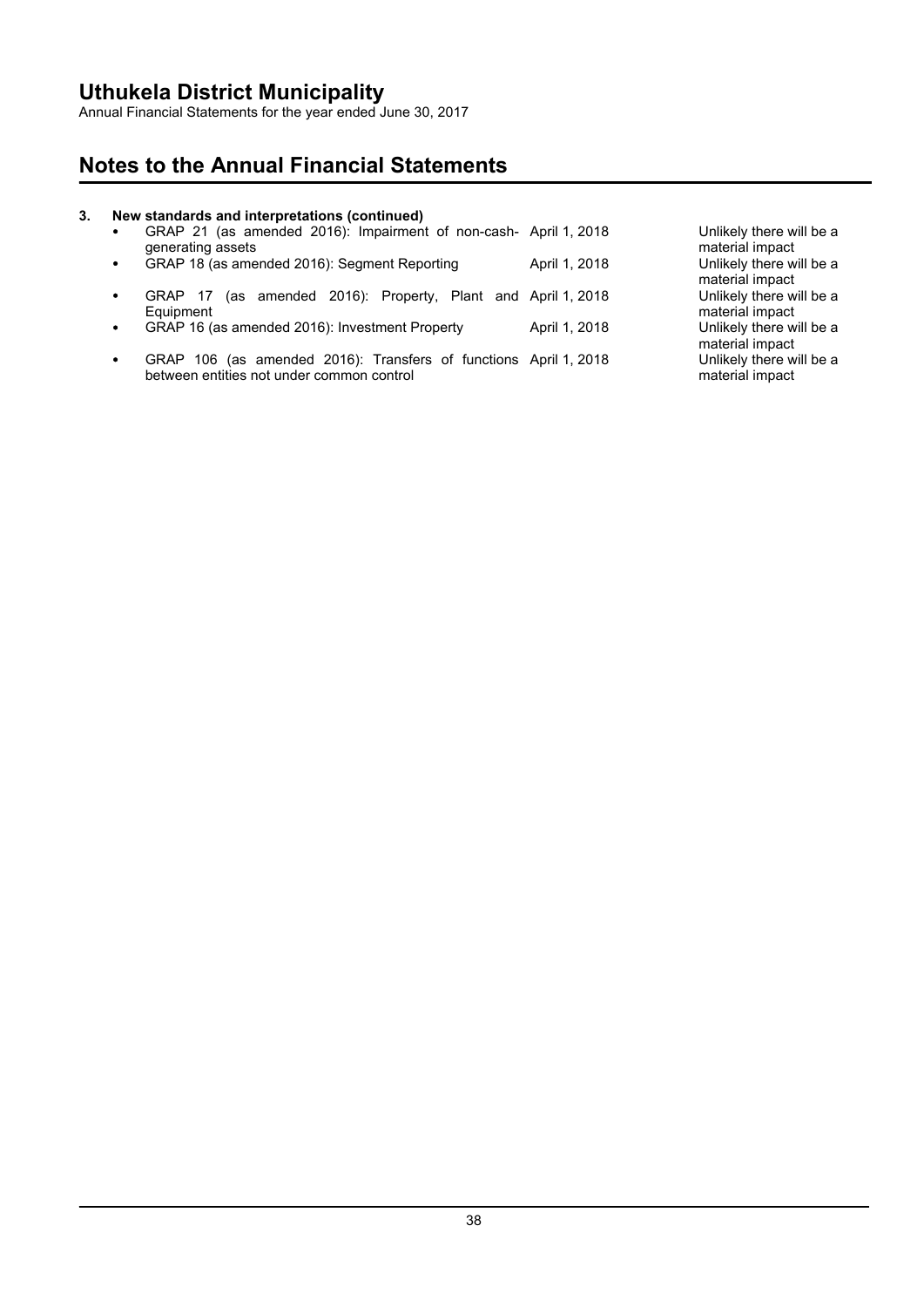Annual Financial Statements for the year ended June 30, 2017

### **Notes to the Annual Financial Statements**

Figures in Rand

#### **4. Property, plant and equipment**

|                                                |                     | 2017                                                                           |                        | 2016                                                                           |  |  |
|------------------------------------------------|---------------------|--------------------------------------------------------------------------------|------------------------|--------------------------------------------------------------------------------|--|--|
|                                                | Cost /<br>Valuation | Accumulated Carrying value<br>depreciation<br>and<br>accumulated<br>impairment | Cost /<br>Valuation    | Accumulated Carrying value<br>depreciation<br>and<br>accumulated<br>impairment |  |  |
|                                                | 1.037.872           |                                                                                | 1.037.872<br>1,037,872 | 1,037,872                                                                      |  |  |
|                                                | 42.915.897          | (2,049,868)<br>40.866.029                                                      | 40,716,713             | (1,464,628)<br>39,252,085                                                      |  |  |
|                                                | 2,814,020,459       | (589,791,156) 2,224,229,303 2,606,471,420                                      |                        | (541,063,697) 2,065,407,723                                                    |  |  |
| Other property, plant and equipment (Movables) | 64,457,421          | 26,226,762<br>(38,230,659)                                                     | 66,631,386             | (29,938,761)<br>36,692,625                                                     |  |  |
|                                                | 2.922.431.649       | (630,071,683) 2,292,359,966 2,714,857,391                                      |                        | (572,467,086) 2,142,390,305                                                    |  |  |
|                                                |                     |                                                                                |                        |                                                                                |  |  |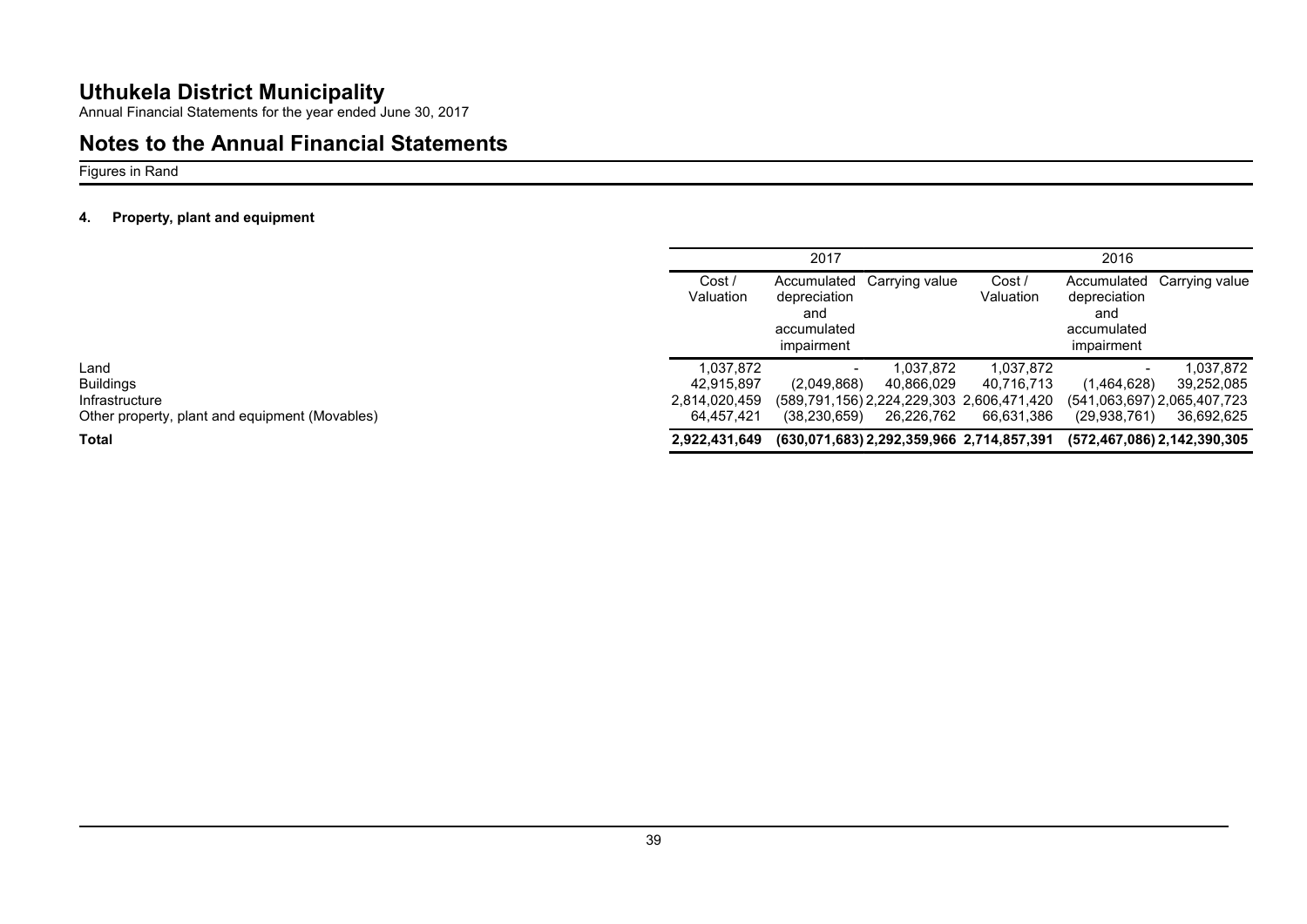Annual Financial Statements for the year ended June 30, 2017

### **Notes to the Annual Financial Statements**

Figures in Rand

#### **4. Property, plant and equipment (continued)**

**Reconciliation of property, plant and equipment - 2017**

|                                                | Openina       | Additions   | Disposals   | Work in     | Depreciation   | Impairment               | Total                     |
|------------------------------------------------|---------------|-------------|-------------|-------------|----------------|--------------------------|---------------------------|
|                                                | balance       |             |             | progress    |                | loss                     |                           |
| Land                                           | 1.037.872     | $\sim$      |             |             |                | $\overline{\phantom{0}}$ | 1.037.872                 |
| <b>Buildings</b>                               | 30.168.979    |             | (895.645)   | 12.620.319  | (943, 622)     | (84.000)                 | 40.866.031                |
| Infrastructure                                 | 1.695.214.911 | 174.755.631 | (2,097,500) | 409.002.173 | (52, 331, 929) |                          | $(313.985)$ 2,224,229,301 |
| Other property, plant and equipment (movables) | 36.692.614    | 1.047.557   | (2,211,877) |             | (9,301,532)    |                          | 26,226,762                |
|                                                | 1,763,114,376 | 175.803.188 | (5,205,022) | 421.622.492 | (62, 577, 083) |                          | (397,985) 2,292,359,966   |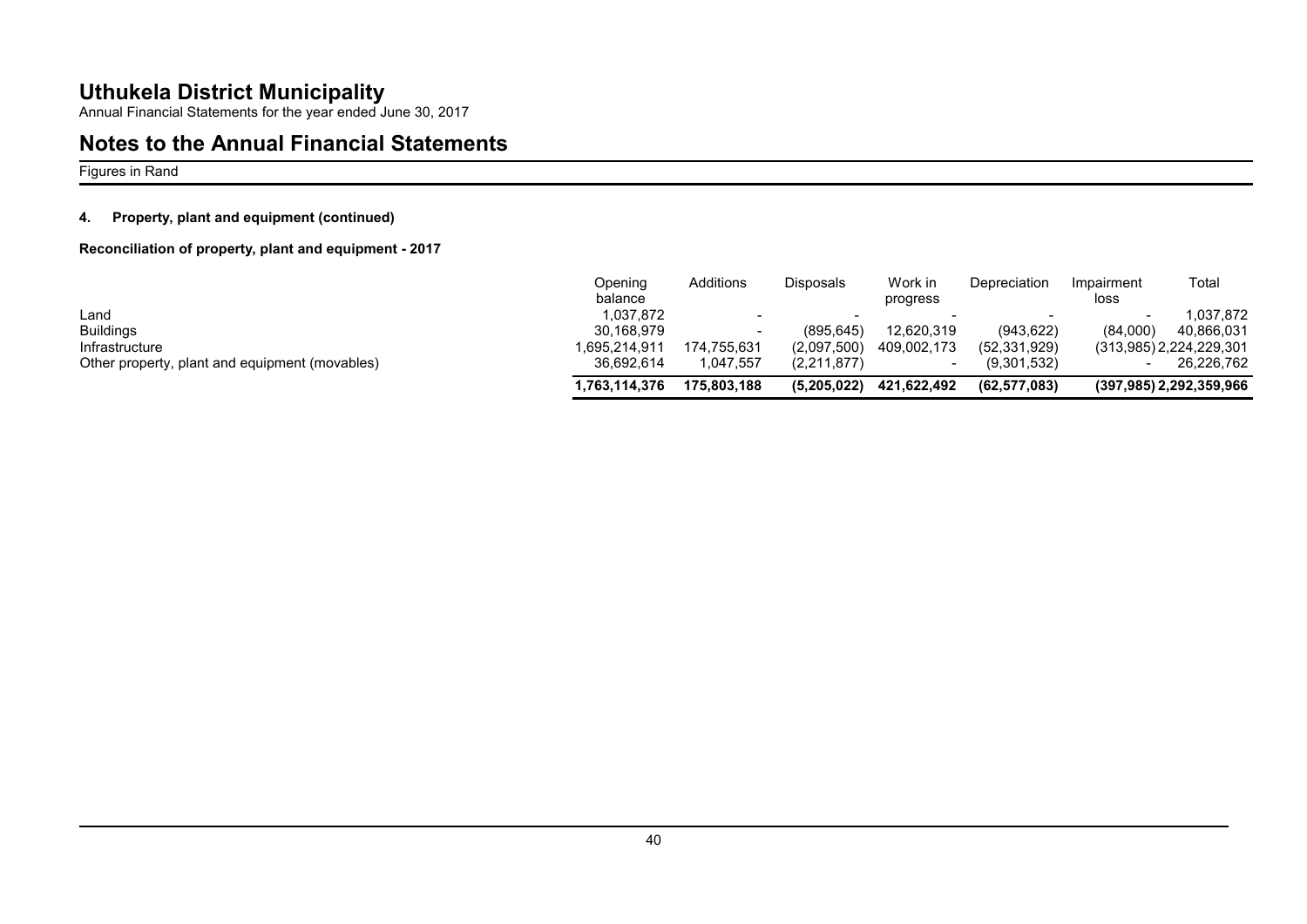Annual Financial Statements for the year ended June 30, 2017

### **Notes to the Annual Financial Statements**

Figures in Rand

#### **4. Property, plant and equipment (continued)**

**Reconciliation of property, plant and equipment - 2016**

|                                     | Opening<br>balance | Additions   | <b>Disposals</b>         | Transfers   | Work in<br>progress | Depreciation               | Total      |
|-------------------------------------|--------------------|-------------|--------------------------|-------------|---------------------|----------------------------|------------|
| Land                                | 1.037.872          |             | $\overline{\phantom{0}}$ |             |                     |                            | 1,037,872  |
| <b>Buildings</b>                    | 31.437.449         | 18.750      | $\overline{\phantom{0}}$ | (318,000)   | 9.083.106           | (969.220)                  | 39,252,085 |
| Infrastructure                      | 1,126,163,175      | 244.928.404 | 370.192.808              |             | 370,192,823         | (46,069,476) 2,065,407,734 |            |
| Other property, plant and equipment | 39,598,548         | 5,537,761   | (1, 187, 290)            | 2.960.494   |                     | (10.216.899)               | 36,692,614 |
| Leased assets                       | 2,642,494          |             | $\overline{\phantom{0}}$ | (2,642,494) |                     | $\overline{\phantom{a}}$   |            |
|                                     | 1,200,879,538      | 250,484,915 | 369.005.518              |             | 379.275.929         | (57,255,595) 2,142,390,305 |            |

Impairment losses R10,807,571 (2016/2017) have been recognized for Property, Plant and Equipment that has been halted.

Other changes/movements relates to expenditure incurred during 2016/2017 on Kwanobamba water treatment works that was deemed operating expenditure and classified under repairs and maintenance.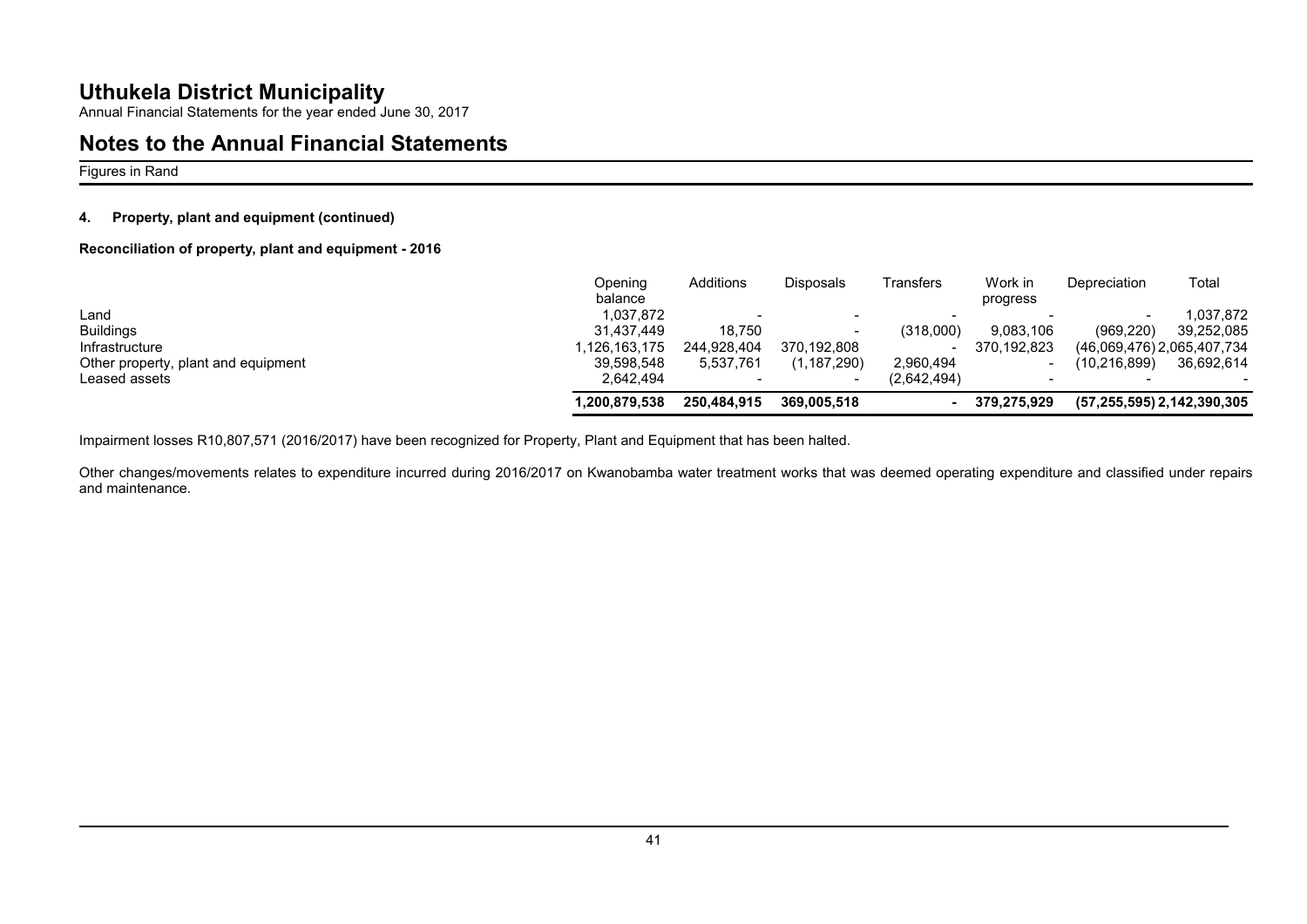Annual Financial Statements for the year ended June 30, 2017

# **Notes to the Annual Financial Statements**

|                                                                                                                                              | 2017                 | 2016        |
|----------------------------------------------------------------------------------------------------------------------------------------------|----------------------|-------------|
| Property, plant and equipment (continued)<br>4.                                                                                              |                      |             |
| Property, plant and equipment in the process of being constructed or developed                                                               |                      |             |
| Cumulative expenditure recognised in the carrying value of property, plant<br>and equipment                                                  |                      |             |
| Work in progress - Infrastructure                                                                                                            | 421,622,492          | 379,275,929 |
| Carrying value of property, plant and equipment that is taking a<br>significantly longer period of time to complete than expected            |                      |             |
| Kwanobamba Ezitendeni 2C - Contract 179/2015<br>Contractor had cashflow problems - Start date 24/03/2016 end date<br>19/02/2017.             | 6,914,193            |             |
| Kwanobamba Ezitendeni WTW - Contract 11/2015<br>Delays in procurement of materia - Start date 22/06/2016 end date 22/06/2017.                | 10,948,457           |             |
| Moyeni/Zwelisha WTW - Contract 172/20156<br>Start date 01/02/2016 end date 30/06/2016.                                                       | 2,714,591            |             |
| Lombardskop bulk water feeder - Contract 181/2015<br>Start date 24/02/2016 end date 21/01/2017.                                              | 67,512,384           |             |
| Mimosadale - Contract 171/2015<br>Start date 18/102016 end date 22/05/2017.                                                                  | 6,116,885            |             |
| Fitty Park - Contract 100/2012<br>Start date 21/08/2015 end date 13/04/2016.                                                                 | 14,320,657           | 14,320,657  |
| Bhekuzulu/Ephangweni Phase 7<br>Start date 22/02/2016 end date 22/05/2017.                                                                   | 12,335,853           |             |
|                                                                                                                                              | 120,863,020          | 14,320,657  |
| Carrying value of property, plant and equipment where construction or<br>development has been halted either during the current or previous   |                      |             |
| reporting period(s)<br>Ntabamhlophe Phase 10B                                                                                                | 14,280,657           | 14,280,657  |
| Contract cancelled due to poor performance.<br>Bhekuzulu Phase 3                                                                             | 3,646,362            | 3,646,362   |
| Contract was cancelled due to poor performance<br>Bhekuzulu Phase 5                                                                          | 74,075,055           | 74,075,055  |
| Contract was cancelled due to poor performance<br>Bergville sewer sanitation contract 114/2013<br>Contract cancelled due to poor performance | 8,203,477            | 8,203,477   |
|                                                                                                                                              | 100,205,551          | 100,205,551 |
| Impairment losses have been recognosed for property, plant and<br>equipment that has been halted as follows.                                 |                      |             |
| Bhekuzulu Phase 5                                                                                                                            | 2,714,867            |             |
| Winterton water treatment                                                                                                                    | 5,142,610            |             |
| Khethani refurbishment & upgrade<br>Bergville sewer sanitation                                                                               | 2,009,725<br>542,383 |             |
|                                                                                                                                              | 10,409,585           |             |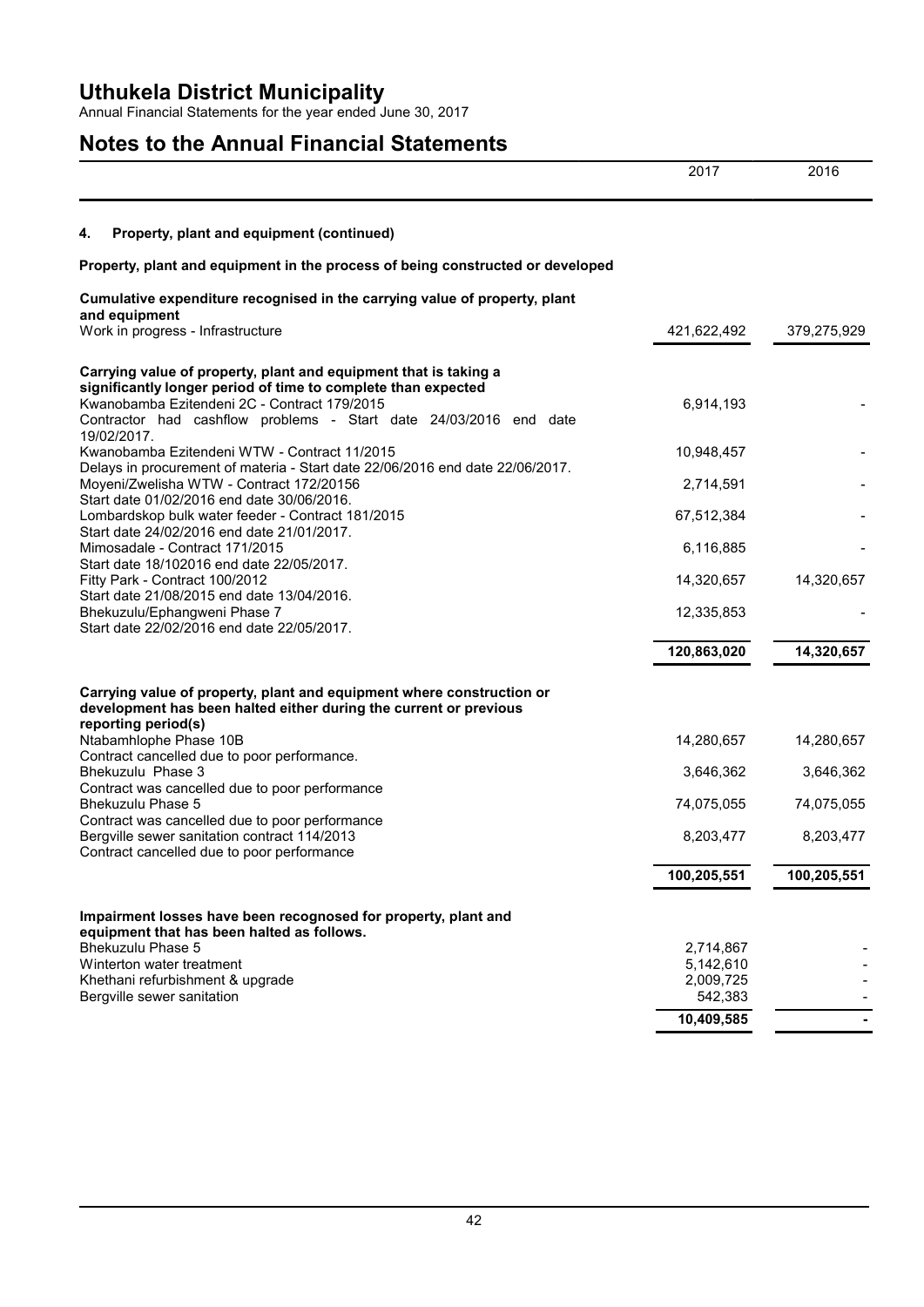Annual Financial Statements for the year ended June 30, 2017

### **Notes to the Annual Financial Statements**

| .<br>ററ<br>∠∪<br>. .<br>______ | . |
|--------------------------------|---|
|                                |   |

#### **4. Property, plant and equipment (continued)**

#### **Reconciliation of Work-in-Progress 2017**

| 379.275.929     |
|-----------------|
| 238,984,217     |
| (12, 307, 615)  |
| (173, 920, 453) |
| (10, 409, 586)  |
| 421,622,492     |
|                 |

Work in progress represents capital projects which have not been completed at financial year end.

Once a project has been completed and a completion certificate has been issued work in progress is transfered to infrastructure in the fixed asset register.

No depreciation is calculated on work in progress disclosed in the fixed asset register.

#### **Reconciliation of Work-in-Progress 2016**

|                                                                                                                              | Included within<br>Other PPE | Total           |
|------------------------------------------------------------------------------------------------------------------------------|------------------------------|-----------------|
| Opening balance                                                                                                              | 445,955,089                  | 445,955,089     |
| Additions/capital expenditure                                                                                                | 174,573,818                  | 174,573,818     |
| Transferred to completed projects                                                                                            | (241,252,978)                | (241, 252, 978) |
|                                                                                                                              | 379,275,929                  | 379,275,929     |
| Expenditure incurred to repair and maintain property, plant and equipment                                                    |                              |                 |
| Expenditure incurred to repair and maintain property, plant and<br>equipment included in Statement of Financial Performance  |                              |                 |
| Employee related costs (Overtime and standby Included in employee related<br>cost in the statement of financial performance) | 23,543,215                   | 22,831,139      |
| Buildings and offices                                                                                                        | 977.116                      | 1,502,490       |
| <b>Vehicles</b>                                                                                                              | 6,075,819                    | 8,606,072       |
| Pipelines and Reservoires                                                                                                    | 9,025,997                    | 12,962,459      |
| Plant and equipment - Water treatment and waste water treatment works                                                        | 482,762                      | 265,388         |
| Pumps                                                                                                                        | 4,906,215                    | 11,659,166      |
| Roads                                                                                                                        | 7,772                        |                 |
| Disinvection system "Blue drop and Green drop"                                                                               | 376,508                      | 892,530         |
| Refurbishment of Existing Schemes                                                                                            | 12,307,615                   | 1,855,822       |
| Electrical                                                                                                                   | 75,154                       | 19,414          |
| Repairs to old building Murchison Street                                                                                     |                              | 66,058          |
|                                                                                                                              | 57,778,173                   | 60,660,538      |

Expenditure incurred to repair and maintain on property plant and equipment amounting to R37,829,399 (2015/2016) and R34,234,958 (2016/2017) is included in general expenditure in the statement of financial performance.

Refer to note 34 on repairs and maintenance.

Employee related costs R22,831,139 (2015/2016) and R23,543,215 (2016/2017 is included in employee related costs in the statement of financial performance.

Refer to note 27 on employee related costs (overtime and standby).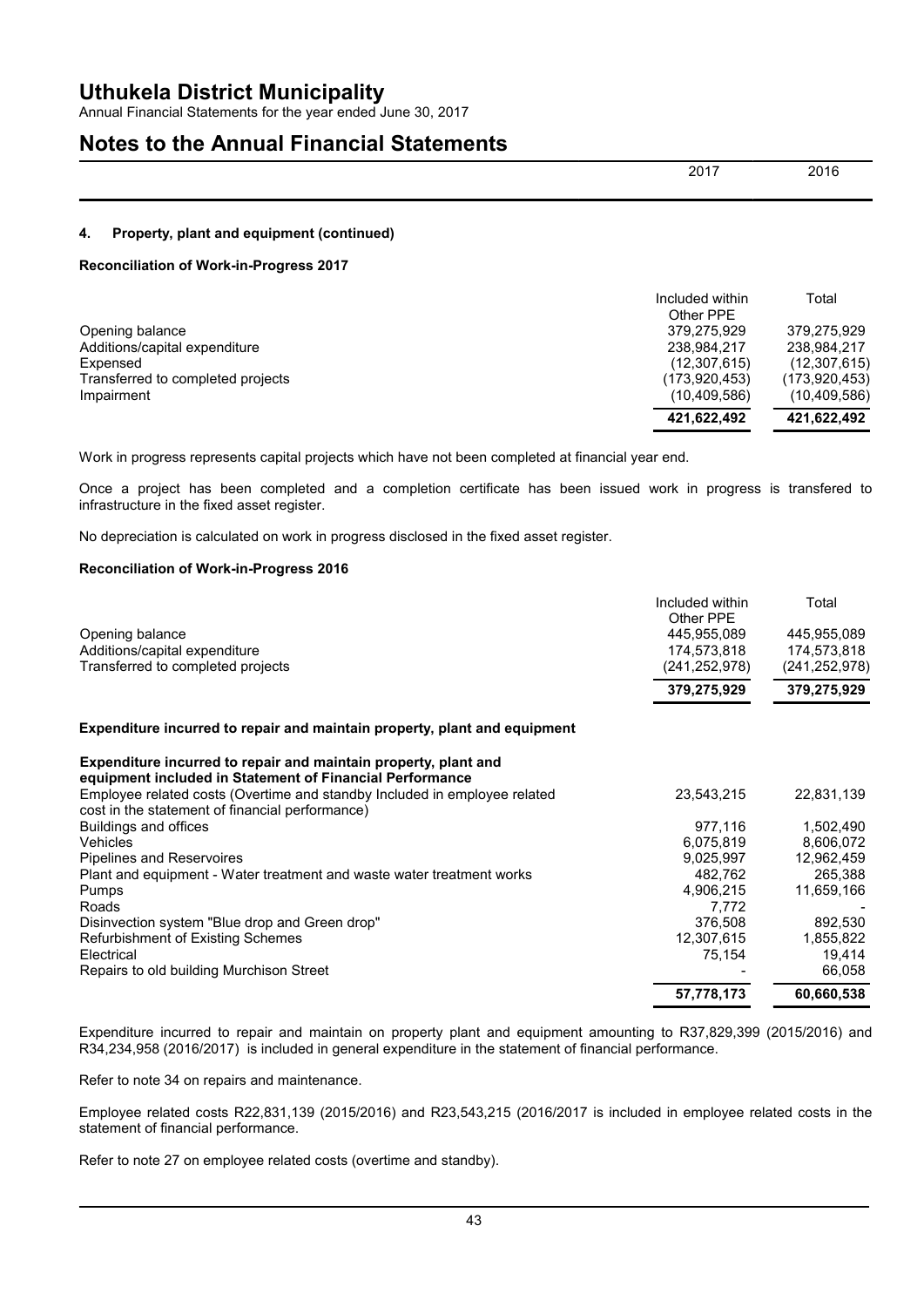Annual Financial Statements for the year ended June 30, 2017

# **Notes to the Annual Financial Statements**

2017 2016

#### **5. Intangible assets**

|                   | 2017                |                                                  |                            | 2016                |                                                  |                            |  |
|-------------------|---------------------|--------------------------------------------------|----------------------------|---------------------|--------------------------------------------------|----------------------------|--|
|                   | Cost /<br>Valuation | amortisation<br>and<br>accumulated<br>impairment | Accumulated Carrying value | Cost /<br>Valuation | amortisation<br>and<br>accumulated<br>impairment | Accumulated Carrying value |  |
| Computer software | 786.557             | (198,592)                                        | 587,965                    | 786.557             | (133, 183)                                       | 653,374                    |  |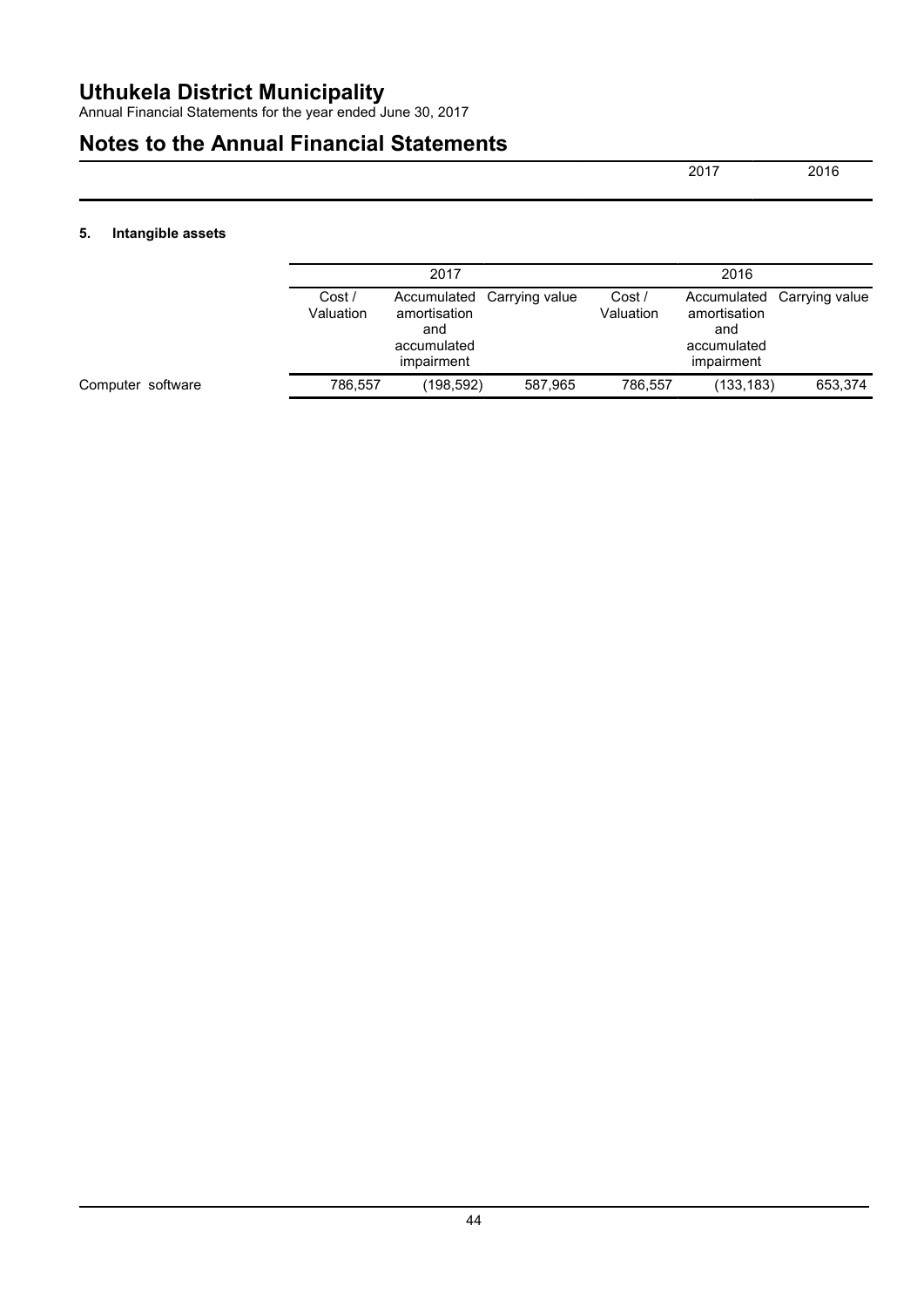Annual Financial Statements for the year ended June 30, 2017

### **Notes to the Annual Financial Statements**

| 201 |  |
|-----|--|
|     |  |

#### **5. Intangible assets (continued)**

#### **Reconciliation of intangible assets - 2017**

|                                            |                    |           | Opening<br>balance | Amortisation | Total      |
|--------------------------------------------|--------------------|-----------|--------------------|--------------|------------|
| Computer software                          |                    |           | 653,374            | (65, 409)    | 587,965    |
| Reconciliation of intangible assets - 2016 |                    |           |                    |              |            |
|                                            | Opening<br>balance | Additions | <b>Disposals</b>   | Amortisation | Total      |
| Computer software                          | 238,202            | 543.600   | (43, 543)          | (84, 885)    | 653,374    |
| 6.<br>Operating lease asset (accrual)      |                    |           |                    |              |            |
| Non-current liabilities                    |                    |           |                    |              |            |
| <b>Current liabilities</b>                 |                    |           |                    | (134, 263)   | (378, 853) |
|                                            |                    |           |                    | (134, 263)   | (378, 853) |

The operating lease liability in respect of the rental of offices occupied by the municipality amounted to R378,853 - 2015/2016 and R134,263 - 2016/2017.

The Municipality currently occupies satelite offices in Estcourt, Colenso, Weenen and Bergville.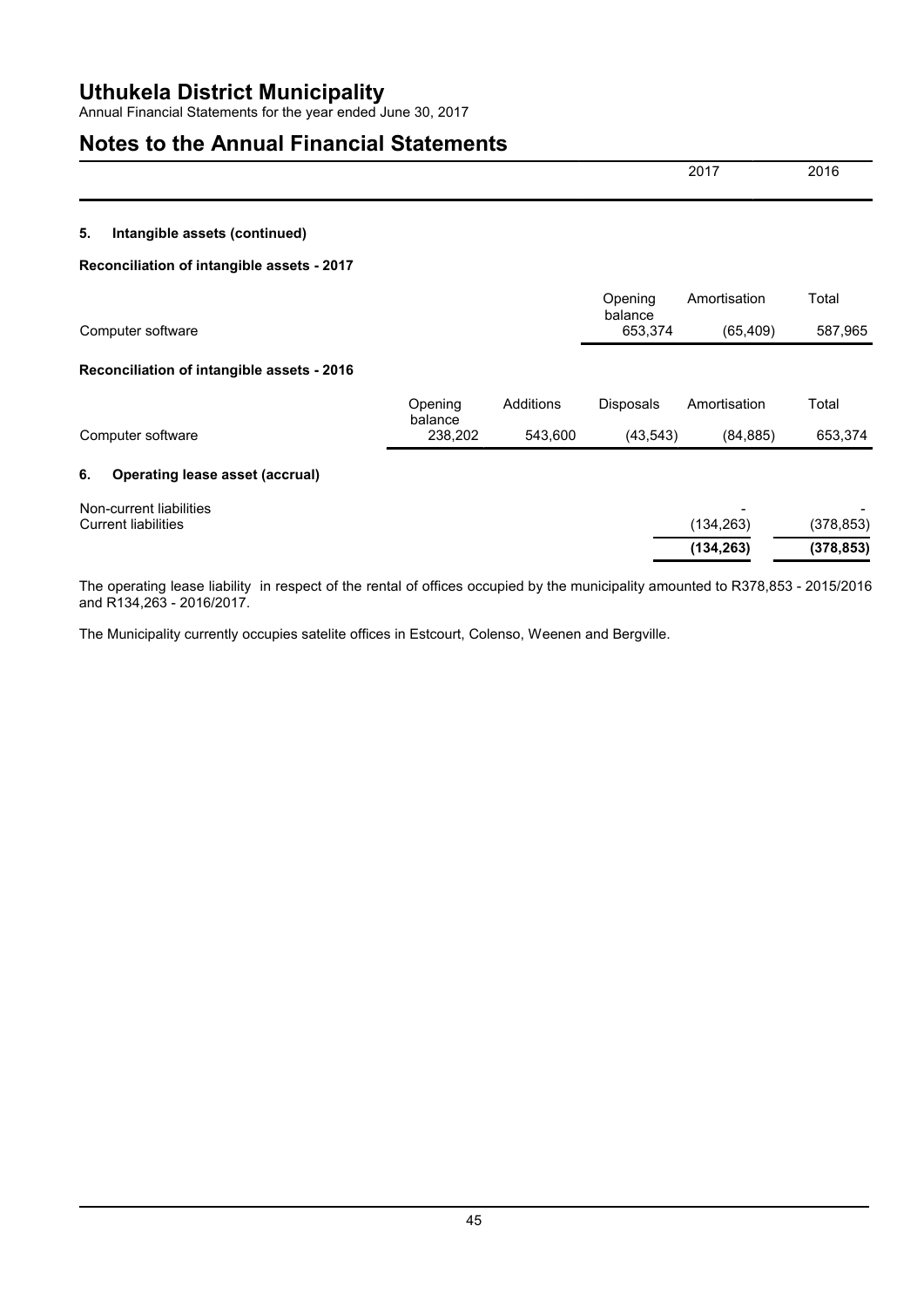Annual Financial Statements for the year ended June 30, 2017

### **Notes to the Annual Financial Statements**

| $\rightarrow$<br>201<br>- -<br>. .<br>______ | n r<br>2010 |
|----------------------------------------------|-------------|
|                                              |             |

#### **7. Employee benefit obligation**

#### **Post retirement medical aid plan and long service awards**

Independant valuers, ARCH Actuarial Consulting has carried out the statutary valuation for the 2013/2014, 2014/2015, 2015/2016 and 2016/2017 financial years.

#### **The amounts recognised in the statement of financial position are as follows:**

#### **Carrying value**

|                                                                                                                                                        | (991.102)                    |                                  |
|--------------------------------------------------------------------------------------------------------------------------------------------------------|------------------------------|----------------------------------|
| Non-current liabilities<br><b>Current liabilities</b>                                                                                                  | (28, 135, 528)               | (26, 438, 620)<br>(878, 943)     |
|                                                                                                                                                        | (29, 126, 630)               | (27, 317, 563)                   |
| Present value of the defined benefit obligation - medical aid post retirement<br>Present value of the defined benefit obligation - long service awards | (17.057.808)<br>(12,068,822) | (16, 304, 317)<br>(11, 013, 246) |

#### **Changes in the present value of the post retirement medical aid plan obligation are as follows:**

| Opening balance<br>Net expense recognised in the statement of financial performance                                  | 16,304,317<br>753,491                                                           | 3,466,305<br>12,838,012                                                   |
|----------------------------------------------------------------------------------------------------------------------|---------------------------------------------------------------------------------|---------------------------------------------------------------------------|
|                                                                                                                      | 17,057,808                                                                      | 16,304,317                                                                |
| Net expense recognised in the statement of financial performance                                                     |                                                                                 |                                                                           |
| Current service cost<br>Interest cost<br>Actuarial (gains) losses<br>Expected return on plan assets                  | 1,261,457<br>1,558,140<br>(1,722,042)<br>(344, 064)                             | 190,794<br>293,265<br>12,497,257<br>(143, 304)                            |
|                                                                                                                      | 753,491                                                                         | 12,838,012                                                                |
| Calculation of actuarial gains and losses                                                                            |                                                                                 |                                                                           |
| Actuarial (gains) losses - Obligation                                                                                | (1,722,042)                                                                     | 12,497,257                                                                |
| Movement in the retirement medical aid obligation are as follows:                                                    |                                                                                 |                                                                           |
| Opening balance<br>Expected return<br>Actuarial gains (losses)<br>Assets distributed on settlements<br>Benefits paid | 16,304,317<br>1,261,457<br>1,558,140<br>(344, 064)<br>(1,722,042)<br>17,057,808 | 3,466,305<br>190,794<br>293,265<br>(143, 304)<br>12,497,257<br>16,304,317 |

The municipality expects to contribute R448,275 to its defined benefit plans in the 2017/2018 financial year and R484,306 in the 2018/2019 financial year.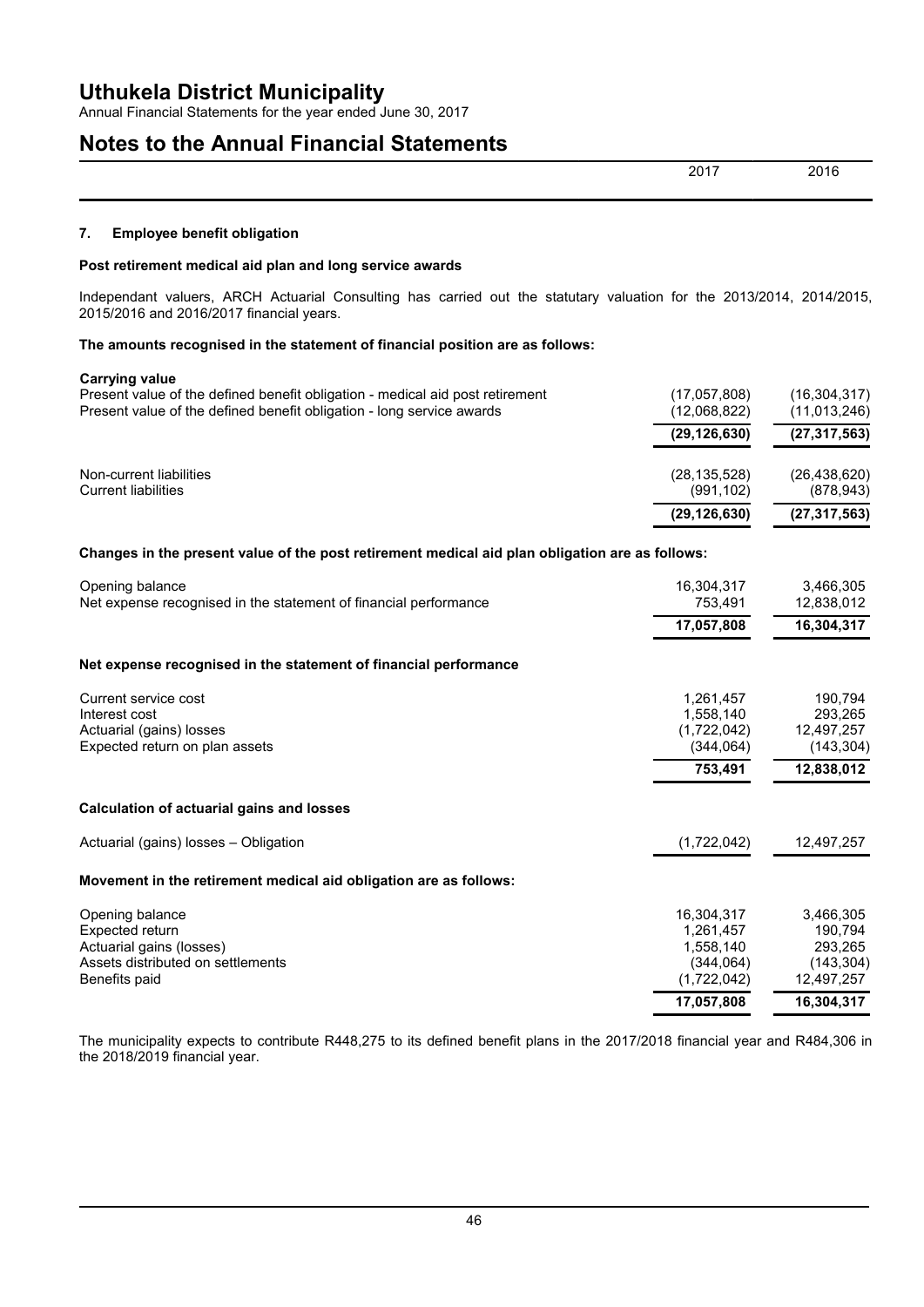Annual Financial Statements for the year ended June 30, 2017

### **Notes to the Annual Financial Statements**

|                                                                                                                                                                                                          | 2017                                              | 2016                                           |
|----------------------------------------------------------------------------------------------------------------------------------------------------------------------------------------------------------|---------------------------------------------------|------------------------------------------------|
| Employee benefit obligation (continued)<br>7.                                                                                                                                                            |                                                   |                                                |
| Key assumptions used                                                                                                                                                                                     |                                                   |                                                |
| The principal actuarial assumptions were as follows;                                                                                                                                                     |                                                   |                                                |
| Discount rates used<br>Health care cost inflation rate<br>Net discount rate - health care cost inflation<br>Maximum subsidy inflation rate<br>Net discount rate - maximum subsidy inflation              | 9.76%<br>8.04%<br>1.60 %<br>5.65 %<br>3.89%       | 9.66 %<br>8.66 %<br>0.92 %<br>6.12 %<br>3.33 % |
| Examples of mortality rates used were as follows;                                                                                                                                                        |                                                   |                                                |
| <b>Retirement age and mortality</b><br>Average retirement age<br>Continuation of membership<br>Proportion assumed married at retirement age<br>Mortality during employment<br>Mortallity post-retirement | 65 Years<br>100%<br>90%<br>SA 85-90<br>$PA(90)-2$ | 65 Years<br>100%<br>90%<br>SA85-90<br>PA(90)-2 |
| Members withdrawn from service: (avarage for males and females)                                                                                                                                          |                                                   |                                                |
| Averages for males and females<br>Age 20<br>Age 30<br>Age 40<br>Age 50<br>Age 55                                                                                                                         | Males<br>15%<br>7%<br>2%<br>0%<br>0%              | Females<br>24%<br>7%<br>2%<br>0%<br>0%         |

The municipality offers employees long service awards for every 5 years of service completed, from 10 years of service to 45 years of service inclusive.

| Changes in present value of long service awards are as follows |            |            |
|----------------------------------------------------------------|------------|------------|
| Value at the beginning of the year                             | 11.013.246 | 9.927.066  |
| Increase in value of obligation                                | 1.055.576  | 1.086.180  |
|                                                                | 12.068.822 | 11.013.246 |

Independent valuers, ARCH Actuarial Consulting, carried out the valuations for the 2013/2014, 2014/2015, 2015/2016 and 2016/2017 financial years.

The total liability has increased by 9.58% or (R1,055,576) during the 2016/2017 financial year due to the increase in salaries and more eligible employees.

The princaple actuarial assumptions used were as follows;

| <b>Rates</b>             | 2017  | 2016  |
|--------------------------|-------|-------|
| Discount rates           | 8.71% | 8.23% |
| General salary inflation | 6.54% | 7.22% |
| Net discount rate        | 2.04% | 0.94% |

The valuation was performed at the end of June 2017 and the next valuation at the end of June 2018.

| <b>Examples of mortality rates</b> | 2017     | 2016     |
|------------------------------------|----------|----------|
| Avarage retirement age             | 65       | 65       |
| Pre-retirement mortality           | SA 85-90 | SA 85-90 |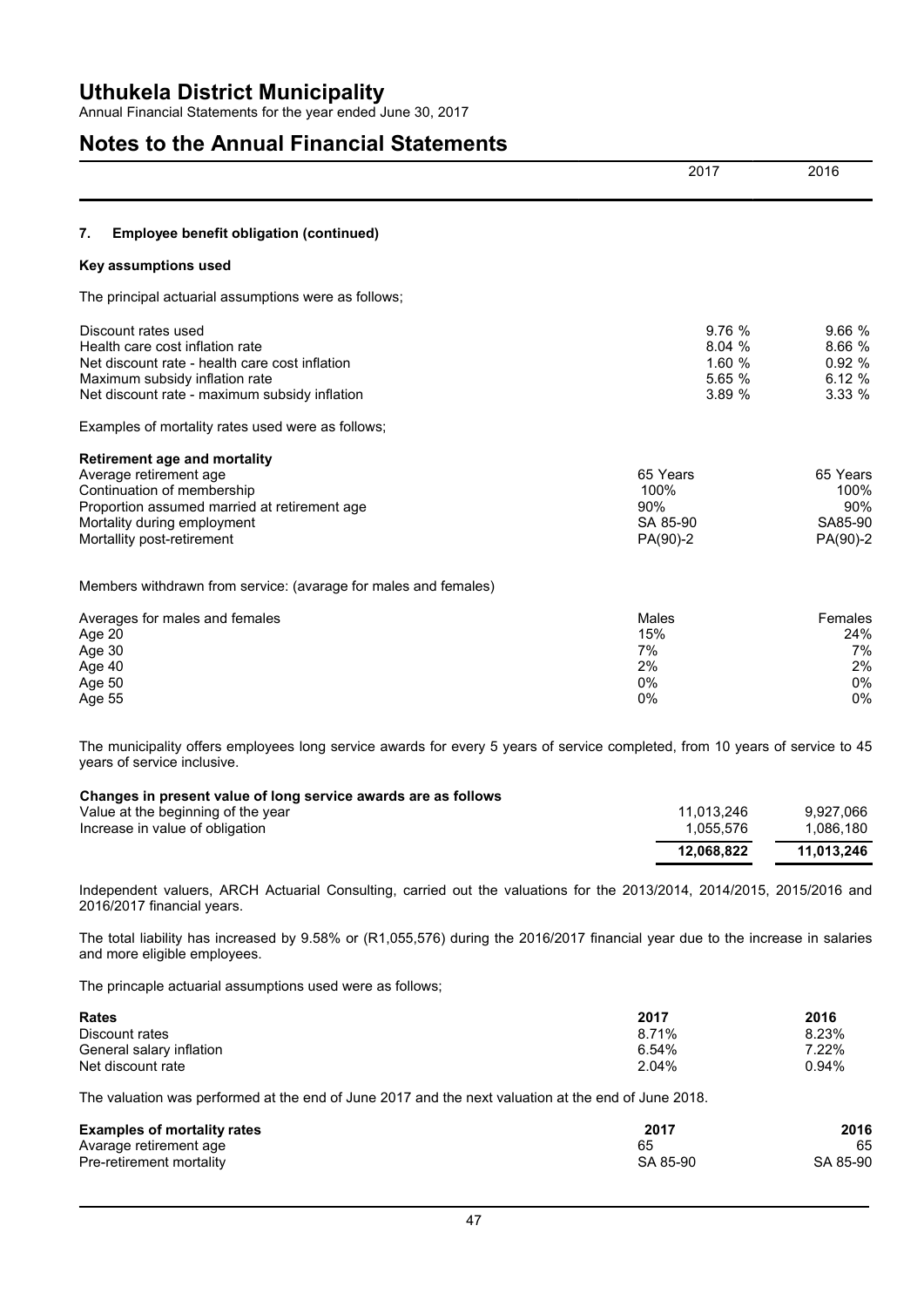Annual Financial Statements for the year ended June 30, 2017

# **Notes to the Annual Financial Statements**

|                                                                                                                                                                                                         | 2017                                                           | 2016                                                          |
|---------------------------------------------------------------------------------------------------------------------------------------------------------------------------------------------------------|----------------------------------------------------------------|---------------------------------------------------------------|
| <b>Employee benefit obligation (continued)</b><br>7.                                                                                                                                                    |                                                                |                                                               |
| Members withdrawn from services: (avarage for males and females).                                                                                                                                       |                                                                |                                                               |
| Age groups<br>Age 20<br>Age 30<br>Age 40<br>Age 50<br>Age 55                                                                                                                                            | <b>Males</b><br>15%<br>7%<br>2%<br>0%<br>0%                    | <b>Females</b><br>24%<br>7%<br>2%<br>0%<br>0%                 |
| The amount recognized in the statement of financial position were determined as follows;                                                                                                                |                                                                |                                                               |
| Value of the liability in the statement of financial position<br>Present value of funded obligation                                                                                                     | 12,068,822                                                     | 11,013,246                                                    |
| Movement in the long service obligation<br>Balance at the beginning of the year<br>Current service costs<br>Interest costs<br>Benefit payments<br>Actuarial loss / (gain)                               | 11,013,246<br>1,286,350<br>945.845<br>(534, 879)<br>(641, 740) | 9,927,066<br>1,272,243<br>786,412<br>(755, 822)<br>(216, 653) |
| Balance at the end of the year                                                                                                                                                                          | 12,068,822                                                     | 11,013,246                                                    |
| The amounts recognized in the statement of financial position and the statement of financial performance are as follows;                                                                                |                                                                |                                                               |
| <b>Statement of financial position obligation</b><br>Long service awards                                                                                                                                | 12,068,822                                                     | 11,013,246                                                    |
| Statement of financial performance obligation loss / (gain)<br>Long service awards                                                                                                                      | (641, 740)                                                     | (216, 653)                                                    |
| 8.<br><b>Prepayments</b>                                                                                                                                                                                |                                                                |                                                               |
| Prepayments represent rental of offices and parking space payable in advance.                                                                                                                           |                                                                |                                                               |
| Operating leases are disclosed in note 37.                                                                                                                                                              |                                                                |                                                               |
| <b>Prepayments made</b><br>V.R. Sarjoo - Rental of the satelite office in Weenen<br>Konika Minolta - Rental of office machines<br>Dedekind Real Estate - Rental of parking space for municipal vehicles |                                                                | (2, 106)<br>108,730<br>33,000<br>139,624                      |
| <b>Inventories</b><br>9.                                                                                                                                                                                |                                                                |                                                               |
| Chemicals<br>Purified water stock<br><b>Stores</b>                                                                                                                                                      | 736,810<br>626,435<br>4,562,712                                | 692,414<br>570,721<br>4,283,827                               |
|                                                                                                                                                                                                         | 5,925,957                                                      | 5,546,962                                                     |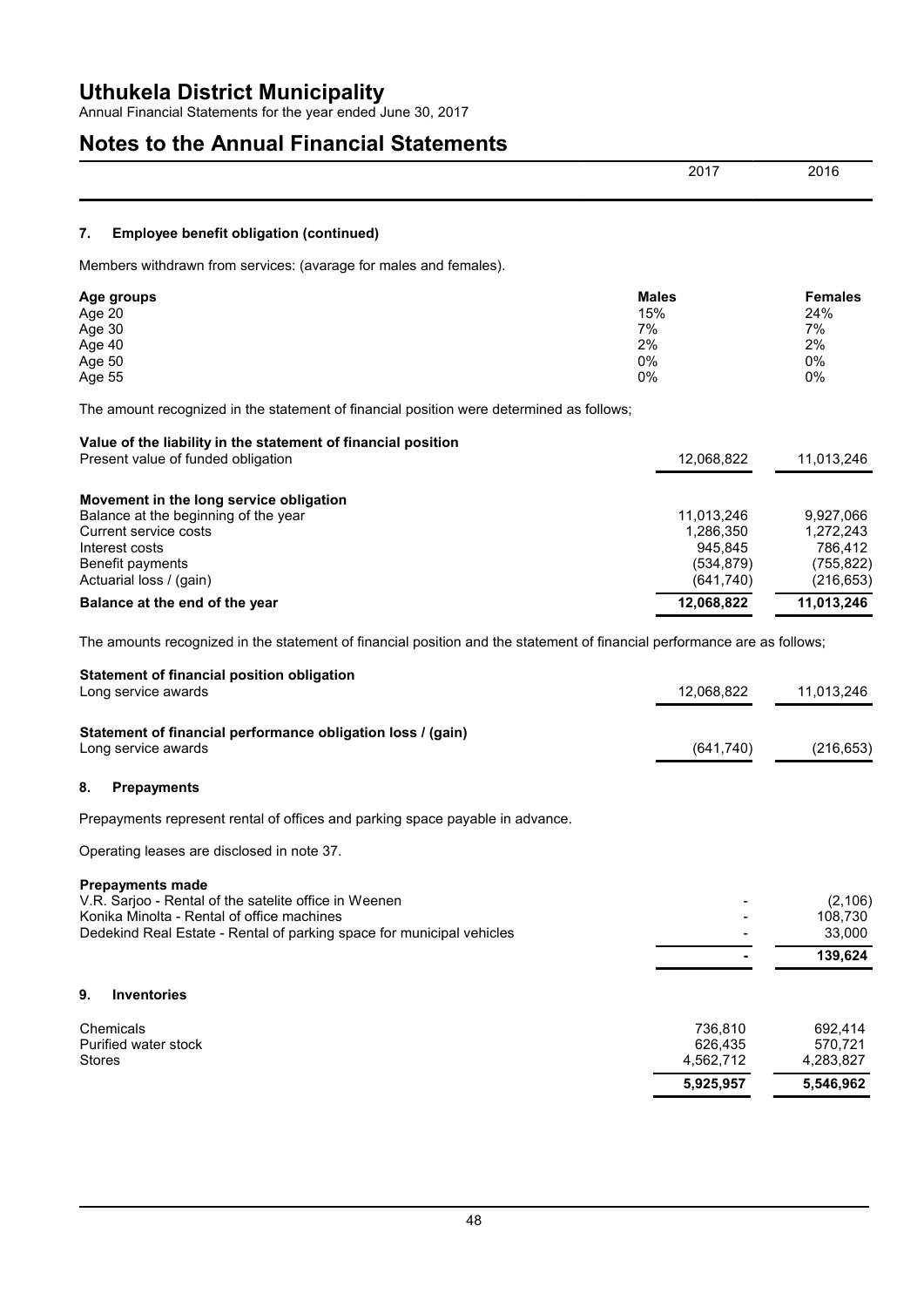Annual Financial Statements for the year ended June 30, 2017

### **Notes to the Annual Financial Statements**

|                                                                                               | 2017                   | 2016                   |
|-----------------------------------------------------------------------------------------------|------------------------|------------------------|
| Receivables from exchange transactions<br>10.                                                 |                        |                        |
| Deposits<br>Sundry debtors                                                                    | 1,658,406<br>2,865,026 | 1,658,406<br>2,740,107 |
|                                                                                               | 4,523,432              | 4,398,513              |
| Non-current assets<br>Current assets                                                          | 1,658,406<br>2,865,026 | 1,658,406<br>2,740,107 |
|                                                                                               | 4,523,432              | 4,398,513              |
| Receivables from non-exchange transactions<br>11.                                             |                        |                        |
| Receivebles from non exchange transactions<br>Other receivables from non exchange transaction | 4,621,778<br>2,079,946 | 4,621,778<br>1,403,003 |
|                                                                                               | 6,701,724              | 6,024,781              |
| Non-current assets<br><b>Current assets</b>                                                   | 4,592,424<br>2,109,300 | 6,024,781              |
|                                                                                               | 6,701,724              | 6,024,781              |

Except for the salary fraud the municipality expects to realize these debtors within 12 months.

Receivables from non-exchange transactions (R4,621,778) includes an amount of R4,592,424 in respect of salary fraud and R29,354 in respect of unpaid cheques issued in favour of the municipality.

The amount of R4,592,424 in respect of the salary fraud is not included in employee related costs in the statement of financial performance.

Other receivables from non-exchange transactions (R1,403,003) in respect of the 2015/2016 financial year includes a payment to the amount of R899,251 made to the Auditor General paid into the wrong bank account and R503,752 in respect of duplicate payment made to creditors.

The payment made to the Auditor General was deposited into the account of a Mrs. Mashisi.

Mrs. Mashisi claimed that the money was paid into her loan account which she does not have access to.

Councils legal section has instituted legal action against Mrs. Mashisi to recover the money.

As at 30 June 2017 R705,365 has been recovered from Mrs. Mashisi and R407,310 in respect of the duplicate payments.

As at 30 June 2017 other receivables from non exchange transactions is R2,079,946 which represents (R1,403,003 less R1,112,675 recovered during 2016/2017 plus R26,070 and R1,763,548 incured during 2016/2017).

The amount of R1,763,548 included in other receivables from non exchange transactions "employee related costs" will be recovered in July 2017.

During May 2017 the cashier in Estcourt issued receipt to the amount of R25,770 which could not be reconciled with the daily deposits. Upon investigation it was found that not only was the money not deposited by the cashier but her float of R300 was also missing. The cashier absconded and has not retuned for duty. The Senior Debtors Clerk made a sworn statement with then SAPS on the 7 th of July 2017 and Management has resolved to initiate criminal action aginst the cashier.

Refer to note 55 for disclosure on Fraudulant activities.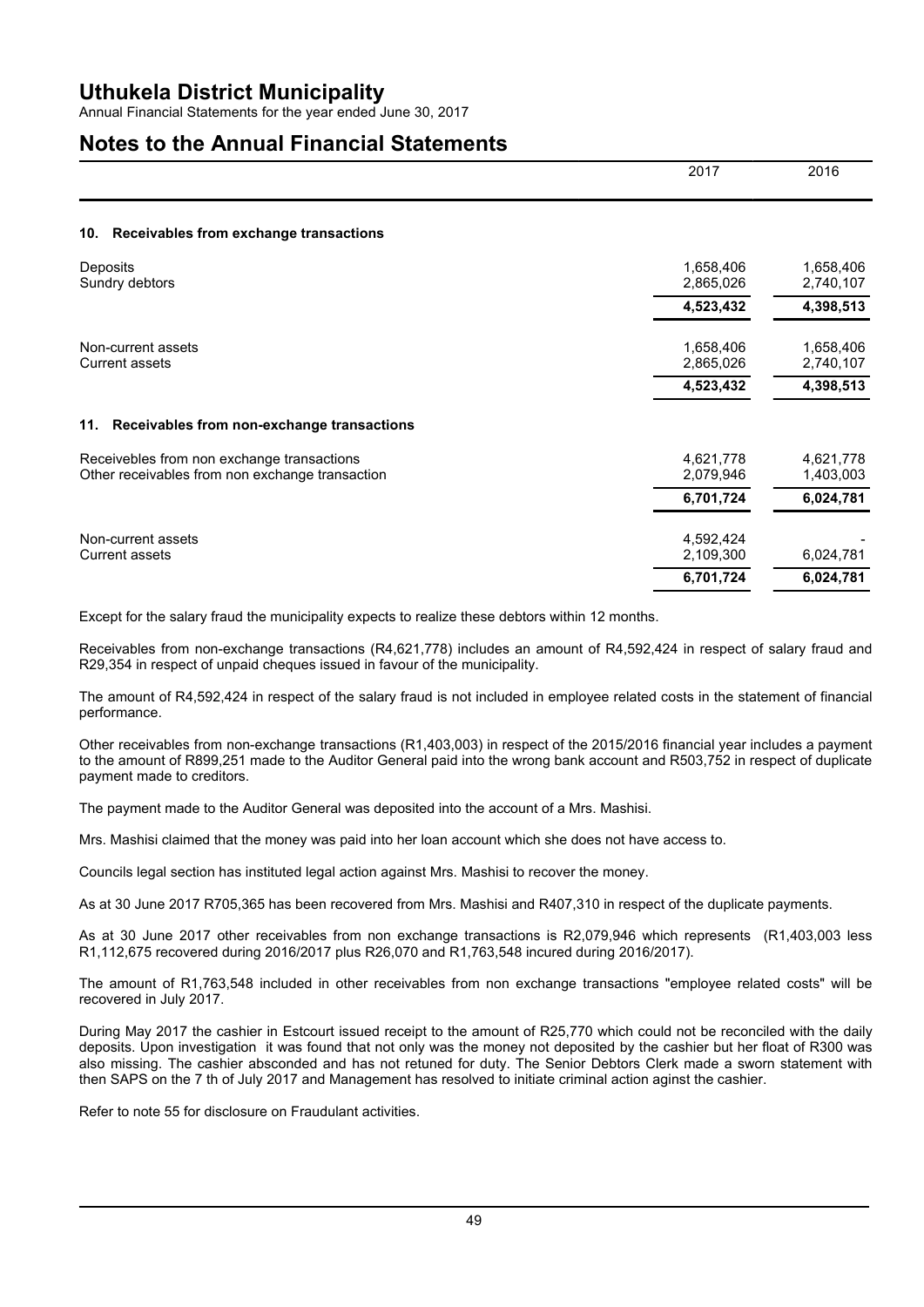Annual Financial Statements for the year ended June 30, 2017

# **Notes to the Annual Financial Statements**

|                                                                                                    | 2017                                                                           | 2016                                                                           |
|----------------------------------------------------------------------------------------------------|--------------------------------------------------------------------------------|--------------------------------------------------------------------------------|
| <b>Consumer debtors</b><br>12.                                                                     |                                                                                |                                                                                |
| <b>Gross balances</b><br>Water and sanitation                                                      | 684,956,539                                                                    | 576,737,308                                                                    |
| Less: Allowance for impairment<br>Water and sanitation                                             | (525, 298, 426)                                                                | (430, 417, 314)                                                                |
| <b>Net balance</b><br>Water and sanitation                                                         | 159,658,113                                                                    | 146,319,994                                                                    |
| Water<br>Current (0 -30 days)<br>$31 - 60$ days<br>61 - 90 days<br>91 - 120 days<br>121 - 365 days | 4,753,277<br>3,367,924<br>2,719,559<br>2,180,014<br>146,637,339<br>159,658,113 | 5,027,738<br>3,668,789<br>3,472,133<br>4,082,899<br>130,068,435<br>146,319,994 |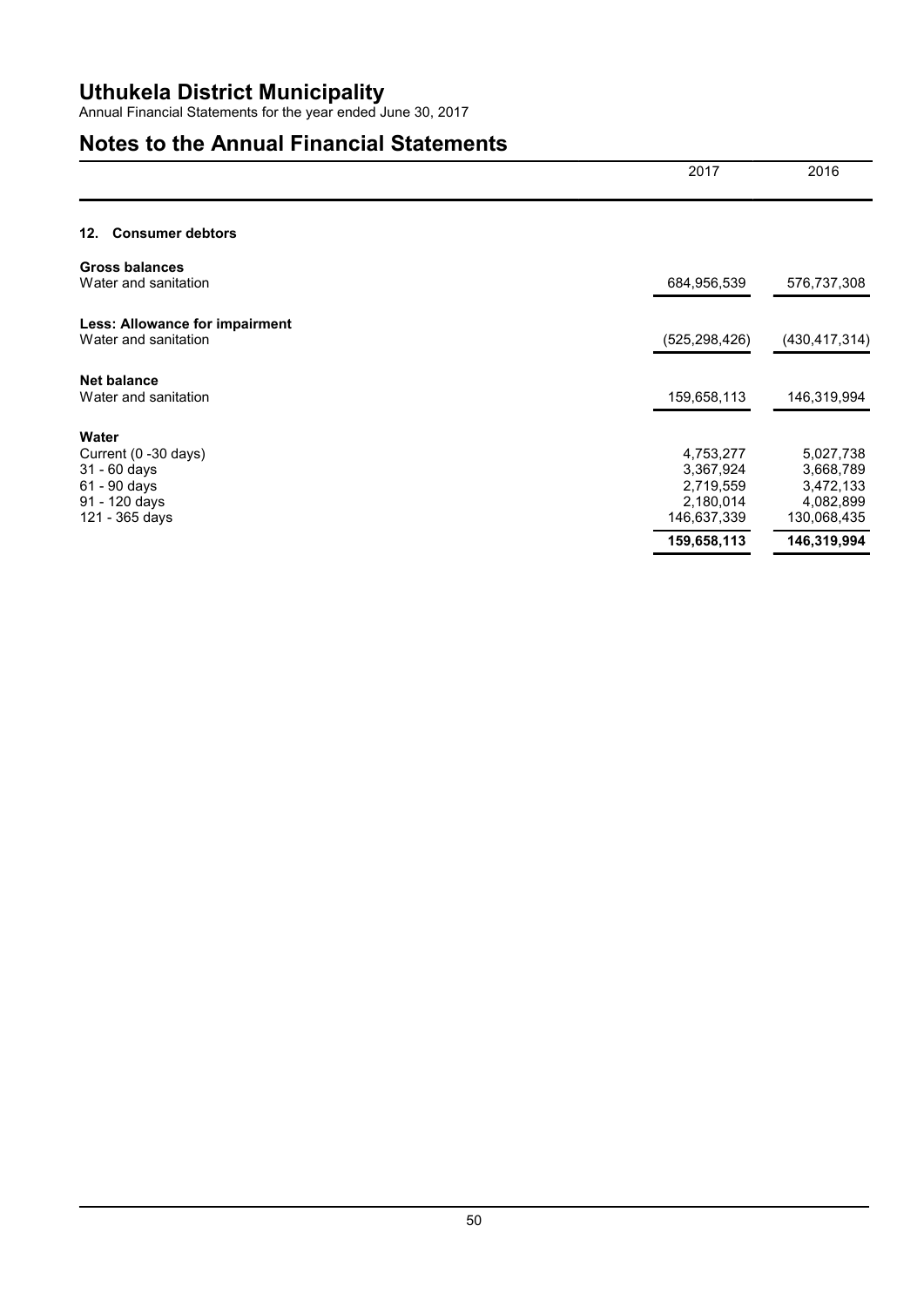Annual Financial Statements for the year ended June 30, 2017

# **Notes to the Annual Financial Statements**

|                                               | 2017                           | 2016                             |
|-----------------------------------------------|--------------------------------|----------------------------------|
| <b>Consumer debtors (continued)</b><br>12.    |                                |                                  |
| Summary of debtors by customer classification |                                |                                  |
| <b>Consumers</b>                              |                                |                                  |
| Current (0 -30 days)                          | 12,605,472                     | 9,708,968                        |
| 31 - 60 days<br>61 - 90 days                  | 11,846,761<br>10,031,287       | 12,882,602<br>12, 197, 257       |
| 91 - 120 days                                 | 7,764,763                      | 14,604,818                       |
| 121 - 365 days                                | 590,968,539                    | 504,654,484                      |
| Less: Allowance for impairment                | 633,216,822<br>(485, 536, 559) | 554,048,129<br>(413, 397, 103)   |
|                                               | 147,680,263                    | 140,651,026                      |
|                                               |                                |                                  |
| Industrial/commercial<br>Current (0 -30 days) | 2,064,454                      | 968,677                          |
| 31 - 60 days                                  | 1,072,889                      | 302,743                          |
| 61 - 90 days                                  | 730,022                        | 201,001                          |
| 91 - 120 days                                 | 708,986                        | 237,941                          |
| 121 - 365 days                                | 27,563,275                     | 8,982,256                        |
| Less: Allowance for impairment                | 32,139,626<br>(24, 699, 237)   | 10,692,618<br>(8,021,031)        |
|                                               | 7,440,389                      | 2,671,587                        |
| National and provincial government            |                                |                                  |
| Current (0 -30 days)                          | 1,157,128                      | 1,498,424                        |
| 31 - 60 days                                  | 1,628,487                      | 1,498,424                        |
| 61 - 90 days                                  | 986,142                        | 1,498,424                        |
| 91 - 120 days<br>121 - 365 days               | 943,078<br>14,885,256          | 1,498,423<br>6,002,866           |
|                                               | 19,600,091                     | 11,996,561                       |
| Less: Allowance for impairment                | (15,062,630)                   | (8,999,180)                      |
|                                               | 4,537,461                      | 2,997,381                        |
| Total                                         |                                |                                  |
| Current (0 -30 days)                          | 16,108,453                     | 12,176,069                       |
| $31 - 60$ days                                | 14,307,769                     | 14,683,768                       |
| 61 - 90 days                                  | 11,735,245                     | 13,896,682                       |
| 91 - 120 days<br>121 - 365 days               | 9,334,383<br>633,470,689       | 16,341,183<br>519,639,606        |
|                                               | 684,956,539                    | 576,737,308                      |
| Less: Allowance for impairment                | (525, 298, 426)                | (430, 417, 314)                  |
|                                               | 159,658,113                    | 146,319,994                      |
| Less: Allowance for impairment                |                                |                                  |
| Current (0 -30 days)                          | (11, 073, 777)                 | (7, 148, 331)                    |
| 31 - 60 days                                  | (11, 180, 215)                 | (11, 014, 979)                   |
| 61 - 90 days<br>91 - 120 days                 | (9,027,892)<br>(7, 236, 813)   | (10, 424, 549)<br>(12, 258, 283) |
| 121 - 365 days                                | (486, 779, 729)                | (389, 571, 172)                  |
|                                               | (525, 298, 426)                | (430, 417, 314)                  |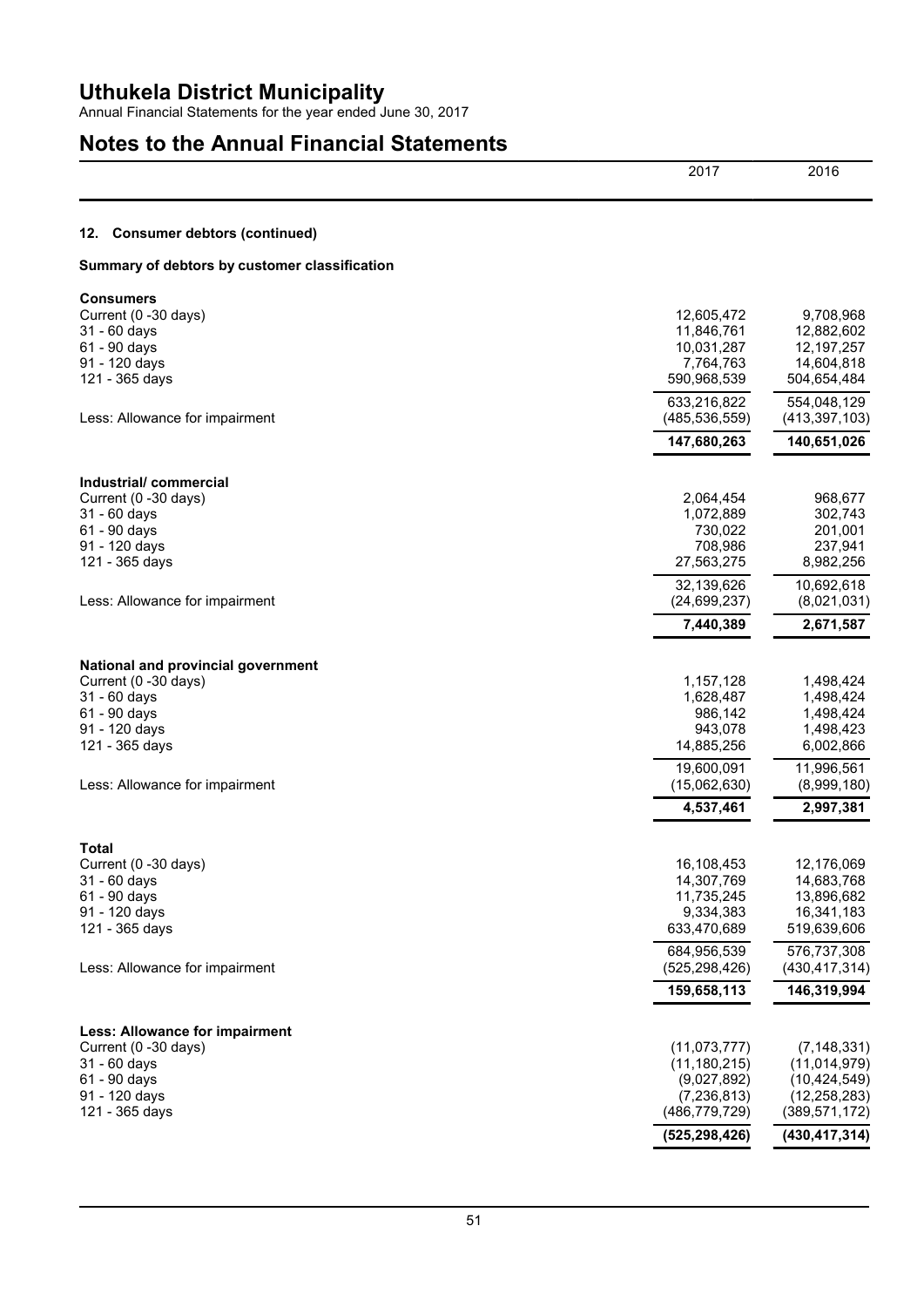Annual Financial Statements for the year ended June 30, 2017

### **Notes to the Annual Financial Statements**

|  | $\sim$ |
|--|--------|
|  |        |

#### **12. Consumer debtors (continued)**

#### **Reconciliation of allowance for impairment**

|                                  | (525.298.426) | (430.417.314) |
|----------------------------------|---------------|---------------|
| Contributions to allowance       | (94.881.112)  | (58,043,036)  |
| Balance at beginning of the year | (430.417.314) | (372.374.278) |
|                                  |               |               |

At the end of June 2016 (2015/2016 financial yaer) consumer detors amounted to R576,737,308 and a provision for impairment was made to the amount of R430,417,314 with net debtors being R146,319,994 at year end.

At the end of June 2017 (2016/2017 financial year) consumer debtors amounted to R684,956,539 and a provision for impairment was made to the amount of R525,298,426 with net debtors being R159,658,113 at year end.

#### **Fair value of consumer debtors**

| Consumer debtors                                                                                      | 159,658,113 | 146.319.994 |
|-------------------------------------------------------------------------------------------------------|-------------|-------------|
| The municipality performed its own exercise in terms of Grap 104 to establish;                        |             |             |
| 1. How much of the debt is recoverable.                                                               |             |             |
| 2. When will the amount be recovered.                                                                 |             |             |
| 3. And the present value of the debt that is to be recovered.                                         |             |             |
| By using the above measures the impairment provision calculated is R525, 298, 426 as at 30 June 2017. |             |             |
| 13. Cash and cash equivalents                                                                         |             |             |

Cash and cash equivalents consist of:

|                     | 5,997,885 | 36,715,409 |
|---------------------|-----------|------------|
| Short-term deposits | 2,322,987 | 35,195,503 |
|                     | 3,663,098 | 1.507.806  |
| Cash on hand        | 11.800    | 12.100     |
|                     |           |            |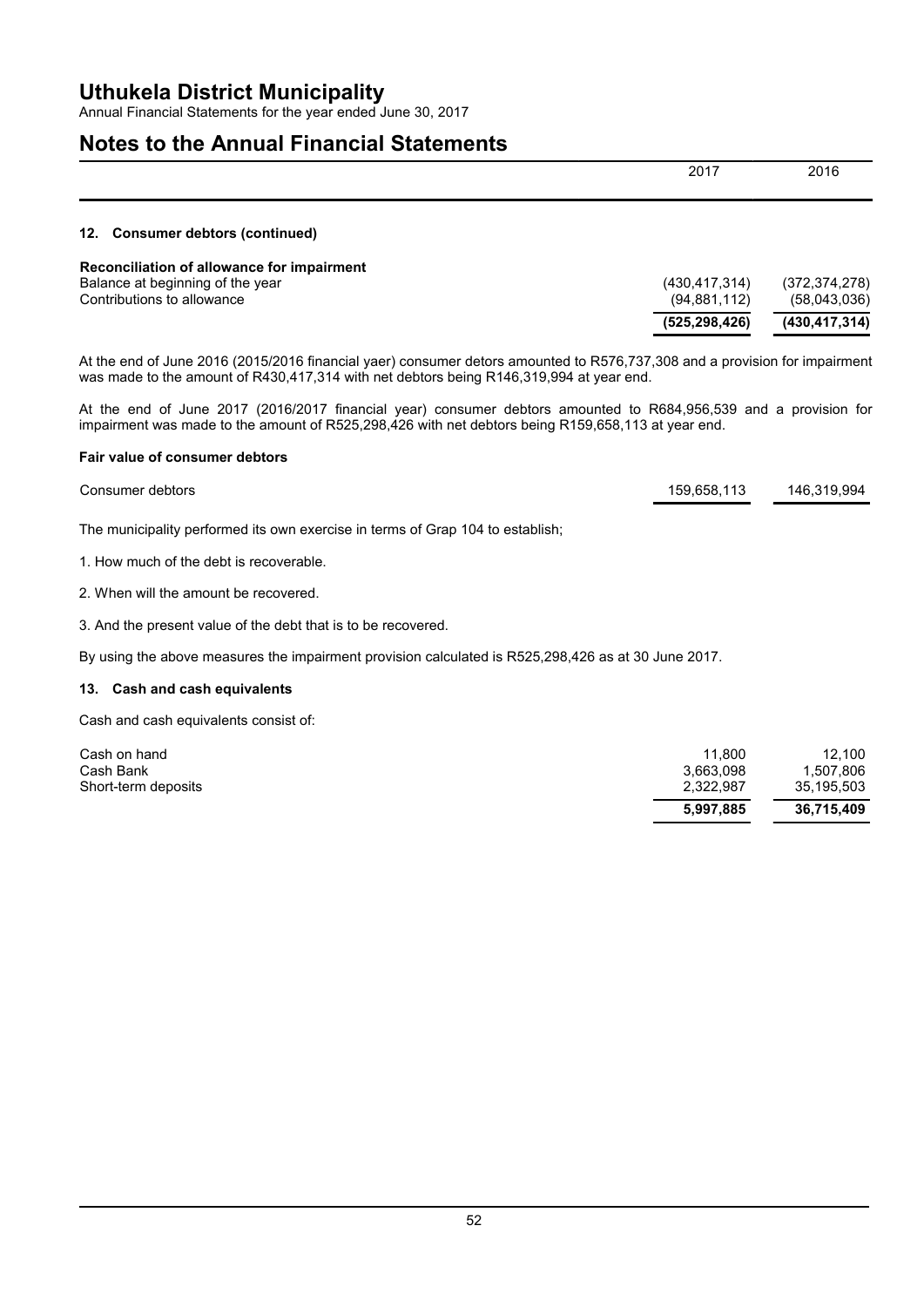Annual Financial Statements for the year ended June 30, 2017

# **Notes to the Annual Financial Statements**

2017 2016

#### **13. Cash and cash equivalents (continued)**

#### **The municipality had the following bank accounts**

| Account number / description                  |                          | Bank statement balances  |            |           | Cash book balances                                                                  |            |
|-----------------------------------------------|--------------------------|--------------------------|------------|-----------|-------------------------------------------------------------------------------------|------------|
|                                               |                          |                          |            |           | June 30, 2017 June 30, 2016 June 30, 2015 June 30, 2017 June 30, 2016 June 30, 2015 |            |
| FNB current account<br>62252306280            | 2,106,534                | 903,858                  | 41,181,646 | 2,106,534 | 903,858                                                                             | 41,181,646 |
| FNB current account<br>62253072385            | 24,889                   |                          |            | 1,556,564 | 603,948                                                                             | 507,370    |
| FNB business money account<br>62283176644     | 265,672                  | 250,625                  | 239,080    |           |                                                                                     |            |
| FNB call account<br>62402906484               |                          |                          | 16,847     |           |                                                                                     |            |
| FNB short term deposit account<br>74448698347 |                          | $\overline{\phantom{a}}$ | 22,325,074 |           |                                                                                     |            |
| FNB short term deposit account<br>74448699204 |                          |                          | 4,823,758  |           |                                                                                     |            |
| FNB short term deposit account<br>74509856587 |                          |                          | 41,348,746 |           |                                                                                     |            |
| FNB short term deposit account<br>62600579679 | 236,417                  | 173,035                  |            |           |                                                                                     |            |
| FNB short term deposit account<br>62600812102 | 131,361                  | 390,949                  |            |           |                                                                                     |            |
| Nedbank call deposit account<br>7881108134    | 2,502                    | 509,176                  | 479,904    |           |                                                                                     |            |
| Nedbank call deposit account<br>7881108142    | 37,876                   | 35,498                   | 33,457     |           |                                                                                     |            |
| Nedbank call deposit account<br>7881108150    | 41,001                   | 38,427                   | 36,218     |           |                                                                                     |            |
| Nedbank call deposit account<br>7881108185    | 891                      | 181,252                  | 170,832    |           |                                                                                     |            |
| Nedbank call deposit account<br>7881108207    | 129,418                  | 121,295                  | 114,321    |           |                                                                                     |            |
| Nedbank call deposit account<br>7881108215    | 12,936                   | 12,124                   | 11,427     |           |                                                                                     |            |
| Nedbank Call deposit account<br>7881108223    | 749                      | 702                      | 662        |           |                                                                                     |            |
| Nedbank call deposit account<br>7881108258    | 16,673                   | 15,627                   | 14,728     |           |                                                                                     |            |
| Nedbank call deposit account<br>7881108266    | 2,089                    | 425,181                  | 400,738    |           |                                                                                     |            |
| Nedbank call deposit account<br>7881108274    | 997                      | 935                      | 881        |           |                                                                                     |            |
| Nedbank call deposit account<br>7881108282    | 7,056                    | 6,613                    | 6,233      |           |                                                                                     |            |
| Nedbank call deposit account<br>7881113375    | 125,351                  | 2,027,746                | 1,903,475  |           |                                                                                     |            |
| Nedbankcall deposit account<br>7881006110     | 23,151                   | 10,685                   |            |           |                                                                                     |            |
| Investec call deposit account<br>50007868808  | $\overline{\phantom{0}}$ | 1,383,438                | 1,303,904  |           |                                                                                     |            |
| Investec call deposit account<br>50007609828  |                          | 6,862,382                | 6,467,861  |           |                                                                                     |            |
| Investec call deposit account<br>50007621328  |                          | 934,315                  | 880,601    |           |                                                                                     |            |
| Investec call deposit account<br>50007621342  |                          | 24                       | 24         |           |                                                                                     |            |
| Investec call deposit account<br>5007621374   |                          | 123,863                  | 116,742    |           |                                                                                     |            |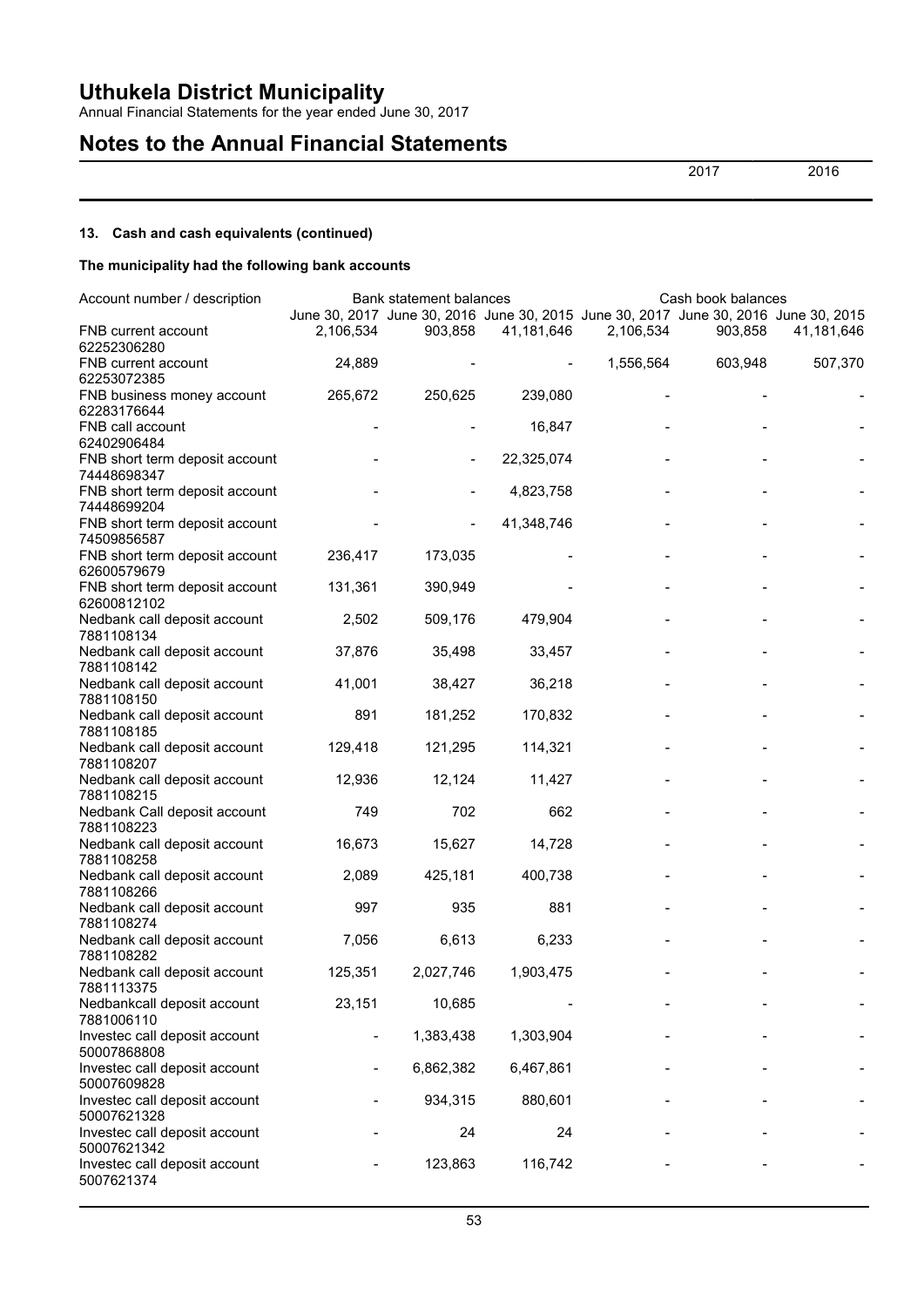Annual Financial Statements for the year ended June 30, 2017

### **Notes to the Annual Financial Statements**

|                                           |                          |            |             |                          | 2017      | 2016       |
|-------------------------------------------|--------------------------|------------|-------------|--------------------------|-----------|------------|
|                                           |                          |            |             |                          |           |            |
| 13. Cash and cash equivalents (continued) |                          |            |             |                          |           |            |
| Investec call deposit account             | 57.641                   | 20,654,510 | 21.713.468  | $\overline{\phantom{0}}$ |           |            |
| 50008183042                               |                          |            |             |                          |           |            |
| Investec call deposit account             | $\overline{\phantom{0}}$ | 1.037.101  | 977.478     | $\overline{\phantom{0}}$ |           |            |
| 50008274324                               |                          |            |             |                          |           |            |
|                                           |                          |            |             |                          |           |            |
| ABSA call deposit account                 | 1,231,206                |            | -           | $\overline{\phantom{0}}$ |           |            |
| 9328134049                                |                          |            |             |                          |           |            |
| <b>Total</b>                              | 4,454,410                | 36,099,361 | 144,568,105 | 3,663,098                | 1,507,806 | 41,689,016 |
|                                           |                          |            |             |                          |           |            |

Investments were done in terms of the MFMA, Chapter 3, Part 2, Section 13 "Cash Management and Investments".

Interest was earned at an avarage interest rate of 6.49% for the period ending 30 June 2017.

#### **14. Accumulated surplus**

#### **Ring-fenced internal funds and reserves within accumulated surplus - 2017**

|                                                                                 | Accumulated<br>surplus            | Total                                     |
|---------------------------------------------------------------------------------|-----------------------------------|-------------------------------------------|
| Opening balance                                                                 | account                           | 2,100,531,154 2,100,531,154               |
| Movement in accumulated surplus account<br>Operating surplus as at 30 June 2017 | (5, 190, 214)<br>83.350.531       | (5, 190, 214)<br>83.350.531               |
|                                                                                 |                                   | 2,178,691,471 2,178,691,471               |
| Ring-fenced internal funds and reserves within accumulated surplus - 2016       |                                   |                                           |
|                                                                                 | Accumulated<br>surplus<br>account | Total                                     |
| Opening balance<br>Restated operating surplus / (defecit) as at 30 June 2016    | 53.912.899                        | 2,046,618,255 2,046,618,255<br>53.912.899 |
|                                                                                 |                                   | 2,100,531,154 2,100,531,154               |

#### **15. Unspent conditional grants and receipts**

Unspent conditional grants are disclosed in the statement of financial performance as aliability and represents grants which have not been fully spent during the financial year. Application has been made to the funders for the approval of a roll over of the unspent portions to the following financial year.

#### **Unspent conditional grants and receipts comprises of:**

| Unspent conditional grants and receipts   |               |               |
|-------------------------------------------|---------------|---------------|
| Regional Bulk Infrastructure Grant (RBIG) | 67,083,172    | 15,688,191    |
| <b>LGSETA Training Grant</b>              | 285.499       | 195           |
| <b>KZN DPSS</b>                           | 1.115.192     | 451,303       |
| Rural Road Asset Management Grant         | 1,227,391     | 16.043        |
|                                           | 69,711,254    | 16,155,732    |
| Movement during the year                  |               |               |
| Balance at the beginning of the year      | 16.155.732    | 6.999.029     |
| Additions during the year                 | 342,805,304   | 276,338,765   |
| Income recognition during the year        | (289,249,782) | (267,182,062) |
|                                           | 69,711,254    | 16,155,732    |
|                                           |               |               |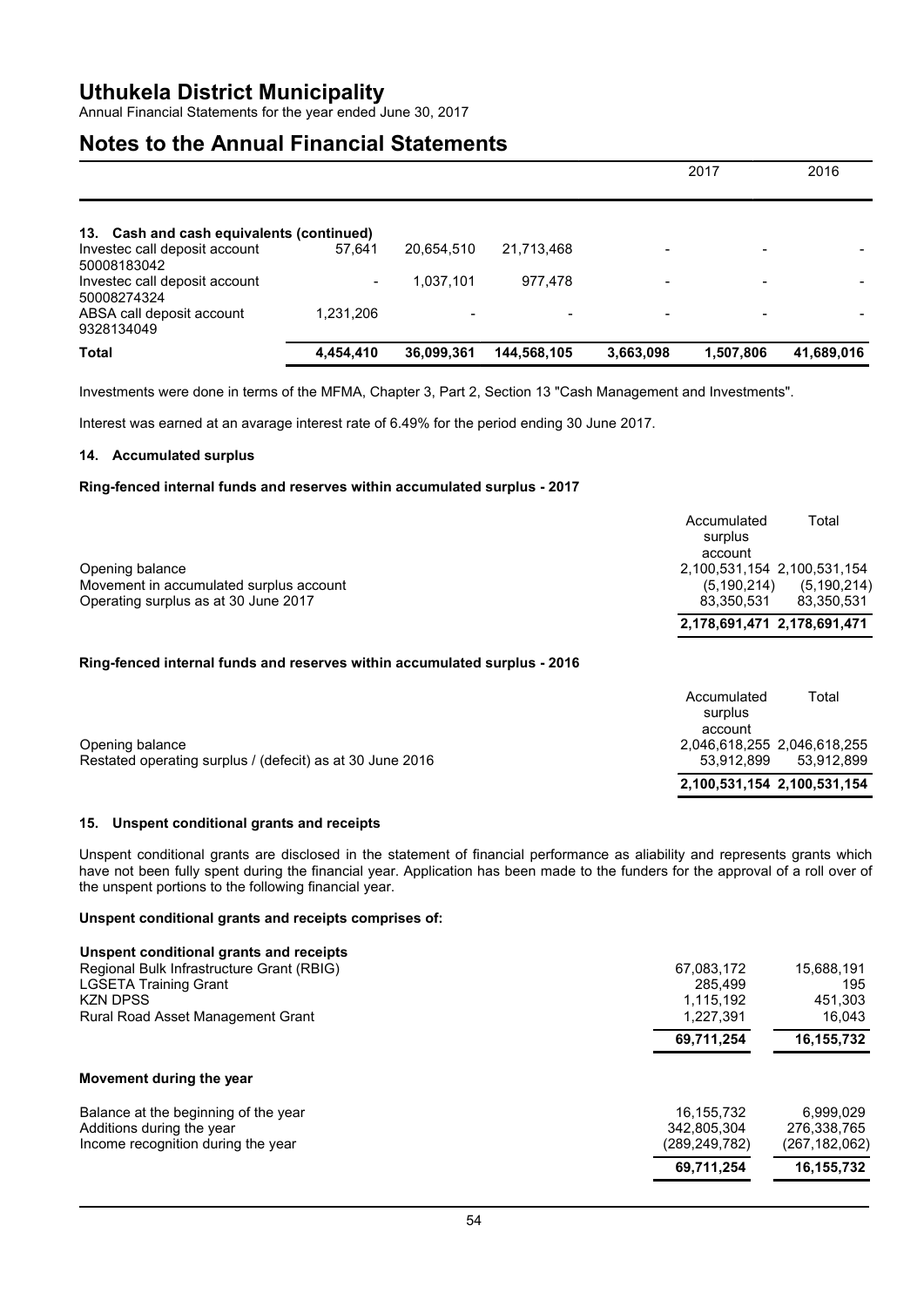Annual Financial Statements for the year ended June 30, 2017

### **Notes to the Annual Financial Statements**

2017 2016

#### **15. Unspent conditional grants and receipts (continued)**

The nature and extent of government grants recognised in the annual financial statements is an indication of government assistance from which the municipality has directly benefited.

Unfulfilled conditions remains a liability at year end and are disclosed in the statement of financial position.

See note 26 for reconciliation of grants from National/Provincial Government.

These amounts are invested in a ring-fenced investment until utilised.

#### **16. Other financial liabilities - Development Bank of South Africa**

The municipality has redeemed all the Development Bank loans in full during the 2014/2015 financial year and the municipality is therefore free from all loans which were taken up in respect of capital development.

The municipality has not taken up any new loans and there are no outstanding loans in the 2016/2017 financial vear..

#### **17. Vat Payable**

The municipality is registered on a payment basis for VAT purposes with SARS. The VAT payable is as a result of the unpaid debt due by municipal consumers. Payment is made to SARS on receipt of payments received from consumers.

Monthly VAT returns are up to date.

The municipality has received VAT refunds to the amount of R53,705,658 during the 2016/2017 financial year.

Vat payable to SARS 64,387,770 30,976,389

#### **18. Purchase of office building**

The municipality has entered into a sale agreement with Enambithi Construction CC to purchase the office building which it is currently occupying at 33 Forbes Street / 36 Lyell Street in Ladysmith.

The purchase price agreed upon was R30,000,000 excluding VAT and it was agreed that it will be paid in three instalments.

The first instalment of R9,000,000 excluding VAT was due and payable on the 30th of June 2015.

The second instalment of R10,000,000 excluding VAT was due and payable on the 30th of September 2016 and the third and final payment of R11,000,000 excluding vat was due and payable on the 30th of November 2016.

The building is included in property, plant and equipment in the statement of financial position for the amount of R30,000,000.

| Purchase of office building<br>Current liability in respect of the payment which was due to Enambithi<br>Construction on the 30th of November 2016 | 6,210,601   |
|----------------------------------------------------------------------------------------------------------------------------------------------------|-------------|
| 19. Payables from exchange transactions                                                                                                            |             |
| Trade payables<br>43.354.705                                                                                                                       | 71.897.918  |
| Department of Water Affairs (DWA) Accrual<br>19.907.051                                                                                            | 25.464.543  |
| Trust funds- late estates<br>3,485,008                                                                                                             | 5,673,230   |
| 23.925.546<br>Retentions                                                                                                                           | 18,084,621  |
| 52.754<br>Debtors refunds                                                                                                                          | 59,655      |
| Sundry creditors<br>1.852.848                                                                                                                      | 555.175     |
| 92,577,912                                                                                                                                         | 121,735,142 |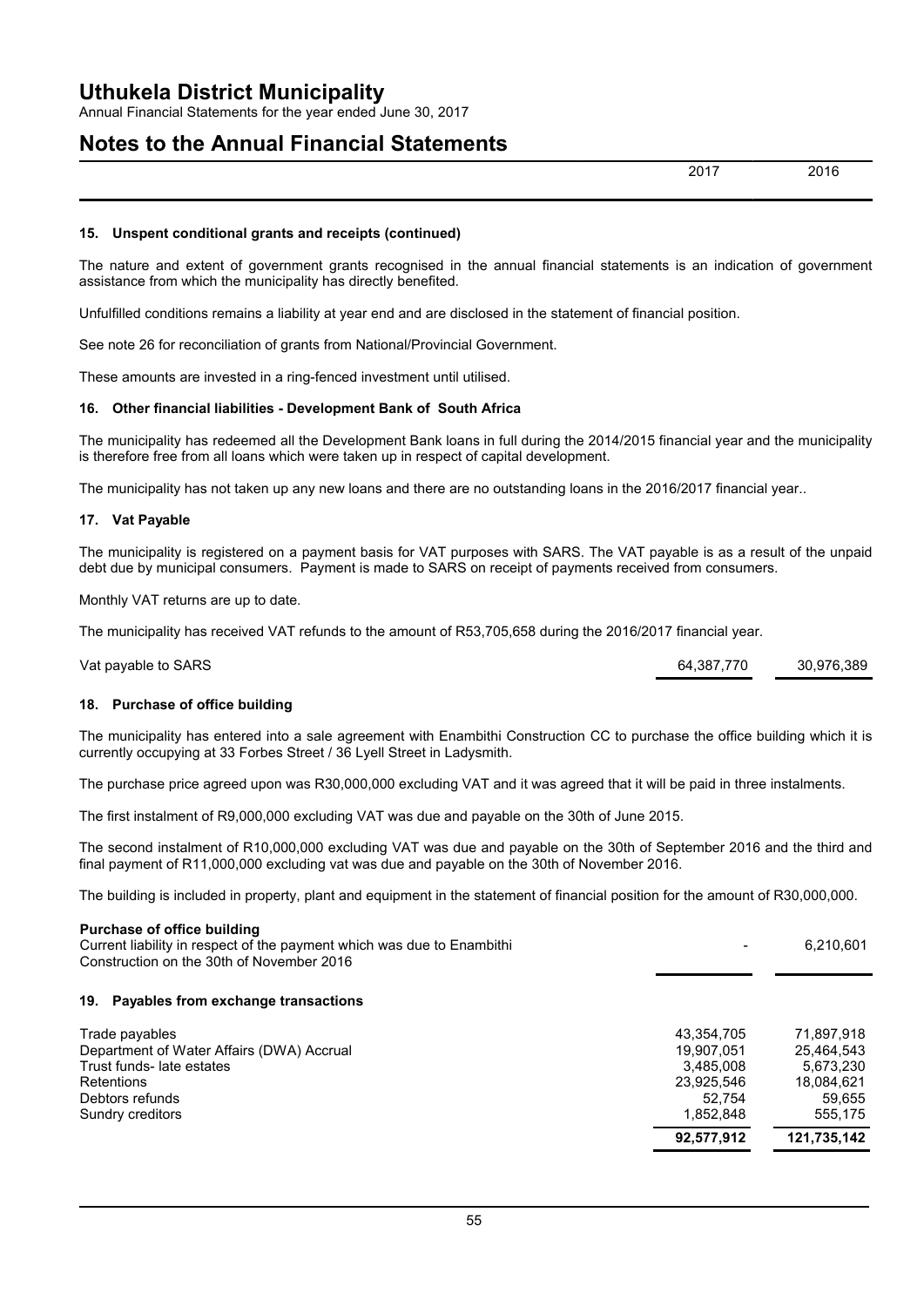Annual Financial Statements for the year ended June 30, 2017

### **Notes to the Annual Financial Statements**

|                                                        | 2017      | 2016      |
|--------------------------------------------------------|-----------|-----------|
| Payables from exchange transactions (continued)<br>19. |           |           |
| <b>Fair value of Trust funds</b>                       |           |           |
| Estate late N.M. Khumalo                               | 20,242    | 19,008    |
| Estate late J. Shabalala                               | 140,664   | 132,091   |
| Estate late F.N Nhiebela                               | 17,562    | 16,492    |
| Estate late P.B. Vilikazi                              | 61,740    | 57,977    |
| Estate late Z.G. myelase                               | 7,790     | 7,315     |
| Estate late T.C. Mabaso                                | 137,213   | 128,851   |
| Estate late M. N Sithole                               | 852       | 800       |
| Estate late j. P Sokhela                               | 137,795   | 129,397   |
| Estate late G. Matotoka                                | 174,339   | 163,714   |
| Estate late C. Buthelezi                               | 67,657    | 63,534    |
| Estate late S.I.T. Ndlovu                              | 22,783    | 21,395    |
| Estate late Z.P. Mthabela                              | 1,117,163 | 1,049,078 |
| Estate late J.B. Sithole                               | 63,760    | 62,210    |
| Estate late M.M. Mncube                                | 31        | 29        |
| Estate late S.A. Luthuli                               | 95,590    | 89,764    |
| Estate late P/T. Majola                                | 114,284   | 107,319   |
| Estate late J.S. Sithole                               | 4,178     | 88,709    |
| Estate late L. Mbatha                                  | 211,749   | 198,844   |
| Estate late E.Q. Xaba                                  | 304,897   | 286,315   |
| Estate late X.M. Zimba                                 | 50,667    | 47,579    |
| Estate late L.W. Ndimande                              | 173,246   | 162,688   |
| Estate late T.A. Mailnga                               | 514,213   | 482,874   |
| Estate late M.J. Ntshaba                               | 3,261     | 803,318   |
| Estate late M.V. Buthelezi                             | 17,490    | 1,107,503 |
| Estate late D.G. Khoza                                 | 5,234     | 446,426   |
| Estate late M. Mbatha                                  | 20,608    |           |
|                                                        | 3,485,008 | 5,673,230 |

Council employees previously had life cover under a Group Life Scheme which was cancelled, however employees now have accidental death life cover under Councils insurance portfolio with Indwe Risk Services.

The trust fund are monies which were received from the Group Life Scheme or Councils insurers in respect of employees who passed away while in service of the municipality.

Employees complete a beneficiary nomination form when they join the municipality as an employee.

These trust funds represents monies held in trust by the municipality which have not yet been claimed by the nominated beneficiaries.

#### **20. Other accruals "Provisions"**

|                   | 18.941.603 | 18.395.137 |
|-------------------|------------|------------|
| Leave pay accrual | 13.603.780 | 14.018.417 |
| Bonus accrual     | 5,337,823  | 4.376.720  |

Other accruals amounts to R18,395,137 (2015/2016) and R18,941,603 (2016/2017).

The bonus accrual amounted to R4,376,720 (2015/2016) and R5,337,823 (2016/2017) as at year end.

The leave pay accrual amounted to R14,018,621 (2015/2016 and R13,603,780 (2016/2017) as at year end.

#### **21. Consumer deposits**

| Water | 13,581,655 | 11,885,907 |
|-------|------------|------------|
|       |            |            |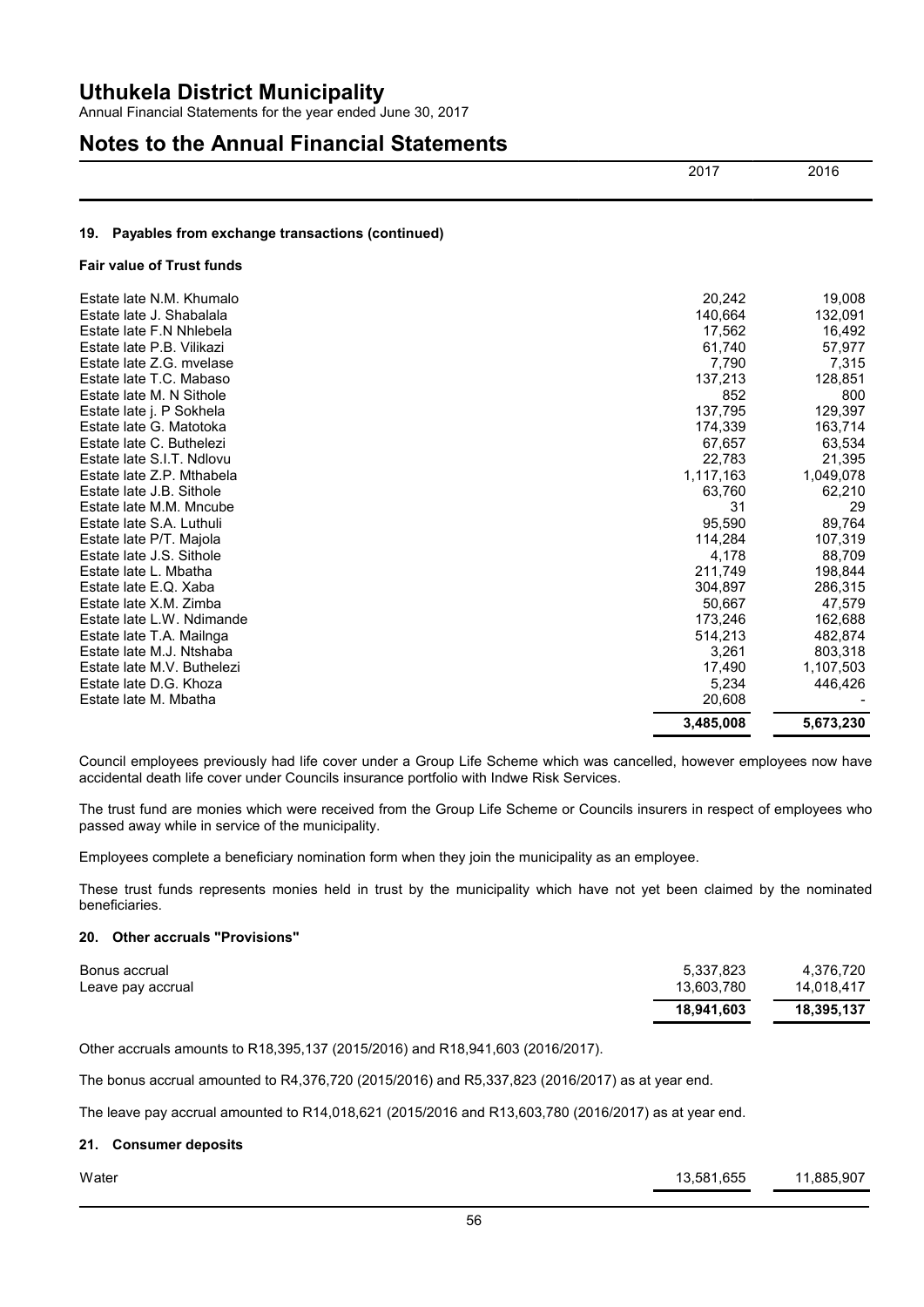Annual Financial Statements for the year ended June 30, 2017

### **Notes to the Annual Financial Statements**

| 2017 | 2016 |
|------|------|

#### **21. Consumer deposits (continued)**

Consumer deposits represents deposits held (R11,885,907 - 2015/12016) and (R13,581,655 - 2016/2017) in respect of water debtor accounts.

#### **22. Revenue**

| Service charges                                                                         | 154,021,456                                | 150,116,589 |
|-----------------------------------------------------------------------------------------|--------------------------------------------|-------------|
| Interest received - trading services                                                    | 44,409,522                                 | 20,214,647  |
| Other income                                                                            | 4,761,034                                  | 3,496,813   |
| Interest received - investment                                                          | 7,189,148                                  | 11,991,453  |
| Government grants & subsidies                                                           | 621,619,784                                | 568,331,256 |
| Public contributions and donations                                                      | 20,000                                     | 70,000      |
|                                                                                         | 832,020,944                                | 754,220,758 |
| The amount included in revenue arising from exchanges of goods or                       |                                            |             |
| services are as follows:                                                                |                                            |             |
| Service charges                                                                         | 154,021,456                                | 150,116,589 |
| Interest received - trading services                                                    | 44.409.522                                 | 20,214,647  |
| Other income                                                                            | 4,761,034                                  | 3,496,813   |
| Interest received - investment                                                          | 7,189,148                                  | 11,991,453  |
|                                                                                         | 210,381,160                                | 185,819,502 |
| The amount included in revenue arising from non-exchange transactions<br>is as follows: |                                            |             |
|                                                                                         |                                            |             |
| Government grants & subsidies                                                           | 621,619,784                                | 568,331,256 |
| Public contributions and donations                                                      | 20,000                                     | 70,000      |
|                                                                                         | 621,639,784                                | 568,401,256 |
| Nature and type of Bequests, gifts, donations and goods in-kind are as follows:         |                                            |             |
| Donations                                                                               | Donations received from FNB - Sport events |             |

Donations received from FNB - Sport events

#### **23. Service charges**

|                                 | 154.021.456 | 150.116.589 |
|---------------------------------|-------------|-------------|
| Sewerage and sanitation charges | 14.306.333  | 16.900.445  |
| Sale of water                   | 139.715.123 | 133.216.144 |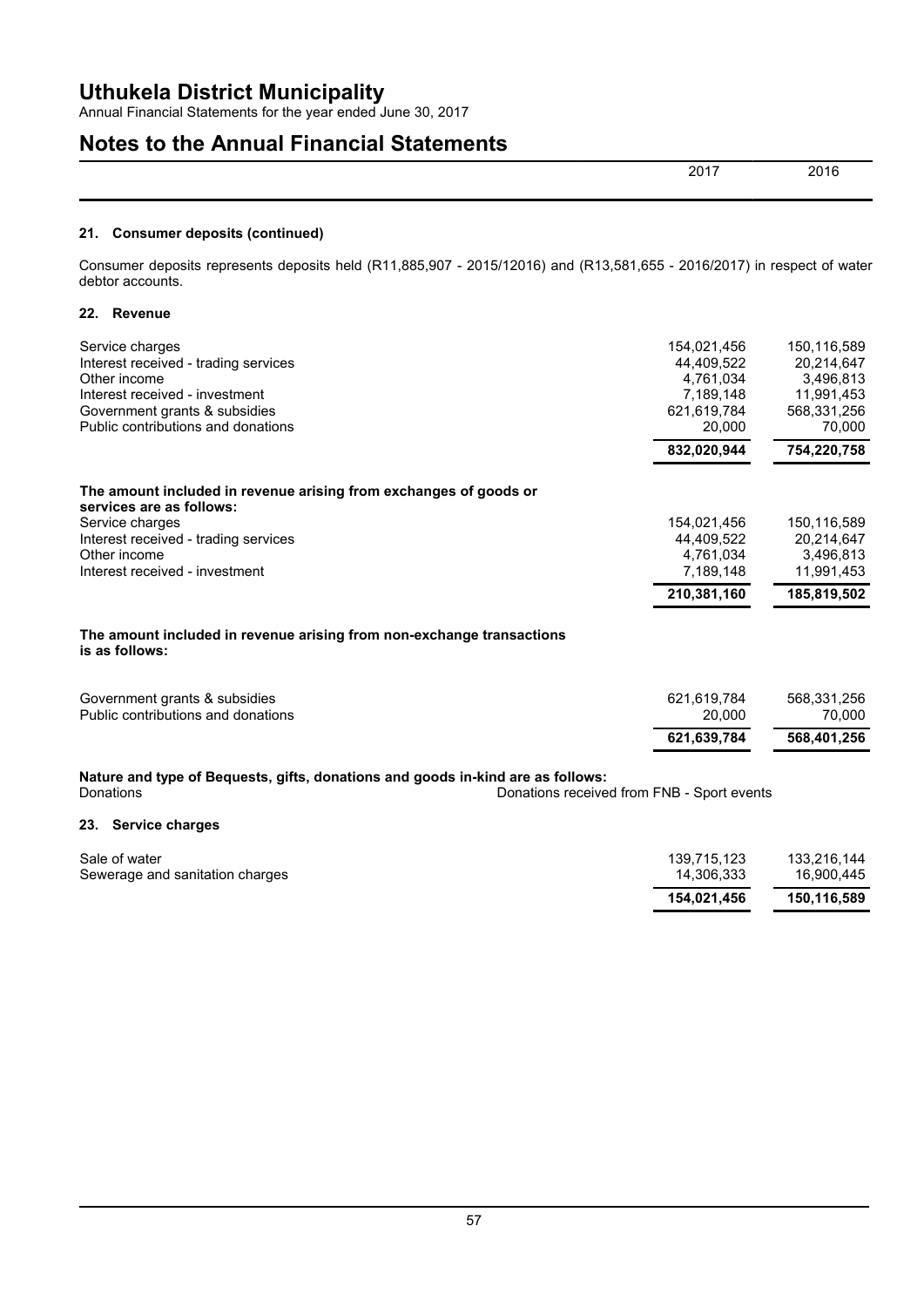Annual Financial Statements for the year ended June 30, 2017

## **Notes to the Annual Financial Statements**

|                                                                                                     | 2017      | 2016       |
|-----------------------------------------------------------------------------------------------------|-----------|------------|
| Other revenue<br>24.                                                                                |           |            |
| Other income                                                                                        | 4,761,034 | 3,496,813  |
| The amount included in other revenue arising from exchanges of goods<br>or services are as follows: |           |            |
| Clearance certificates                                                                              | 171,226   | 182,584    |
| Bulk sewerage disposal                                                                              |           | 224        |
| Copies building plans                                                                               | 1,103     | 53,203     |
| Sundry income                                                                                       | 187,661   | 999,439    |
| Connections - water                                                                                 | 1,006,989 | 952,950    |
| Connections - sewerage                                                                              | 25,643    | 53,607     |
| Trade effluent                                                                                      | 2,001,620 | 1,118,341  |
| Insurance claims received                                                                           | 354,529   | 136,465    |
| Tender documents                                                                                    | 235,504   |            |
| Proceeds from sale of assets                                                                        | 776,759   |            |
|                                                                                                     | 4,761,034 | 3,496,813  |
| <b>Investment revenue</b><br>25.                                                                    |           |            |
| Interest revenue                                                                                    |           |            |
| Interest received - Investments                                                                     | 7,189,148 | 11,991,453 |

The amount included in Investment revenue arising from non-exchange transactions amounted to R11,991,453 (2015/2016) and R7,189,148 (2016/2017).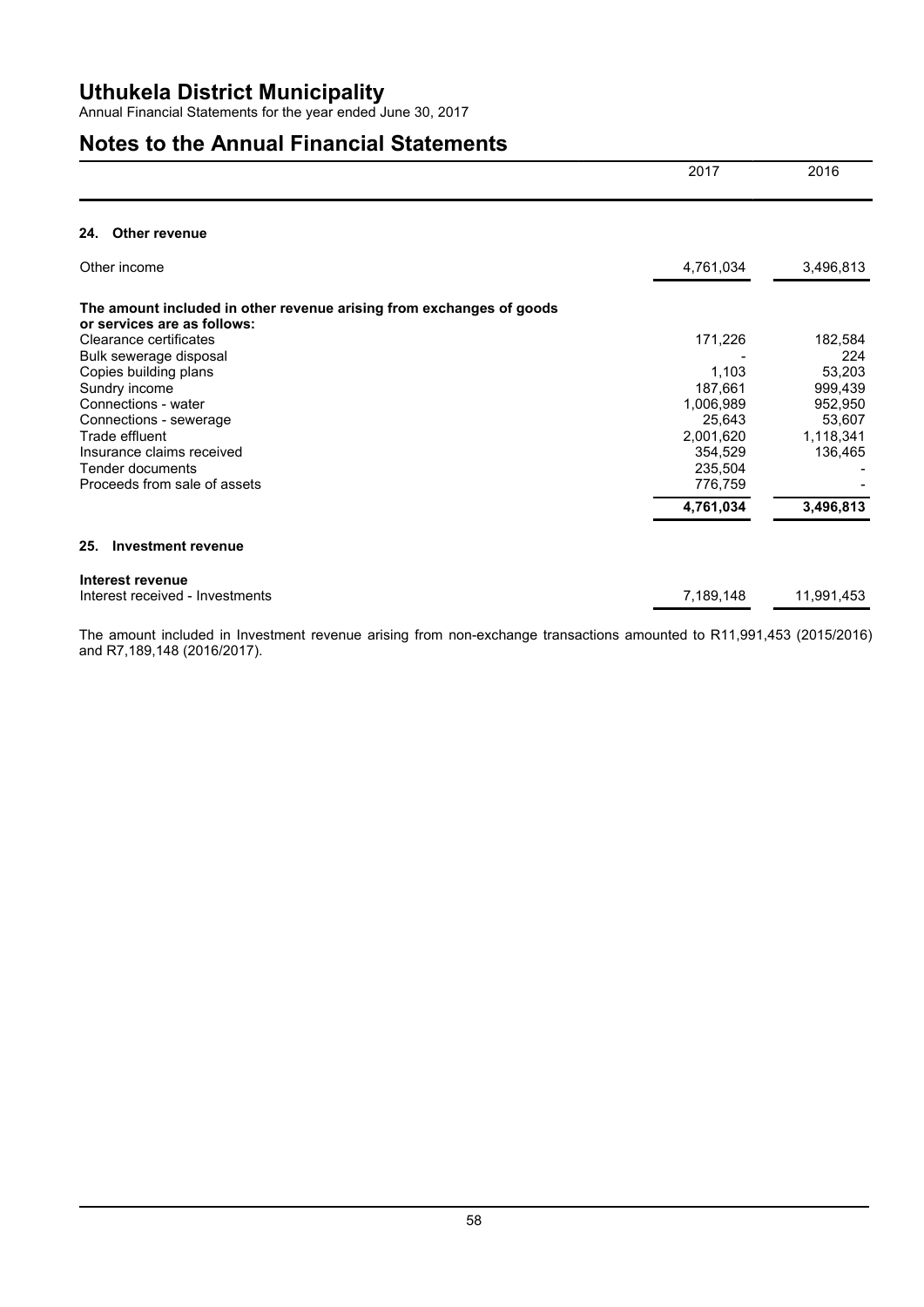Annual Financial Statements for the year ended June 30, 2017

### **Notes to the Annual Financial Statements**

|                                                                    | 2017        | 2016        |
|--------------------------------------------------------------------|-------------|-------------|
| Government grants and subsidies<br>26.                             |             |             |
| <b>Operating grants</b>                                            |             |             |
| Equitable share                                                    | 332,370,000 | 309,730,000 |
| <b>Finance Management Grant</b>                                    | 1,460,000   | 1,325,000   |
| <b>EPWP</b> Integrated Grant                                       | 3,169,000   | 2,384,000   |
| <b>KZN Projects</b>                                                | 536,111     | 4,867,831   |
| Municipal Systems Improvement Grant                                |             | 940,000     |
| <b>Water Services Operating Grant</b>                              |             | 3,742,512   |
| Drought Relief                                                     | 10,000,000  |             |
|                                                                    | 347,535,111 | 322,989,343 |
| <b>Capital grants</b>                                              |             |             |
| Regional Bulk Infrastructure Grant                                 | 12.605.020  | 5,927,294   |
| Municipal Infrastructure Grant                                     | 178,506,000 | 181,268,677 |
| Rural Household Infrastructure Grant                               |             | 5,817,021   |
| Municipal Water Infrastructure grant                               | 81,807,000  | 50,000,000  |
| Sportsfields                                                       |             | 33.964      |
| Rural Transport Services Plan                                      | 1,166,653   | 2,294,957   |
|                                                                    | 274,084,673 | 245,341,913 |
|                                                                    | 621,619,784 | 568,331,256 |
| <b>Conditional and Unconditional</b>                               |             |             |
| Included in above are the following grants and subsidies received: |             |             |
|                                                                    |             |             |

| Conditional grants received   | 289.249.784 | 258.601.256 |
|-------------------------------|-------------|-------------|
| Unconditional grants received | 332.370.000 | 309.730.000 |
|                               | 621.619.784 | 568.331.256 |

#### **Equitable Share**

In terms of the Constitution, this grant is used to subsidise the provision of basic services to indigent community members.

All registered indigent consumers received a monthly subsidy of 6 Kiloliters - (2016: R9.17 -) and (2017: R9.72), which is funded from the grant.

The 6kl free basic subsidy - in respect of indigent consumers for the 2016/2017 financial year amounted to R10,174,543.

The cost of free basic services - water supplied by water tankers for the 2016/2017 financil year amounted to R58,974,689.

#### **Rural Household Infrastructure**

| Balance unspent at beginning of year<br>Current-year receipts<br>Conditions met - transferred to revenue | $\overline{\phantom{a}}$<br>$\overline{\phantom{a}}$ | 1.435.021<br>4.382.000<br>(5,817,021) |
|----------------------------------------------------------------------------------------------------------|------------------------------------------------------|---------------------------------------|
|                                                                                                          | -                                                    |                                       |
| Conditions still to be met at year end - remain liabilities (see note 15).                               |                                                      |                                       |

#### **Masibumbaneni Co-op**

| Balance unspent at beginning of year    | $\overline{\phantom{0}}$ | 305.993    |
|-----------------------------------------|--------------------------|------------|
| Conditions met - transferred to revenue | $\sim$                   | (305, 993) |
|                                         | -                        |            |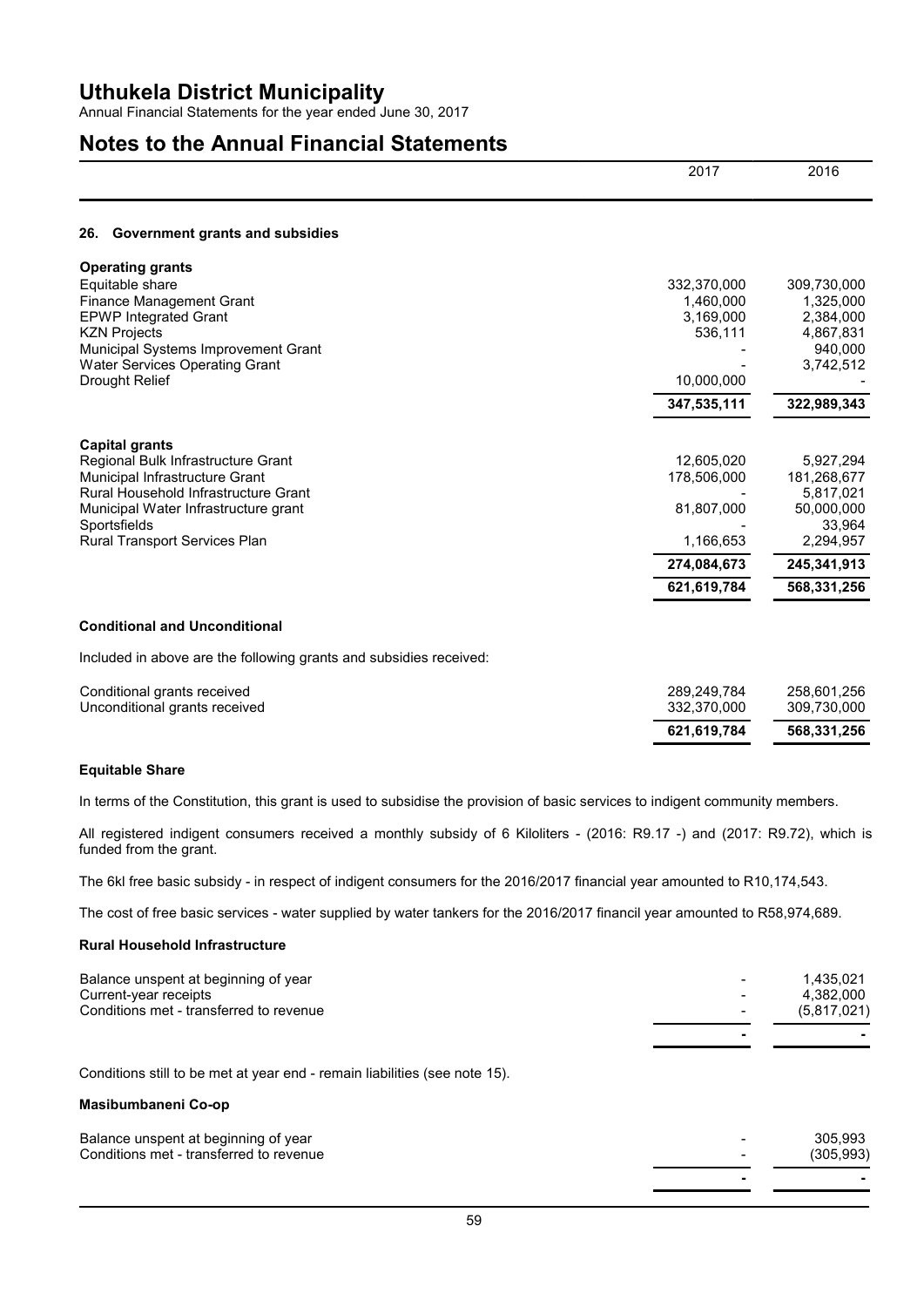Annual Financial Statements for the year ended June 30, 2017

# **Notes to the Annual Financial Statements**

|                                                                                                          | 2017                                     | 2016                                |
|----------------------------------------------------------------------------------------------------------|------------------------------------------|-------------------------------------|
| Government grants and subsidies (continued)<br>26.                                                       |                                          |                                     |
| Conditions still to be met at year end - remain liabilities (see note 15).                               |                                          |                                     |
| <b>Municipal Infrastructure Grant</b>                                                                    |                                          |                                     |
| Current-year receipts<br>Conditions met - transferred to revenue                                         | 178,506,000<br>(178, 506, 000)           | 181,268,677<br>(181, 268, 677)      |
| Conditions still to be met at year end - remain liabilities (see note 15).                               |                                          |                                     |
| <b>Municipal Water Infrastructure</b>                                                                    |                                          |                                     |
| Current-year receipts<br>Conditions met - transferred to revenue                                         | 81,807,000<br>(81, 807, 000)             | 50,000,000<br>(50,000,000)          |
| Conditions still to be met at year end - remain liabilities (see note 15).                               |                                          |                                     |
| <b>Regional Bulk Infrastructure</b>                                                                      |                                          |                                     |
| Balance unspent at beginning of year<br>Current-year receipts<br>Conditions met - transferred to revenue | 15,688,191<br>64,000,000<br>(12,605,019) | 30,217,969<br>(14, 529, 778)        |
|                                                                                                          | 67,083,172                               | 15,688,191                          |
| Conditions still to be met at year end - remain liabilities (see note 15).                               |                                          |                                     |
| <b>Infrastructure Sports Fields</b>                                                                      |                                          |                                     |
| Balance unspent at beginning of year<br>Conditions met - transferred to revenue                          |                                          | 33,964<br>(33, 964)                 |
| Conditions still to be met - remain liabilities (see note 15).                                           |                                          |                                     |
| <b>LGSETA Grant - Training</b>                                                                           |                                          |                                     |
| Balance unspent at beginning of year<br>Current-year receipts<br>Conditions met - transferred to revenue | 195<br>285,304                           | 83,680<br>281,796<br>(365, 281)     |
|                                                                                                          | 285,499                                  | 195                                 |
| Conditions still to be met at year end - remain liabilities (see note 15).                               |                                          |                                     |
| <b>Water Services Operating Subsidy</b>                                                                  |                                          |                                     |
| Balance unspent at beginning of year<br>Current-year receipts<br>Conditions met - transferred to revenue |                                          | 742,512<br>3,000,000<br>(3,742,512) |
|                                                                                                          |                                          |                                     |

Conditions still to be met at year end - remain liabilities (see note 15).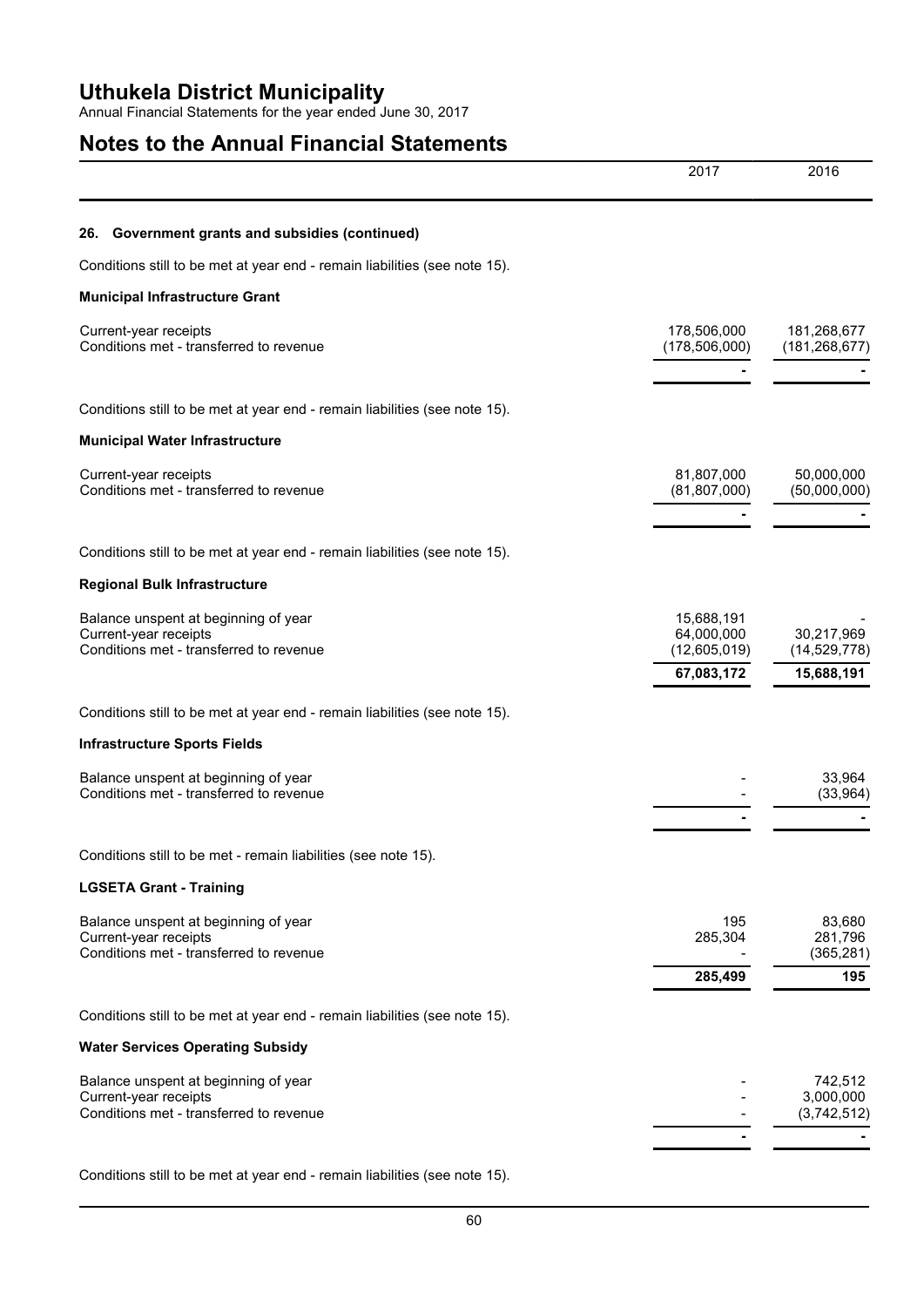Annual Financial Statements for the year ended June 30, 2017

# **Notes to the Annual Financial Statements**

|                                                                                                          | 2017                                            | 2016                                        |
|----------------------------------------------------------------------------------------------------------|-------------------------------------------------|---------------------------------------------|
| <b>Government grants and subsidies (continued)</b><br>26.                                                |                                                 |                                             |
| <b>IGR Grant</b>                                                                                         |                                                 |                                             |
| Balance unspent at beginning of year<br>Conditions met - transferred to revenue                          |                                                 | 98,126<br>(98, 126)                         |
| Conditions still to be met at year end - remain liabilities (see note 15).                               |                                                 |                                             |
| <b>District Disaster Centre</b>                                                                          |                                                 |                                             |
| Balance unspent at beginning of year<br>Conditions met - transferred to revenue                          |                                                 | 1,393,461<br>(1,393,461)                    |
| Conditions still to be met at year end - remain liabilities (see note 15).                               |                                                 |                                             |
| <b>KZN Backlog Study</b>                                                                                 |                                                 |                                             |
| Balance unspent at beginning of year<br>Conditions met - transferred to revenue                          |                                                 | 14,197<br>(14, 197)                         |
| Conditions still to be met at year end - remain liabilities (see note 15).                               |                                                 |                                             |
| <b>Drought Relief</b>                                                                                    |                                                 |                                             |
| Current-year receipts<br>Conditions met - transferred to revenue                                         | 10,000,000<br>(10,000,000)                      |                                             |
| Conditions still to be met at year end - remain liabilities (see note 15).                               |                                                 |                                             |
| <b>KZN DPSS Shared Services</b>                                                                          |                                                 |                                             |
| Balance unspent at beginning of year<br>Current-year receipts<br>Conditions met - transferred to revenue | 451,303<br>1,200,000<br>(536, 111)<br>1,115,192 | 881,034<br>250,000<br>(679, 731)<br>451,303 |
| Conditions still to be met at year end - remain liabilities (see note 15).                               |                                                 |                                             |
| <b>KZN Environment Management</b>                                                                        |                                                 |                                             |
| Balance unspent at beginning of year<br>Conditions met - transferred to revenue                          |                                                 | 61,859<br>(61, 859)                         |
|                                                                                                          |                                                 |                                             |
| Conditions still to be met at year end - remain liabilities (see note 15).                               |                                                 |                                             |
| <b>Rural Road Asset Management</b>                                                                       |                                                 |                                             |
| Balance unspent at beginning of year<br>Current-year receipts                                            | 16,043<br>2,378,000                             | 2,311,000                                   |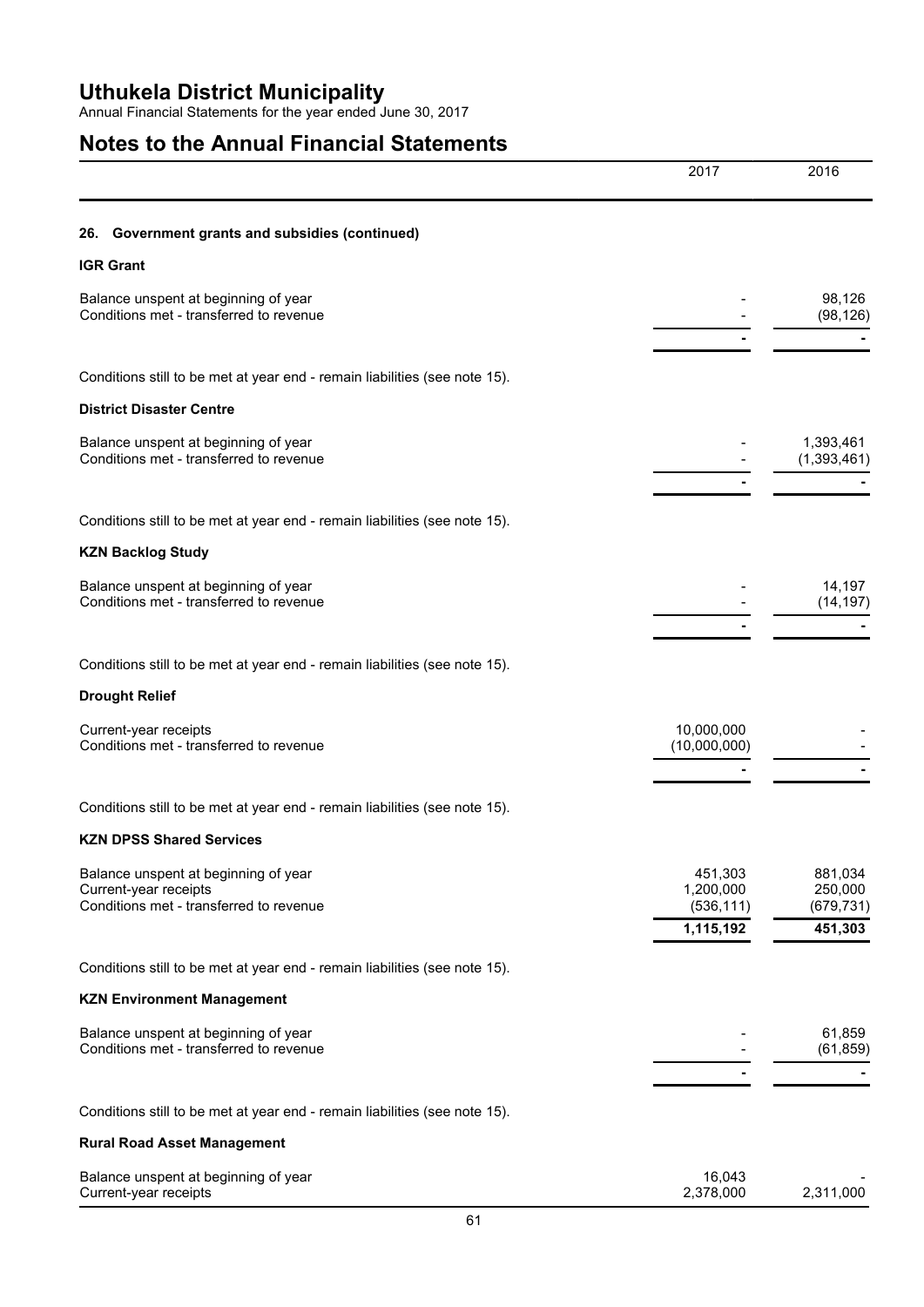Annual Financial Statements for the year ended June 30, 2017

# **Notes to the Annual Financial Statements**

|                                                                                            | 2017                       | 2016                     |
|--------------------------------------------------------------------------------------------|----------------------------|--------------------------|
|                                                                                            |                            |                          |
| 26. Government grants and subsidies (continued)<br>Conditions met - transferred to revenue | (1, 166, 652)              | (2, 294, 957)            |
|                                                                                            | 1,227,391                  | 16,043                   |
| Conditions still to be met at year end - remain liabilities (see note 15).                 |                            |                          |
| <b>Finance Management Grant</b>                                                            |                            |                          |
| Current-year receipts                                                                      | 1,460,000                  | 1,325,000                |
| Conditions met - transferred to revenue                                                    | (1,460,000)                | (1,325,000)              |
| Conditions still to be met at year end - remain liabilities (see note 15).                 |                            |                          |
| <b>Municipal Systems Improvement Grant</b>                                                 |                            |                          |
| Current-year receipts                                                                      |                            | 940,000                  |
| Conditions met - transferred to revenue                                                    |                            | (940,000)                |
|                                                                                            |                            |                          |
| Conditions still to be met at year end - remain liabilities (see note 15).                 |                            |                          |
| <b>EPWP Integrated Grant</b>                                                               |                            |                          |
| Current-year receipts<br>Conditions met - transferred to revenue                           | 3,169,000<br>(3, 169, 000) | 2,384,000<br>(2,384,000) |
|                                                                                            |                            |                          |
| Conditions still to be met at year end - remain liabilities (see note 15).                 |                            |                          |
| <b>Water Infrastructure Maintenance</b>                                                    |                            |                          |
| Balance unspent at beginning of year                                                       |                            | 270,417                  |
| Conditions met - transferred to revenue                                                    |                            | (270, 417)               |
|                                                                                            |                            |                          |

Conditions still to be met at year end - remain liabilities (see note 15).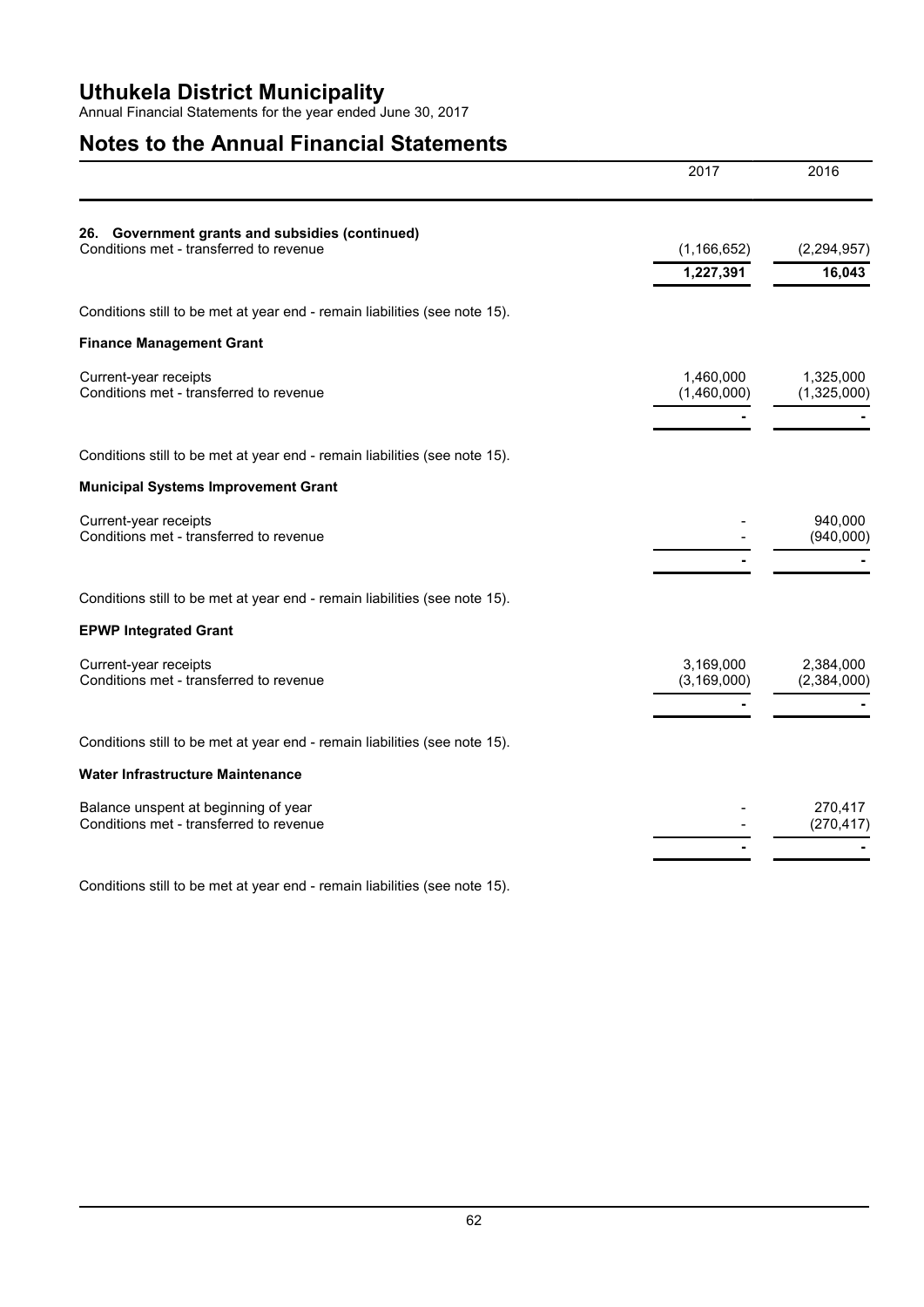Annual Financial Statements for the year ended June 30, 2017

#### **Notes to the Annual Financial Statements**

|                                                                    | 2017          | 2016        |
|--------------------------------------------------------------------|---------------|-------------|
| <b>Employee related costs</b><br>27.                               |               |             |
| Basic                                                              | 142, 154, 057 | 125,302,321 |
| <b>Bonus</b>                                                       | 9,532,888     | 8,027,942   |
| Medical aid - employers contribution                               | 5,159,525     | 4,326,013   |
| UIF                                                                | 1,166,587     | 1,075,154   |
| <b>WCA</b>                                                         | 21,500        |             |
| <b>SDL</b>                                                         | 1,922,208     | 1,626,773   |
| <b>Bargaining Council SALGA</b>                                    | 58,074        | 47,152      |
| Leave pay accrual                                                  | (414, 637)    | 2,879,486   |
| Leave pay                                                          | 1,612,594     | 1,404,445   |
| Standby allowances                                                 | 6,442,065     |             |
| Defined contribution plans                                         | 1,668,864     | 563,911     |
| Travel, motor car, accommodation, subsistence and other allowances | 6,127,574     | 4,389,414   |
| Overtime payments                                                  | 17,101,150    | 22,831,139  |
| Acting allowances                                                  | 707,231       |             |
| Car allowance                                                      | 8,380,602     | 8,479,749   |
| Housing benefits and allowances                                    | 1,104,083     | 854,580     |
| Surcharge Pension Fund                                             | 15,904,775    | 17,501,567  |
|                                                                    | 218,649,140   | 199,309,646 |
| <b>Remuneration of Municipal Manager</b>                           |               |             |
| <b>Annual Remuneration</b>                                         | 1,465,500     | 1,010,892   |
| Car Allowance                                                      | 180,000       | 540,000     |
| Contributions to UIF, Medical and Pension Funds                    | 1,785         | 1,785       |
| <b>SDL</b>                                                         | 13,933        | 13,426      |
| Travelling and subsistance                                         | 74,814        | 97,852      |
|                                                                    | 1,736,032     | 1,663,955   |
| The Municipal Manager was appointed as from 14 August 2013.        |               |             |
| <b>Remuneration of Chief Finance Officer</b>                       |               |             |
| <b>Annual Remuneration</b>                                         | 540,545       | 458,251     |
| Car Allowance                                                      | 385,389       | 393,109     |
| Contributions to UIF, Medical and Pension Funds                    | 1,785         | 1,785       |
| <b>SDL</b>                                                         | 12,010        | 10,535      |
| Housing subsidy                                                    | 275,278       | 280,792     |
| Travelling and subsistance                                         | 67,622        | 131,959     |
| Leave paid out                                                     | 76,877        |             |
|                                                                    | 1,359,506     | 1,276,431   |
| The Chief Financial Officer was appointed as from 6 January 2014.  |               |             |
| <b>Remuneration of Manager Technical Services</b>                  |               |             |
|                                                                    |               |             |
| <b>Annual Remuneration</b>                                         | 247,546       | 934,342     |
| Car Allowance                                                      | 36,305        | 135,783     |
| Contributions to UIF, Medical and Pension Funds                    | 446           | 1,785       |
| Stansby allowance                                                  |               | 237,761     |
| <b>SDL</b>                                                         | 2,766         | 12,807      |
| Travelling and subsistance                                         |               | 32,208      |
|                                                                    | 287,063       | 1,354,686   |

The General Manager Technical Services was appointed as from 6 February 2012 and resigned with effect from 31 December 2016.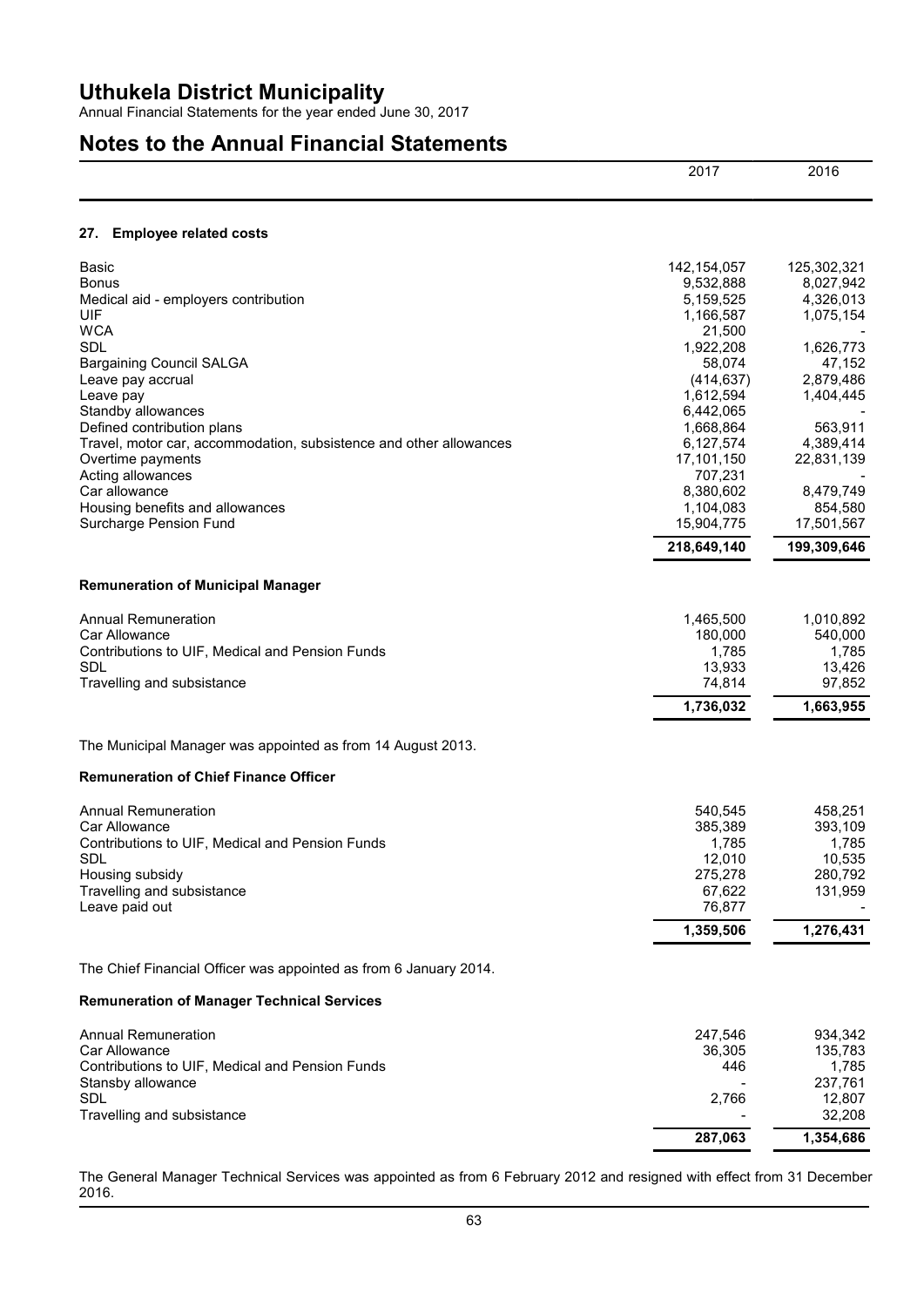Annual Financial Statements for the year ended June 30, 2017

### **Notes to the Annual Financial Statements**

|                                                                                                                                                                         | 2017                                                                     | 2016                                          |
|-------------------------------------------------------------------------------------------------------------------------------------------------------------------------|--------------------------------------------------------------------------|-----------------------------------------------|
| Employee related costs (continued)<br>27.                                                                                                                               |                                                                          |                                               |
| Remuneration of Manager Health, Environmental Services and WSA                                                                                                          |                                                                          |                                               |
| Annual Remuneration<br>Car Allowance<br>Contributions to UIF, Medical and Pension Funds<br>Housing subsidy<br><b>SALGA</b><br><b>SDL</b><br>Leave paid out<br>Basck pay | 874,932<br>255.535<br>1,785<br>7,428<br>8<br>13,228<br>154,659<br>71,796 | 724,928<br>270,116<br>1,872<br>9,668<br>9,507 |
|                                                                                                                                                                         | 1,379,371                                                                | 1,016,091                                     |

The General Manager Health, Environmental Services and WSA was re-instated as from 1 April 2015 as per Labour Court jugement.

#### **Remuneration of Manager Social and Economic Services**

|                                                 | 1,219,133 | 1.181.659 |
|-------------------------------------------------|-----------|-----------|
| SDL                                             | 11.463    | 10.553    |
| Travelling and subsistance                      | 23.552    | 78.043    |
| Acting allowance                                | 46.929    | 21.154    |
| Contributions to UIF, Medical and Pension Funds | 1.785     | 1.785     |
| Annual Remuneration                             | 1.135.404 | 1.070.124 |

The General Manager Social and Economic Services was appointed as from 1 August 2013.

#### **Remuneration of Manager Corporate Services**

| Annual Remuneration                             | 934.892   | 882.637   |
|-------------------------------------------------|-----------|-----------|
| Car Allowance                                   | 200.512   | 187.487   |
| Contributions to UIF, Medical and Pension Funds | 1.785     | 1.785     |
| SDL                                             | 10.953    | 10.326    |
| Travelling and subsistance                      | 10.778    | 3.399     |
|                                                 | 1.158.920 | 1.085.634 |

The General Manager Corporate Srevices was appointed as from 1 July 2013.

#### **Remuneration of Manager Water Services**

The General Manager Water Services was appointed as from 1 August 2013 and resigned with effect from 31 December 2014.

The position of General Manager Technical Services and Manager Water Services has been consolidated.

#### **28. Remuneration of councillors**

| <b>SDL</b>                       |           | 42.899    |
|----------------------------------|-----------|-----------|
| Councillors                      | 2.648.850 | 4.064.822 |
| Speaker                          | 567.375   | 472.235   |
| <b>Mayoral Committee Members</b> | 712.592   | 904,712   |
| Deputy Executive Mayor           | 495.678   | 306,133   |
| Executive Mayor                  | 1,058,504 | 590.296   |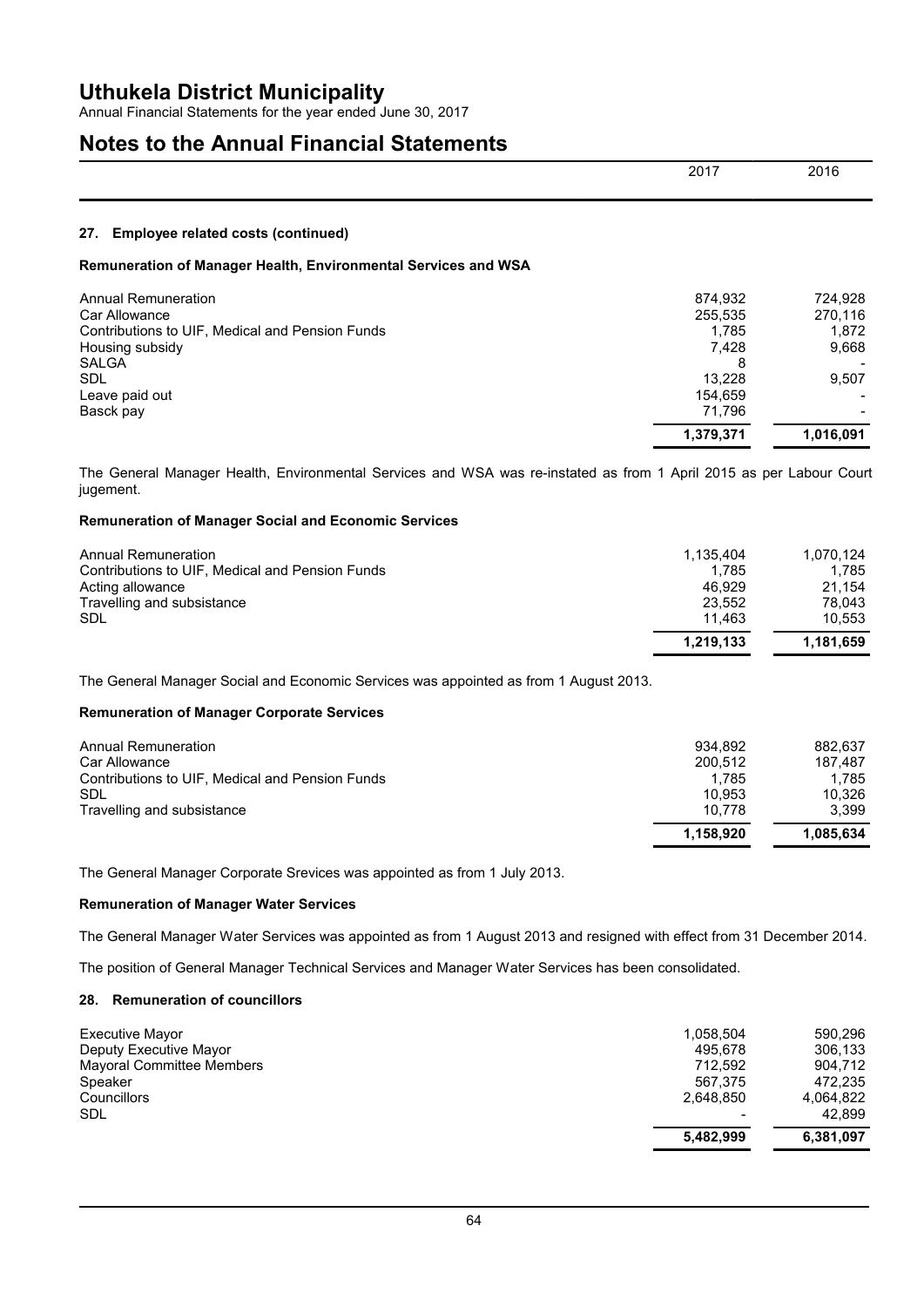Annual Financial Statements for the year ended June 30, 2017

#### **Notes to the Annual Financial Statements**

| 201<br>.<br> | .<br>. .<br>.<br>______ |  |
|--------------|-------------------------|--|

#### **28. Remuneration of councillors (continued)**

#### **In-kind benefits**

The Mayor, Deputy Mayor, Speaker and Executive Committee Members are full-time. Each is provided with an office and secretarial support at the cost of the Council.

The Mayor, Deputy Mayor and Speaker each have the use of separate Council owned vehicles for official duties.

The Mayor has three full-time bodyguards . The Deputy Mayor and speaker have two full-time bodyguards.

#### **29. Depreciation and amortisation**

| Property, plant and equipment | 62,577,084 | 49,197,065 |
|-------------------------------|------------|------------|
| 30. Finance costs             |            |            |
| Bank                          | 2,554,911  | 1,125,317  |

The Municipality had a lease agreement with Nambthi Construction CC for the rental of the office building at 33 Forbes Street / 36 Lyell Street for the period July 2014 to June 2016.

On the 30th of June 2015 a sale agreement was signed between the Municipality and Enambithi Construction CC for the purchase of the building.

The purchase price agreed upon was R30,000,000 excluding VAT at 14% and was paid with three instalments. The first instalment was due and payable on the 30th of June 2016, the second on the 30th of September 2016 and the 3rd instalment on the 30th of November 2016.

As the transfer of the propery into the name of the Municiality has not been finalized the Municipality continued to pay occupayional rent for the period July 2016 to February 2017.

The amount of R9,131,355 disclosed as finance leases represents the occupational rent paid.

On the 27th of February 2017 correspondence was received from Cajee, Setsubi, Chetty Incorporated Attorneys & Conveyancers to inform the Municipality that the transfer documents have been singned by the seller and that the Municipality has to sign the transfer documents in order to finalize the transfer.

Finance costs "bank" represents the total bank charges expenced on the Municipal bank accounts R1,125,317 (2015/2016) and R2,554,911 (2016/2017).

#### **31. Debt impairment**

| Debt impairment - Consumer debtors                                                                                                 | 94,881,113                                                                    | 57,975,475                                                                    |
|------------------------------------------------------------------------------------------------------------------------------------|-------------------------------------------------------------------------------|-------------------------------------------------------------------------------|
| 32.<br><b>Bulk purchases</b>                                                                                                       |                                                                               |                                                                               |
| Water                                                                                                                              | 8,061,187                                                                     | 7,698,102                                                                     |
| <b>Contracted services</b><br>33.                                                                                                  |                                                                               |                                                                               |
| Plant and equipment hire<br>Insurance<br>Chemicals<br>Security (guarding of municipal property<br>Water tankering - drought relief | 2,520,797<br>4,226,360<br>9,096,456<br>20,724,945<br>58.974.689<br>95,543,247 | 6,437,522<br>1,842,859<br>6,953,436<br>14,253,695<br>39,135,191<br>68,622,703 |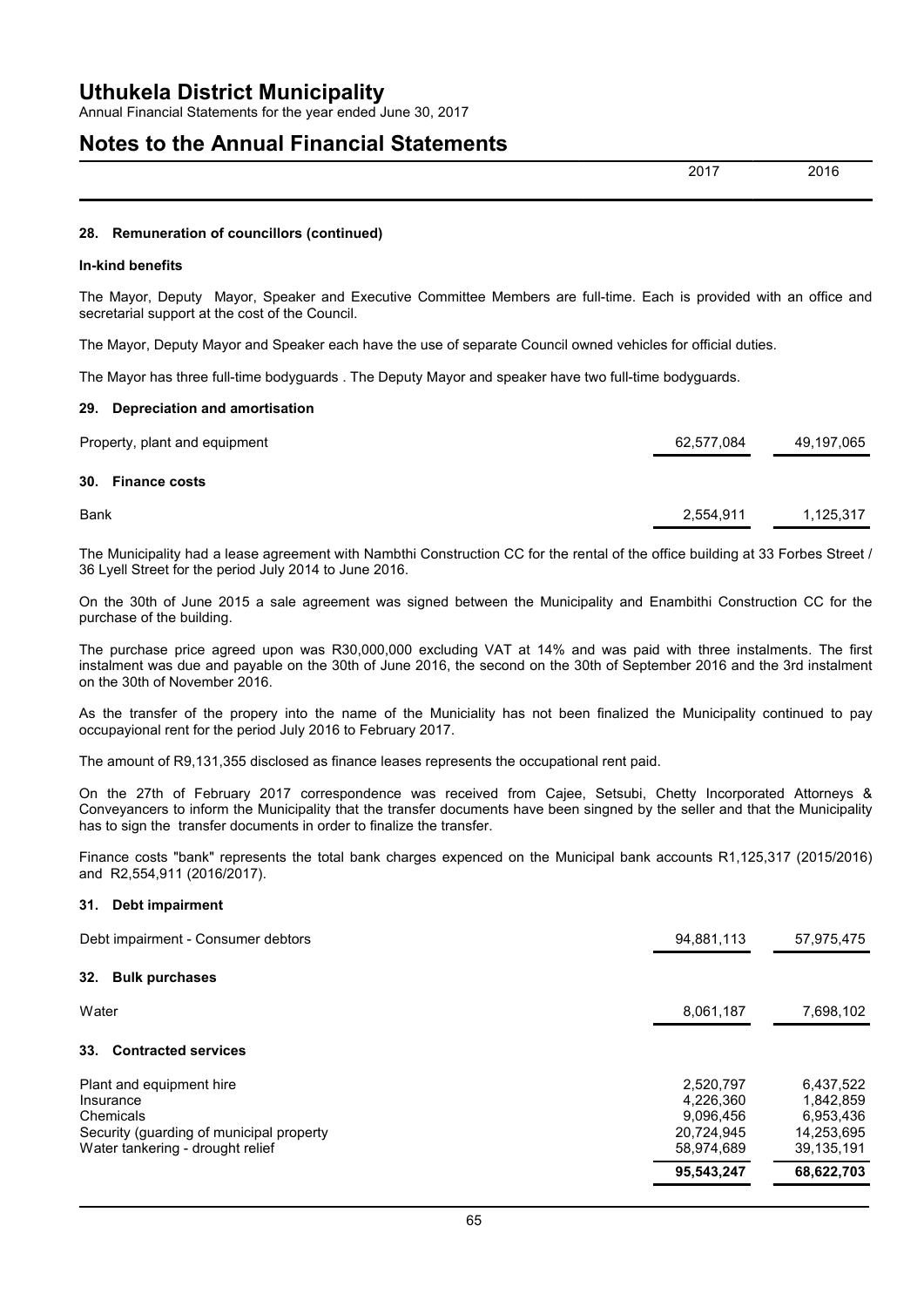Annual Financial Statements for the year ended June 30, 2017

### **Notes to the Annual Financial Statements**

2017 2016

**33. Contracted services (continued)**

The municipality spent R39,135,191 on water tankers during the 2015/2016 financial year as a result of the drought and R58,974,689 during the 2016/2017 financial year.

Water is supplied to rural communities by means of water tankers. The municipality has a contractual agreement with each service provider.

The amount of R14,253,695 (2015/2016) and R20,724,945 (2016/2017) is in respect of security guards required to guard municipal property which includes the water and waste water treatment plants.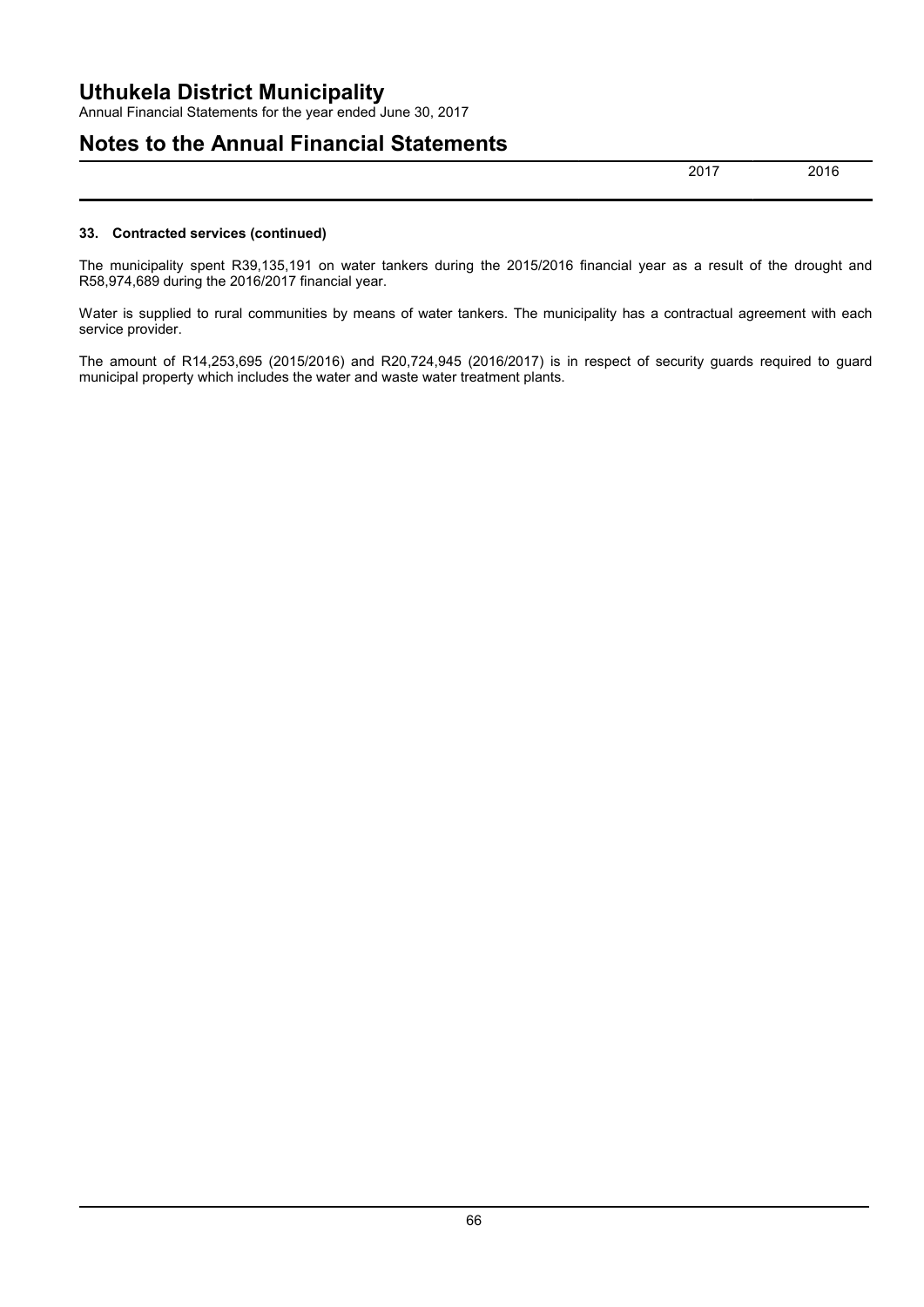Annual Financial Statements for the year ended June 30, 2017

#### **Notes to the Annual Financial Statements**

|                                   | 2017        | 2016        |
|-----------------------------------|-------------|-------------|
| <b>General expenses</b><br>34.    |             |             |
| Advertising                       | 2,192,680   | 605,012     |
| Auditors remuneration             | 2,494,036   | 2,763,225   |
| Bank charges                      | 636.523     | 748,019     |
| Cleaning                          | 908,517     | 406,773     |
| Commission paid                   | 428,523     | 740,911     |
| Computer expenses                 | 226,798     | 1,809,108   |
| Consulting and professional fees  | 16,356,754  | 28,724,005  |
| Consumables                       | 2,689,463   | 10,939      |
| Entertainment                     | 3,443,052   | 741,385     |
| Conferences and seminars          | 2,054,543   | 181,189     |
| IT expenses                       | 114,173     | 1,448,650   |
| Fleet                             | 1,099,820   | 552,797     |
| Medical expenses                  | 199,730     | 97,023      |
| Motor vehicle expenses            | 813.087     | 254,575     |
| Fuel and oil                      | 10,150,292  | 10,792,799  |
| Postage and courier               | 10,063      | 6,861       |
| Printing and stationery           | 3,300,657   | 2,280,585   |
| Protective clothing               | 1,913,917   | 2,791,776   |
| Security (VIP)                    | 670,458     | 312,900     |
| Subscriptions and membership fees | 2,410,692   | 2,353,307   |
| Telephone and fax                 | 3,120,308   | 3,282,070   |
| Training                          | 2,282,626   | 5,782,875   |
| Assets expensed                   | 25,941,772  | 807,224     |
| Electricity                       | 60,877,723  | 54,040,050  |
| Water                             |             | 306,673     |
| Audit committee                   | 209,518     | 174,106     |
| Government grant expenditure      | 4,776,406   | 60,635,030  |
| Repairs and maintenance           | 34,234,958  | 37,829,399  |
| Other expenses                    | 20,728,695  | 40,110,809  |
|                                   | 204,285,784 | 260,590,075 |

Government grant expenditure represents sanitation projects funded by the Municipal Infrastructure Grant (MIG) which are not capitalized and is not reflected as PPE in the fixed asset register.

Assets expensed relates to expenditure incurred against the capital budget however these items are not of a capital nature and have therefore not being capitalised and are not included in PPE in the fixed asset register.

Printing and stationery includes the amount of R1,131,262 paid to Inside Data for the printing of consumer debtors statements.

Maintenance and repairs R37,829,399 (2015/2016) and R34,234,958 (2016/2017) is now disclosed under note 4 "PPE" - Grap 1 - Presentation of financial statements.

Consulting and professional fees which are included in general expenditure relates to the following.

# **Consulting and professional fees**

| Legal fees                           | 1,829,631  | 17,985,250 |
|--------------------------------------|------------|------------|
| Professional fees                    | 6,479,349  | 6,817,388  |
| Asset verification                   | 4,356,401  | 2,216,500  |
| VAT audit                            | 3,691,373  | 1,704,867  |
|                                      | 16,356,754 | 28,724,005 |
| 35.<br><b>Auditors' remuneration</b> |            |            |
| Fees                                 | 2,494,036  | 2,763,225  |
|                                      |            |            |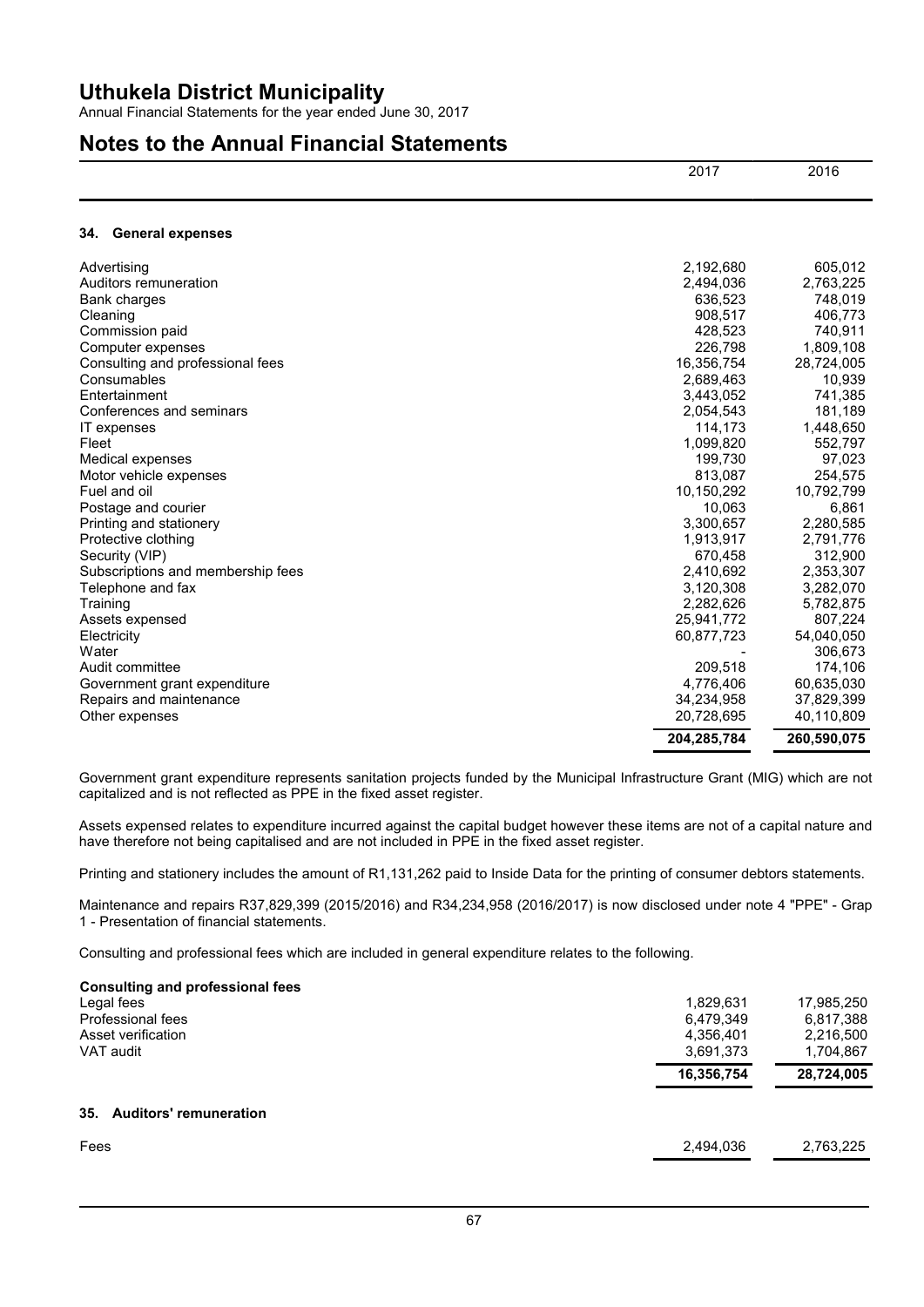Annual Financial Statements for the year ended June 30, 2017

### **Notes to the Annual Financial Statements**

|                                                                              | 2017      | 2016    |
|------------------------------------------------------------------------------|-----------|---------|
| 36. Lease rentals on operating leases                                        |           |         |
| <b>Agreement of leases - Lessor</b>                                          |           |         |
| Dedekind Real Estate - Rental of parking space in Ladysmith                  | 269,280   |         |
| Itabiro Investments CC - Rental of parking space in Ladysmith                |           | 99,000  |
| Beaukes JC - Rental of satelite office in Colenso                            |           | 3.150   |
| Sarjoo VR - Rental of satelite office in Weenen                              | 39,881    | 25,897  |
| Enambithi Construction - Rental of main office at 33 Forbes Street Ladysmith | 9,131,355 |         |
| Moon Magic Investments - Rental of satelite office in Estcourt               | 53.361    | 53,361  |
| October Morn Investment CC - Rental of parking space in Ladysmith            |           | 297.000 |
| A Good - Rental of satelite office in Colenso                                | 24.030    | 19.800  |
| Konika Minolta - Rental of office machines (photo copiers)                   | 360.183   | 242.367 |
| Richmond and Associates                                                      | 22,000    |         |
|                                                                              | 9,900,090 | 740,575 |

The lease agreement with Enambithi Construction CC was for the office space at 33 Forbes Street / 36 Lyell Street and was for the period 1 July 2016 to 31 December 2016.

A sale agreement for the purchase of the building at 33 Forbes Street / 36 Lyell Street was signed between Enambithi Construction CC and the municipality on the 30th of June 2015.

The Municipality continued to pay the monthly rental up to the date of the transfer of the property from the landlord to the Municipality.

The lease agreement with Itabiro Investments CC was for a parking area for Council vehicles at 24/28 Murchison Street Ladysmith and was for the period 1 November 2014 to 31 January 2015. Thereafter on a month to month basis and was terminated at the end of September 2015.

The lease agreement with Beukes JC was for the satelite office at 63/69 Sir George Street Colenso and was for the period 1 September 2013 to 31 August 2015.

The lease agreement with Sarjoo VR is for the satelite office at Retief Street in Weenen which commenced in January 2005 on a month to month basis and was terminated in September 2015. A new contract was entered into for the period October 2015 to September 2018.

The lease agreement with Rashid Suleman Trust was for the satelite office at 127 Albert Street Estcourt and was for the period 1 December 2014 to 1 January 2015. Rashid Suleman Trust is now known as Moon Magic Investments (Pty) Ltd and the lease agreement was for the period 1 February 2015 to 31 January 2016 and was renewed for the period 1 February 2016 to 31 January 2017.

The lease agreement wih October Morn Investments CC is on a month to month basis and is for parking space at 24/28 Murchison Street which commenced on the 1st of October 2015.

The lease agreement with A Good is in respect of the satelite office at 63/69 Sir George Street in Colenso for the period 1 September 2015 to 31 August 2018.

The lease agreement with Dedekind Real Estate is for parking space which is on a month to month basis.

Additional office equipment (photo copiers) is leased from Konica Minolta for a period of 36 months which started in December 2015 and terminates in November 2018.

**Operating lease liabilities**

Rental offices 15,955 378,853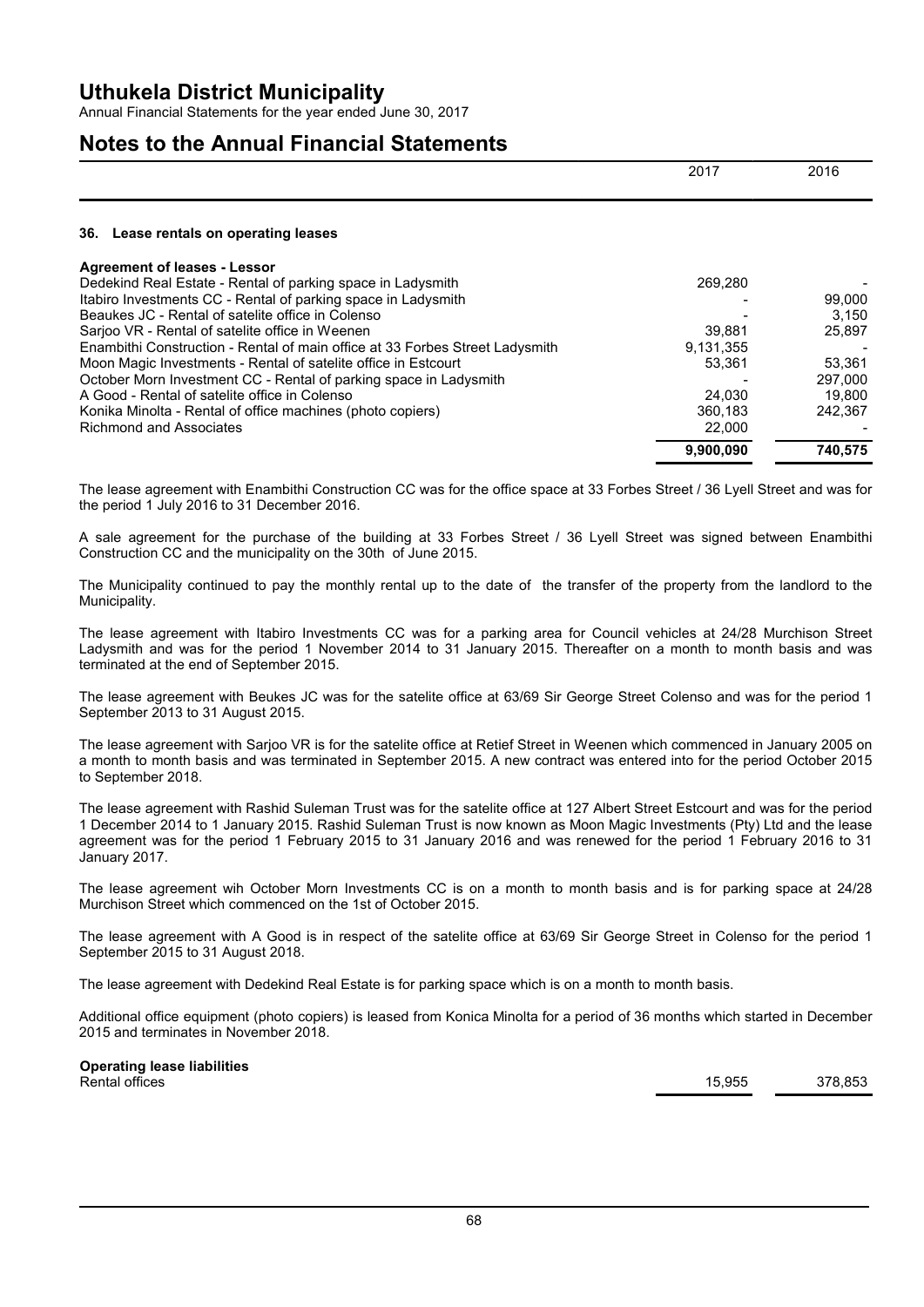Annual Financial Statements for the year ended June 30, 2017

# **Notes to the Annual Financial Statements**

|                                                            | 2017            | 2016           |
|------------------------------------------------------------|-----------------|----------------|
| Cash generated from operating activities<br>37.            |                 |                |
| Surplus                                                    | 83,350,531      | 53,912,899     |
| <b>Adjustments for:</b>                                    |                 |                |
| Depreciation and amortisation                              | 62,577,084      | 49,197,065     |
| Loss on sale of assets                                     | 5,204,839       | 1,231,708      |
| (Loss) gain on acturial valuations                         | (2,363,782)     | 12,280,604     |
| Impairment deficit                                         | 10,807,571      |                |
| Debt impairment                                            | 94,881,113      | 57,975,475     |
| Movements in operating lease assets and accruals           | (244, 590)      | (255, 271)     |
| Changes accumulated surplus                                | 1.809.067       | 13,924,192     |
| Changes in working capital:                                |                 |                |
| Inventories                                                | (378, 995)      | (329, 935)     |
| Increase/(decrease) receivables from exchange transactions | (124, 919)      | (226, 423)     |
| Increase/(decrease) receivables from exchange transactions | (108, 219, 232) | (79, 769, 384) |
| Other receivables from non-exchange transactions           | (676, 943)      | (197, 701)     |
| Increase/ (decrease) prepayments                           | 139,624         | 416,388        |
| Increase/(decrease) in payables from exchange transactions | (11,782,097)    | (51, 765, 015) |
| Increase/ (decrease) in other accruals                     | 546,466         | 3,603,360      |
| Increase unspent conditional grants and receipts           | 53,555,522      | 9,156,703      |
| Contribution to provisions - non-current                   | 1,695,748       |                |
| Other financial liabilities                                | (47, 142, 501)  | 63,698,870     |
|                                                            | 143,634,506     | 132,853,535    |

#### **38. Disposal of: a significant asset(s) /or a group of assets and liabilities /or a component of the entity**

Management has taken a decision to dispose of a significant group of assets as reflected in Appendix B "analysis of property, plant and equipment".

#### **Description of the asset(s), group of assets and liabilities or, component**

The following disposals have been identified R4.200,215 (2015/2016).

#### **Carrying values**

| Carrying value of a group of assets (vehicles)               |   | 3.296.402 |
|--------------------------------------------------------------|---|-----------|
| Carrying value of a group of assets (Computer Equipment)     |   | 428.871   |
| Carrying value of a group of assets (Furniture and fittings) | - | 120.411   |
| Carrying value of a group of assets (Office equipment)       | - | 299.531   |
| Carrying value of a group of assets (Computer Software)      |   | 55.000    |
|                                                              |   |           |

#### **Further approvals required**

Council approval has been obtained in respect of the write off of the above.

A public aucion was held on Thursday, January 26, 2017 in respect of the prior year write offs and the proceeds from the sale of the assets amounted to R776,759 which is included in other revenue in the statement of financial performance.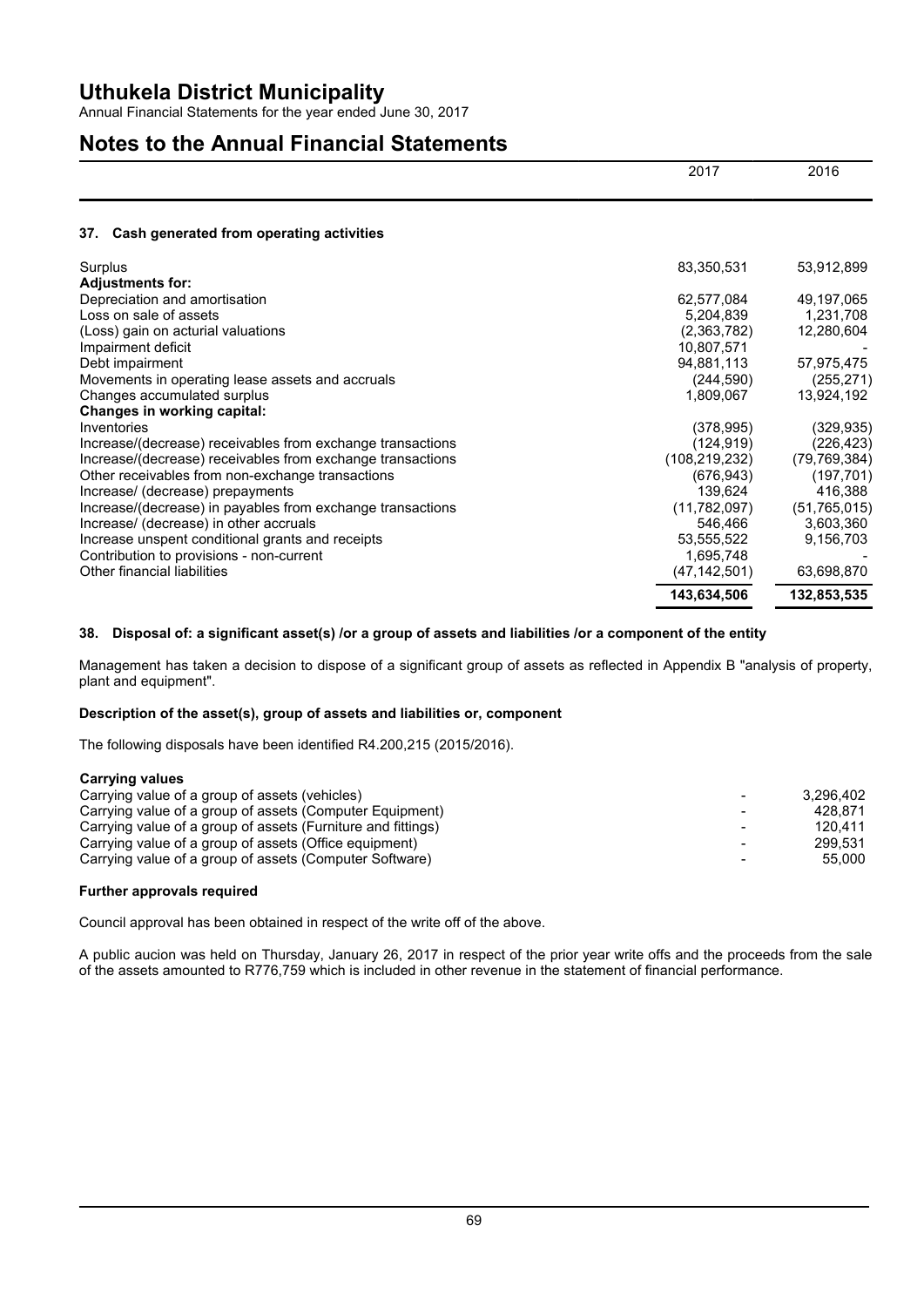Annual Financial Statements for the year ended June 30, 2017

### **Notes to the Annual Financial Statements**

|  | 2017<br>∼ | הר<br>.<br>_____ |
|--|-----------|------------------|
|  |           |                  |

 $\overline{\phantom{0}}$ 

|  | 39. |  | <b>Commitments</b> |
|--|-----|--|--------------------|
|--|-----|--|--------------------|

#### **Authorised capital expenditure**

| Already contracted for but not provided for                                    |             |             |
|--------------------------------------------------------------------------------|-------------|-------------|
| Property, plant and equipment                                                  | 340,014,209 | 268,189,981 |
| <b>Municipal Infrastructure Grant (MIG)</b>                                    |             |             |
| Driefontein professional fees                                                  |             | 2,999,564   |
| Bhekuzulu phase 1 reticulation                                                 | 25,243,495  |             |
| Bhekuzulu phase 2 reticulation                                                 | 13,606,204  |             |
| Bhekuzulu phase 7                                                              | 19,168,822  | 28,405,995  |
| Bhekuzulu phase 8                                                              | 8,799,423   | 31,610,916  |
| Bhekuzulu consultants                                                          | 3,850,469   |             |
| Kwanobamba / Ezitendeni consultants                                            | 5,966,332   | 10,437,015  |
| Kwanobamba / Ezitendeni 1B                                                     |             | 2,396,234   |
| Lwanobamba / Ezitendeni 1F                                                     | 12,369,911  |             |
| Kwanobamba / Ezitendeni 2A                                                     |             | 18,385,004  |
| Kwanobamba / Ezitendeni 2C                                                     | 2,028,010   | 10,622,179  |
| kwanobamba / Ezitendeni 2B                                                     | 9,194,956   |             |
| Kwanobamba / Ezitendeni water supply                                           |             | 23,430,127  |
| Kwanobamba / Ezitendeni water treatment works                                  | 4,735,414   |             |
| Kwanobamba / Ezitendeni sanitation                                             | 13,205,902  |             |
| Kwanobamba / Ezitendeni WWWT civil and building works                          | 30,525,062  |             |
|                                                                                |             | 12,189,761  |
| Ntabamhlophe water scheme phase 13                                             |             |             |
| Ntabamhlophe consultants                                                       |             | 670,367     |
| Bergvillephase 1                                                               |             | 454,185     |
| Bergville sewer                                                                |             | 84,584      |
| Ezakheni treatment plant                                                       |             | 1,136,714   |
| Ezakheni / Emnambithi refurbishment<br>Ezakheni water reticulation consultants | 35,481,215  | 4,214,311   |
|                                                                                |             | 608,677     |
| Ezakheni water reticulation<br>Ezakheni E sanitation                           |             | 4,092,149   |
|                                                                                |             | 689,326     |
| Ezakheni sanitation phase 2                                                    | 23,041,004  |             |
| Umhlumayo projects                                                             | 17,488,991  | 20,666,532  |
| Fitty Park phase 2                                                             | 17,924,219  |             |
| District disaster centre                                                       | 127,110     | 4,159,533   |
| Archie Rodel Colenso                                                           |             | 2,642,866   |
| Rural road asset management                                                    | 747,445     | 3,809,099   |
| Kethani refurbishment & upgrade of WWTW                                        |             | 1,351       |
| Spioenkop to Ladysmith pipeline                                                |             | 1,760,217   |
| Hopsland to indaka phase 2                                                     | 37,597,543  |             |
| Moyeni / Zwelisha                                                              | 1,982,344   | 2,691,127   |
| Mimosadale                                                                     | 18,570,323  | 14,271,734  |
| Umtshezi East regional water                                                   | 5,240,710   |             |
| Winterton water treatment                                                      |             | 3,924,798   |
| Boreholes drought relief                                                       |             | 5,850,729   |
| Lombardskop bulk water feeder                                                  |             | 46,727,922  |
| Whembezi bulk water                                                            |             | 8,818,893   |
| Mayibuye consultants                                                           |             | 438,072     |
| Dredging of dam                                                                | 33,119,305  |             |
|                                                                                | 340,014,209 | 268,189,981 |
| Not yet contracted for and authorised by accounting officer                    |             |             |
| Creditors orders issued at year end (PPE)                                      | 144,566     | 7,695       |
| <b>Total capital commitments</b>                                               |             |             |
| Already contracted for but not provided for                                    | 340,014,209 | 268,189,981 |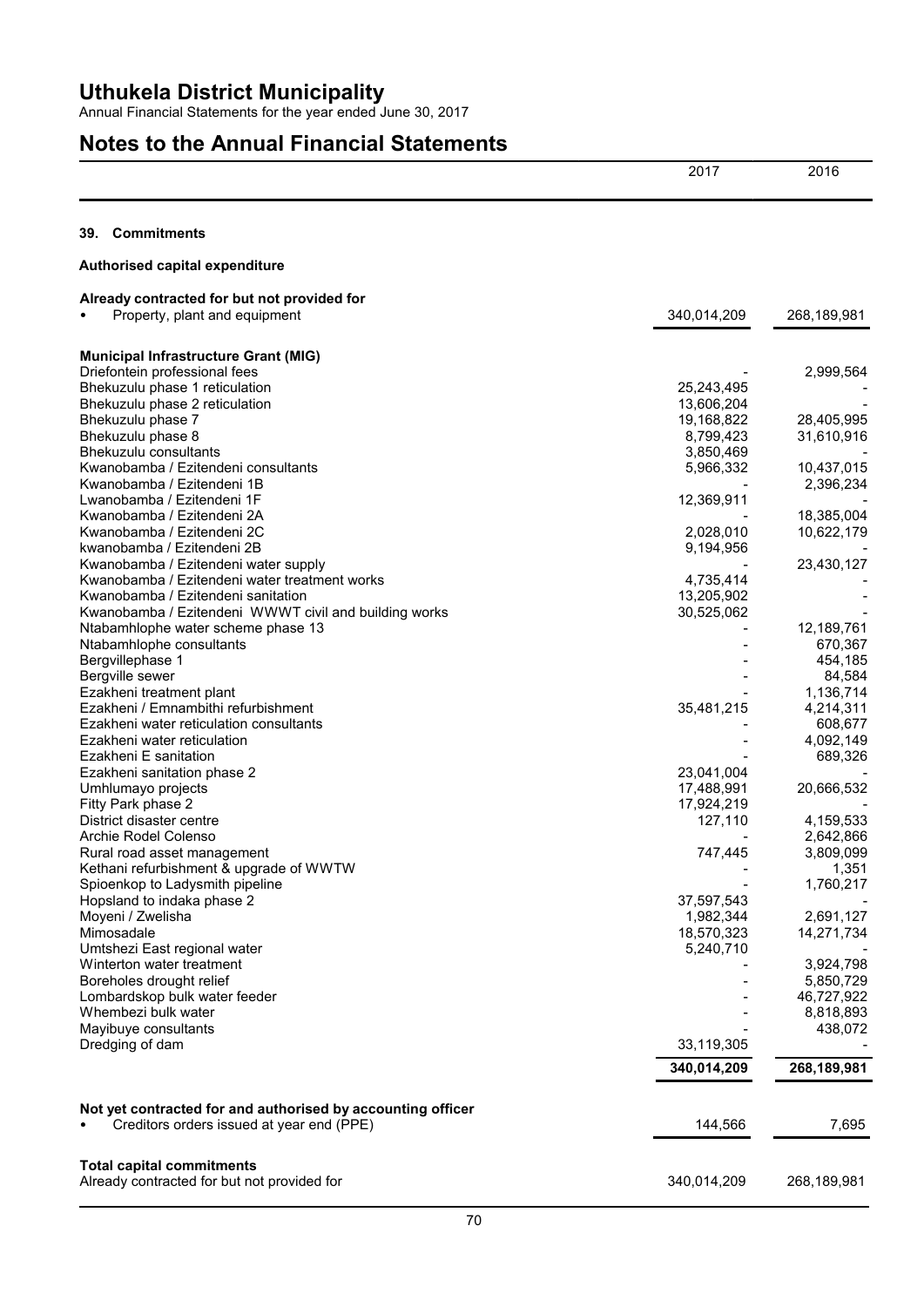Annual Financial Statements for the year ended June 30, 2017

### **Notes to the Annual Financial Statements**

|                                                                                                        | 2017          | 2016                 |
|--------------------------------------------------------------------------------------------------------|---------------|----------------------|
| 39. Commitments (continued)                                                                            |               |                      |
| Not yet contracted for and authorised by accounting officer                                            | 144,566       | 7,695                |
|                                                                                                        | 340, 158, 775 | 268, 197, 676        |
| Authorised operational expenditure                                                                     |               |                      |
| Already contracted for but not provided for                                                            |               |                      |
| <b>Rental offices</b>                                                                                  | 449,710       | 454,103              |
| Rental office machines<br>$\bullet$                                                                    | 355,301       | 100.099<br>3,000,000 |
| Inkazimulo - professional fees<br>٠<br>Red Spike - security guarding of municipalproperty<br>$\bullet$ | 10,975,356    | 14,245,554           |
| Bonakude Consulting - asset verification<br>$\bullet$                                                  |               | 2,200,000            |
|                                                                                                        | 11,780,367    | 19,999,756           |
| Not yet contracted for and authorised by accounting officer                                            |               |                      |
| Creditors orders issued at year end                                                                    | 3,112,832     | 6,080,638            |
| <b>Total operational commitments</b>                                                                   |               |                      |
| Already contracted for but not provided for                                                            | 11,780,367    | 19,999,756           |
| Not yet contracted for and authorised by accounting officer                                            | 3,112,832     | 6,080,638            |
|                                                                                                        | 14,893,199    | 26,080,394           |
| <b>Total commitments</b>                                                                               |               |                      |
| <b>Total commitments</b>                                                                               |               |                      |
| Authorised capital expenditure                                                                         | 340, 158, 775 | 268,197,676          |
| Authorised operational expenditure                                                                     | 14,893,199    | 26,080,394           |
|                                                                                                        | 355,051,974   | 294,278,070          |

This committed expenditure relates to plant and equipment as well as operational expenditure and will be financed by grant funding, retained surpluses, existing cash resources, funds internally generated, etc.

#### **Operating leases - as lessee (expense)**

| Minimum lease payments due          |           |         |
|-------------------------------------|-----------|---------|
| - within one year                   | 805.011   | 554.201 |
| - in second to fifth year inclusive | 601.308   | 68.815  |
|                                     | 1.406.319 | 623.016 |

Operating lease payments represent rentals payable by the municipality for certain of its office properties. Leases are negotiated for an average term of three years. No contingent rent is payable.

Parking space for Council vehicles is negotiated on a month to month basis.

Office machines rented from Konica Minolta are negotiated for a term of three years.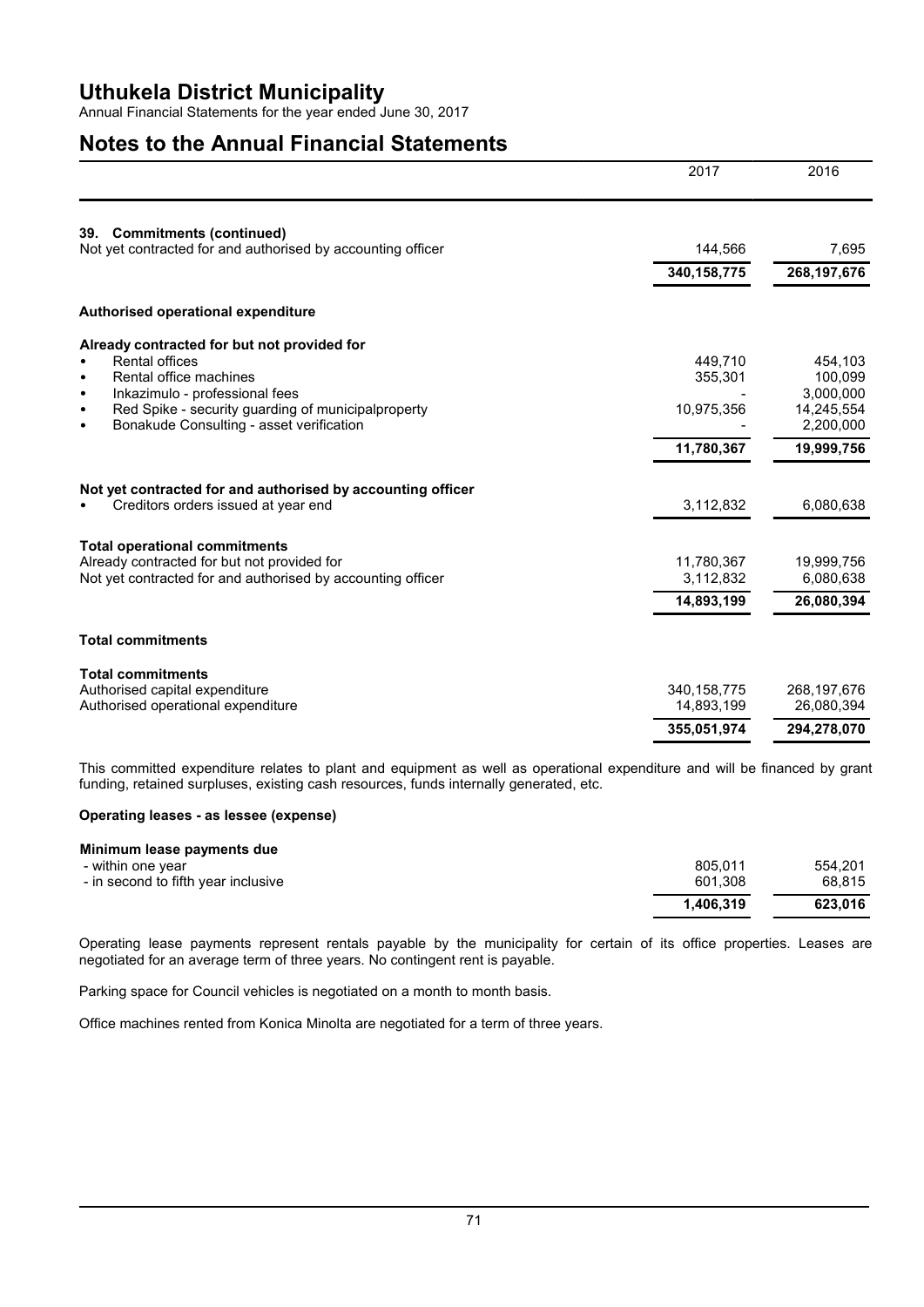Annual Financial Statements for the year ended June 30, 2017

## **Notes to the Annual Financial Statements**

|                                                             | 2017       | 2016       |
|-------------------------------------------------------------|------------|------------|
| <b>Contingent Liabilities</b><br>40.                        |            |            |
| <b>Contingent liabilities</b>                               |            |            |
| Ramkhelewan INC - D. kistado                                | 15,240     | 15,240     |
| Ramkhelewan INC - A.M.J. Hlongwane                          | 174,261    | 174,261    |
| Ramkhelewan INC - Aurocon                                   | 378,607    | 378,607    |
| Ramkhelewan INC - J. Potgieter                              | 4,534      | 4,534      |
| Ramkhelewan INC - Jeffares & Green                          | 576,484    | 576,484    |
| Ramkhelewan INC - Nambithi Pumps                            | 5,795,972  | 5,795,972  |
| Ramkhelewan INC - Andile Thwala                             | 100,000    | 100,000    |
| Shepstone & Wylie - Abajabuli Project Services CC           | 15,190,398 | 15,190,398 |
| Shepstone & Wylie - S. Sewepersad                           | 3,000,000  | 3,000,000  |
| Shepstone & Wylie - Ubunzima Trading Enterprise CC          | 1,758,304  | 1,758,304  |
| Shepstone & Wylie - Seema Devi Singh                        | 450,000    | 450,000    |
| Shepstone & Wylie - Lucia Sibongile Ndlovu                  | 450,000    | 450,000    |
| Shepstone & Wylie - Water and Sanitation Services SA (WSSA) |            | 7,447,593  |
| Shepstone & Wylie - Rasp Consultants CC                     | 65,857     | 65,857     |
| Shepstone & Wylie - Rasp Consultants CC                     | 63,400     | 63,400     |
| Shepstone & Wylie - T.T. Keswa                              | 1,853,170  |            |
|                                                             | 29,876,227 | 35,470,650 |

The above contingent liabilities are being attended to by the Municipalities legal representatives.

Details are as follows;

**D. Kistado - Collision on motorcycle with surveyors peg** - Claim amount R15,240 - the matter was set down for trial and postponed. There is a very good prospect of succeeding with the defence and Council's legal representative believe that the plaintiffs claim should have been against the Alfred Duma Local Municipality and not Uthukela.

**A.M. J. Hlongwane - Eradication of bucket latrines in Ekuvukeni "Contract 19/2005**" - Claim amount R174,261 - the matter has been defended in the High Court and is awaiting for the plaintiff to take the next step. The prospect of success herein is good and Council's legal representative suggests that they continue defending the matter.

**Aurocon - Consultants fees not paid** - Claim amount R378,607 - the matter has been defended and must proceed. Prospects of success are good considering previous consultations the Munipality's legal representatives had with S. Mthethwa and B.H. Khoza. For now the matter is pending as the plaintiff is negotiating settlement with the Municipality directly.

**J. Potgieter - burst pipe causing damages to wall and paving** - Claim amount R4,534 - the matter has been defended and Council's legal representative is awaiting trial date. The plaintiff's claim is against the Municipality for damages to a wall and paving when a burst water pipe was repaired. Prospect of success are good.

**Jeffares and Green - Consultant fees in respect of Bergville water project** - Claim amount R576,484 - the matter was set down for trial but removed from the roll as the plaintiff intends amending it's papers. The Municipality's legal representative will inform the Municipality once a new trial date has been set.

**Nambithi Pumps - breach of contract** - The claim amount increased from R2,795,972 to R5,795,972 - this is in respect of the cost of the contract and the loss of profit. The plaintiff issued summons based on a breach of contract. The matter is being defended and will proceed to trial.

**IPTCO - Rates levied** - No claim amount as the plaintiff brought an application to reassess rates amount levied by the Municipality on the farm. The matter is current and proceeding to trial. Thusfar there has been no movement by the plaintiff and the attorneys are suggesting that the matter lie until the plaintiff makes the next move.

**Andile Thwala - injuries suffered by child** - Claim amount R100,000 - the claim arised from injuries suffered by her child by falling into an exposed manhole. The matter is being defended and the Municipalitty's insurers has contacted the Municipality's legal representative in this regards.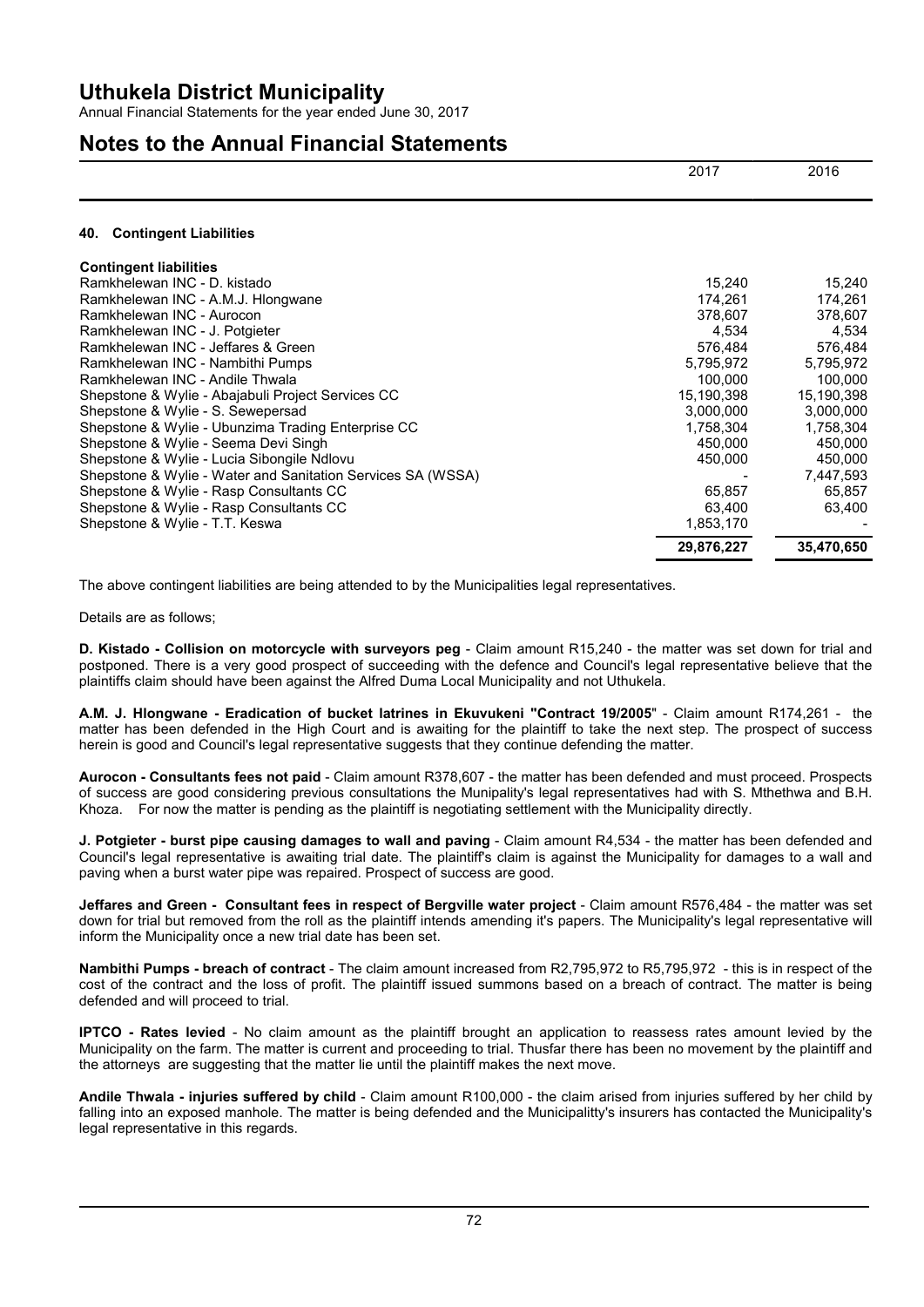Annual Financial Statements for the year ended June 30, 2017

### **Notes to the Annual Financial Statements**

2017 2016

#### **40. Contingent Liabilities (continued)**

**Abajabuli Project Services CC** - Thuk3974.3 - Claim amount R15,190,398 - this is a claim brought against the Municipality for breach of contract. Judgement in favour of the Municipality was delivered by the Court on the 20th of February 2017, but the plaintiff applied for and was granted an application to appeal against such judgement. The attorneys are awaiting delivery of the plaintiffs appeal in the matter.

**A. Sewepersad** - Thuk3974.5 - Claim amount R3,000,000 - In this matter a notice was sent to the Municipality in terms of Section 2 of Act 40 of 2002 by Viren Naidoo & Associates advising of their client's claim ( A. Sewepersad) against the Municipality for the sum of R3,000 000 arising from the death of his wife and injuries to himself which were allegedly caused when the vehicle they were travelling in plunged into a deep trench which was alledgetly dug by the Municipality's employees and was not cordoned off. The Municipality has referred this to it's insurers who are in the process of investigating the matter.

**Ubunzima Trading Enterprise CC** - Thuk3974.14 - Claim amount R1,758,304 - summons was issued against the Municipality in respect of retention moneys which were not paid over to the plaintiff on completion of certain works as follow; claim no1 - R1,039,355 for laying of pipes in Inkanyezi community water supply scheme, claim no 2 - R604,395 for laying of pipes in the Bergville bulk water scheme, claim no 3 - R114,554 for the refurbishment and upgrade of the waste water treatment works at Khethani. The pleading in this matter has closed and preparations for trial will commence shortly.

**Seema Devi Singh** - Thuk3974.16 - Claim amount R450,000 - the claim is in respect of salary and benefit dispute where the plaintiff alleges that the incorrect salary scale was applied by the Municipality during the plaintiffs period of employment. The matter has been defended on behalf of the Municipality and the plaintiff has filed a notice to ammend its particulars of claim to the summons to which Shepstone & Wylie has objected. Nothing futher has been done by the plaitiff to pursue to finality her alleged claim against the Municipality. In the circumstances, Shepstone & Wylie proceeded to set down for hearing the Municipality's application for the dismissal of the plaintiff's claim against the Municipality on the basis that her particulars of claim are excipiable. The application was set down for hearing on the 12th of July 2017 at the Pietermaritzburg High Court, but was adjourned by consent at the request of the plaintiff''s attorneys, with the plaintiff to pay the cost occasioned by the ajournment.

**Lucia Sibongile Ndlovu** - Thuk3974.17 - Claim amount R450, 000 - the claim is in respect of salary and benefit dispute where the plaintiff alleges that the incorrect salary scale was applied by the Municipality during the plaintiffs period of employment. The matter has been defended on behalf of the Municipality and the plaintiff has filed a notice to ammend its particulars of claim to the summons to which Shepstone & Wylie has objected. Nothing further has been done by the plaintiff to pursue to finality her alledged claim against the Municipality. In the circumstance, Shepstone & Wylie proceeded to set down for hearing the Municipality's application for the dismissal of the plaintiff's claim against the Municipality on the basis that her particulars of claim are excipiable. The application was set down for hearing on the 12th of July 2017 at the Pietermaritzburg High Court,but was adjourned by consent at the request of the plaintiff's attorneys, with the plaintiff to pay the cost occasioned by the adjournment.

**Water and Sanitation Services South Africa (WSSA)** - Thuk3974.20 - In this application, the relief sought byRasp Consultants was an order directing the Municipality to reconstitute a Bid Evaluation Committee (BEC) to re-evaluate the technical specifications of tender no. 131/2014 and, thereafter, to re-advertise the relevant tender.

During August 2016, Shepstone & Wylie were instructed thet the Municipality has decided to withdraw the relevant tender and, instead, to have the relevant services performed internally. Shepstone & Wylie wrote to the applicant's attorneys advising them accordingly, and suggested that the matter be settled on the basis that their client withdraws its application against the Municipality, with each party to pay its own costs.

Shepstone & Wylie were advised by the applicant's attorney that they would revert back once they have obtained their client's instructions in response to the aforesaid proposal. However, they did not revert back with their client's instructions and, after sending them numerous reminders to that effect, Shepstone & Wylie wrote to them advising them that in the absence of their clients resonce, they assumed that the matter has been settled on the basis of the suggestion. To date Shepstone & Wylie have not received any response, and will now proceed to close the file and render their final account on that basis.

**RASP Consultants CC t/a Vivah Technologie**s - Thuk3974.13 - Claim amount R65,857 - Justin Heunis & Co, acting on behalf of the plaintiff has issued summons on the 18th of June 2015 against the Municipality for an outstanding balance of R65,857 due, owing and payable for goods sold, delivered and services rendered. The Municipality is represented by Shepstone & Wylie. The matter has been defended and the pleadings have reached the discovery stage.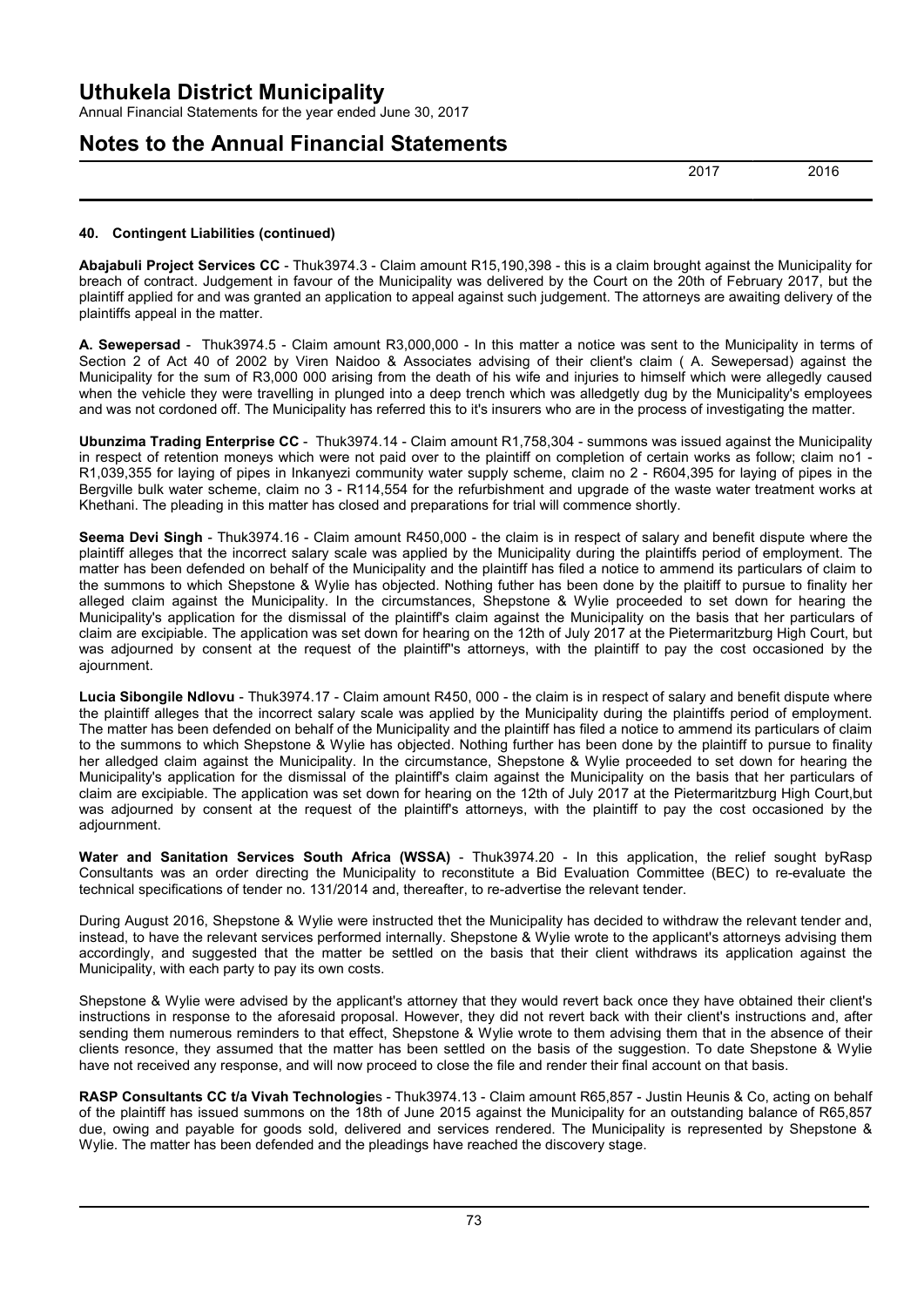Annual Financial Statements for the year ended June 30, 2017

### **Notes to the Annual Financial Statements**

2017 2016

#### **40. Contingent Liabilities (continued)**

**RASP Consultants CC t/a Vivah Technologie**s - Thuk3974.15 - Claim amount R63,400 - Justin Heunis & Co, acting on behalf of the plaintiff has issued summons on the 18th of June 2015 against the Municipality for an outstanding balance of R63,400 due, owing and payable for goods sold, delivered and services rendered. The Municipality is represented by Shepstone & Wylie. The matter has been defended and the pleadings have reached the discovery stage.

Vivah Technologies had lodged an urgent applicationfor an order interdicting the municipality from awarding contract No.131/2014 to Water and Sanitation Services South Africa (WSSA) based on the allegation that WSSA's bid ought to have been disquailfied for a number of reasons.

During August 2016. Shepstone & Wylie were instructed by the Municipalitythat the matter had been settled amicably amongst the parties. They then wrote back to the applicant's attorneys requesting their confirmation to that effect,but their response was that their client was still intent on pursuing its application against the Municipality.. To date ,no futher steps have been taken by the applicant's attorneys to persue their client's application to finality.

In the circumstances, Shepstone & Wylie were instructed by the Municipality to set the matter down for hearing on the opposed motion roll for the purpose of seeking an order dismissing the applicant's application against the Municipality with costs. The date allocatedforthe hearing of such application is 30 August 2017, and Shepstone & Wylie have already briefed Adv. Finnigan to appear and argue the application on behalf of the Municipality on that date.

**T.R. Keswa** - This is a matter in which the Municipality's erstwhile attorneys in a labour related matter had submitted to the Municipality their bill of costs for the sum of R1,853,170 in respect of the legal services they rendered in the matter. The municipality thought the amount claimed in the bill of costs was rather excessive, and instructed Shepstone & Wylie to submitt the bill of costs to the Law Society for taxation. However the Municipality subsequently instructed to hold the matter in abeyance as an attempt was being made by the parties to settle the matter amicably. Futher instructions is awaited from the Municipality

#### **Contingent assets**

#### **Contingent assets**

Namandla Roads and Civils 7,770,981 - 2008 - 2009 - 2009 - 2014 - 2014 - 2014 - 2014 - 2014 - 2014 - 2014 - 20

**Namandla Roads And Civils** - This is a matter in which the Municipality has instructed Shepstone & Wylie to lodge an application against Mutual and Federal Risk Finance Limited (MFRFL) to claim the sum of R7,770,981 in respect of a performance guarantee issued by MFRFL in terms of which it bounds itself in favour of the Municipality for the performance of Namandla Roads and Civils in the latter's Contract with the Municipality. This follows the default of Namandla in its performance in the relevant contract. The matter is not likely to proceed to trial as MFRFL has already indicated, in principle, its intention to settle the matter by making payment of the guarantee amount to the Municipality.

#### **41. Related parties**

Post employment benefit plan for employees of entity and/or other related parties Post employment benefit plan for employees of a related party of a close Keyhealth family member of key management

Bonitas

#### **Key management information**

| <b>Board menbers</b> | <b>Executive Committee</b>             |  |
|----------------------|----------------------------------------|--|
| Senior Management    | Municipal Manager - Accounting officer |  |
| Senior Management    | <b>Chief Financial Officer</b>         |  |
| Senior Management    | General Manager Corporate Services     |  |
| Senior management    | General Manager Technical and          |  |
|                      | Infrastructure Services                |  |
| Senior Management    | General Manager Municipal Health &     |  |
|                      | <b>Water Services Authority</b>        |  |
| Senior Management    | General Manager Social & Economic      |  |
|                      | Services                               |  |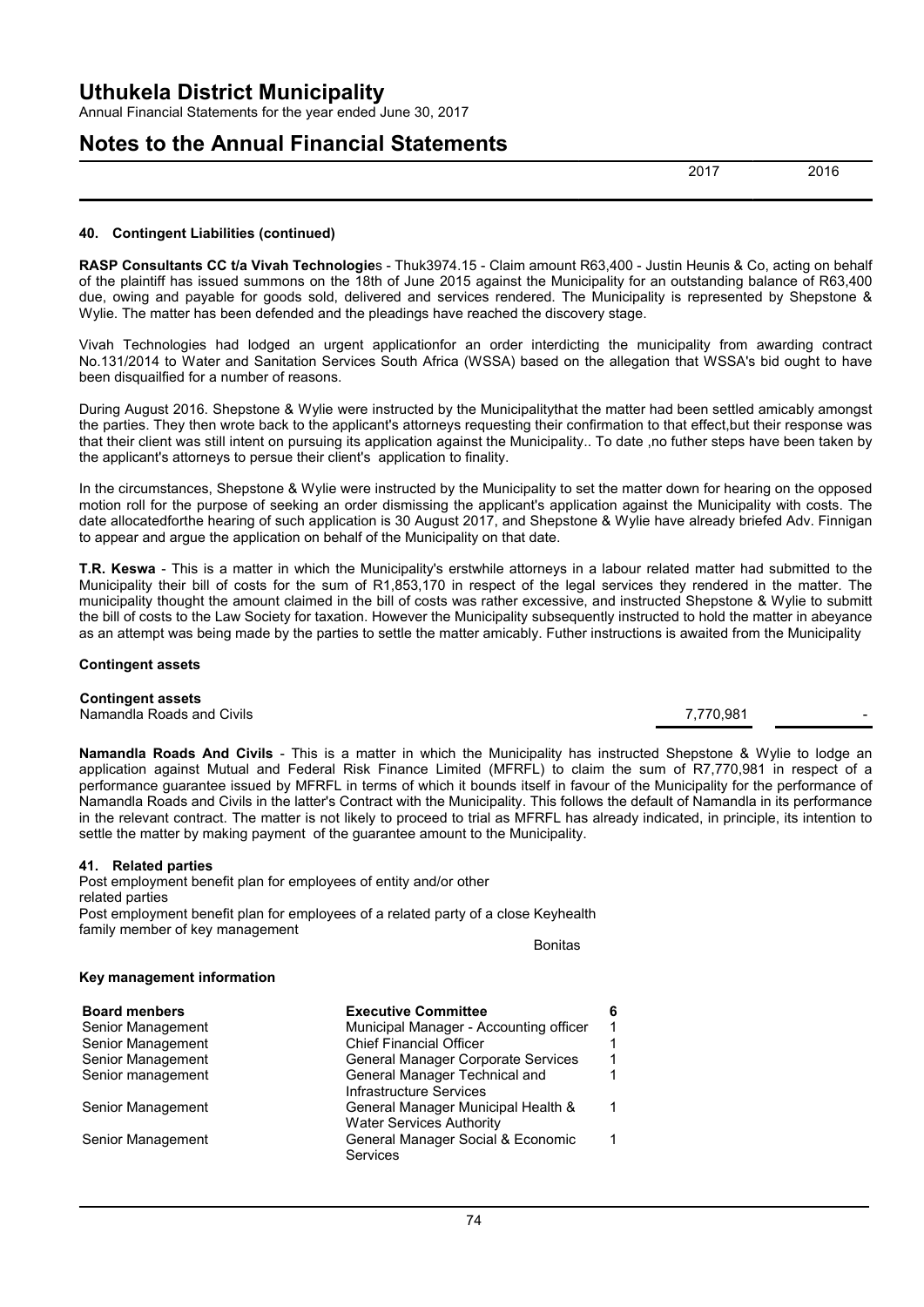Annual Financial Statements for the year ended June 30, 2017

## **Notes to the Annual Financial Statements**

2017 2016

#### **42. Prior period errors and restatements**

Prior period errors relates to corrections done in the 2016/2017 financial year which relates to the 2015/2016 financial year.

Restatements relates to expenditure which has been moved from one expenditure line item to another to restate the disclosures in the statement of financial position and the statement of financial performance for the 2015/2016 financial year.

The correction of the error(s) results in adjustments as follows:

| <b>Statement of financial position</b>    |                |               |
|-------------------------------------------|----------------|---------------|
| Consumer debtors                          | 2.646.824      |               |
| Property Plant and Equipment (PPE)        | 228,795,756    |               |
| Payables from exchange transactions       | (17, 495, 959) | (7,379,656)   |
| Vat payable                               | (1,642,449)    |               |
| <b>Statement of financial performance</b> |                |               |
| Revenue from service charges              | (3,005,084)    |               |
| Employee related costs                    | (662, 418)     | (9,362)       |
| Lease rental on operating leases          | (19,800)       |               |
| Repairs and maintenance                   | (9,007,011)    | (2, 119, 494) |
| Bulk purchases                            | (6, 185)       | (6, 185)      |
| Contracted services                       | (3,354,279)    | (3,593,209)   |
| General expenditure                       | (4,446,266)    | (1,651,406)   |
|                                           |                |               |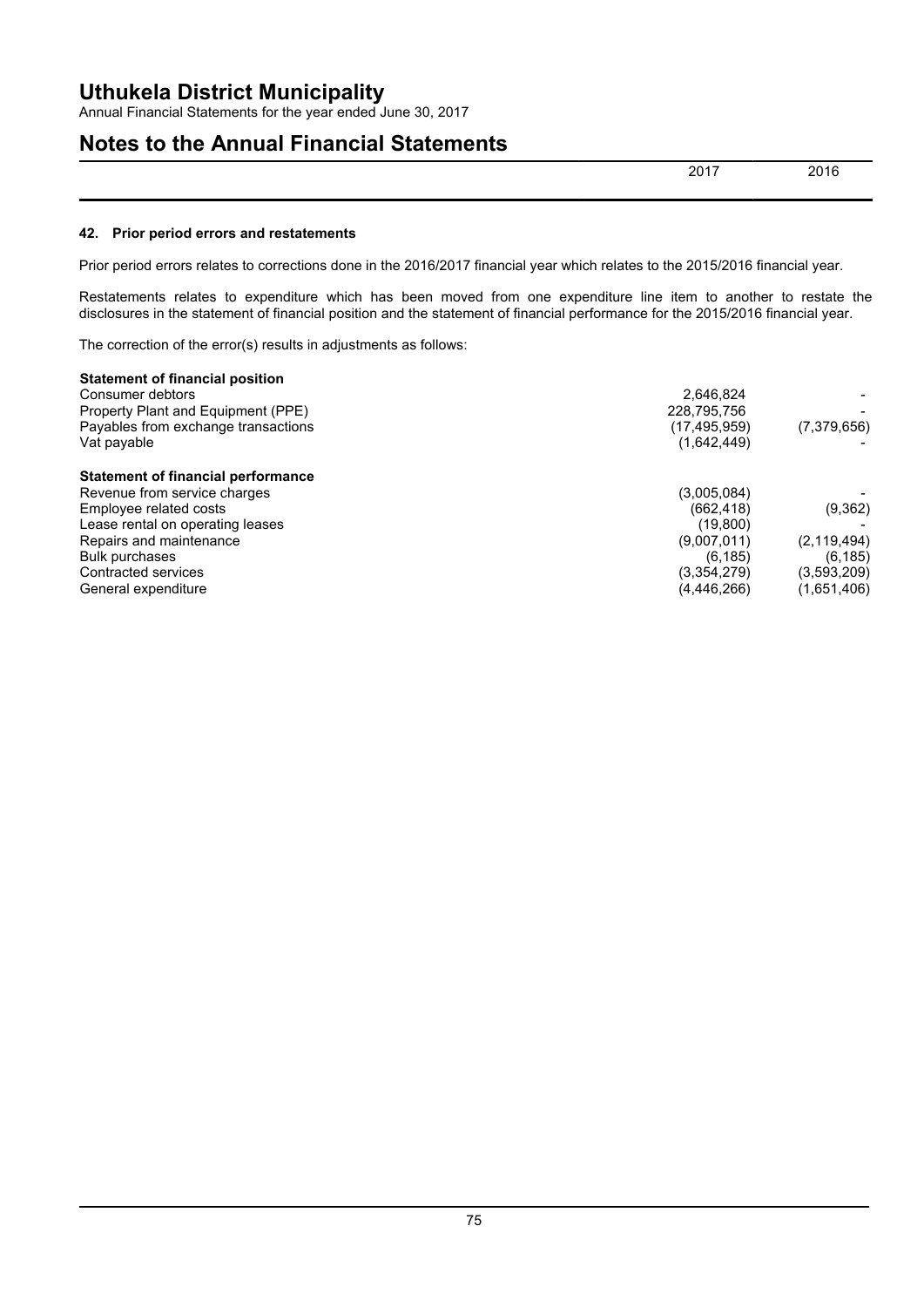Annual Financial Statements for the year ended June 30, 2017

# **Notes to the Annual Financial Statements**

2017 2016

#### **43. Prior period error and restatements - detailed**

Presented below are those items contained in the statement of financial position, statement of financial performance and cash flow statement that have been affected by prior-year adjustments:

#### **Statement of financial position**

#### **2016**

|                                               | Note | As previously   | Correction of  | Re-            | Restated        |
|-----------------------------------------------|------|-----------------|----------------|----------------|-----------------|
|                                               |      | reported        | error          | classification |                 |
| Inventories                                   | 9    | 5,546,962       |                |                | 5,546,962       |
| Recievables from exchange transactions        | 10   | 4,398,513       |                |                | 4,398,513       |
| Receivables from non exchange<br>transactions | 11   | 6,024,781       |                |                | 6,024,781       |
| Prepayments                                   | 8    | 139,624         |                |                | 139,624         |
| Consumer debtors                              | 12   | 143,673,170     | 2,646,824      |                | 146,319,994     |
| Cash and cash equivalents                     | 13   | 36,715,409      |                |                | 36,715,409      |
| Property plant and equipmement                | 4    | 1,913,594,549   | 228,795,756    |                | 2,142,390,305   |
| Intangable assets                             | 5    | 653,374         |                |                | 653,374         |
| Operating lease liability                     | 6&36 | (378, 853)      |                |                | (378, 853)      |
| Payables from exchange transactions           | 19   | (104, 239, 182) | (17, 495, 959) |                | (121, 735, 141) |
| Other accruals                                | 20   | (42,685,813)    |                | 24,290,675     | (18, 395, 138)  |
| Consumer deposits                             | 21   | (11, 885, 907)  |                |                | (11,885,907)    |
| Employee benefit obligation                   |      | (878, 943)      |                |                | (878, 943)      |
| Unspent conditional grants                    | 15   | (467, 541)      |                | (15,688,191)   | (16, 155, 732)  |
| VAT payable                                   | 17   | (29, 333, 940)  | (1,642,449)    |                | (30, 976, 389)  |
| <b>Other liabilities</b>                      | 51   |                 |                | (8,602,484)    | (8,602,484)     |
| Purchase of office building                   | 18   | (6,210,601)     |                |                | (6, 210, 601)   |
| Employee benefit obligation                   |      | (26, 438, 620)  |                |                | (26, 438, 620)  |
|                                               |      | 1,888,226,982   | 212,304,172    |                | 2,100,531,154   |

Advance payments to the amount of R24,290,675 was received from National Departments during the 2015/2016 financial year as at year end, 30 June 2016, it has not been confirmed if the funding was in respect of Drought relief. During the 2016/2017 financial year it was established that R15,686,192 was in respect of the Regional Bulk Infrastructure Grant.

The R15,686,192 was transfered to the unspent liability in respect of the RBIG grant and uspent grants as at 30 June 2016 has been restated,

The Municipality has been unable to establish the source of the remaining R8,602,484 and it remains a liability as at 30 June 2017 until such time as the funder can be identified.

Payables from exchange transactions increased from R104, 239, 182 to R121,735,141 due to the prior period errors of R17,495,959 as at 30 June 2016 and the statement of financial position has been restated.

Oma Charted Accountants identified input tax (R1,317,400) which were not claimed during the 2011/2012 and 2012/2013 financial years and adjusted the May 2017 VAT return accordingly. A prior period correction has been affected and VAT payable on the statement of financial position has increased from R29,333,940 to R30,976,389 as at 30 June 2016.

Funding received during the 2015/2016 financial year has been identified as RBIG (Regional Bulk Infrastructure) transfers. This was disclosed as advance receipts/transfers and has been reclassified in the statement of financial position. Other accrual has been reduced by R15,688,191 and unspent grants has increased.

During the asset verification process in the 2016/2017 financial year assets to the amount of R228,795,756 were identified which were not capitalized in the 2015/2016 financial year. PPE has therefore been restated as at 30 June 2016.

Total net assets therefore increased from R1,888,226,981 to R2,100,531,154 as at 30 June 2016.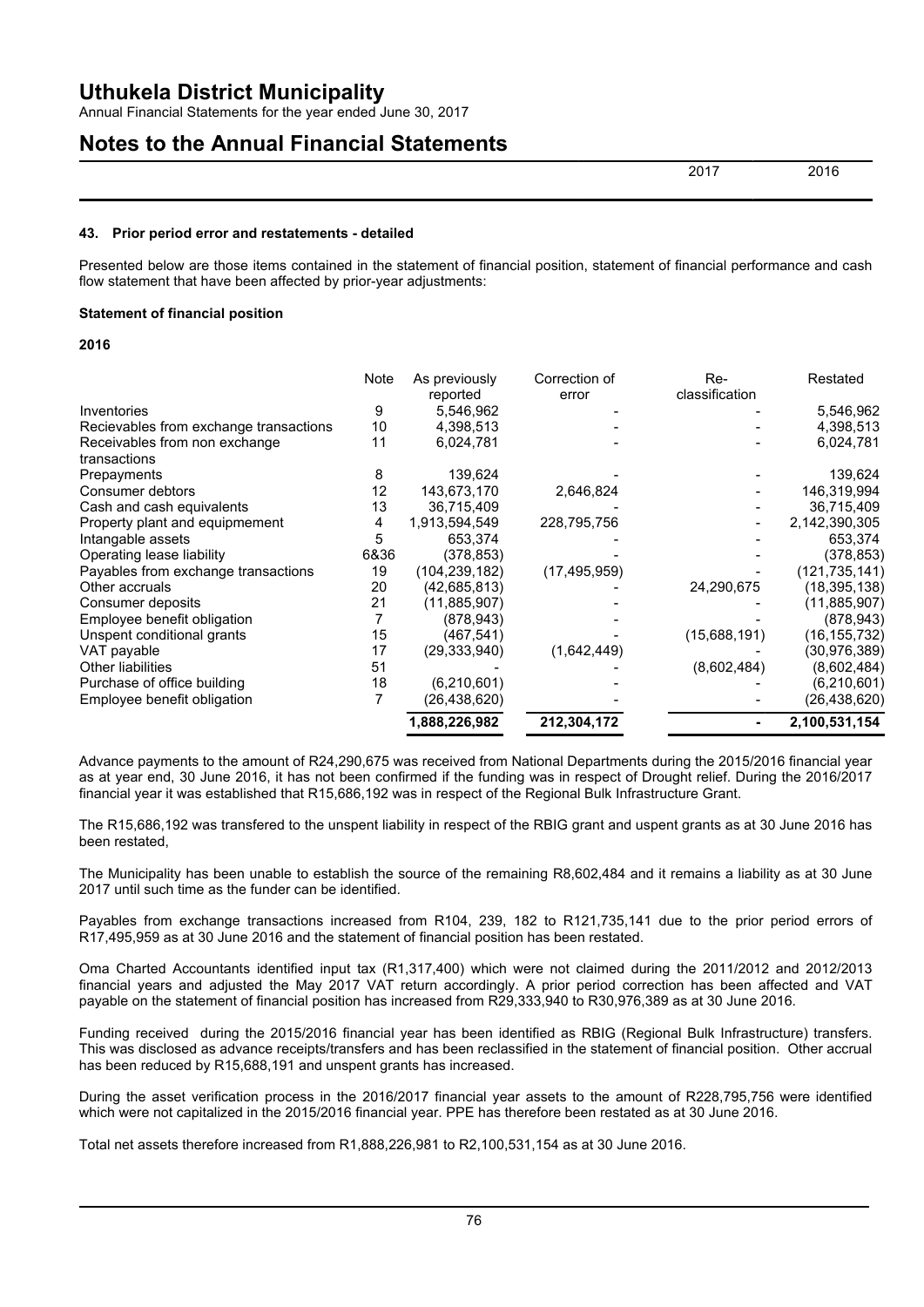Annual Financial Statements for the year ended June 30, 2017

# **Notes to the Annual Financial Statements**

2017 2016

#### **43. Prior period error and restatements - detailed (continued)**

#### **Statement of finanical performance**

**2016**

|                                     | Note                      | As previously<br>reported     | Correction of<br>error | Restated        |
|-------------------------------------|---------------------------|-------------------------------|------------------------|-----------------|
| Revenue from service charges        | 23                        | 153,121,673                   | (3,005,084)            | 150,116,589     |
| Interest received - trading service | 22                        | 20,214,647                    |                        | 20,214,647      |
| Other income                        | 22                        | 3,566,813                     |                        | 3,566,813       |
| Interest received - investments     | 22                        | 11,991,453                    |                        | 11,991,453      |
| Government grants and subsidies     | 22&26                     | 568,331,256                   |                        | 568,331,256     |
| Employee related costs              | 27                        | (198, 647, 227)               | (662, 418)             | (199,309,645)   |
| Remuneration of councillors         | 28                        | (6,381,097)                   |                        | (6, 381, 097)   |
| Depreciation and amortization       | 29                        | (49, 197, 065)                |                        | (49, 197, 065)  |
| Finance costs                       | 30                        | (1, 125, 317)                 |                        | (1, 125, 317)   |
| Lease rentals on operating leases   | 36                        | (720, 775)                    | (19, 800)              | (740, 575)      |
| Debt impairmrnt provision           | 31                        | (57, 975, 475)                |                        | (57, 975, 475)  |
| Bad debt written off                | 47                        | (34, 811, 417)                |                        | (34, 811, 417)  |
| Repairs and maintenance             | 4                         | (28, 822, 389)                | (9,007,011)            | (37,829,400)    |
| <b>Bulk purchases</b>               | 32                        | (7,691,918)                   | (6, 185)               | (7,698,103)     |
| Contracted services                 | 33                        | (65, 268, 424)                | (3,354,279)            | (68, 622, 703)  |
| <b>General Expenditure</b>          | 34                        | (218, 314, 409)               | (4,446,266)            | (222, 760, 675) |
| Gain (loss) on write off of assets  |                           | (1,231,708)                   |                        | (1, 231, 708)   |
| Inventories losses/write-downs      |                           | (344, 075)                    |                        | (344,075)       |
| Gain (loss) on actuarial valuations | 7                         | (12, 280, 604)                |                        | (12, 280, 604)  |
| Surplus for the year                |                           | 74,413,942                    | (20, 501, 043)         | 53,912,899      |
| Statement to changes in nett assets | As previously<br>reported | <b>Correction of</b><br>error | Re-<br>classificatio   | <b>Restated</b> |

|          | reported      | error       | <b>CIASSITICATIO</b>     |               |
|----------|---------------|-------------|--------------------------|---------------|
|          |               |             |                          |               |
|          | 1,888,226,982 | 212,304,172 | $\overline{\phantom{a}}$ | 2,100,531,154 |
| Subtotal | 1.888.226.982 | 212,304,172 | $\overline{\phantom{a}}$ | 2,100,531,154 |
|          | 1,888,226,982 | 212,304,172 | -                        | 2,100,531,154 |
|          |               |             |                          |               |

Revenue from service charges reduced from woth R3,005,084 from R153,121,673 to R150,116,589.

Employee related costs increased with R662,418 from R198,647,227 to R199,309,646 as at 30 June 2016.

Lease rentals on operating leases increased with R19,800 from R720,775 to R740,575 as at 30 June 2016.

Repairs and maintenance increased with R9,007,011 from R28,822,389 to R37,829,400 as at 30 June 2016, however in terms of GRAP 17 maintenance and repairs must be disclosed by nature of expense under PPE. Refer to note 4 (PPE) for the detailed disclosure of maintenance and repairs).

Bulk purchases increased with R6,185 from R7,691,918 to R7,698,103 as at 30 June 2016.

Contracted services increased with R3,354,279 from R65,268,424 to R68,622,703 as at 30 June 2016.

General expenditure increased with R4,446,266 from R218,314,409 to R 222,760,675 as at 30 June 2016.

In terms of GRAP 1and GRAP 3 operational grant expenditure has to be disclosed by nature of expense and therefore there is no line item in the statement of financial performance for the disclosure of grant expenditure.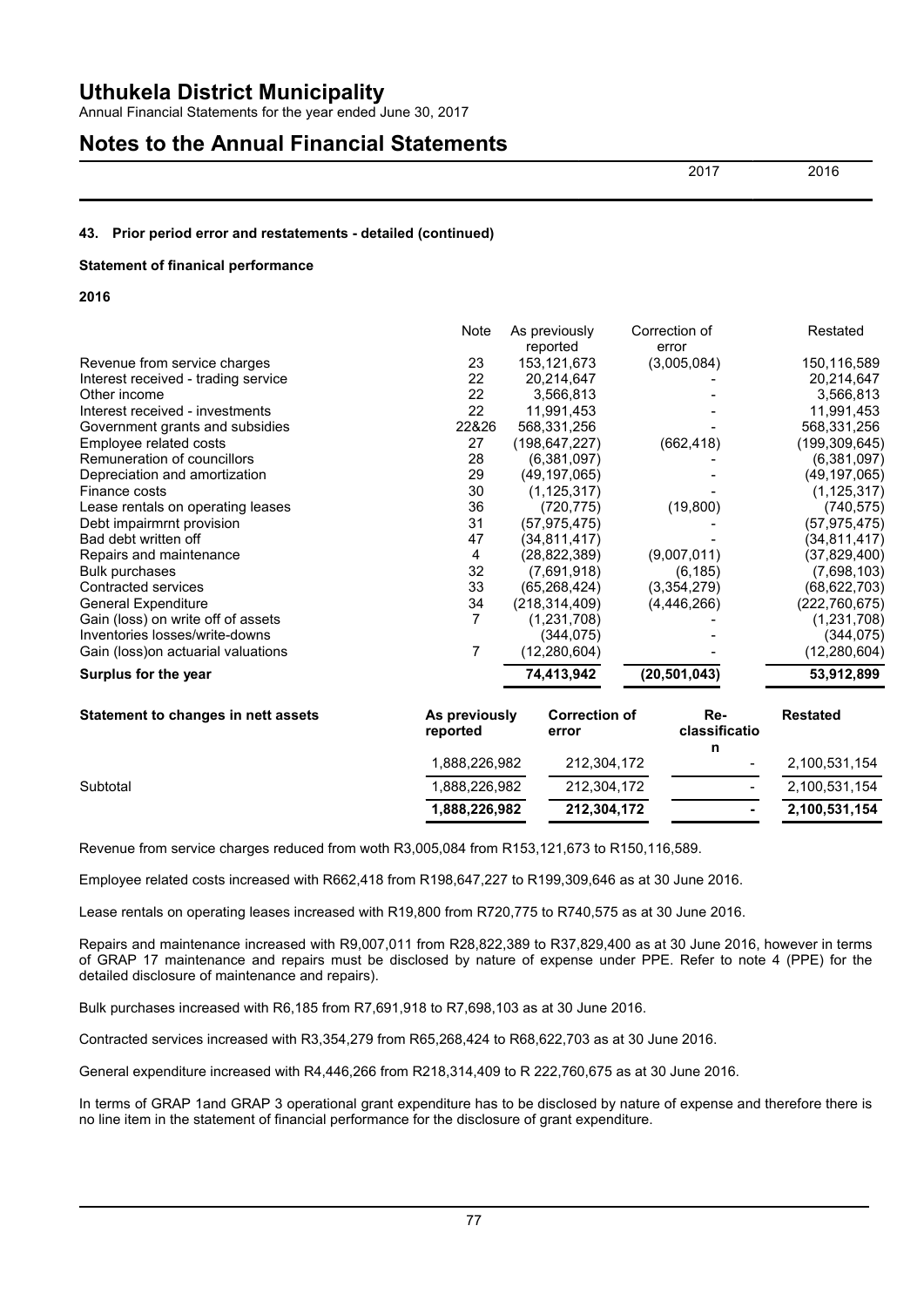Annual Financial Statements for the year ended June 30, 2017

### **Notes to the Annual Financial Statements**

| . . |  |
|-----|--|
|     |  |

#### **43. Prior period error and restatements - detailed (continued)**

#### **Cash flow statement**

**2016**

|                                                       | Note | As previously<br>reported | Correction of<br>error | Restated        |
|-------------------------------------------------------|------|---------------------------|------------------------|-----------------|
| Cash flow from operating activities                   |      |                           |                        |                 |
| Service charges                                       |      | (77, 122, 560)            |                        | 168,422,790     |
| Grants                                                |      | 561,799,768               | 6,531,488              | 568,331,256     |
| Interest income                                       |      | 32,206,100                | (20, 214, 647)         | 11,991,453      |
| Other receipts                                        |      | 215,471,545               | 30,073,805             |                 |
| <b>Employee and Councillor costs</b>                  |      | (217, 308, 929)           | 11,618,186             | (205, 690, 743) |
| Suppliers and other                                   |      | (444, 602, 070)           | 35,526,166             | (409, 075, 904) |
| Finance costs                                         | 30   | (1, 125, 317)             |                        | (1, 125, 317)   |
|                                                       |      | 69,318,537                | 63,534,998             | 132,853,535     |
| Cash flow from investing activities                   |      |                           |                        |                 |
| Purchase of propperty, plant, and equipment           | 4    | (178, 260, 347)           | (72, 224, 568)         | (250, 484, 915) |
| Purchase of other intangable assets                   | 5    | (543,600)                 |                        | (543,600)       |
| Proceeds from sale of other intangible assets         | 5    | 43,543                    |                        | 43,543          |
|                                                       |      | (178, 760, 404)           | (72, 224, 568)         | (250, 984, 972) |
| Cash flow from financing activities                   |      |                           |                        |                 |
| Nett increase in other liabilities (Consumer Deposit) |      | 1,412,058                 |                        | 1,412,058       |
| Movement in other liabilities                         |      | 8,602,484                 |                        | 8,602,484       |
| Increase / (Decrease( in finance leaseliability       |      | (255, 271)                |                        | (255, 271)      |
|                                                       |      | 9,759,271                 |                        | 9,759,271       |

#### **Reclassifications**

Due to amendments to GRAP1 and GRAP3 - "Presentation of Financial Statements", operational grants have to be disclosed by nature of expense and therefore has been reclassified in the statement of financial performance.

Due to amendments to Grap 17 - "Presentation of Financial Statements", repairs and maintenance has to be disclosed by nature of expense and has therefore been disclosed in note 4 under PPE.

#### **44. Risk management**

#### **Financial risk management**

#### **Liquidity risk**

The municipality's risk to liquidity is a result of the funds available to cover future commitments. The municipality manages liquidity risk through an ongoing review of future commitments and credit facilities.

Cash flow forecasts are prepared and adequate utilised borrowing facilities are monitored.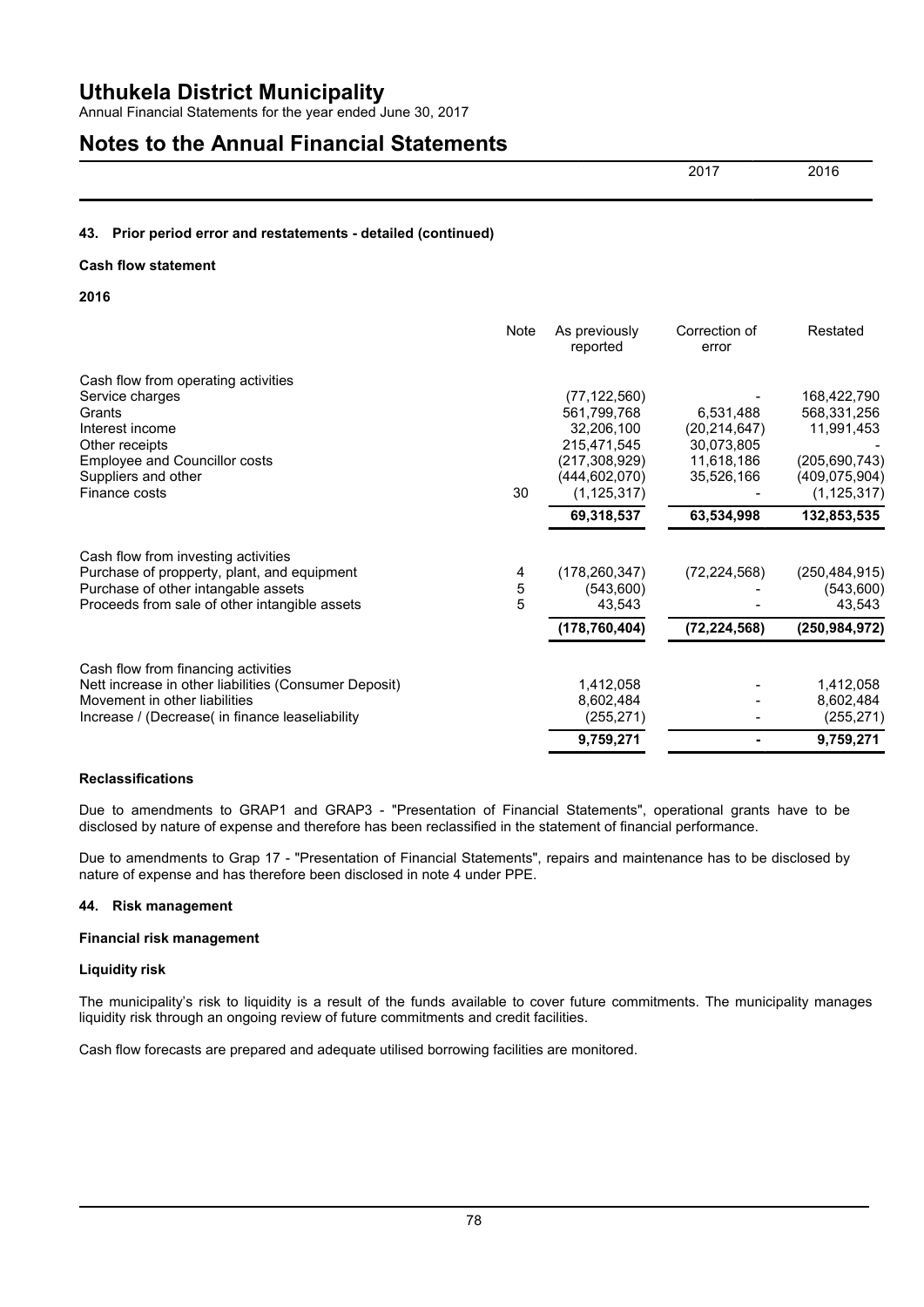Annual Financial Statements for the year ended June 30, 2017

### **Notes to the Annual Financial Statements**

2017 2016

#### **44. Risk management (continued)**

#### **Credit risk**

Credit risk consists mainly of cash deposits, cash equivalents, derivative financial instruments and trade debtors. The municipality only deposits cash with major banks with high quality credit standing and limits exposure to any one counter-party.

Trade receivables comprise a widespread customer base. Management evaluated credit risk relating to customers on an ongoing basis. If customers are independently rated, these ratings are used. Otherwise, if there is no independent rating, risk control assesses the credit quality of the customer, taking into account its financial position, past experience and other factors. Individual risk limits are set based on internal or external ratings in accordance with limits set by the board. The utilisation of credit limits is regularly monitored. Sales to retail customers are settled in cash or using major credit cards. Credit guarantee insurance is purchased when deemed appropriate.

Financial assets exposed to credit risk at year end were as follows:

| Financial instrument                         | 2017        | 2016        |
|----------------------------------------------|-------------|-------------|
| Bank balance and cash                        | 5.997.885   | 36.715.409  |
| Consumer debtors from exchange transactions  | 159.658.113 | 146.319.994 |
| Other receivables from exchange transactions | 4.523.432   | 4.398.513   |
| Receivables from non-exchange transactions   | 2.109.300   | 6.024.781   |

#### **45. Going concern**

We draw attention to the fact that at June 30, 2017, the municipality had a ccumulated surplus of R 2,178,691,471 and that the municipality's total assets exceed its total liabilities by R 2,178,691,471.

The annual financial statements have been prepared on the basis of accounting policies applicable to a going concern. This basis presumes that funds will be available to finance future operations and that the realisation of assets and settlement of liabilities, contingent obligations and commitments will occur in the ordinary course of business.

Management however acknowledges the decrease in cash and cash equivalents from R36,715,409 (2015/2016) to R5,997,885 (2016/2017) is a matter of concern and measures have been put in place to turn around the situation.

It must be noted that the drought and related expenditure had the biggest impact on the Municipality's cash reserves.

The cost of free basic services (supply of water with water tankers) increased From R39,121,572 (2015/2016) to R58,974,689 (2016/2017).

Critical positions which were vacant were filled during the year and the annual salary increases resulted in employee related costs increasing from R199,309,646 (2015/2016) to R218,649,140 (2016/2017.

Contracted services increased from R68,622,703 (2015/2016) to R95,543,247 (2016/2017.

Indigent support to indigent consumers amounted to R10,174,543 for the 2016/2017 financial year.

Management has developed a revenue enhancement strategy and is implementing the credit control policy in an effort to improve revenue collection.

Management has also implemented MFMA circular 82 "cost containment measures" in an effort to cut down on operational expenditure.

The Water Services department has implemented a strategy to cut down on overtime expenses.

Departments have submitted their procurement plans to the SCM Unit in order to manage cash outflows.

Monthly cash flow projections are being performed and management will re-asses the Municipality's financial position after the first six months of the financial year.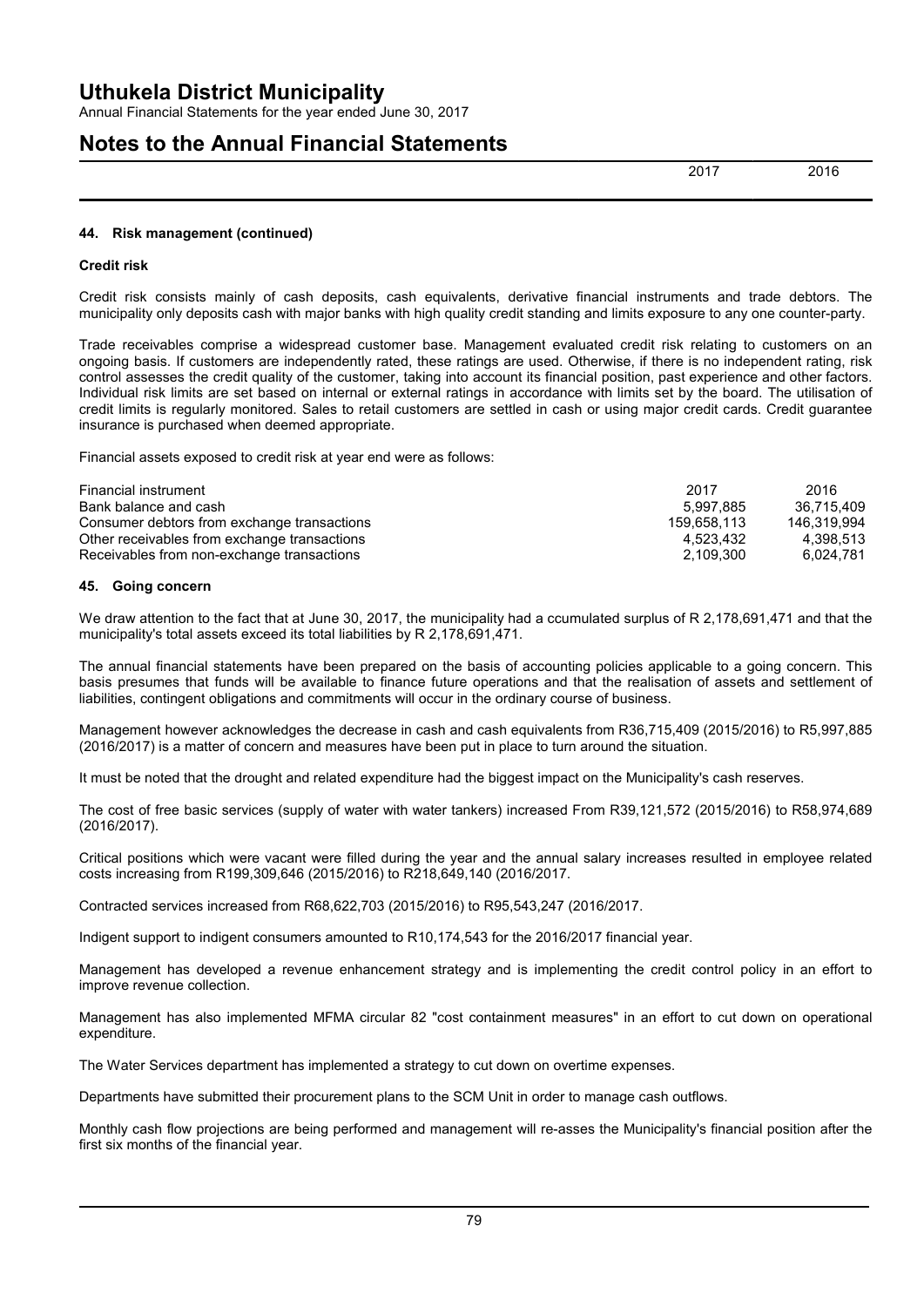Annual Financial Statements for the year ended June 30, 2017

### **Notes to the Annual Financial Statements**

2017 2016

#### **45. Going concern (continued)**

As at 30 June 2017 the Municipality's current liabilities (R268,928,043) exceeded its current assets (R176,556,281) by R92,3 millon. In addition un-spent grants amounting to R69,71 million and consumer deposits amounting to R13,58 million disclosed in notes 15 and 21 respectfely were not cashed backed at year end. These events or conditions, along with other matters indicate a material uncertainty exists that may cast significant doubt on the Municipality's ability to continue as a going concern.

The reason for the unspent grants not being cash backed is a direct result of the surplus cash which were spent for other purposes such as the hire of water tankers etc.

#### **46. Events after the reporting date**

The Ekuvukeni waste water treatment plant was vandalized during July 2017. The Municipality's insurers has appointed an assesor to establish the financial implications and the extent of the damages caused.

The Municipality is currently engaged in negotiations with Umgeni Water to take over the bulk water function. Indications are good that this will be finalized during the 2017/2018 financial year.

National Treasury informed the Municipality that the request to roll over the unspent condittional grant in respect of the 2016/2017 financial year for the amount of R68.3 million into the 2017/2018 financial year has not been approved in terms of section 22(2) of the Division of Revenue Act, (Act No. 3 of 2016).

The rejection is with respect to the Regional Bulk Infrastructure Grant (RBIG) (R67,1 million) and the Rural Road Asset Management System Grant (RRAMS) (R1.2 million.

#### **47. Bad debt written off**

#### **Irrecoverable debt written off**

Consumer debtors 32,257,350 34,811,417

Irrecoverable debt in respect of consumer debtors accounts to the amount of R34,811,417 were written off during the 2015/2016 financial year and R32,257,350 were written off during the 2016/2017 financial year.

The debt written off is as follows.

R3,128,491 in respect of Johnmoore accounts.

R21,225,030 in respect of indigent write offs.

R1,077,540 in respect of one third write offs.

R6,795,634 other write offs.

#### **48. Unauthorised expenditure**

|                                               | 372.228.911 | 205.810.191 |
|-----------------------------------------------|-------------|-------------|
| Unauthorized expenditure for the current year | 166.418.720 | 116.799.552 |
| Opening balance                               | 205.810.191 | 89.010.639  |

Unauthorized expenditure of R116,799,552 (2015/2015) and R166,418,720 (2016/2017) is the overspending of the total amounts appropriated in the municipality's budget for the financial year.

The total operating budget amounted to R591,557,000 and the actual expenditure to R757,975,720.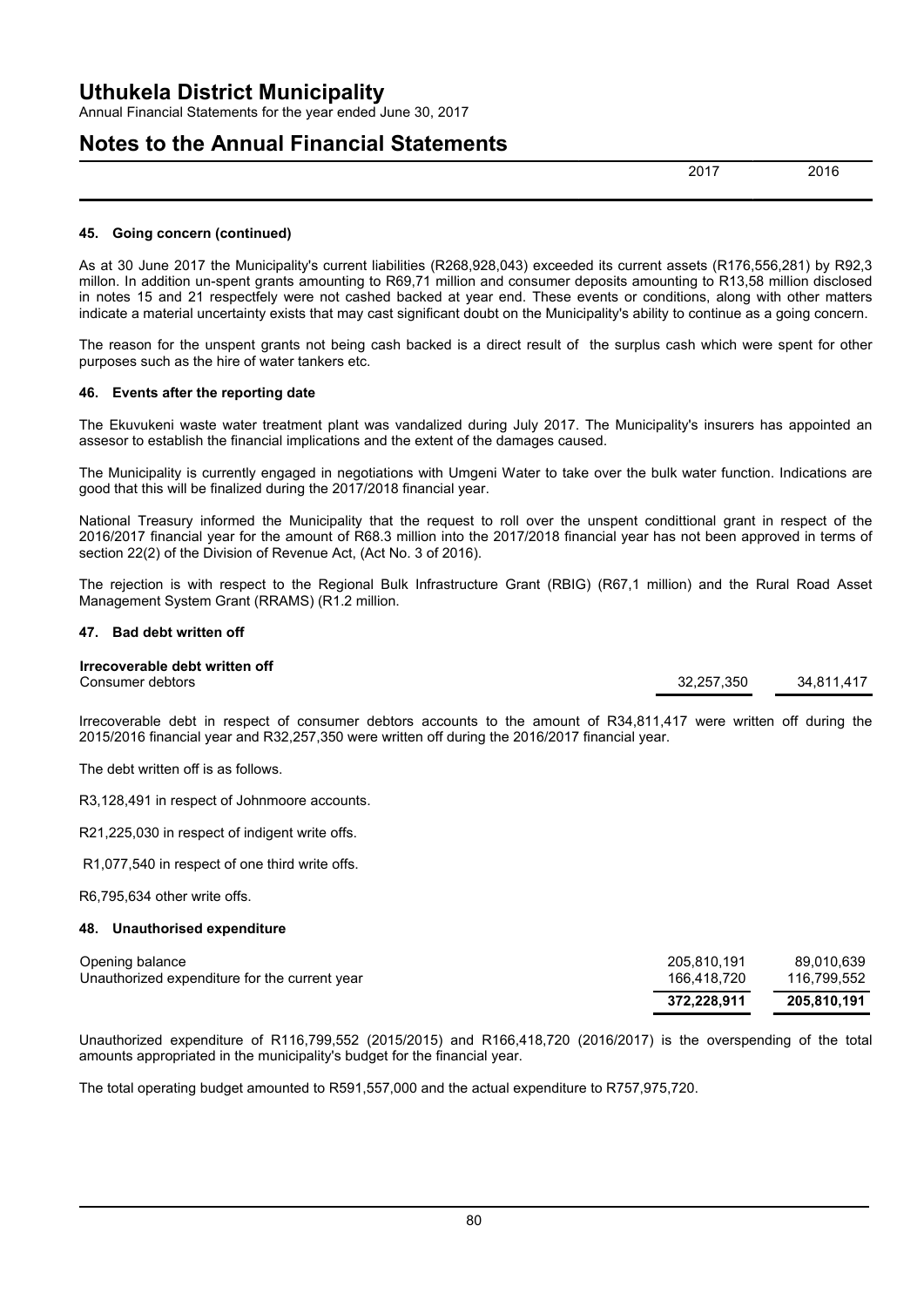Annual Financial Statements for the year ended June 30, 2017

### **Notes to the Annual Financial Statements**

|                                                                                                                                  | 2017                        | 2016                       |
|----------------------------------------------------------------------------------------------------------------------------------|-----------------------------|----------------------------|
| <b>Fruitless and wasteful expenditure</b><br>49.                                                                                 |                             |                            |
| Reconcilliation of fruitless and wasteful expenditure                                                                            |                             |                            |
| Opening balance                                                                                                                  | 211,590                     | 91,327                     |
| Fruitless and wastefull expenditure for the current year                                                                         | 23,976                      | 120,263                    |
|                                                                                                                                  | 235,566                     | 211,590                    |
| Eskom<br>Emnambithi / Ladysmith Municipality                                                                                     | 22,952                      | 108,183<br>3,788<br>2,683  |
| Umtshezi Municipality<br>Telkom                                                                                                  | 1,024                       | 5,609                      |
|                                                                                                                                  | 23,976                      | 120,263                    |
| Irregular expenditure<br>50.                                                                                                     |                             |                            |
| Opening balance<br>Plus: Irregular Expenditure - current year<br>Plus: Unspent grants not cash backed (refer to notes 13 and 15) | 711,657,392<br>217,793,221  | 407,634,668<br>211,395,124 |
| Less: Irregular expenditure - prior year - identified in the current year<br>Less: Amounts written off                           | (136, 014)<br>(873,632,744) | 92,627,600                 |
|                                                                                                                                  | 55,681,855                  | 711,657,392                |

Management went as far back as possible to identify irregular expenditure incurred for the disclosure in the financial statements.

During the above mentioned reconciliation process adjustments in respect of the 2014/2015 financial year were identified.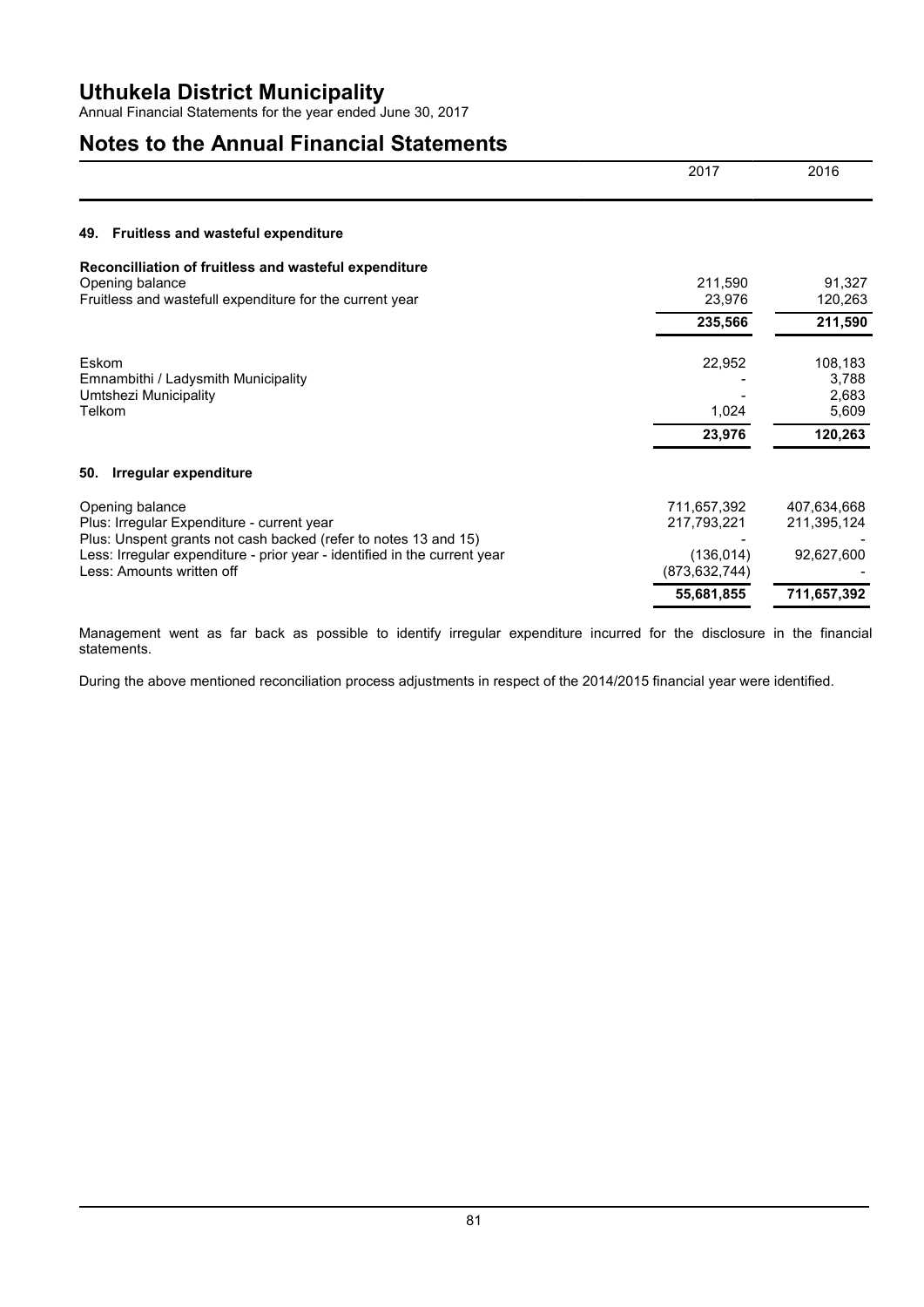Annual Financial Statements for the year ended June 30, 2017

### **Notes to the Annual Financial Statements**

|                                                                                                                                                                                                                                                                                                   |                                                                                                                                                                                              | 2017                                                                         | 2016                                                                                                               |
|---------------------------------------------------------------------------------------------------------------------------------------------------------------------------------------------------------------------------------------------------------------------------------------------------|----------------------------------------------------------------------------------------------------------------------------------------------------------------------------------------------|------------------------------------------------------------------------------|--------------------------------------------------------------------------------------------------------------------|
| Irregular expenditure (continued)<br>50.                                                                                                                                                                                                                                                          |                                                                                                                                                                                              |                                                                              |                                                                                                                    |
| Analysis of irregular expenditure per classification                                                                                                                                                                                                                                              |                                                                                                                                                                                              |                                                                              |                                                                                                                    |
| Current year<br>Prior years<br>Less: Irregular expenditure written off                                                                                                                                                                                                                            |                                                                                                                                                                                              | 217,657,207<br>711,657,392<br>(873, 632, 744)<br>55,681,855                  | 211,395,124<br>500,262,268<br>711,657,392                                                                          |
|                                                                                                                                                                                                                                                                                                   |                                                                                                                                                                                              |                                                                              |                                                                                                                    |
| Irregular expenditure - corrections in respect of the previous financial year<br>Section 114 deviations<br>Section 36 deviations<br>Section 32 deviations<br>Non compliance with SCM regulations<br><b>Expired contracts</b><br>Contracts over three years<br>Less than three quotations received |                                                                                                                                                                                              | (136, 014)<br>(136, 014)                                                     | 823,017<br>5,378,941<br>49,404,422<br>152,187,809<br>(6,466,741)<br>(63, 540, 798)<br>(45, 159, 050)<br>92,627,600 |
| Irregular expenditure - in respect of the current financial year<br>Section 36 deviations<br>Section 32 Deviations<br>Non Compliance with SCM regulationa<br><b>Expired contracts</b><br>Contracts over three years<br>Regulation 36 - Drought relief<br>Less than three quotations received      |                                                                                                                                                                                              | 576,404<br>37,198,865<br>76,702,680<br>42,617,660<br>59,604,926<br>1,092,686 | 3,190,887<br>31,829,619<br>71,478,057<br>64,912,861<br>37,528,939<br>2,454,761                                     |
|                                                                                                                                                                                                                                                                                                   |                                                                                                                                                                                              | 217,793,221                                                                  | 211,395,124                                                                                                        |
| Irregular expenditure<br>Irregular expenditure - corrections in respect of the previous financial year<br>Irregular expenditure incurred during the current financial year                                                                                                                        |                                                                                                                                                                                              | (136, 014)<br>217,793,221<br>217,657,207                                     | 92,627,600<br>211,395,124<br>304,022,724                                                                           |
| Details of irregular expenditure - no diciplinary steps taken/criminal proceedings                                                                                                                                                                                                                |                                                                                                                                                                                              |                                                                              |                                                                                                                    |
| Irregular expenditure incurred 2011/2012 to<br>2016/2017                                                                                                                                                                                                                                          | Disciplinary steps taken/criminal proceedings<br>No diciplinary steps taken - no criminal<br>proceedings                                                                                     | 873,632,744                                                                  |                                                                                                                    |
| Details of irregular expenditure written of                                                                                                                                                                                                                                                       |                                                                                                                                                                                              |                                                                              |                                                                                                                    |
| Irregular expenditure 2011/2012<br>Irregular expenditure 2012/2013<br>Irregular expenditure 2013/2014<br>Irregular expenditure 2014/2015<br>Irregular expenditure 2015/2016<br>Irregular expenditure 2016/2017                                                                                    | Council resolution A39/06/17<br>Council resolution A39/06/17<br>Council resolution A39/06/17<br>Council resolution A39/06/17<br>Council resolution A39/06/17<br>Council resolution A39/06/17 | 281,207,607<br>211,395,124                                                   | 18,658,192<br>22,172,037<br>178,224,432<br>161,975,352<br>873,632,744                                              |
| Other liabilities "Advance receipts - transfers"<br>51.                                                                                                                                                                                                                                           |                                                                                                                                                                                              |                                                                              |                                                                                                                    |
| Advance receipts - Transfers                                                                                                                                                                                                                                                                      |                                                                                                                                                                                              | 8,602,484                                                                    | 8,602,484                                                                                                          |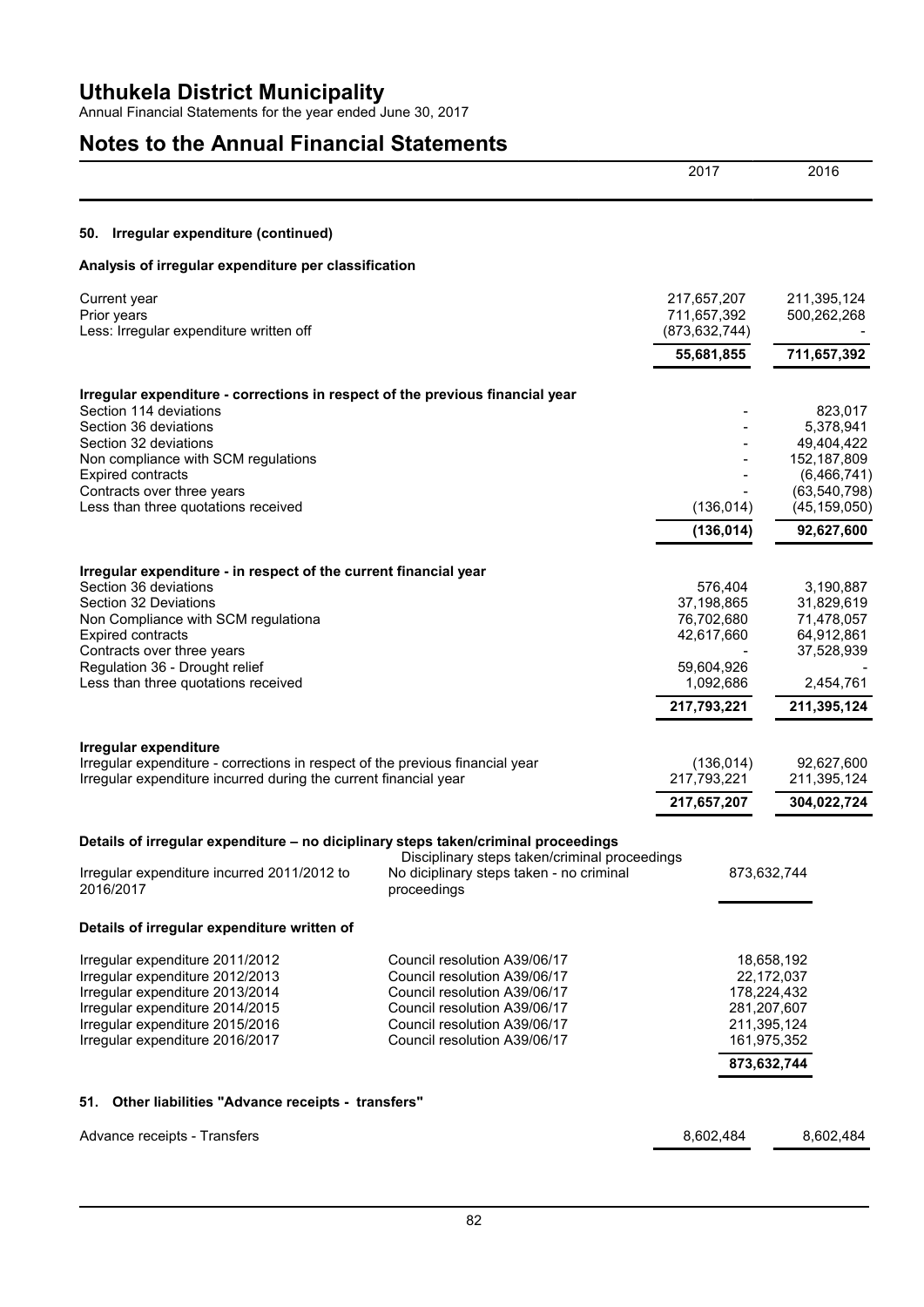Annual Financial Statements for the year ended June 30, 2017

### **Notes to the Annual Financial Statements**

2017 2016

#### **51. Other liabilities "Advance receipts - transfers" (continued)**

Advance payments to the amount of R24,290,676 was received from National Departments during the 2015/2016 financial year. As at year end, 30 June 2016, there was uncertainty as to what the transfer relates to and no confirmation could be obtained to confirm if the funding was in respect of Drought Relief.

During the 2016/2017 financial year it was established that R15,686,192 was in respect of the RBIG "Regional Bulk Infrastructure Grant"

The R15,686,192 was transfered to the unspent liability in respect of the RBIG grant and uspent grants as at 30 June 2016 has been restated,

The Municipality has been unable to establish the source of the remaining R8,602,484 and it remains a liability as at 30 June 2017 until such time as the funder can be identified and the monies allocated accordingly.

#### **52. Additional disclosure in terms of Municipal Finance Management Act**

#### **Contributions to organised local government**

| Current year subscription / fee           | 2,235,340      | 2,295,780      |
|-------------------------------------------|----------------|----------------|
| Amount paid - current year                | (2, 235, 340)  | (2, 295, 780)  |
| <b>Audit fees</b>                         |                |                |
| Current year subscription / fee           | 2,494,036      | 2,763,225      |
| Amount paid - current year                | (2,494,036)    | (2,763,225)    |
| <b>PAYE and UIF</b>                       |                |                |
| Current year subscription / fee           | 34,314,889     | 29,752,647     |
| Amount paid - current year                | (34, 314, 889) | (29, 752, 647) |
| <b>Pension and Medical Aid Deductions</b> |                |                |
| Current year subscription / fee           | 23,128,900     | 21,165,162     |
| Amount paid - current year                | (23, 128, 900) | (21, 165, 162) |

#### **53. Actual operating expenditure versus budgeted operating expenditure**

Refer to "Statement of comparison of budget and actual amounts" for the comparison of actual operating expenditure versus budgeted expenditure.

#### **54. Water Losses**

| Estimated water losse for the year<br>Water losses - Quantity in kilolitres | 20.896.928  | 26.369.801  |
|-----------------------------------------------------------------------------|-------------|-------------|
| Estimated water losses for the year<br>Water losses - Cost (rands)          | 127.653.102 | 153.475.400 |

An independant party, Jeffares& Green Engineering and Environmental Consultants has been approached to verify the production capacities of all the water purification plants.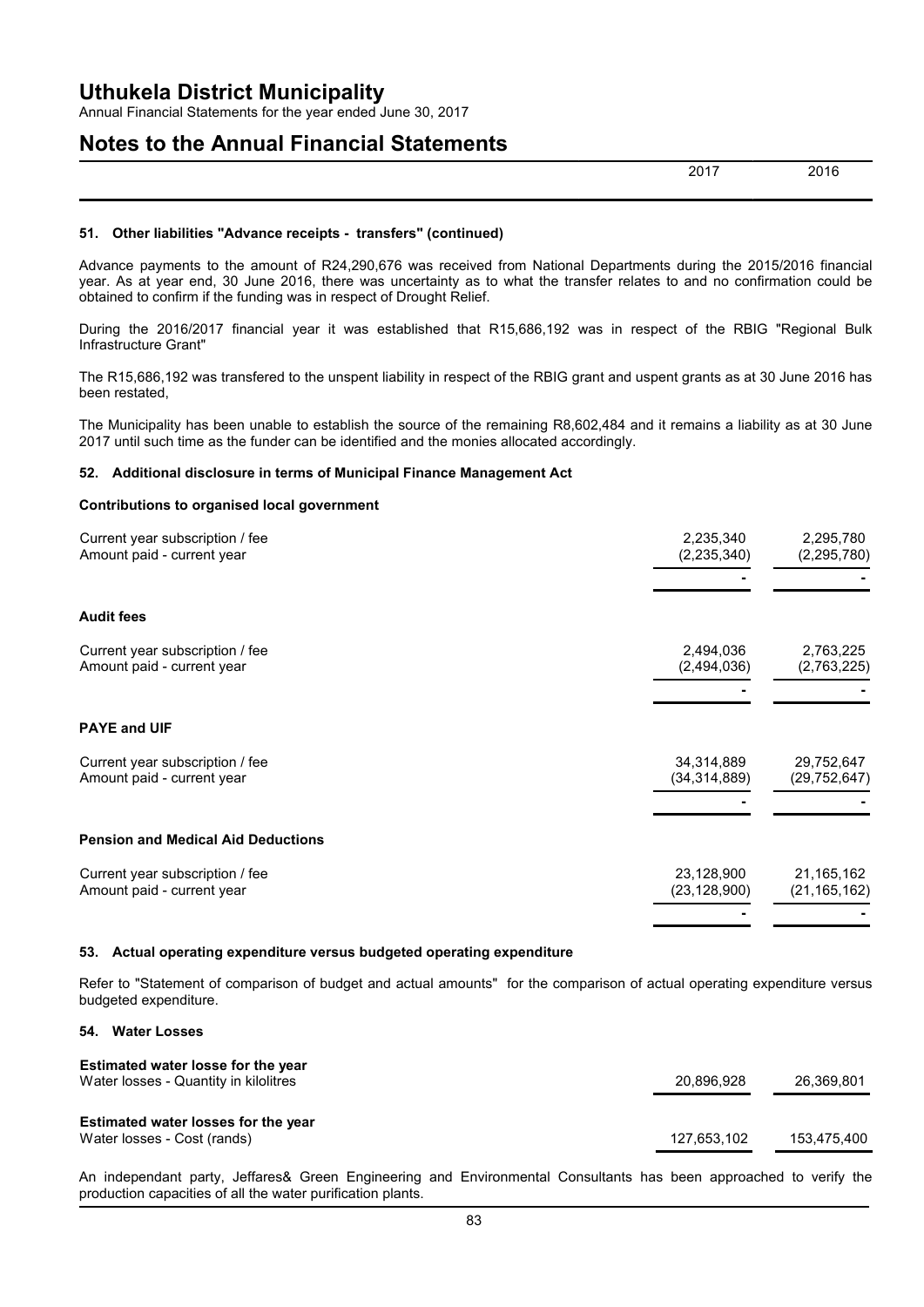Annual Financial Statements for the year ended June 30, 2017

## **Notes to the Annual Financial Statements**

2017 2016

#### **54. Water Losses (continued)**

The estimation of water losses was done by comparing the production capacities of the water purification plants, obtained from Jaffares & green, against the water consumption billed to consumers for the financial year. Included in the water losses disclosed are the provision of water in areas where there are standpipes and areas where there are no water infrastructure. Internal and outsourced water tankers are used to transport water to areas where there are no water infrastructure.

The Oliphantskop dam which is the main source of water supply to the previously known Indaka area dried up as a result of the drought. The whole of the Indaka area was therefore supplied with water by means of water tankers.

The table below represents the water losses as a percentage of the production capacities of the water purification plants.

| Estimated water losses for the year<br>Water losses recorded for the year as a % | 63        | 79        |
|----------------------------------------------------------------------------------|-----------|-----------|
| 55. Fraudulant activities                                                        |           |           |
| Heading                                                                          |           |           |
| Payroll fraude - March 2012 to February 2014                                     | 4.592.424 | 4.592.424 |
| Cashier shortages - Estcourt satellite office - May 2017                         | 26.070    |           |
|                                                                                  | 4,618,494 | 4,592,424 |

Council has identified fraudulant activities on the payroll which took place over the period March 2012 to February 2014. The Internal Audit Unit has verified the fraudulant transactions which amounted to R4,592,424 in total. Initially it was 27 employees whom were identified to be involved in these fruadulant activities. All 27 were dismissed.

The employees in question referred the matter to arbitration. All cases which have been finalized were in favour of the Municipality. From the arbitration hearings two cases were referred to the Labour Court.

Council is through a litigation process attempting to recover all monies. Cases have been opened however the process is in the hands of the National Prosecuting Authority and the process is still ongoing. There is still a posabillity of recovery.

During may 2017 the cashier in the Estcourt satellite office issued receipts to the amount of R25,770 which could not be reconciled with the daily deposits. Upon investigation it was found that not only was the money not deposited by the cashier but her float of R300 was also missing.

The cashier absconded and has not returned for duty. The Senior Debtors Clerk made a sworn statement with the SAPS on the 7th of July 2017 and management has resolved to initiate criminal action against the cashier.

Also refer to note 11.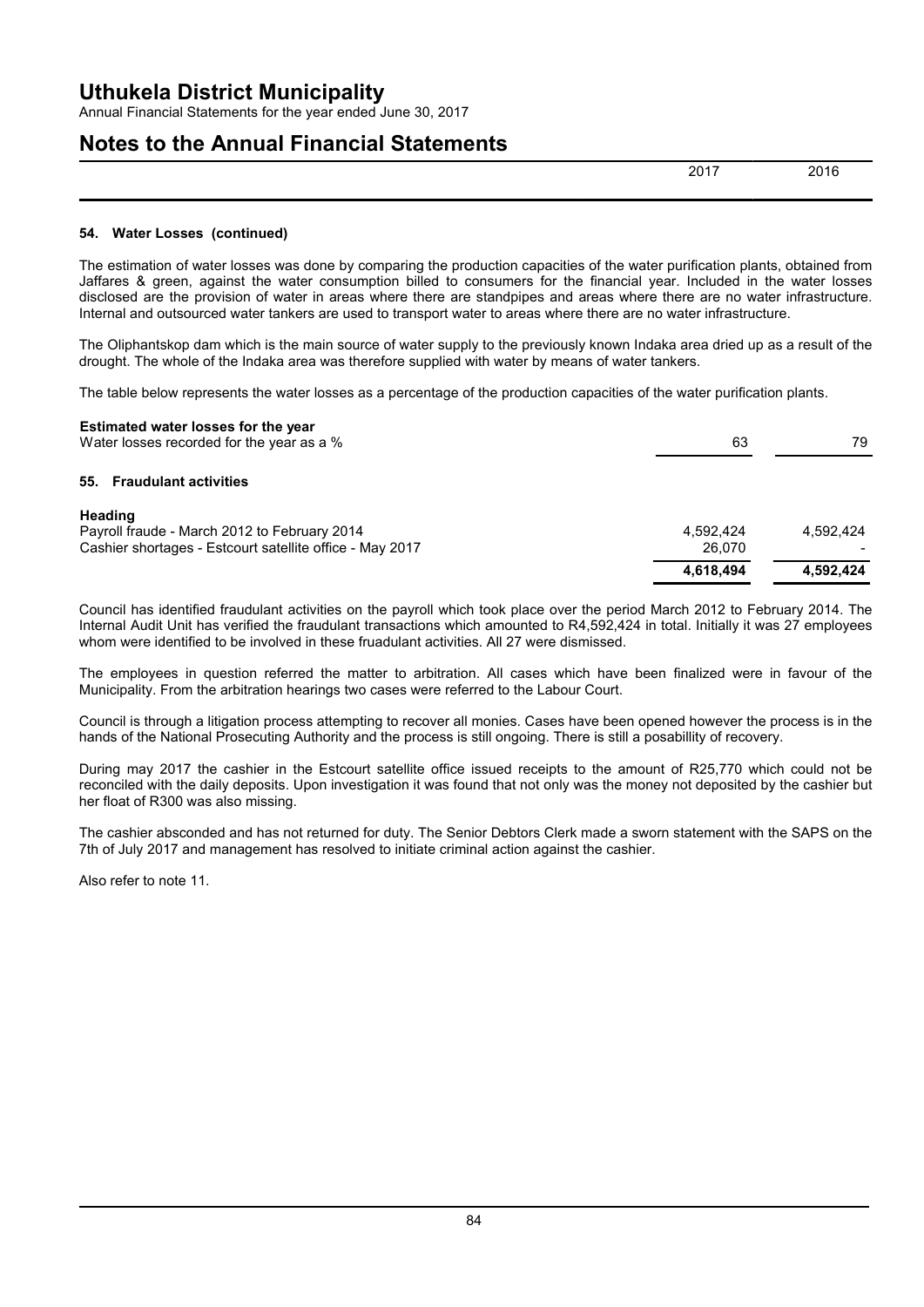|                                                                           |                                   |                          |                            | <b>Cost/Revaluation</b>   |                             |                                            | Analysis of property, plant and equipment as at 30 June 2017<br><b>Accumulated depreciation</b> |                                    |                          |                   |                             |                                |                                                          |                           |
|---------------------------------------------------------------------------|-----------------------------------|--------------------------|----------------------------|---------------------------|-----------------------------|--------------------------------------------|-------------------------------------------------------------------------------------------------|------------------------------------|--------------------------|-------------------|-----------------------------|--------------------------------|----------------------------------------------------------|---------------------------|
|                                                                           | Opening<br><b>Balance</b><br>Rand | <b>Additions</b><br>Rand | <b>Disposals</b><br>Rand   | Transfers<br>Rand         | <b>Revaluations</b><br>Rand | Other changes,<br>movements<br>Rand        | Closing<br><b>Balance</b><br>Rand                                                               | Opening<br><b>Balance</b><br>Rand  | <b>Disposals</b><br>Rand | Transfers<br>Rand | Depreciation<br>Rand        | <b>Impairment loss</b><br>Rand | Closing<br><b>Balance</b><br>Rand                        | Carrying<br>value<br>Rand |
| Land and buildings                                                        |                                   |                          |                            |                           |                             |                                            |                                                                                                 |                                    |                          |                   |                             |                                |                                                          |                           |
| Land (Separate for AFS purposes)<br>Buildings (Separate for AFS purposes) | 1,037,872<br>31,633,607           |                          | (1,338,028)                |                           |                             | $\blacksquare$<br>$\overline{\phantom{a}}$ | 1,037,872<br>30,295,579                                                                         | (1,464,628)                        | 442,380                  |                   | (943, 622)                  | (84,000)                       | (2,049,870)                                              | 1,037,872<br>28,245,709   |
|                                                                           | 32,671,479                        |                          | (1,338,028)                |                           |                             |                                            | 31,333,451                                                                                      | (1,464,628)                        | 442,380                  |                   | (943, 622)                  | (84,000)                       | (2,049,870)                                              | 29,283,581                |
| Infrastructure                                                            |                                   |                          |                            |                           |                             |                                            |                                                                                                 |                                    |                          |                   |                             |                                |                                                          |                           |
| Water purification<br>Sewerage purification                               | 1,956,703,059<br>279,575,550      | 371,015<br>464,162       | (1,775,306)<br>(4,240,650) | 133,995,381<br>39,925,072 |                             | $\overline{\phantom{a}}$                   | 2,089,294,149<br>315,724,134                                                                    | (402, 048, 405)<br>(139, 015, 295) | 1,168,329<br>2,750,124   |                   | (43,862,587)<br>(8,469,341) | (313,985)                      | (444,742,663) 1,644,551,486<br>(145,048,497) 170,675,637 |                           |
|                                                                           | 2,236,278,609                     | 835,177                  |                            | $(6,015,956)$ 173,920,453 |                             |                                            | 2,405,018,283                                                                                   | (541,063,700)                      | 3,918,453                |                   | (52, 331, 928)              | (313, 985)                     | (589,791,160) 1,815,227,123                              |                           |

**Community Assets**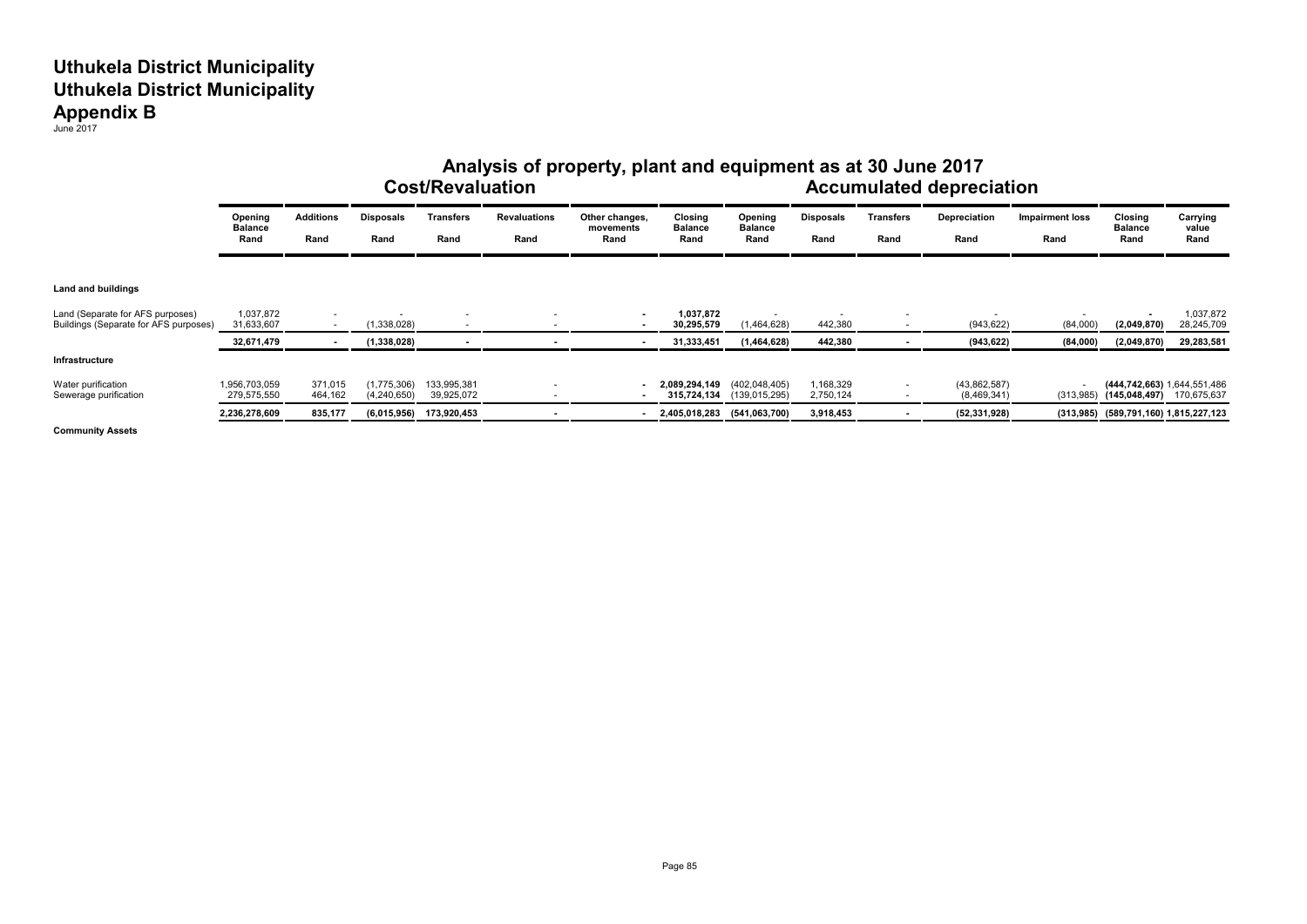| June 2017 |  |
|-----------|--|

|                                                                                                                                           |                                                                                       |                                                   |                                                     | <b>Cost/Revaluation</b>  |                             |                                                                                          |                                                                                       | Analysis of property, plant and equipment as at 30 June 2017<br><b>Accumulated depreciation</b> |                                               |                                                             |                                                                              |                                                                        |                                                                                                              |                                                                                     |
|-------------------------------------------------------------------------------------------------------------------------------------------|---------------------------------------------------------------------------------------|---------------------------------------------------|-----------------------------------------------------|--------------------------|-----------------------------|------------------------------------------------------------------------------------------|---------------------------------------------------------------------------------------|-------------------------------------------------------------------------------------------------|-----------------------------------------------|-------------------------------------------------------------|------------------------------------------------------------------------------|------------------------------------------------------------------------|--------------------------------------------------------------------------------------------------------------|-------------------------------------------------------------------------------------|
|                                                                                                                                           | Opening<br><b>Balance</b><br>Rand                                                     | <b>Additions</b><br>Rand                          | <b>Disposals</b><br>Rand                            | <b>Transfers</b><br>Rand | <b>Revaluations</b><br>Rand | Other changes,<br>movements<br>Rand                                                      | Closing<br><b>Balance</b><br>Rand                                                     | Opening<br><b>Balance</b><br>Rand                                                               | <b>Disposals</b><br>Rand                      | Transfers<br>Rand                                           | Depreciation<br>Rand                                                         | <b>Impairment loss</b><br>Rand                                         | Closing<br><b>Balance</b><br>Rand                                                                            | Carrying<br>value<br>Rand                                                           |
|                                                                                                                                           |                                                                                       |                                                   |                                                     |                          |                             |                                                                                          |                                                                                       |                                                                                                 |                                               |                                                             |                                                                              |                                                                        |                                                                                                              |                                                                                     |
| <b>Heritage assets</b><br><b>Specialised vehicles</b>                                                                                     |                                                                                       |                                                   |                                                     |                          |                             |                                                                                          |                                                                                       |                                                                                                 |                                               |                                                             |                                                                              |                                                                        |                                                                                                              |                                                                                     |
| Fire                                                                                                                                      | 810,512                                                                               |                                                   |                                                     |                          |                             |                                                                                          | 810,512                                                                               | (743, 645)                                                                                      |                                               |                                                             |                                                                              |                                                                        | (743, 645)                                                                                                   | 66,867                                                                              |
|                                                                                                                                           | 810,512                                                                               |                                                   |                                                     |                          |                             |                                                                                          | 810,512                                                                               | (743, 645)                                                                                      | $\sim$                                        |                                                             |                                                                              |                                                                        | (743, 645)                                                                                                   | 66,867                                                                              |
| Other assets                                                                                                                              |                                                                                       |                                                   |                                                     |                          |                             |                                                                                          |                                                                                       |                                                                                                 |                                               |                                                             |                                                                              |                                                                        |                                                                                                              |                                                                                     |
| General vehicles<br>Plant & equipment<br>Computer Equipment<br>Furniture & Fittings<br>Office Equipment<br>Work in progress<br>Laboratory | 54,840,975<br>93,255<br>4,671,539<br>3,812,497<br>2,174,684<br>379,275,931<br>227,906 | ٠<br>451,608<br>444,254<br>151,694<br>238,984,217 | (2,924,145)<br>(93, 347)<br>(136, 508)<br>(67, 508) | (173, 920, 453)          | ۰                           | $\sim$<br>$\blacksquare$<br>$\blacksquare$<br>$\overline{\phantom{a}}$<br>(12, 307, 615) | 51,916,830<br>93,255<br>5,029,800<br>4,120,243<br>2,258,870<br>432,032,080<br>227,906 | (23, 580, 183)<br>(76, 189)<br>(2,323,042)<br>(2,058,537)<br>(979, 461)<br>(177, 697)           | 781,985<br>78,990<br>109,435<br>39,222<br>. . | $\sim$<br>$\sim$<br>٠<br>$\sim$<br>$\overline{\phantom{a}}$ | (8,079,690)<br>(8,932)<br>(607, 571)<br>(317, 939)<br>(270, 341)<br>(17,056) | $\overline{\phantom{a}}$<br>$\overline{\phantom{a}}$<br>(10, 409, 583) | (30, 877, 888)<br>(85, 121)<br>(2,851,623)<br>(2, 267, 041)<br>(1, 210, 580)<br>(10, 409, 583)<br>(194, 753) | 21,038,942<br>8,134<br>2,178,177<br>1,853,202<br>1,048,290<br>421,622,497<br>33,153 |

445,096,787 240,031,773 (3,221,508) (173,920,453) - (12,307,615) 495,678,984 (29,195,109) 1,009,632 (9,301,529) (10,409,583) (47,896,589) 447,782,395

Page 86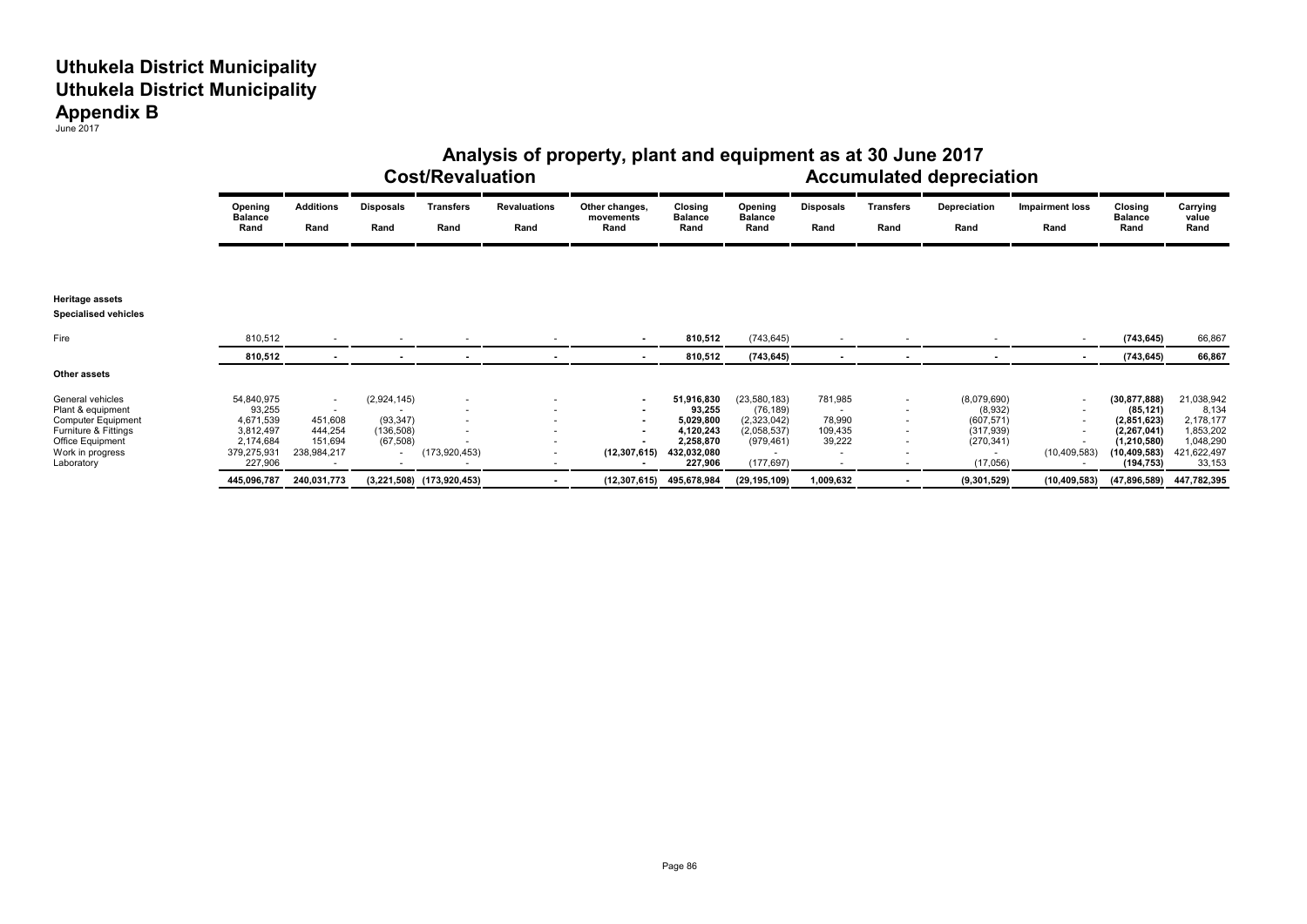|                                                                                                   |                                                                  |                                                    |                                           | <b>Cost/Revaluation</b>                      |                             |                                     |                                                                  | Analysis of property, plant and equipment as at 30 June 2017<br><b>Accumulated depreciation</b> |                                             |                               |                                                          |                                         |                                                                                          |                                               |
|---------------------------------------------------------------------------------------------------|------------------------------------------------------------------|----------------------------------------------------|-------------------------------------------|----------------------------------------------|-----------------------------|-------------------------------------|------------------------------------------------------------------|-------------------------------------------------------------------------------------------------|---------------------------------------------|-------------------------------|----------------------------------------------------------|-----------------------------------------|------------------------------------------------------------------------------------------|-----------------------------------------------|
|                                                                                                   | Opening<br><b>Balance</b><br>Rand                                | <b>Additions</b><br>Rand                           | <b>Disposals</b><br>Rand                  | <b>Transfers</b><br>Rand                     | <b>Revaluations</b><br>Rand | Other changes,<br>movements<br>Rand | Closing<br><b>Balance</b><br>Rand                                | Opening<br><b>Balance</b><br>Rand                                                               | <b>Disposals</b><br>Rand                    | <b>Transfers</b><br>Rand      | Depreciation<br>Rand                                     | <b>Impairment loss</b><br>Rand          | Closing<br><b>Balance</b><br>Rand                                                        | Carrying<br>value<br>Rand                     |
| Total property plant and equipment                                                                |                                                                  |                                                    |                                           |                                              |                             |                                     |                                                                  |                                                                                                 |                                             |                               |                                                          |                                         |                                                                                          |                                               |
| Land and buildings<br>Infrastructure<br>Specialised vehicles<br>Other assets                      | 32,671,479<br>2,236,278,609<br>810,512<br>445,096,787            | $\overline{\phantom{a}}$<br>835,177<br>240,031,773 | (1,338,028)<br>(6,015,956)<br>(3,221,508) | 173,920,453<br>(173, 920, 453)               |                             | (12, 307, 615)                      | 31,333,451<br>2,405,018,283<br>810,512<br>495,678,984            | (1,464,628)<br>(541,063,700)<br>(743, 645)<br>(29, 195, 109)                                    | 442,380<br>3,918,453<br>1,009,632           | $\sim$                        | (943, 622)<br>(52, 331, 928)<br>(9,301,529)              | (84,000)<br>(313,985)<br>(10, 409, 583) | (2,049,870)<br>(589,791,160) 1,815,227,123<br>(743, 645)<br>(47, 896, 589)               | 29,283,58<br>66,867<br>447,782,395            |
|                                                                                                   | 2,714,857,387                                                    | 240,866,950                                        | (10.575, 492)                             | $\sim$                                       |                             |                                     | (12,307,615) 2,932,841,230                                       | (572, 467, 082)                                                                                 | 5,370,465                                   | $\sim$                        | (62, 577, 079)                                           |                                         | (10,807,568) (640,481,264) 2,292,359,966                                                 |                                               |
| Agricultural/Biological assets<br>Intangible assets                                               |                                                                  |                                                    |                                           |                                              |                             |                                     |                                                                  |                                                                                                 |                                             |                               |                                                          |                                         |                                                                                          |                                               |
| Computers - software & programming                                                                | 786,556                                                          |                                                    |                                           |                                              |                             |                                     | 786,556                                                          | (133, 182)                                                                                      |                                             |                               | (65, 409)                                                |                                         | (198, 591)                                                                               | 587,965                                       |
|                                                                                                   | 786,556                                                          |                                                    |                                           | $\overline{\phantom{a}}$                     |                             |                                     | 786.556                                                          | (133, 182)                                                                                      | $\sim$                                      | $\overline{a}$                | (65, 409)                                                |                                         | (198, 591)                                                                               | 587,965                                       |
| <b>Investment properties</b><br>Total                                                             |                                                                  |                                                    |                                           |                                              |                             |                                     |                                                                  |                                                                                                 |                                             |                               |                                                          |                                         |                                                                                          |                                               |
| Land and buildings<br>Infrastructure<br>Specialised vehicles<br>Other assets<br>Intangible assets | 32,671,479<br>2,236,278,609<br>810,512<br>445,096,787<br>786,556 | $\overline{\phantom{a}}$<br>835,177<br>240,031,773 | (1,338,028)<br>(6,015,956)                | 173,920,453<br>$(3,221,508)$ $(173,920,453)$ |                             | (12, 307, 615)                      | 31,333,451<br>2,405,018,283<br>810.512<br>495,678,984<br>786,556 | (1,464,628)<br>(541,063,700)<br>(743, 645)<br>(29, 195, 109)<br>(133, 182)                      | 442,380<br>3,918,453<br>1,009,632<br>$\sim$ | $\overline{\phantom{a}}$<br>٠ | (943, 622)<br>(52, 331, 928)<br>(9,301,529)<br>(65, 409) | (84,000)<br>(313,985)<br>(10, 409, 583) | (2,049,870)<br>(589,791,160) 1,815,227,123<br>(743, 645)<br>(47, 896, 589)<br>(198, 591) | 29,283,58<br>66,867<br>447,782,395<br>587,965 |
|                                                                                                   | 2,715,643,943                                                    | 240,866,950                                        | (10, 575, 492)                            | $\overline{\phantom{a}}$                     |                             |                                     | (12,307,615) 2,933,627,786                                       | (572,600,264)                                                                                   | 5,370,465                                   | $\blacksquare$                | (62, 642, 488)                                           |                                         | (10,807,568) (640,679,855) 2,292,947,931                                                 |                                               |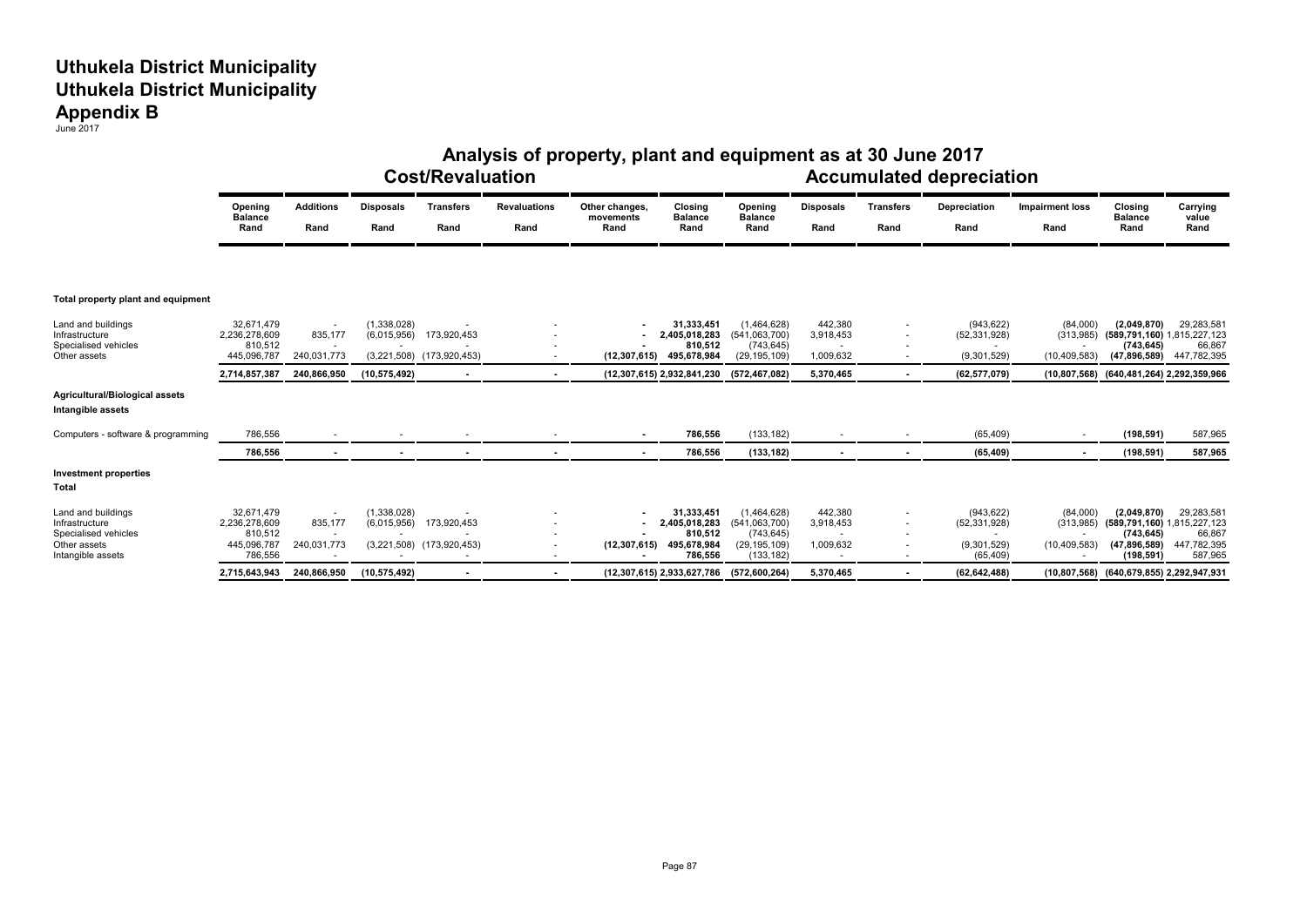|                                                                           |                                   |                          |                          | <b>Cost/Revaluation</b>  |                             |                                     |                                   | Analysis of property, plant and equipment as at 30 June 2016<br><b>Accumulated depreciation</b> |                          |                          |                                 |                                |                                   |                                                              |
|---------------------------------------------------------------------------|-----------------------------------|--------------------------|--------------------------|--------------------------|-----------------------------|-------------------------------------|-----------------------------------|-------------------------------------------------------------------------------------------------|--------------------------|--------------------------|---------------------------------|--------------------------------|-----------------------------------|--------------------------------------------------------------|
|                                                                           | Opening<br><b>Balance</b><br>Rand | <b>Additions</b><br>Rand | <b>Disposals</b><br>Rand | Transfers<br>Rand        | <b>Revaluations</b><br>Rand | Other changes,<br>movements<br>Rand | Closing<br><b>Balance</b><br>Rand | Opening<br><b>Balance</b><br>Rand                                                               | <b>Disposals</b><br>Rand | Transfers<br>Rand        | Depreciation<br>Rand            | <b>Impairment loss</b><br>Rand | Closing<br><b>Balance</b><br>Rand | Carrying<br>value<br>Rand                                    |
| <b>Land and buildings</b>                                                 |                                   |                          |                          |                          |                             |                                     |                                   |                                                                                                 |                          |                          |                                 |                                |                                   |                                                              |
| Land (Separate for AFS purposes)<br>Buildings (Separate for AFS purposes) | 1,037,872<br>31,932,857           | 18,750                   |                          | (318,000)                |                             | $\sim$                              | 1,037,872<br>31,633,607           | (495, 408)                                                                                      |                          |                          | (969, 220)                      |                                | (1,464,628)                       | 1,037,872<br>30,168,979                                      |
|                                                                           | 32,970,729                        | 18,750                   | $\sim$                   | (318,000)                |                             |                                     | 32,671,479                        | (495, 408)                                                                                      | $\sim$                   | $\,$ –                   | (969, 220)                      |                                | (1,464,628)                       | 31,206,851                                                   |
| Infrastructure                                                            |                                   |                          |                          |                          |                             |                                     |                                   |                                                                                                 |                          |                          |                                 |                                |                                   |                                                              |
| Water purification<br>Sewerage purification                               | 1,715,242,349<br>276,107,857      | 3,150,220<br>525,207     |                          | 238,310,490<br>2,942,486 |                             | $\sim$                              | 1,956,703,059                     | (362, 486, 326)<br>279,575,550 (132,507,896)                                                    |                          |                          | (39, 562, 077)<br>(6, 507, 399) | $\overline{\phantom{a}}$       |                                   | (402,048,403) 1,554,654,656<br>$(139,015,295)$ $140,560,255$ |
|                                                                           | 1,991,350,206                     | 3,675,427                | $\blacksquare$           | 241,252,976              |                             |                                     |                                   | 2,236,278,609 (494,994,222)                                                                     | $\blacksquare$           |                          | (46,069,476)                    |                                |                                   | (541,063,698) 1,695,214,911                                  |
| <b>Community Assets</b>                                                   |                                   |                          |                          |                          |                             |                                     |                                   |                                                                                                 |                          |                          |                                 |                                |                                   |                                                              |
| Fire, safety & emergency                                                  | 810,512                           | $\sim$                   |                          |                          |                             | $\sim$                              | 810,512                           | (652, 462)                                                                                      | $\overline{\phantom{a}}$ | $\overline{\phantom{a}}$ | (91, 183)                       |                                | (743, 645)                        | 66,867                                                       |
|                                                                           | 810,512                           | $\sim$                   | $\blacksquare$           |                          |                             |                                     | 810,512                           | (652, 462)                                                                                      | $\blacksquare$           |                          | (91, 183)                       |                                | (743, 645)                        | 66,867                                                       |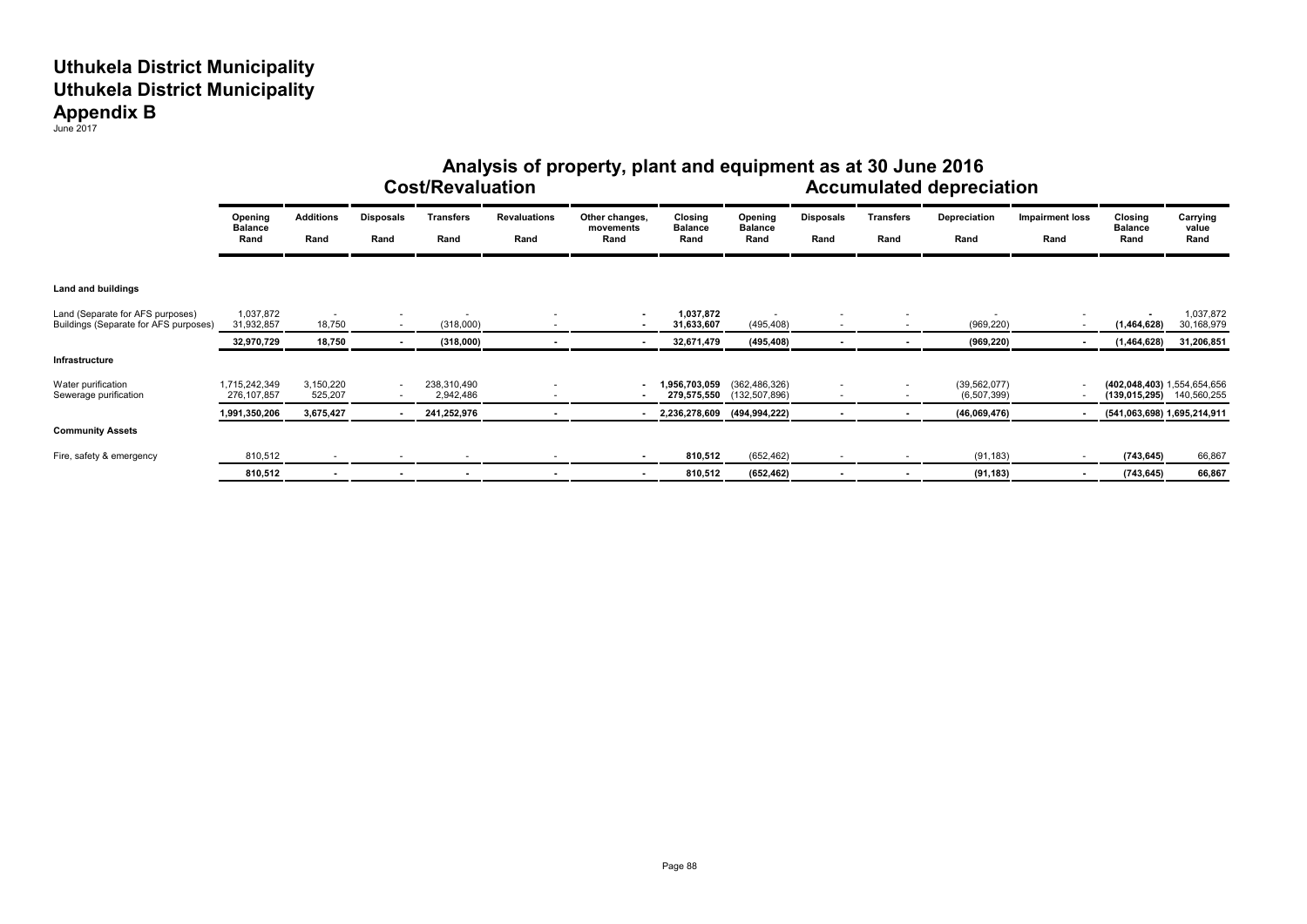|                                                                                       |                                                    | Analysis of property, plant and equipment as at 30 June 2016<br><b>Accumulated depreciation</b><br><b>Cost/Revaluation</b> |                           |                                           |                                                                                  |                                     |                                       |                                           |                              |                                       |                                         |                                                                |                                          |                                       |  |
|---------------------------------------------------------------------------------------|----------------------------------------------------|----------------------------------------------------------------------------------------------------------------------------|---------------------------|-------------------------------------------|----------------------------------------------------------------------------------|-------------------------------------|---------------------------------------|-------------------------------------------|------------------------------|---------------------------------------|-----------------------------------------|----------------------------------------------------------------|------------------------------------------|---------------------------------------|--|
|                                                                                       | Opening<br><b>Balance</b><br>Rand                  | <b>Additions</b><br>Rand                                                                                                   | <b>Disposals</b><br>Rand  | Transfers<br>Rand                         | <b>Revaluations</b><br>Rand                                                      | Other changes,<br>movements<br>Rand | Closing<br><b>Balance</b><br>Rand     | Opening<br><b>Balance</b><br>Rand         | <b>Disposals</b><br>Rand     | Transfers<br>Rand                     | Depreciation<br>Rand                    | <b>Impairment loss</b><br>Rand                                 | Closing<br><b>Balance</b><br>Rand        | Carrying<br>value<br>Rand             |  |
| Heritage assets                                                                       |                                                    |                                                                                                                            |                           |                                           |                                                                                  |                                     |                                       |                                           |                              |                                       |                                         |                                                                |                                          |                                       |  |
| Specialised vehicles<br>Other assets                                                  |                                                    |                                                                                                                            |                           |                                           |                                                                                  |                                     |                                       |                                           |                              |                                       |                                         |                                                                |                                          |                                       |  |
| General vehicles<br>Plant & equipment<br>Computer Equipment                           | 46,355,649<br>93,255<br>3,748,296                  | 2,444,639<br>1,352,114                                                                                                     | (3,296,402)<br>(428, 871) | 9,337,089                                 |                                                                                  | $\sim$<br>$\sim$<br>$\sim$          | 54,840,975<br>93,255<br>4,671,539     | (9,931,215)<br>(60, 300)<br>(2, 192, 348) | 2,167,938<br>355,375         | (6,694,594)                           | (9, 122, 313)<br>(15, 889)<br>(486,069) |                                                                | (23,580,184)<br>(76, 189)<br>(2,323,042) | 31,260,791<br>17,066<br>2,348,497     |  |
| Furniture & Fittings<br>Office Equipment<br>Work in progress<br>Other Assets - Leased | 2,797,268<br>1,550,848<br>445,955,089<br>9,337,089 | 1,135,640<br>605,367<br>174,573,818                                                                                        | (120, 411)<br>(299, 531)  | 318,000<br>(241, 252, 976)<br>(9,337,089) | $\overline{\phantom{a}}$<br>$\overline{\phantom{a}}$<br>$\overline{\phantom{a}}$ | $\sim$                              | 3,812,497<br>2,174,684<br>379,275,931 | (1,909,760)<br>(1,084,742)<br>(6,694,594) | 107,475<br>327,134<br>$\sim$ | $\overline{\phantom{a}}$<br>6,694,594 | (256, 252)<br>(221, 853)                | $\overline{\phantom{a}}$<br>$\overline{\phantom{a}}$<br>$\sim$ | (2,058,537)<br>(979, 461)                | 1,753,960<br>1,195,223<br>379,275,931 |  |
| Lab equipment                                                                         | 227,906                                            |                                                                                                                            |                           |                                           |                                                                                  |                                     | 227,906                               | (154, 360)                                |                              |                                       | (23, 338)                               |                                                                | (177, 698)                               | 50,208                                |  |

**510,065,400 180,111,578 (4,145,215) (240,934,976) - - 445,096,787 (22,027,319) 2,957,922 - (10,125,714) - (29,195,111) 415,901,676**

Page 89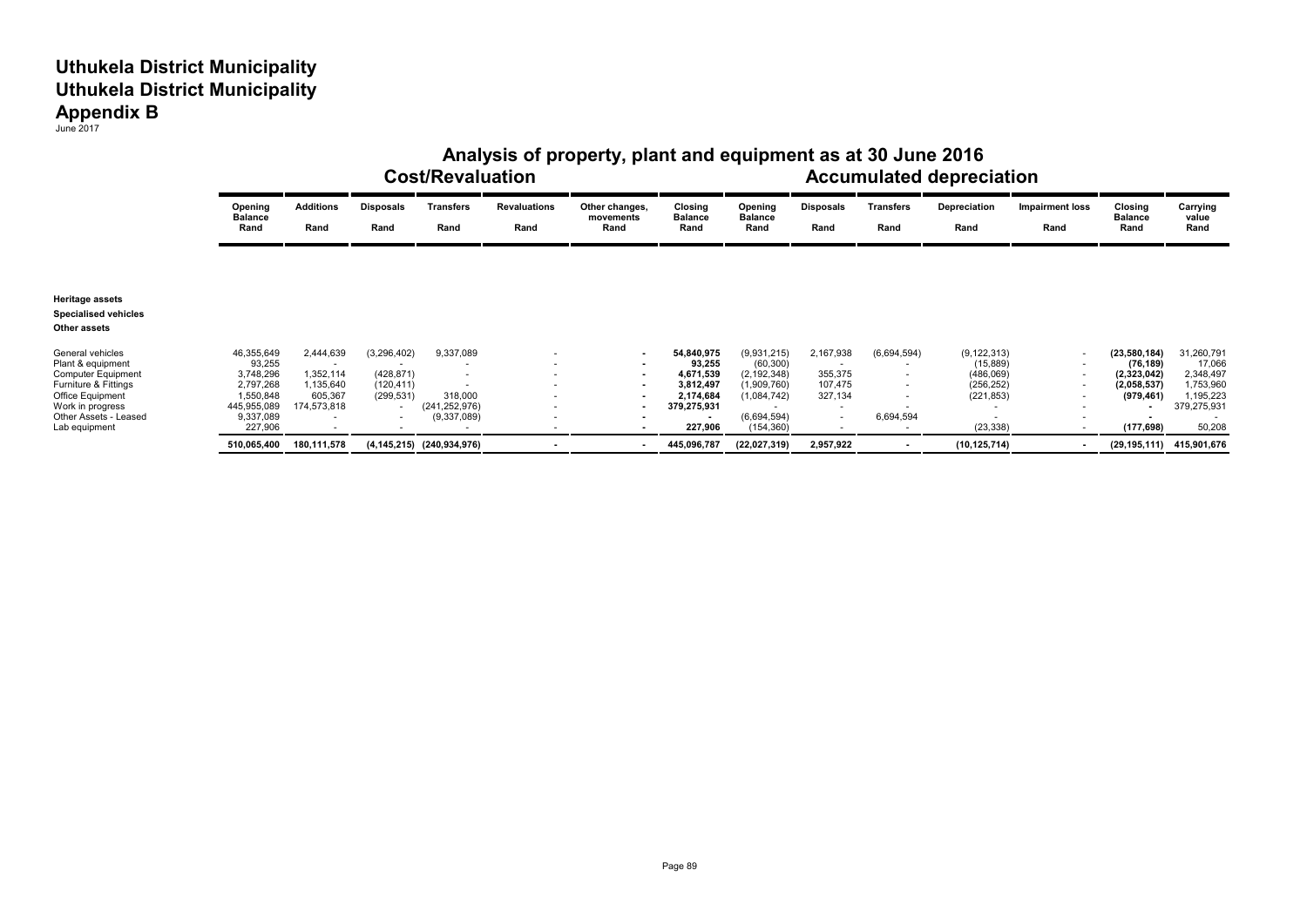|                                                                                                      |                                                                                                                                                                                             |                                               |                           |                                                                       |  |                                   | Analysis of property, plant and equipment as at 30 June 2016     |                                                                        |                               |                          |                                                                        |                                   |                                                                                          |                                                |
|------------------------------------------------------------------------------------------------------|---------------------------------------------------------------------------------------------------------------------------------------------------------------------------------------------|-----------------------------------------------|---------------------------|-----------------------------------------------------------------------|--|-----------------------------------|------------------------------------------------------------------|------------------------------------------------------------------------|-------------------------------|--------------------------|------------------------------------------------------------------------|-----------------------------------|------------------------------------------------------------------------------------------|------------------------------------------------|
|                                                                                                      |                                                                                                                                                                                             |                                               |                           | <b>Cost/Revaluation</b>                                               |  |                                   | <b>Accumulated depreciation</b>                                  |                                                                        |                               |                          |                                                                        |                                   |                                                                                          |                                                |
|                                                                                                      | <b>Additions</b><br><b>Disposals</b><br>Opening<br><b>Transfers</b><br><b>Revaluations</b><br>Other changes,<br><b>Balance</b><br>movements<br>Rand<br>Rand<br>Rand<br>Rand<br>Rand<br>Rand |                                               |                           |                                                                       |  | Closing<br><b>Balance</b><br>Rand | Opening<br><b>Balance</b><br>Rand                                | <b>Disposals</b><br>Rand                                               | <b>Transfers</b><br>Rand      | Depreciation<br>Rand     | <b>Impairment loss</b><br>Rand                                         | Closing<br><b>Balance</b><br>Rand | Carrying<br>value<br>Rand                                                                |                                                |
|                                                                                                      |                                                                                                                                                                                             |                                               |                           |                                                                       |  |                                   |                                                                  |                                                                        |                               |                          |                                                                        |                                   |                                                                                          |                                                |
| Total property plant and equipment                                                                   |                                                                                                                                                                                             |                                               |                           |                                                                       |  |                                   |                                                                  |                                                                        |                               |                          |                                                                        |                                   |                                                                                          |                                                |
| Land and buildings<br>Infrastructure<br><b>Community Assets</b><br>Other assets                      | 32.970.729<br>1,991,350,206<br>810,512<br>510,065,400                                                                                                                                       | 18.750<br>3,675,427<br>180,111,578            | (4, 145, 215)             | (318,000)<br>241,252,976<br>(240, 934, 976)                           |  |                                   | 32.671.479<br>2,236,278,609<br>810,512<br>445.096.787            | (495, 408)<br>(494, 994, 222)<br>(652, 462)<br>(22,027,319)            | 2,957,922                     | $\overline{\phantom{a}}$ | (969, 220)<br>(46,069,476)<br>(91, 183)<br>(10, 125, 714)              |                                   | (1.464.628)<br>(541,063,698) 1,695,214,911<br>(743, 645)<br>(29, 195, 111)               | 31,206,851<br>66,867<br>415,901,676            |
|                                                                                                      | 2,535,196,847                                                                                                                                                                               | 183,805,755                                   | (4, 145, 215)             | $\blacksquare$                                                        |  |                                   | 2,714,857,387                                                    | (518, 169, 411)                                                        | 2,957,922                     | $\sim$                   | (57, 255, 593)                                                         |                                   | (572,467,082) 2,142,390,305                                                              |                                                |
| Agricultural/Biological assets<br>Intangible assets                                                  |                                                                                                                                                                                             |                                               |                           |                                                                       |  |                                   |                                                                  |                                                                        |                               |                          |                                                                        |                                   |                                                                                          |                                                |
| Computers - software & programming                                                                   | 297,956                                                                                                                                                                                     | 543,600                                       | (55,000)                  |                                                                       |  |                                   | 786,556                                                          | (59, 755)                                                              | 11,457                        |                          | (84, 884)                                                              |                                   | (133, 182)                                                                               | 653,374                                        |
|                                                                                                      | 297,956                                                                                                                                                                                     | 543,600                                       | (55,000)                  | $\blacksquare$                                                        |  |                                   | 786,556                                                          | (59, 755)                                                              | 11,457                        | $\sim$                   | (84, 884)                                                              |                                   | (133, 182)                                                                               | 653,374                                        |
| <b>Investment properties</b><br>Total                                                                |                                                                                                                                                                                             |                                               |                           |                                                                       |  |                                   |                                                                  |                                                                        |                               |                          |                                                                        |                                   |                                                                                          |                                                |
| Land and buildings<br>Infrastructure<br><b>Community Assets</b><br>Other assets<br>Intangible assets | 32,970,729<br>1,991,350,206<br>810,512<br>510,065,400<br>297,956                                                                                                                            | 18.750<br>3,675,427<br>180,111,578<br>543,600 | (4, 145, 215)<br>(55,000) | (318,000)<br>241,252,976<br>(240.934.976)<br>$\overline{\phantom{a}}$ |  |                                   | 32,671,479<br>2,236,278,609<br>810,512<br>445,096,787<br>786,556 | (495, 408)<br>(494,994,222)<br>(652, 462)<br>(22,027,319)<br>(59, 755) | $\sim$<br>2,957,922<br>11,457 |                          | (969, 220)<br>(46,069,476)<br>(91, 183)<br>(10, 125, 714)<br>(84, 884) |                                   | (1,464,628)<br>(541,063,698) 1,695,214,911<br>(743, 645)<br>(29, 195, 111)<br>(133, 182) | 31,206,851<br>66,867<br>415,901,676<br>653,374 |
|                                                                                                      | 2,535,494,803                                                                                                                                                                               | 184,349,355                                   | (4, 200, 215)             |                                                                       |  |                                   | 2,715,643,943 (518,229,166)                                      |                                                                        | 2,969,379                     |                          | (57, 340, 477)                                                         |                                   | (572,600,264) 2,143,043,679                                                              |                                                |

**Analysis of property, plant and equipment as at 30 June 2016**